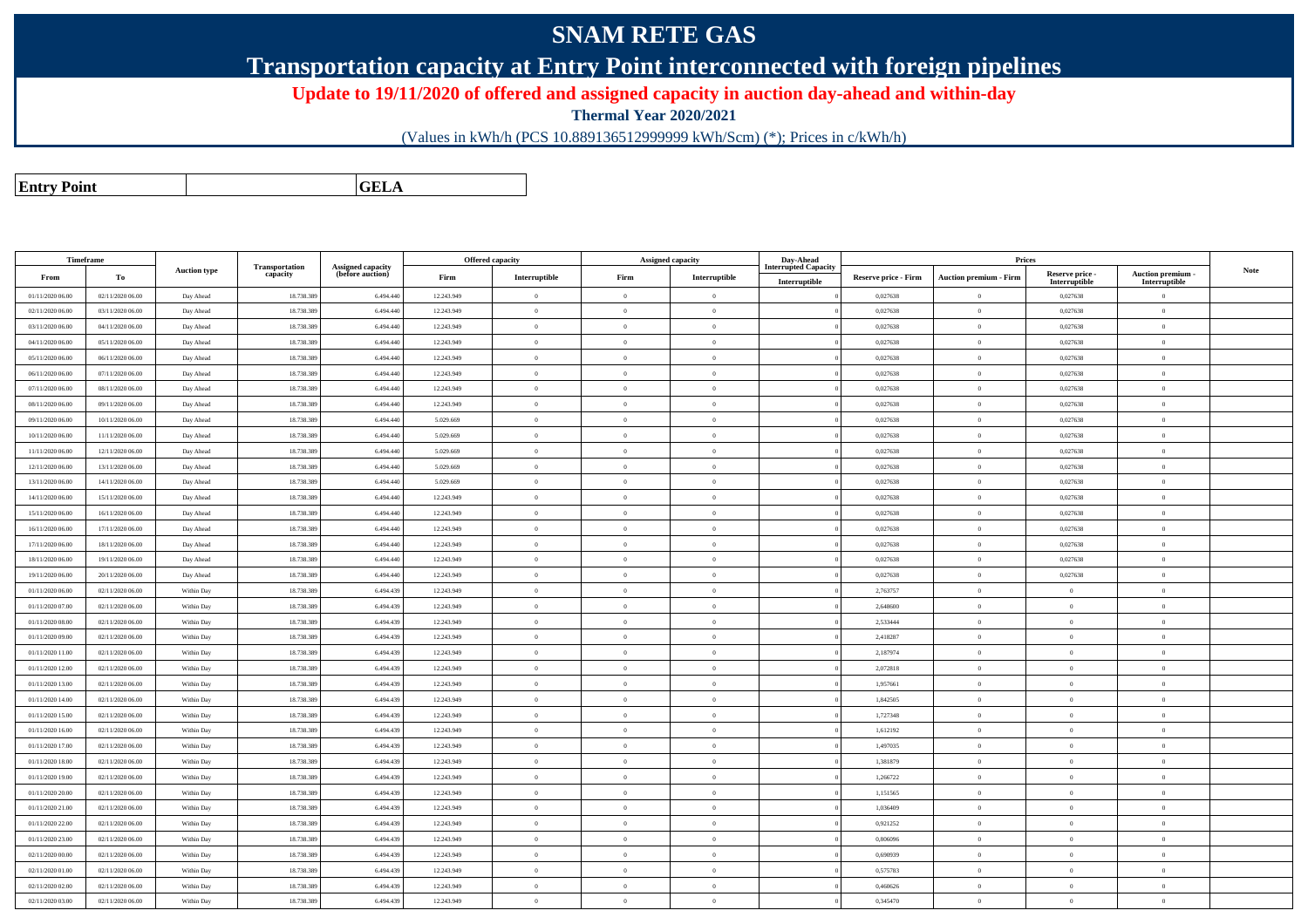| 02/11/2020 04:00                     | 02/11/2020 06:00                     | Within Day               | 18.738.389               | 6.494.439              | 12.243.949               | $\,$ 0                   | $\bf{0}$                         | $\theta$                         |                | 0,230313             | $\bf{0}$             | $\overline{0}$                   | $\theta$             |  |
|--------------------------------------|--------------------------------------|--------------------------|--------------------------|------------------------|--------------------------|--------------------------|----------------------------------|----------------------------------|----------------|----------------------|----------------------|----------------------------------|----------------------|--|
| 02/11/2020 05.00                     | 02/11/2020 06.00                     | Within Day               | 18.738.389               | 6.494.439              | 12.243.949               | $\theta$                 | $\overline{0}$                   | $\overline{0}$                   |                | 0,115157             | $\theta$             | $\theta$                         | $\overline{0}$       |  |
| 02/11/2020 06:00                     | 03/11/2020 06:00                     | Within Day               | 18.738.389               | 6.494.439              | 12.243.949               | $\mathbf{0}$             | $\overline{0}$                   | $\overline{0}$                   |                | 2,763757             | $\theta$             | $\overline{0}$                   | $\theta$             |  |
| 02/11/2020 07.00                     | 03/11/2020 06.00                     | Within Day               | 18.738.389               | 6.494.439              | 12.243.949               | $\bf{0}$                 | $\bf{0}$                         | $\bf{0}$                         |                | 2,648600             | $\bf{0}$             | $\overline{0}$                   | $\bf{0}$             |  |
| 02/11/2020 08:00                     | 03/11/2020 06.00                     | Within Day               | 18.738.389               | 6,494,439              | 12.243.949               | $\bf{0}$                 | $\bf{0}$                         | $\bf{0}$                         |                | 2,533444             | $\bf{0}$             | $\Omega$                         | $\bf{0}$             |  |
| 02/11/2020 09:00                     | 03/11/2020 06:00                     | Within Day               | 18.738.389               | 6.494.439              | 12.243.949               | $\mathbf{0}$             | $\overline{0}$                   | $\overline{0}$                   |                | 2,418287             | $\theta$             | $\overline{0}$                   | $\theta$             |  |
| 02/11/2020 10:00                     | 03/11/2020 06.00                     | Within Day               | 18.738.389               | 6.494.439              | 12.243.949               | $\bf{0}$                 | $\bf{0}$                         | $\overline{0}$                   |                | 2,303131             | $\bf{0}$             | $\overline{0}$                   | $\theta$             |  |
| 02/11/2020 11:00                     | 03/11/2020 06.00                     | Within Day               | 18.738.389               | 6,494,439              | 12.243.949               | $\overline{0}$           | $\overline{0}$                   | $\overline{0}$                   |                | 2,187974             | $\,0\,$              | $\theta$                         | $\overline{0}$       |  |
| 02/11/2020 12:00                     | 03/11/2020 06:00                     | Within Day               | 18.738.389               | 6.494.439              | 12.243.949               | $\mathbf{0}$             | $\overline{0}$                   | $\overline{0}$                   |                | 2,072818             | $\theta$             | $\overline{0}$                   | $\theta$             |  |
| 02/11/2020 13:00                     | 03/11/2020 06:00                     | Within Day               | 18.738.389               | 6.494.439              | 12.243.949               | $\bf{0}$                 | $\bf{0}$                         | $\overline{0}$                   |                | 1,957661             | $\bf{0}$             | $\overline{0}$                   | $\theta$             |  |
| 02/11/2020 14:00                     | 03/11/2020 06.00                     | Within Day               | 18.738.389               | 6.494.439              | 12.243.949               | $\bf{0}$                 | $\overline{0}$                   | $\overline{0}$                   |                | 1,842505             | $\bf{0}$             | $\theta$                         | $\overline{0}$       |  |
| 02/11/2020 15:00                     | 03/11/2020 06:00                     | Within Day               | 18.738.389               | 6.494.439              | 12.243.949               | $\mathbf{0}$             | $\overline{0}$                   | $\overline{0}$                   |                | 1,727348             | $\theta$             | $\overline{0}$                   | $\theta$             |  |
| 02/11/2020 16:00                     | 03/11/2020 06.00                     | Within Day               | 18.738.389               | 6.494.439              | 12.243.949               | $\bf{0}$                 | $\bf{0}$                         | $\bf{0}$                         |                | 1,612192             | $\bf{0}$             | $\overline{0}$                   | $\bf{0}$             |  |
| 02/11/2020 17:00                     | 03/11/2020 06:00                     | Within Day               | 18.738.389               | 6,494,439              | 12.243.949               | $\bf{0}$                 | $\overline{0}$                   | $\overline{0}$                   |                | 1,497035             | $\bf{0}$             | $\Omega$                         | $\bf{0}$             |  |
| 02/11/2020 18:00                     | 03/11/2020 06:00                     | Within Day               | 18.738.389               | 6.494.439              | 12.243.949               | $\mathbf{0}$             | $\overline{0}$                   | $\overline{0}$                   |                | 1,381879             | $\theta$             | $\overline{0}$                   | $\theta$             |  |
| 02/11/2020 19:00                     | 03/11/2020 06.00                     | Within Day               | 18.738.389               | 6.494.439              | 12.243.949               | $\bf{0}$                 | $\bf{0}$                         | $\overline{0}$                   |                | 1,266722             | $\bf{0}$             | $\overline{0}$                   | $\theta$             |  |
| 02/11/2020 20:00                     | 03/11/2020 06.00                     | Within Day               | 18.738.389               | 6,494,439              | 12.243.949               | $\bf{0}$                 | $\overline{0}$                   | $\overline{0}$                   |                | 1,151565             | $\,$ 0 $\,$          | $\overline{0}$                   | $\overline{0}$       |  |
| 02/11/2020 21:00                     | 03/11/2020 06:00                     | Within Day               | 18.738.389               | 6.494.439              | 12.243.949               | $\mathbf{0}$             | $\overline{0}$                   | $\overline{0}$                   |                | 1,036409             | $\theta$             | $\overline{0}$                   | $\theta$             |  |
| 02/11/2020 22.00                     | 03/11/2020 06:00                     | Within Day               | 18.738.389               | 6.494.439              | 12.243.949               | $\,$ 0                   | $\bf{0}$                         | $\overline{0}$                   |                | 0,921252             | $\bf{0}$             | $\overline{0}$                   | $\theta$             |  |
| 02/11/2020 23.00                     | 03/11/2020 06.00                     | Within Day               | 18.738.389               | 6.494.439              | 12.243.949               | $\bf{0}$                 | $\overline{0}$                   | $\overline{0}$                   |                | 0,806096             | $\bf{0}$             | $\theta$                         | $\overline{0}$       |  |
| 03/11/2020 00:00                     | 03/11/2020 06:00                     | Within Day               | 18.738.389               | 6.494.439              | 12.243.949               | $\mathbf{0}$             | $\overline{0}$                   | $\overline{0}$                   |                | 0,690939             | $\theta$             | $\overline{0}$                   | $\theta$             |  |
| 03/11/2020 01:00                     | 03/11/2020 06.00                     | Within Day               | 18.738.389               | 6.494.439              | 12.243.949               | $\bf{0}$                 | $\bf{0}$                         | $\bf{0}$                         |                | 0,575783             | $\bf{0}$             | $\overline{0}$                   | $\bf{0}$             |  |
|                                      | 03/11/2020 06.00                     |                          | 18.738.389               | 6,494,439              |                          | $\bf{0}$                 | $\bf{0}$                         | $\overline{0}$                   |                | 0,460626             | $\bf{0}$             | $\overline{0}$                   | $\bf{0}$             |  |
| 03/11/2020 02.00<br>03/11/2020 03:00 | 03/11/2020 06:00                     | Within Day<br>Within Day | 18.738.389               | 6.494.439              | 12.243.949<br>12.243.949 | $\mathbf{0}$             | $\overline{0}$                   | $\overline{0}$                   |                | 0,345470             | $\theta$             | $\overline{0}$                   | $\theta$             |  |
| 03/11/2020 04:00                     | 03/11/2020 06.00                     | Within Day               | 18.738.389               | 6.494.439              | 12.243.949               | $\bf{0}$                 | $\bf{0}$                         | $\overline{0}$                   |                | 0,230313             | $\bf{0}$             | $\overline{0}$                   | $\theta$             |  |
|                                      |                                      |                          |                          | 6,494,439              |                          |                          | $\overline{0}$                   |                                  |                |                      |                      | $\theta$                         | $\overline{0}$       |  |
| 03/11/2020 05:00<br>03/11/2020 06:00 | 03/11/2020 06.00<br>04/11/2020 06:00 | Within Day               | 18.738.389               |                        | 12.243.949               | $\bf{0}$                 |                                  | $\overline{0}$                   |                | 0,115157             | $\,$ 0 $\,$          |                                  |                      |  |
| 03/11/2020 07:00                     |                                      | Within Day               | 18.738.389               | 6.494.439              | 12.243.949               | $\mathbf{0}$             | $\overline{0}$                   | $\overline{0}$<br>$\overline{0}$ |                | 2,763757             | $\theta$             | $\overline{0}$<br>$\overline{0}$ | $\theta$<br>$\theta$ |  |
|                                      | 04/11/2020 06.00                     | Within Day               | 18.738.389               | 6.494.439              | 12.243.949               | $\bf{0}$                 | $\bf{0}$                         |                                  |                | 2,648600             | $\bf{0}$             |                                  |                      |  |
| 03/11/2020 08:00                     | 04/11/2020 06.00                     | Within Day               | 18.738.389               | 6.494.439              | 12.243.949               | $\bf{0}$                 | $\overline{0}$                   | $\overline{0}$                   |                | 2,533444             | $\bf{0}$             | $\theta$                         | $\bf{0}$             |  |
| 03/11/2020 09:00                     | 04/11/2020 06:00                     | Within Day               | 18.738.389               | 6.494.439              | 12.243.949               | $\mathbf{0}$             | $\overline{0}$                   | $\overline{0}$                   |                | 2,418287             | $\theta$             | $\overline{0}$                   | $\theta$             |  |
| 03/11/2020 10:00                     | 04/11/2020 06:00                     | Within Day               | 18.738.389               | 6.494.439              | 12.243.949               | $\bf{0}$                 | $\overline{0}$                   | $\overline{0}$                   |                | 2,303131             | $\,0\,$              | $\overline{0}$                   | $\theta$             |  |
| 03/11/2020 11:00                     | 04/11/2020 06:00                     | Within Day               | 18.738.389               | 6.494.439              | 12.243.949               | $\bf{0}$<br>$\mathbf{0}$ | $\overline{0}$                   | $\overline{0}$                   |                | 2,187974             | $\bf{0}$<br>$\theta$ | $\overline{0}$                   | $\bf{0}$             |  |
| 03/11/2020 12:00                     | 04/11/2020 06:00                     | Within Day               | 18.738.389               | 6.494.439              | 12.243.949               | $\bf{0}$                 | $\overline{0}$                   | $\overline{0}$                   |                | 2,072818             |                      | $\overline{0}$                   | $\theta$             |  |
| 03/11/2020 13:00                     | 04/11/2020 06.00                     | Within Day               | 18.738.389               | 6.494.439              | 12.243.949               |                          | $\overline{0}$<br>$\overline{0}$ | $\theta$<br>$\overline{0}$       |                | 1,957661             | $\,0\,$              | $\overline{0}$                   | $\theta$             |  |
| 03/11/2020 14:00<br>03/11/2020 15:00 | 04/11/2020 06.00<br>04/11/2020 06:00 | Within Day<br>Within Day | 18.738.389<br>18.738.389 | 6.494.439<br>6.494.439 | 12.243.949<br>12.243.949 | $\bf{0}$<br>$\mathbf{0}$ | $\overline{0}$                   |                                  |                | 1,842505<br>1,727348 | $\bf{0}$<br>$\theta$ | $\overline{0}$                   | $\bf{0}$<br>$\theta$ |  |
|                                      |                                      |                          |                          |                        |                          | $\bf{0}$                 |                                  | $\overline{0}$                   |                |                      |                      | $\overline{0}$                   | $\theta$             |  |
| 03/11/2020 16:00                     | 04/11/2020 06.00                     | Within Day               | 18.738.389               | 6.494.439              | 12.243.949               |                          | $\overline{0}$<br>$\overline{0}$ | $\theta$                         |                | 1,612192             | $\,0\,$              | $\overline{0}$<br>$\theta$       |                      |  |
| 03/11/2020 17.00                     | 04/11/2020 06.00<br>04/11/2020 06:00 | Within Day               | 18.738.389               | 6.494.439              | 12.243.949               | $\bf{0}$<br>$\mathbf{0}$ |                                  | $\overline{0}$                   |                | 1,497035             | $\bf{0}$<br>$\theta$ |                                  | $\bf{0}$<br>$\theta$ |  |
| 03/11/2020 18:00                     |                                      | Within Day               | 18.738.389               | 6.494.439              | 12.243.949               |                          | $\overline{0}$                   | $\overline{0}$                   |                | 1,381879             |                      | $\overline{0}$                   |                      |  |
| 03/11/2020 19:00                     | 04/11/2020 06:00                     | Within Day               | 18.738.389               | 6.494.439              | 12.243.949               | $\bf{0}$                 | $\overline{0}$                   | $\theta$                         |                | 1,266722             | $\,0\,$              | $\overline{0}$                   | $\theta$             |  |
| 03/11/2020 20:00<br>03/11/2020 21:00 | 04/11/2020 06:00<br>04/11/2020 06:00 | Within Day<br>Within Day | 18.738.389<br>18.738.389 | 6.494.439<br>6.494.439 | 12.243.949<br>12.243.949 | $\bf{0}$<br>$\mathbf{0}$ | $\overline{0}$<br>$\overline{0}$ | $\overline{0}$                   |                | 1,151565<br>1,036409 | $\bf{0}$<br>$\theta$ | $\overline{0}$                   | $\bf{0}$<br>$\theta$ |  |
| 03/11/2020 22.00                     | 04/11/2020 06.00                     | Within Day               | 18.738.389               | 6.494.439              | 12.243.949               | $\bf{0}$                 | $\overline{0}$                   | $\overline{0}$<br>$\theta$       |                | 0,921252             | $\,0\,$              | $\overline{0}$<br>$\overline{0}$ | $\theta$             |  |
|                                      | 04/11/2020 06.00                     | Within Day               | 18.738.389               | 6.494.439              |                          | $\bf{0}$                 | $\overline{0}$                   | $\overline{0}$                   |                | 0,806096             | $\,$ 0 $\,$          | $\overline{0}$                   | $\bf{0}$             |  |
| 03/11/2020 23.00<br>04/11/2020 00:00 | 04/11/2020 06:00                     | Within Day               | 18.738.389               | 6.494.439              | 12.243.949<br>12.243.949 | $\bf{0}$                 | $\overline{0}$                   |                                  |                | 0,690939             | $\bf{0}$             | $\Omega$                         | $\theta$             |  |
|                                      |                                      |                          |                          |                        |                          |                          |                                  |                                  |                |                      |                      | $\overline{0}$                   | $\theta$             |  |
| 04/11/2020 01:00                     | 04/11/2020 06:00                     | Within Day               | 18.738.389               | 6.494.439<br>6,494,439 | 12.243.949               | $\,0\,$                  | $\overline{0}$                   | $\theta$                         |                | 0,575783             | $\,$ 0 $\,$          | $\overline{0}$                   |                      |  |
| 04/11/2020 02.00                     | 04/11/2020 06.00                     | Within Day               | 18.738.389               |                        | 12.243.949               | $\bf{0}$                 | $\overline{0}$                   | $\overline{0}$                   |                | 0,460626             | $\overline{0}$       |                                  | $\overline{0}$       |  |
| 04/11/2020 03:00                     | 04/11/2020 06:00                     | Within Day               | 18.738.389               | 6.494.439              | 12.243.949               | $\overline{0}$           | $\overline{0}$                   | $\overline{0}$                   |                | 0,345470             | $\mathbf{0}$         | $\overline{0}$                   | $\overline{0}$       |  |
| 04/11/2020 04:00                     | 04/11/2020 06:00                     | Within Day               | 18.738.389               | 6.494.439              | 12.243.949               | $\,$ 0 $\,$              | $\overline{0}$                   | $\bf{0}$                         | $\overline{0}$ | 0,230313             | $\,$ 0 $\,$          | $\overline{0}$                   | $\,$ 0               |  |
| 04/11/2020 05:00                     | 04/11/2020 06.00                     | Within Day               | 18.738.389               | 6.494.439              | 12.243.949               | $\mathbf{0}$             | $\overline{0}$                   | $\overline{0}$                   |                | 0,115157             | $\,$ 0 $\,$          | $\overline{0}$                   | $\overline{0}$       |  |
| 04/11/2020 06:00                     | 05/11/2020 06:00                     | Within Day               | 18.738.389               | 6.494.439              | 12.243.949               | $\overline{0}$           | $\overline{0}$                   | $\overline{0}$                   |                | 2,763757             | $\overline{0}$       | $\overline{0}$                   | $\overline{0}$       |  |
| 04/11/2020 07:00                     | 05/11/2020 06:00                     | Within Day               | 18.738.389               | 6.494.439              | 12.243.949               | $\,0\,$                  | $\overline{0}$                   | $\overline{0}$                   |                | 2,648600             | $\,$ 0 $\,$          | $\overline{0}$                   | $\theta$             |  |
| 04/11/2020 08:00                     | 05/11/2020 06.00                     | Within Day               | 18.738.389               | 6.494.439              | 12.243.949               | $\bf{0}$                 | $\overline{0}$                   | $\overline{0}$                   |                | 2,533444             | $\,$ 0 $\,$          | $\overline{0}$                   | $\overline{0}$       |  |
| 04/11/2020 09:00                     | 05/11/2020 06:00                     | Within Day               | 18.738.389               | 6.494.439              | 12.243.949               | $\overline{0}$           | $\overline{0}$                   | $\overline{0}$                   |                | 2,418287             | $\mathbf{0}$         | $\overline{0}$                   | $\overline{0}$       |  |
| 04/11/2020 10:00                     | 05/11/2020 06:00                     | Within Day               | 18.738.389               | 6.494.439              | 12.243.949               | $\,0\,$                  | $\overline{0}$                   | $\overline{0}$                   |                | 2,303131             | $\,$ 0 $\,$          | $\overline{0}$                   | $\theta$             |  |
| 04/11/2020 11:00                     | 05/11/2020 06.00                     | Within Day               | 18.738.389               | 6.494.439              | 12.243.949               | $\bf{0}$                 | $\overline{0}$                   | $\overline{0}$                   |                | 2,187974             | $\,$ 0 $\,$          | $\overline{0}$                   | $\overline{0}$       |  |
| 04/11/2020 12:00                     | 05/11/2020 06:00                     | Within Day               | 18.738.389               | 6.494.439              | 12.243.949               | $\mathbf{0}$             | $\overline{0}$                   | $\overline{0}$                   |                | 2,072818             | $\overline{0}$       | $\overline{0}$                   | $\overline{0}$       |  |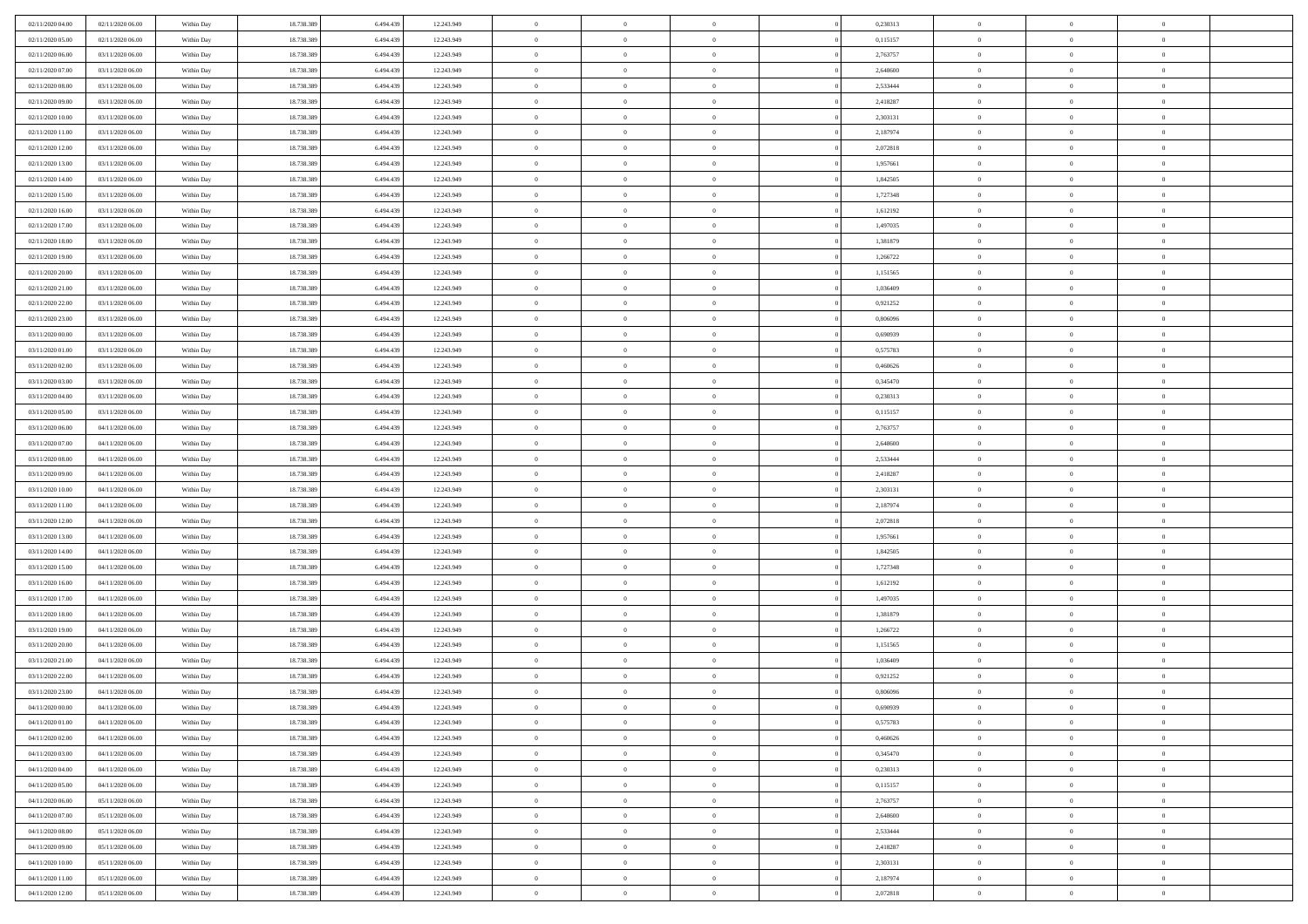| 04/11/2020 13:00                     | 05/11/2020 06:00                     | Within Day               | 18.738.389               | 6.494.439              | 12.243.949               | $\,$ 0 $\,$          | $\overline{0}$                   | $\overline{0}$                 | 1,957661             | $\bf{0}$           | $\overline{0}$                 | $\,0\,$                          |  |
|--------------------------------------|--------------------------------------|--------------------------|--------------------------|------------------------|--------------------------|----------------------|----------------------------------|--------------------------------|----------------------|--------------------|--------------------------------|----------------------------------|--|
| 04/11/2020 14:00                     | 05/11/2020 06.00                     | Within Day               | 18.738.389               | 6,494.43               | 12.243.949               | $\theta$             | $\overline{0}$                   | $\mathbf{0}$                   | 1,842505             | $\theta$           | $\mathbf{0}$                   | $\theta$                         |  |
| 04/11/2020 15:00                     | 05/11/2020 06:00                     | Within Day               | 18.738.389               | 6.494.439              | 12.243.949               | $\theta$             | $\overline{0}$                   | $\mathbf{0}$                   | 1,727348             | $\mathbf{0}$       | $\overline{0}$                 | $\overline{0}$                   |  |
| 04/11/2020 16:00                     | 05/11/2020 06.00                     | Within Day               | 18.738.389               | 6.494.439              | 12.243.949               | $\,$ 0 $\,$          | $\overline{0}$                   | $\overline{0}$                 | 1,612192             | $\bf{0}$           | $\overline{0}$                 | $\bf{0}$                         |  |
| 04/11/2020 17.00                     | 05/11/2020 06:00                     | Within Day               | 18.738.389               | 6.494.439              | 12.243.949               | $\bf{0}$             | $\overline{0}$                   | $\mathbf{0}$                   | 1,497035             | $\bf{0}$           | $\theta$                       | $\,0\,$                          |  |
| 04/11/2020 18:00                     | 05/11/2020 06:00                     | Within Day               | 18.738.389               | 6.494.439              | 12.243.949               | $\theta$             | $\overline{0}$                   | $\mathbf{0}$                   | 1,381879             | $\mathbf{0}$       | $\overline{0}$                 | $\overline{0}$                   |  |
| 04/11/2020 19:00                     | 05/11/2020 06:00                     | Within Day               | 18.738.389               | 6.494.439              | 12.243.949               | $\,$ 0 $\,$          | $\overline{0}$                   | $\overline{0}$                 | 1,266722             | $\bf{0}$           | $\overline{0}$                 | $\,0\,$                          |  |
| 04/11/2020 20:00                     | 05/11/2020 06.00                     | Within Day               | 18.738.389               | 6.494.439              | 12.243.949               | $\,$ 0 $\,$          | $\overline{0}$                   | $\mathbf{0}$                   | 1,151565             | $\,$ 0 $\,$        | $\overline{0}$                 | $\theta$                         |  |
| 04/11/2020 21:00                     | 05/11/2020 06:00                     | Within Day               | 18.738.389               | 6.494.439              | 12.243.949               | $\theta$             | $\overline{0}$                   | $\overline{0}$                 | 1,036409             | $\mathbf{0}$       | $\bf{0}$                       | $\overline{0}$                   |  |
| 04/11/2020 22.00                     | 05/11/2020 06.00                     | Within Day               | 18.738.389               | 6.494.439              | 12.243.949               | $\,$ 0 $\,$          | $\overline{0}$                   | $\Omega$                       | 0,921252             | $\bf{0}$           | $\overline{0}$                 | $\,0\,$                          |  |
| 04/11/2020 23.00                     | 05/11/2020 06.00                     | Within Day               | 18.738.389               | 6.494.439              | 12.243.949               | $\bf{0}$             | $\overline{0}$                   | $\mathbf{0}$                   | 0.806096             | $\bf{0}$           | $\mathbf{0}$                   | $\theta$                         |  |
| 05/11/2020 00:00                     | 05/11/2020 06:00                     | Within Day               | 18.738.389               | 6.494.439              | 12.243.949               | $\theta$             | $\overline{0}$                   | $\mathbf{0}$                   | 0,690939             | $\mathbf{0}$       | $\overline{0}$                 | $\overline{0}$                   |  |
| 05/11/2020 01:00                     | 05/11/2020 06:00                     | Within Day               | 18.738.389               | 6.494.439              | 12.243.949               | $\,$ 0 $\,$          | $\overline{0}$                   | $\overline{0}$                 | 0,575783             | $\bf{0}$           | $\overline{0}$                 | $\bf{0}$                         |  |
| 05/11/2020 02.00                     | 05/11/2020 06:00                     | Within Day               | 18.738.389               | 6.494.439              | 12.243.949               | $\bf{0}$             | $\overline{0}$                   | $\mathbf{0}$                   | 0,460626             | $\bf{0}$           | $\theta$                       | $\,0\,$                          |  |
| 05/11/2020 03:00                     | 05/11/2020 06:00                     | Within Day               | 18.738.389               | 6.494.439              | 12.243.949               | $\theta$             | $\overline{0}$                   | $\mathbf{0}$                   | 0,345470             | $\mathbf{0}$       | $\overline{0}$                 | $\overline{0}$                   |  |
| 05/11/2020 04:00                     | 05/11/2020 06.00                     | Within Day               | 18.738.389               | 6.494.439              | 12.243.949               | $\,$ 0 $\,$          | $\overline{0}$                   | $\overline{0}$                 | 0,230313             | $\bf{0}$           | $\overline{0}$                 | $\bf{0}$                         |  |
| 05/11/2020 05:00                     | 05/11/2020 06.00                     | Within Day               | 18.738.389               | 6,494,439              | 12.243.949               | $\,$ 0               | $\overline{0}$                   | $\mathbf{0}$                   | 0,115157             | $\bf{0}$           | $\overline{0}$                 | $\theta$                         |  |
| 05/11/2020 06:00                     | 06/11/2020 06:00                     | Within Day               | 18.738.389               | 6.494.439              | 12.243.949               | $\theta$             | $\overline{0}$                   | $\mathbf{0}$                   | 2,763757             | $\mathbf{0}$       | $\overline{0}$                 | $\overline{0}$                   |  |
| 05/11/2020 07.00                     | 06/11/2020 06.00                     | Within Day               | 18.738.389               | 6.494.439              | 12.243.949               | $\,$ 0 $\,$          | $\overline{0}$                   | $\Omega$                       | 2,648600             | $\bf{0}$           | $\overline{0}$                 | $\,0\,$                          |  |
| 05/11/2020 08:00                     | 06/11/2020 06.00                     | Within Day               | 18.738.389               | 6.494.439              | 12.243.949               | $\bf{0}$             | $\overline{0}$                   | $\mathbf{0}$                   | 2,533444             | $\bf{0}$           | $\mathbf{0}$                   | $\theta$                         |  |
| 05/11/2020 09:00                     | 06/11/2020 06:00                     | Within Day               | 18.738.389               | 6.494.439              | 12.243.949               | $\theta$             | $\overline{0}$                   | $\mathbf{0}$                   | 2,418287             | $\mathbf{0}$       | $\overline{0}$                 | $\overline{0}$                   |  |
| 05/11/2020 10:00                     | 06/11/2020 06.00                     | Within Day               | 18.738.389               | 6.494.439              | 12.243.949               | $\,$ 0 $\,$          | $\overline{0}$                   | $\overline{0}$                 | 2,303131             | $\bf{0}$           | $\overline{0}$                 | $\bf{0}$                         |  |
| 05/11/2020 11:00                     | 06/11/2020 06:00                     | Within Day               | 18.738.389               | 6.494.439              | 12.243.949               | $\,$ 0               | $\overline{0}$                   | $\mathbf{0}$                   | 2,187974             | $\bf{0}$           | $\theta$                       | $\,0\,$                          |  |
| 05/11/2020 12:00                     | 06/11/2020 06:00                     | Within Day               | 18.738.389               | 6.494.439              | 12.243.949               | $\theta$             | $\overline{0}$                   | $\mathbf{0}$                   | 2,072818             | $\mathbf{0}$       | $\overline{0}$                 | $\overline{0}$                   |  |
| 05/11/2020 13:00                     | 06/11/2020 06:00                     | Within Day               | 18.738.389               | 6.494.439              | 12.243.949               | $\,$ 0 $\,$          | $\overline{0}$                   | $\overline{0}$                 | 1,957661             | $\bf{0}$           | $\overline{0}$                 | $\,0\,$                          |  |
| 05/11/2020 14:00                     | 06/11/2020 06:00                     | Within Day               | 18.738.389               | 6,494,439              | 12.243.949               | $\,$ 0               | $\overline{0}$                   | $\mathbf{0}$                   | 1,842505             | $\bf{0}$           | $\overline{0}$                 | $\theta$                         |  |
| 05/11/2020 15:00                     | 06/11/2020 06:00                     | Within Day               | 18.738.389               | 6.494.439              | 12.243.949               | $\theta$             | $\overline{0}$                   | $\overline{0}$                 | 1,727348             | $\mathbf{0}$       | $\bf{0}$                       | $\overline{0}$                   |  |
| 05/11/2020 16:00                     | 06/11/2020 06:00                     | Within Day               | 18.738.389               | 6.494.439              | 12.243.949               | $\,$ 0 $\,$          | $\overline{0}$                   | $\Omega$                       | 1,612192             | $\bf{0}$           | $\overline{0}$                 | $\,0\,$                          |  |
| 05/11/2020 17.00                     | 06/11/2020 06.00                     | Within Day               | 18.738.389               | 6.494.439              | 12.243.949               | $\bf{0}$             | $\overline{0}$                   | $\mathbf{0}$                   | 1,497035             | $\bf{0}$           | $\mathbf{0}$                   | $\theta$                         |  |
| 05/11/2020 18:00                     | 06/11/2020 06:00                     | Within Day               | 18.738.389               | 6.494.439              | 12.243.949               | $\theta$             | $\overline{0}$                   | $\overline{0}$                 | 1,381879             | $\mathbf{0}$       | $\overline{0}$                 | $\overline{0}$                   |  |
| 05/11/2020 19:00                     | 06/11/2020 06:00                     | Within Day               | 18.738.389               | 6.494.439              | 12.243.949               | $\theta$             | $\overline{0}$                   | $\overline{0}$                 | 1,266722             | $\,$ 0             | $\overline{0}$                 | $\,$ 0 $\,$                      |  |
| 05/11/2020 20:00                     | 06/11/2020 06:00                     | Within Day               | 18.738.389               | 6.494.439              | 12.243.949               | $\,$ 0               | $\overline{0}$                   | $\mathbf{0}$                   | 1,151565             | $\bf{0}$           | $\mathbf{0}$                   | $\overline{0}$                   |  |
| 05/11/2020 21:00                     | 06/11/2020 06:00                     | Within Day               | 18.738.389               | 6.494.439              | 12.243.949               | $\theta$             | $\overline{0}$                   | $\mathbf{0}$                   | 1,036409             | $\mathbf{0}$       | $\overline{0}$                 | $\overline{0}$                   |  |
| 05/11/2020 22.00                     | 06/11/2020 06:00                     | Within Day               | 18.738.389               | 6.494.439              | 12.243.949               | $\theta$             | $\overline{0}$                   | $\overline{0}$                 | 0,921252             | $\,$ 0             | $\overline{0}$                 | $\theta$                         |  |
| 05/11/2020 23.00                     | 06/11/2020 06.00                     | Within Day               | 18.738.389               | 6.494.439              | 12.243.949               | $\bf{0}$             | $\overline{0}$                   | $\mathbf{0}$                   | 0.806096             | $\mathbf{0}$       | $\overline{0}$                 | $\overline{0}$                   |  |
| 06/11/2020 00:00                     | 06/11/2020 06:00                     | Within Day               | 18.738.389               | 6.494.439              | 12.243.949               | $\theta$             | $\overline{0}$                   | $\mathbf{0}$                   | 0,690939             | $\mathbf{0}$       | $\overline{0}$                 | $\overline{0}$<br>$\theta$       |  |
| 06/11/2020 01:00                     | 06/11/2020 06:00                     | Within Day               | 18.738.389               | 6.494.439              | 12.243.949               | $\theta$<br>$\bf{0}$ | $\overline{0}$                   | $\overline{0}$<br>$\mathbf{0}$ | 0,575783             | $\,$ 0<br>$\bf{0}$ | $\overline{0}$<br>$\mathbf{0}$ |                                  |  |
| 06/11/2020 02.00<br>06/11/2020 03:00 | 06/11/2020 06:00<br>06/11/2020 06:00 | Within Day<br>Within Day | 18.738.389<br>18.738.389 | 6.494.439<br>6.494.439 | 12.243.949<br>12.243.949 | $\theta$             | $\overline{0}$<br>$\overline{0}$ | $\mathbf{0}$                   | 0,460626<br>0,345470 | $\mathbf{0}$       | $\overline{0}$                 | $\overline{0}$<br>$\overline{0}$ |  |
| 06/11/2020 04:00                     | 06/11/2020 06:00                     |                          | 18.738.389               | 6.494.439              | 12.243.949               | $\,$ 0 $\,$          | $\overline{0}$                   | $\overline{0}$                 | 0,230313             | $\,$ 0             | $\overline{0}$                 | $\,$ 0 $\,$                      |  |
| 06/11/2020 05:00                     | 06/11/2020 06:00                     | Within Day<br>Within Day | 18.738.389               | 6.494.439              | 12.243.949               | $\,$ 0               | $\,$ 0 $\,$                      | $\overline{0}$                 | 0,115157             | $\,$ 0 $\,$        | $\overline{0}$                 | $\bf{0}$                         |  |
| 06/11/2020 06:00                     | 07/11/2020 06:00                     | Within Day               | 18.738.389               | 6.494.439              | 12.243.949               | $\theta$             | $\overline{0}$                   | $\mathbf{0}$                   | 2,763757             | $\mathbf{0}$       | $\overline{0}$                 | $\overline{0}$                   |  |
| 06/11/2020 07:00                     | 07/11/2020 06.00                     | Within Day               | 18.738.389               | 6.494.439              | 12.243.949               | $\overline{0}$       | $\overline{0}$                   | $\overline{0}$                 | 2,648600             | $\,$ 0             | $\overline{0}$                 | $\theta$                         |  |
| 06/11/2020 08:00                     | 07/11/2020 06.00                     | Within Day               | 18.738.389               | 6.494.439              | 12.243.949               | $\bf{0}$             | $\,$ 0 $\,$                      | $\mathbf{0}$                   | 2,533444             | $\bf{0}$           | $\overline{0}$                 | $\bf{0}$                         |  |
| 06/11/2020 09:00                     | 07/11/2020 06:00                     | Within Day               | 18.738.389               | 6.494.439              | 12.243.949               | $\overline{0}$       | $\theta$                         |                                | 2,418287             | $\overline{0}$     | $\theta$                       | $\theta$                         |  |
| 06/11/2020 10:00                     | 07/11/2020 06:00                     | Within Day               | 18.738.389               | 6.494.439              | 12.243.949               | $\,$ 0 $\,$          | $\overline{0}$                   | $\overline{0}$                 | 2,303131             | $\,$ 0 $\,$        | $\bf{0}$                       | $\theta$                         |  |
| 06/11/2020 11:00                     | 07/11/2020 06.00                     | Within Day               | 18.738.389               | 6.494.439              | 12.243.949               | $\bf{0}$             | $\,$ 0 $\,$                      | $\overline{0}$                 | 2,187974             | $\,$ 0 $\,$        | $\overline{0}$                 | $\overline{0}$                   |  |
| 06/11/2020 12:00                     | 07/11/2020 06:00                     | Within Day               | 18.738.389               | 6.494.439              | 12.243.949               | $\mathbf{0}$         | $\overline{0}$                   | $\overline{0}$                 | 2,072818             | $\,$ 0 $\,$        | $\bf{0}$                       | $\mathbf{0}$                     |  |
| 06/11/2020 13:00                     | 07/11/2020 06:00                     | Within Day               | 18.738.389               | 6.494.439              | 12.243.949               | $\,$ 0 $\,$          | $\overline{0}$                   | $\overline{0}$                 | 1,957661             | $\,$ 0 $\,$        | $\bf{0}$                       | $\,$ 0 $\,$                      |  |
| 06/11/2020 14:00                     | 07/11/2020 06.00                     | Within Day               | 18.738.389               | 6.494.439              | 12.243.949               | $\,$ 0 $\,$          | $\,$ 0 $\,$                      | $\overline{0}$                 | 1,842505             | $\,$ 0 $\,$        | $\overline{0}$                 | $\overline{0}$                   |  |
| 06/11/2020 15:00                     | 07/11/2020 06:00                     | Within Day               | 18.738.389               | 6.494.439              | 12.243.949               | $\mathbf{0}$         | $\overline{0}$                   | $\overline{0}$                 | 1,727348             | $\mathbf{0}$       | $\overline{0}$                 | $\overline{0}$                   |  |
| 06/11/2020 16:00                     | 07/11/2020 06:00                     | Within Day               | 18.738.389               | 6.494.439              | 12.243.949               | $\,$ 0 $\,$          | $\overline{0}$                   | $\overline{0}$                 | 1,612192             | $\,$ 0 $\,$        | $\overline{0}$                 | $\,$ 0 $\,$                      |  |
| 06/11/2020 17:00                     | 07/11/2020 06.00                     | Within Day               | 18.738.389               | 6,494,439              | 12.243.949               | $\overline{0}$       | $\overline{0}$                   | $\overline{0}$                 | 1,497035             | $\,$ 0 $\,$        | $\overline{0}$                 | $\overline{0}$                   |  |
| 06/11/2020 18:00                     | 07/11/2020 06:00                     | Within Day               | 18.738.389               | 6.494.439              | 12.243.949               | $\mathbf{0}$         | $\overline{0}$                   | $\overline{0}$                 | 1,381879             | $\mathbf{0}$       | $\bf{0}$                       | $\overline{0}$                   |  |
| 06/11/2020 19:00                     | 07/11/2020 06:00                     | Within Day               | 18.738.389               | 6.494.439              | 12.243.949               | $\,$ 0 $\,$          | $\overline{0}$                   | $\overline{0}$                 | 1,266722             | $\,$ 0 $\,$        | $\overline{0}$                 | $\,$ 0 $\,$                      |  |
| 06/11/2020 20:00                     | 07/11/2020 06.00                     | Within Day               | 18.738.389               | 6.494.439              | 12.243.949               | $\,$ 0 $\,$          | $\,$ 0 $\,$                      | $\overline{0}$                 | 1,151565             | $\,$ 0 $\,$        | $\overline{0}$                 | $\overline{0}$                   |  |
| 06/11/2020 21:00                     | 07/11/2020 06:00                     | Within Day               | 18.738.389               | 6.494.439              | 12.243.949               | $\theta$             | $\overline{0}$                   | $\overline{0}$                 | 1,036409             | $\mathbf{0}$       | $\overline{0}$                 | $\overline{0}$                   |  |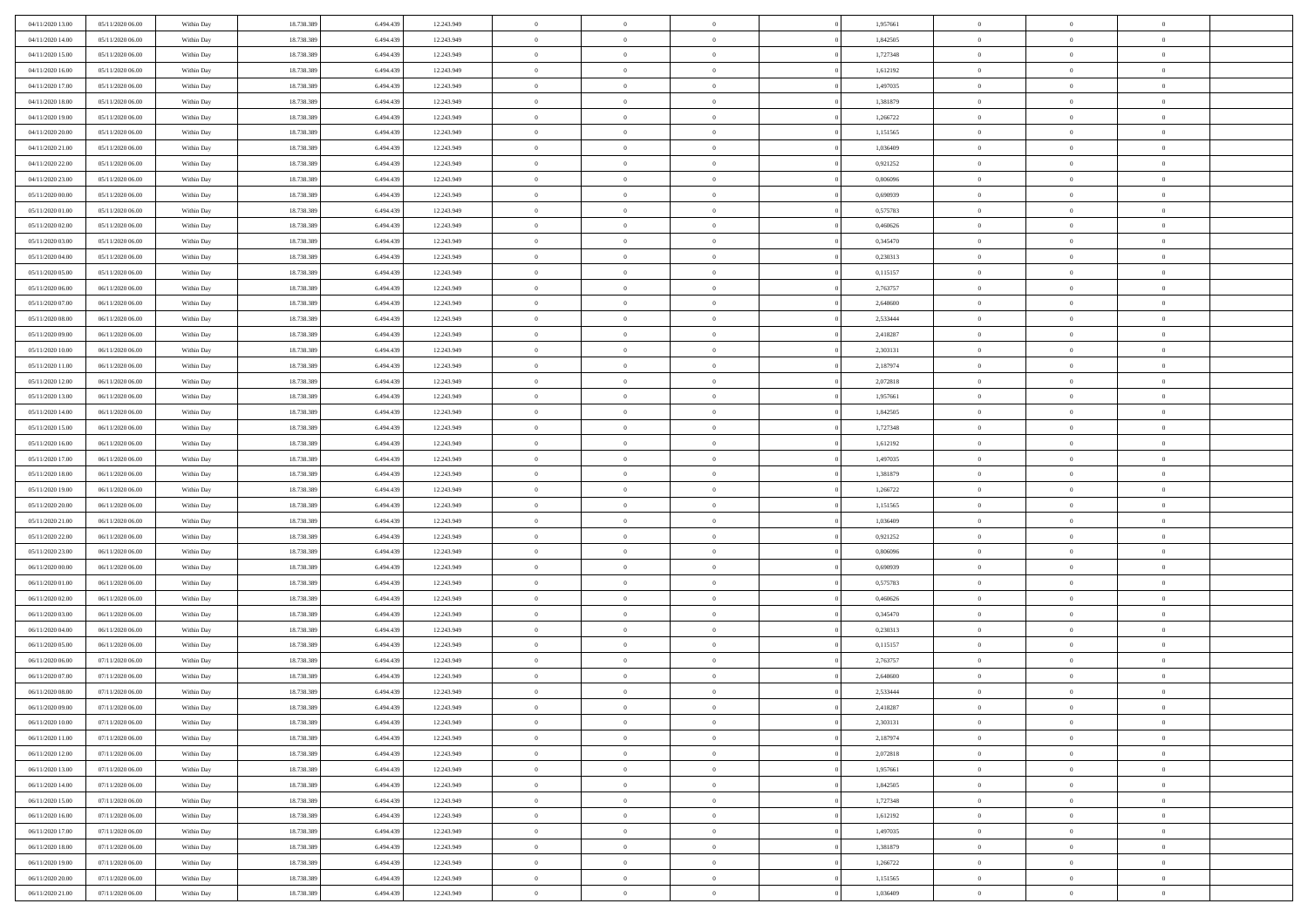| 06/11/2020 23.00<br>07/11/2020 06:00<br>18.738.389<br>6,494,439<br>12.243.949<br>$\theta$<br>$\overline{0}$<br>0.806096<br>$\overline{0}$<br>Within Day<br>$\overline{0}$<br>07/11/2020 00:00<br>07/11/2020 06:00<br>18.738.389<br>6.494.439<br>12.243.949<br>$\mathbf{0}$<br>$\overline{0}$<br>0,690939<br>$\mathbf{0}$<br>Within Dav<br>$\overline{0}$<br>07/11/2020 01:00<br>07/11/2020 06:00<br>Within Day<br>18.738.389<br>6.494.439<br>12.243.949<br>$\bf{0}$<br>$\overline{0}$<br>$\bf{0}$<br>0,575783<br>$\bf{0}$<br>18.738.389<br>07/11/2020 02.00<br>07/11/2020 06:00<br>6,494,439<br>12.243.949<br>$\bf{0}$<br>$\overline{0}$<br>0,460626<br>$\bf{0}$<br>Within Day<br>$\overline{0}$ | $\overline{0}$<br>$\overline{0}$ | $\theta$       |  |
|--------------------------------------------------------------------------------------------------------------------------------------------------------------------------------------------------------------------------------------------------------------------------------------------------------------------------------------------------------------------------------------------------------------------------------------------------------------------------------------------------------------------------------------------------------------------------------------------------------------------------------------------------------------------------------------------------|----------------------------------|----------------|--|
|                                                                                                                                                                                                                                                                                                                                                                                                                                                                                                                                                                                                                                                                                                  |                                  |                |  |
|                                                                                                                                                                                                                                                                                                                                                                                                                                                                                                                                                                                                                                                                                                  |                                  | $\overline{0}$ |  |
|                                                                                                                                                                                                                                                                                                                                                                                                                                                                                                                                                                                                                                                                                                  | $\overline{0}$                   | $\bf{0}$       |  |
|                                                                                                                                                                                                                                                                                                                                                                                                                                                                                                                                                                                                                                                                                                  | $\bf{0}$                         | $\,0\,$        |  |
| 07/11/2020 03:00<br>07/11/2020 06:00<br>18.738.389<br>6.494.439<br>12.243.949<br>$\mathbf{0}$<br>$\overline{0}$<br>0,345470<br>$\mathbf{0}$<br>Within Dav<br>$\overline{0}$                                                                                                                                                                                                                                                                                                                                                                                                                                                                                                                      | $\overline{0}$                   | $\overline{0}$ |  |
|                                                                                                                                                                                                                                                                                                                                                                                                                                                                                                                                                                                                                                                                                                  |                                  |                |  |
| 07/11/2020 04.00<br>07/11/2020 06:00<br>Within Day<br>18.738.389<br>6.494.439<br>12.243.949<br>$\bf{0}$<br>$\overline{0}$<br>$\overline{0}$<br>0,230313<br>$\bf{0}$                                                                                                                                                                                                                                                                                                                                                                                                                                                                                                                              | $\overline{0}$                   | $\,0\,$        |  |
| $\,$ 0 $\,$<br>07/11/2020 05:00<br>07/11/2020 06:00<br>18.738.389<br>6,494,439<br>12.243.949<br>$\theta$<br>$\overline{0}$<br>0,115157<br>Within Day<br>$\overline{0}$                                                                                                                                                                                                                                                                                                                                                                                                                                                                                                                           | $\overline{0}$                   | $\theta$       |  |
| 07/11/2020 06:00<br>08/11/2020 06:00<br>Within Day<br>18.738.389<br>6.494.439<br>12.243.949<br>$\mathbf{0}$<br>$\overline{0}$<br>2,763757<br>$\mathbf{0}$<br>$\overline{0}$                                                                                                                                                                                                                                                                                                                                                                                                                                                                                                                      | $\overline{0}$                   | $\overline{0}$ |  |
| 07/11/2020 07.00<br>08/11/2020 06:00<br>Within Day<br>18.738.389<br>6.494.439<br>12.243.949<br>$\,$ 0<br>$\bf{0}$<br>$\theta$<br>2,648600<br>$\bf{0}$                                                                                                                                                                                                                                                                                                                                                                                                                                                                                                                                            | $\overline{0}$                   | $\,0\,$        |  |
| 2,533444<br>07/11/2020 08:00<br>08/11/2020 06:00<br>18.738.389<br>6,494,439<br>12.243.949<br>$\bf{0}$<br>$\overline{0}$<br>$\bf{0}$<br>Within Day<br>$\overline{0}$                                                                                                                                                                                                                                                                                                                                                                                                                                                                                                                              | $\mathbf{0}$                     | $\theta$       |  |
| 07/11/2020 09:00<br>08/11/2020 06:00<br>18.738.389<br>6.494.439<br>12.243.949<br>$\mathbf{0}$<br>$\overline{0}$<br>2,418287<br>$\mathbf{0}$<br>Within Dav<br>$\overline{0}$                                                                                                                                                                                                                                                                                                                                                                                                                                                                                                                      | $\overline{0}$                   | $\overline{0}$ |  |
| 07/11/2020 10:00<br>08/11/2020 06:00<br>Within Day<br>18.738.389<br>6.494.439<br>12.243.949<br>$\bf{0}$<br>$\overline{0}$<br>$\bf{0}$<br>2,303131<br>$\bf{0}$                                                                                                                                                                                                                                                                                                                                                                                                                                                                                                                                    | $\overline{0}$                   | $\bf{0}$       |  |
| 18.738.389<br>2,187974<br>07/11/2020 11:00<br>08/11/2020 06:00<br>6.494.439<br>12.243.949<br>$\bf{0}$<br>$\overline{0}$<br>$\bf{0}$<br>Within Day<br>$\overline{0}$                                                                                                                                                                                                                                                                                                                                                                                                                                                                                                                              | $\theta$                         | $\,0\,$        |  |
| 07/11/2020 12:00<br>08/11/2020 06:00<br>18.738.389<br>6.494.439<br>12.243.949<br>$\mathbf{0}$<br>$\overline{0}$<br>2,072818<br>$\mathbf{0}$<br>Within Dav<br>$\overline{0}$                                                                                                                                                                                                                                                                                                                                                                                                                                                                                                                      | $\overline{0}$                   | $\overline{0}$ |  |
| 07/11/2020 13.00<br>08/11/2020 06:00<br>Within Day<br>18.738.389<br>6.494.439<br>12.243.949<br>$\bf{0}$<br>$\bf{0}$<br>$\overline{0}$<br>1,957661<br>$\bf{0}$                                                                                                                                                                                                                                                                                                                                                                                                                                                                                                                                    | $\overline{0}$                   | $\,0\,$        |  |
| 18.738.389<br>$\overline{0}$<br>07/11/2020 14.00<br>08/11/2020 06:00<br>6,494,439<br>12.243.949<br>$\overline{0}$<br>1,842505<br>$\bf{0}$<br>Within Day<br>$\overline{0}$                                                                                                                                                                                                                                                                                                                                                                                                                                                                                                                        | $\overline{0}$                   | $\theta$       |  |
| 07/11/2020 15:00<br>08/11/2020 06:00<br>Within Day<br>18.738.389<br>6.494.439<br>12.243.949<br>$\mathbf{0}$<br>$\overline{0}$<br>1,727348<br>$\mathbf{0}$<br>$\overline{0}$                                                                                                                                                                                                                                                                                                                                                                                                                                                                                                                      | $\overline{0}$                   | $\overline{0}$ |  |
| 18.738.389<br>07/11/2020 16.00<br>08/11/2020 06:00<br>Within Day<br>6.494.439<br>12.243.949<br>$\,$ 0<br>$\bf{0}$<br>$\overline{0}$<br>1,612192<br>$\bf{0}$                                                                                                                                                                                                                                                                                                                                                                                                                                                                                                                                      | $\overline{0}$                   | $\,0\,$        |  |
| 07/11/2020 17.00<br>08/11/2020 06:00<br>18.738.389<br>6,494,439<br>12.243.949<br>$\bf{0}$<br>$\bf{0}$<br>1,497035<br>$\bf{0}$<br>Within Day<br>$\overline{0}$                                                                                                                                                                                                                                                                                                                                                                                                                                                                                                                                    | $\overline{0}$                   | $\overline{0}$ |  |
| 07/11/2020 18.00<br>08/11/2020 06:00<br>18.738.389<br>6.494.439<br>12.243.949<br>$\mathbf{0}$<br>$\overline{0}$<br>1,381879<br>$\mathbf{0}$<br>Within Dav<br>$\overline{0}$                                                                                                                                                                                                                                                                                                                                                                                                                                                                                                                      | $\overline{0}$                   | $\overline{0}$ |  |
| 07/11/2020 19.00<br>08/11/2020 06:00<br>Within Day<br>18.738.389<br>6.494.439<br>12.243.949<br>$\bf{0}$<br>$\overline{0}$<br>$\bf{0}$<br>1,266722<br>$\bf{0}$                                                                                                                                                                                                                                                                                                                                                                                                                                                                                                                                    | $\overline{0}$                   | $\bf{0}$       |  |
| 18.738.389<br>07/11/2020 20.00<br>08/11/2020 06:00<br>6,494,439<br>12.243.949<br>$\bf{0}$<br>$\overline{0}$<br>1,151565<br>$\bf{0}$<br>Within Day<br>$\overline{0}$                                                                                                                                                                                                                                                                                                                                                                                                                                                                                                                              | $\bf{0}$                         | $\,0\,$        |  |
| 07/11/2020 21.00<br>08/11/2020 06:00<br>18.738.389<br>6.494.439<br>12.243.949<br>$\mathbf{0}$<br>$\overline{0}$<br>1,036409<br>$\mathbf{0}$<br>Within Dav<br>$\overline{0}$                                                                                                                                                                                                                                                                                                                                                                                                                                                                                                                      | $\overline{0}$                   | $\overline{0}$ |  |
| 07/11/2020 22.00<br>08/11/2020 06:00<br>Within Day<br>18.738.389<br>6.494.439<br>12.243.949<br>$\bf{0}$<br>$\overline{0}$<br>$\overline{0}$<br>0,921252<br>$\bf{0}$                                                                                                                                                                                                                                                                                                                                                                                                                                                                                                                              | $\overline{0}$                   | $\,0\,$        |  |
| $\overline{0}$<br>07/11/2020 23.00<br>08/11/2020 06:00<br>18.738.389<br>6.494.439<br>12.243.949<br>$\overline{0}$<br>0.806096<br>$\bf{0}$<br>Within Day<br>$\overline{0}$                                                                                                                                                                                                                                                                                                                                                                                                                                                                                                                        | $\overline{0}$                   | $\theta$       |  |
| 08/11/2020 00:00<br>08/11/2020 06:00<br>18.738.389<br>6.494.439<br>12.243.949<br>$\mathbf{0}$<br>$\overline{0}$<br>0,690939<br>$\mathbf{0}$<br>Within Dav<br>$\overline{0}$                                                                                                                                                                                                                                                                                                                                                                                                                                                                                                                      | $\overline{0}$                   | $\overline{0}$ |  |
| 08/11/2020 01:00<br>08/11/2020 06:00<br>Within Day<br>18.738.389<br>6.494.439<br>12.243.949<br>$\bf{0}$<br>$\overline{0}$<br>$\overline{0}$<br>0,575783<br>$\bf{0}$                                                                                                                                                                                                                                                                                                                                                                                                                                                                                                                              | $\overline{0}$                   | $\,0\,$        |  |
| 08/11/2020 02.00<br>08/11/2020 06:00<br>18.738.389<br>6,494,439<br>12.243.949<br>$\bf{0}$<br>$\overline{0}$<br>0,460626<br>$\bf{0}$<br>Within Day<br>$\overline{0}$                                                                                                                                                                                                                                                                                                                                                                                                                                                                                                                              | $\mathbf{0}$                     | $\bf{0}$       |  |
| 08/11/2020 03:00<br>08/11/2020 06:00<br>18.738.389<br>6.494.439<br>12.243.949<br>$\mathbf{0}$<br>$\overline{0}$<br>0,345470<br>$\mathbf{0}$<br>Within Day<br>$\overline{0}$                                                                                                                                                                                                                                                                                                                                                                                                                                                                                                                      | $\overline{0}$                   | $\overline{0}$ |  |
| 08/11/2020 04:00<br>08/11/2020 06:00<br>18.738.389<br>6.494.439<br>$\bf{0}$<br>$\overline{0}$<br>0,230313<br>$\,$ 0<br>Within Day<br>12.243.949<br>$\theta$                                                                                                                                                                                                                                                                                                                                                                                                                                                                                                                                      | $\overline{0}$                   | $\theta$       |  |
| 18.738.389<br>08/11/2020 05.00<br>08/11/2020 06:00<br>6.494.439<br>12.243.949<br>$\bf{0}$<br>$\overline{0}$<br>0,115157<br>$\bf{0}$<br>Within Day<br>$\overline{0}$                                                                                                                                                                                                                                                                                                                                                                                                                                                                                                                              | $\mathbf{0}$                     | $\bf{0}$       |  |
| 08/11/2020 06:00<br>09/11/2020 06:00<br>18.738.389<br>6.494.439<br>12.243.949<br>$\mathbf{0}$<br>$\overline{0}$<br>2,763757<br>$\mathbf{0}$<br>Within Dav<br>$\overline{0}$                                                                                                                                                                                                                                                                                                                                                                                                                                                                                                                      | $\overline{0}$                   | $\overline{0}$ |  |
| 08/11/2020 07:00<br>09/11/2020 06:00<br>18.738.389<br>6.494.439<br>$\bf{0}$<br>$\overline{0}$<br>2,648600<br>$\,$ 0<br>$\theta$                                                                                                                                                                                                                                                                                                                                                                                                                                                                                                                                                                  | $\overline{0}$                   | $\theta$       |  |
| Within Day<br>12.243.949<br>6,494,439<br>$\overline{0}$                                                                                                                                                                                                                                                                                                                                                                                                                                                                                                                                                                                                                                          | $\mathbf{0}$                     | $\overline{0}$ |  |
| 08/11/2020 08:00<br>09/11/2020 06:00<br>18.738.389<br>12.243.949<br>$\bf{0}$<br>2,533444<br>$\bf{0}$<br>Within Day<br>$\overline{0}$                                                                                                                                                                                                                                                                                                                                                                                                                                                                                                                                                             |                                  |                |  |
| 08/11/2020 11:00<br>09/11/2020 06:00<br>Within Day<br>18.738.389<br>6.494.439<br>12.243.949<br>$\mathbf{0}$<br>$\overline{0}$<br>2,187974<br>$\mathbf{0}$<br>$\overline{0}$                                                                                                                                                                                                                                                                                                                                                                                                                                                                                                                      | $\overline{0}$                   | $\overline{0}$ |  |
| 08/11/2020 12:00<br>09/11/2020 06:00<br>18.738.389<br>6.494.439<br>12.243.949<br>$\bf{0}$<br>$\overline{0}$<br>2,072818<br>$\,$ 0<br>Within Day<br>$\theta$                                                                                                                                                                                                                                                                                                                                                                                                                                                                                                                                      | $\overline{0}$                   | $\theta$       |  |
| 08/11/2020 13.00<br>09/11/2020 06:00<br>18.738.389<br>6.494.439<br>12.243.949<br>$\bf{0}$<br>$\overline{0}$<br>1,957661<br>$\bf{0}$<br>Within Day<br>$\overline{0}$                                                                                                                                                                                                                                                                                                                                                                                                                                                                                                                              | $\mathbf{0}$                     | $\bf{0}$       |  |
| 08/11/2020 14:00<br>09/11/2020 06:00<br>18.738.389<br>6.494.439<br>12.243.949<br>$\mathbf{0}$<br>$\overline{0}$<br>1,842505<br>$\mathbf{0}$<br>Within Dav<br>$\overline{0}$                                                                                                                                                                                                                                                                                                                                                                                                                                                                                                                      | $\overline{0}$                   | $\overline{0}$ |  |
| 08/11/2020 15:00<br>09/11/2020 06:00<br>Within Day<br>18.738.389<br>6.494.439<br>12.243.949<br>$\bf{0}$<br>$\overline{0}$<br>1,727348<br>$\,$ 0<br>$\theta$                                                                                                                                                                                                                                                                                                                                                                                                                                                                                                                                      | $\overline{0}$                   | $\theta$       |  |
| 18.738.389<br>08/11/2020 16:00<br>09/11/2020 06:00<br>6.494.439<br>12.243.949<br>$\bf{0}$<br>$\overline{0}$<br>1,612192<br>$\bf{0}$<br>Within Day<br>$\overline{0}$                                                                                                                                                                                                                                                                                                                                                                                                                                                                                                                              | $\overline{0}$                   | $\bf{0}$       |  |
| 08/11/2020 17:00<br>09/11/2020 06:00<br>18.738.389<br>6.494.439<br>12.243.949<br>$\mathbf{0}$<br>$\overline{0}$<br>1,497035<br>$\mathbf{0}$<br>Within Dav<br>$\overline{0}$                                                                                                                                                                                                                                                                                                                                                                                                                                                                                                                      | $\overline{0}$                   | $\overline{0}$ |  |
| 18.738.389<br>6.494.439<br>$\bf{0}$<br>$\overline{0}$<br>1,381879<br>$\,$ 0<br>08/11/2020 18:00<br>09/11/2020 06:00<br>Within Day<br>12.243.949<br>$\theta$                                                                                                                                                                                                                                                                                                                                                                                                                                                                                                                                      | $\overline{0}$                   | $\theta$       |  |
| $\overline{0}$<br>08/11/2020 19:00<br>09/11/2020 06:00<br>18.738.389<br>6.494.439<br>12.243.949<br>$\bf{0}$<br>$\overline{0}$<br>1,266722<br>$\bf{0}$<br>Within Day                                                                                                                                                                                                                                                                                                                                                                                                                                                                                                                              | $\overline{0}$                   | $\bf{0}$       |  |
| 08/11/2020 20:00<br>18.738.389<br>6.494.439<br>12.243.949<br>09/11/2020 06.00<br>Within Day<br>1,151565<br>$\bf{0}$<br>$\overline{0}$<br>$\overline{0}$                                                                                                                                                                                                                                                                                                                                                                                                                                                                                                                                          | $\theta$                         | $\theta$       |  |
| 08/11/2020 21:00<br>09/11/2020 06:00<br>18.738.389<br>6.494.439<br>12.243.949<br>$\,0\,$<br>$\overline{0}$<br>1,036409<br>$\,$ 0 $\,$<br>Within Day<br>$\theta$                                                                                                                                                                                                                                                                                                                                                                                                                                                                                                                                  | $\bf{0}$                         | $\theta$       |  |
| 18.738.389<br>6.494.439<br>12.243.949<br>$\overline{0}$<br>$\overline{0}$<br>08/11/2020 22.00<br>09/11/2020 06:00<br>Within Day<br>$\overline{0}$<br>$\overline{0}$<br>0,921252                                                                                                                                                                                                                                                                                                                                                                                                                                                                                                                  | $\overline{0}$                   | $\overline{0}$ |  |
| $\overline{0}$<br>08/11/2020 23.00<br>09/11/2020 06.00<br>Within Day<br>18.738.389<br>6.494.439<br>12.243.949<br>$\bf{0}$<br>$\overline{0}$<br>$\overline{0}$<br>0,806096                                                                                                                                                                                                                                                                                                                                                                                                                                                                                                                        | $\bf{0}$                         | $\mathbf{0}$   |  |
| 09/11/2020 00:00<br>09/11/2020 06:00<br>Within Day<br>18.738.389<br>6.494.439<br>12.243.949<br>$\bf{0}$<br>$\overline{0}$<br>$\overline{0}$<br>0,690939<br>$\mathbf{0}$<br>$\theta$                                                                                                                                                                                                                                                                                                                                                                                                                                                                                                              | $\bf{0}$                         | $\,$ 0 $\,$    |  |
| 18.738.389<br>6.494.439<br>12.243.949<br>$\bf{0}$<br>$\overline{0}$<br>0,575783<br>$\,$ 0 $\,$<br>09/11/2020 01:00<br>09/11/2020 06.00<br>Within Day<br>$\overline{0}$                                                                                                                                                                                                                                                                                                                                                                                                                                                                                                                           | $\overline{0}$                   | $\overline{0}$ |  |
| 09/11/2020 02.00<br>09/11/2020 06.00<br>Within Day<br>18.738.389<br>6.494.439<br>12.243.949<br>$\bf{0}$<br>$\overline{0}$<br>0,460626<br>$\mathbf{0}$<br>$\overline{0}$                                                                                                                                                                                                                                                                                                                                                                                                                                                                                                                          | $\overline{0}$                   | $\overline{0}$ |  |
| 09/11/2020 03.00<br>09/11/2020 06:00<br>Within Day<br>18.738.389<br>6.494.439<br>12.243.949<br>$\,0\,$<br>$\overline{0}$<br>$\overline{0}$<br>0,345470<br>$\,$ 0 $\,$<br>$\theta$                                                                                                                                                                                                                                                                                                                                                                                                                                                                                                                | $\overline{0}$                   | $\overline{0}$ |  |
| 18.738.389<br>$\bf{0}$<br>$\overline{0}$<br>$\overline{0}$<br>09/11/2020 04.00<br>09/11/2020 06:00<br>6.494.439<br>12.243.949<br>$\overline{0}$<br>0,230313<br>Within Day                                                                                                                                                                                                                                                                                                                                                                                                                                                                                                                        | $\overline{0}$                   | $\overline{0}$ |  |
| 18.738.389<br>09/11/2020 05:00<br>09/11/2020 06.00<br>Within Day<br>6.494.439<br>12.243.949<br>$\bf{0}$<br>$\overline{0}$<br>0,115157<br>$\mathbf{0}$<br>$\overline{0}$                                                                                                                                                                                                                                                                                                                                                                                                                                                                                                                          | $\overline{0}$                   | $\mathbf{0}$   |  |
| 09/11/2020 06:00<br>10/11/2020 06:00<br>Within Day<br>18.738.389<br>6.494.439<br>5.029.669<br>$\,0\,$<br>$\overline{0}$<br>2,763757<br>$\,$ 0 $\,$<br>$\overline{0}$                                                                                                                                                                                                                                                                                                                                                                                                                                                                                                                             | $\mathbf{0}$                     | $\theta$       |  |
|                                                                                                                                                                                                                                                                                                                                                                                                                                                                                                                                                                                                                                                                                                  |                                  | $\overline{0}$ |  |
| 18.738.389<br>09/11/2020 07:00<br>10/11/2020 06:00<br>Within Day<br>6.494.439<br>5.029.669<br>$\bf{0}$<br>$\overline{0}$<br>$\overline{0}$<br>2,648600<br>$\bf{0}$                                                                                                                                                                                                                                                                                                                                                                                                                                                                                                                               | $\mathbf{0}$                     |                |  |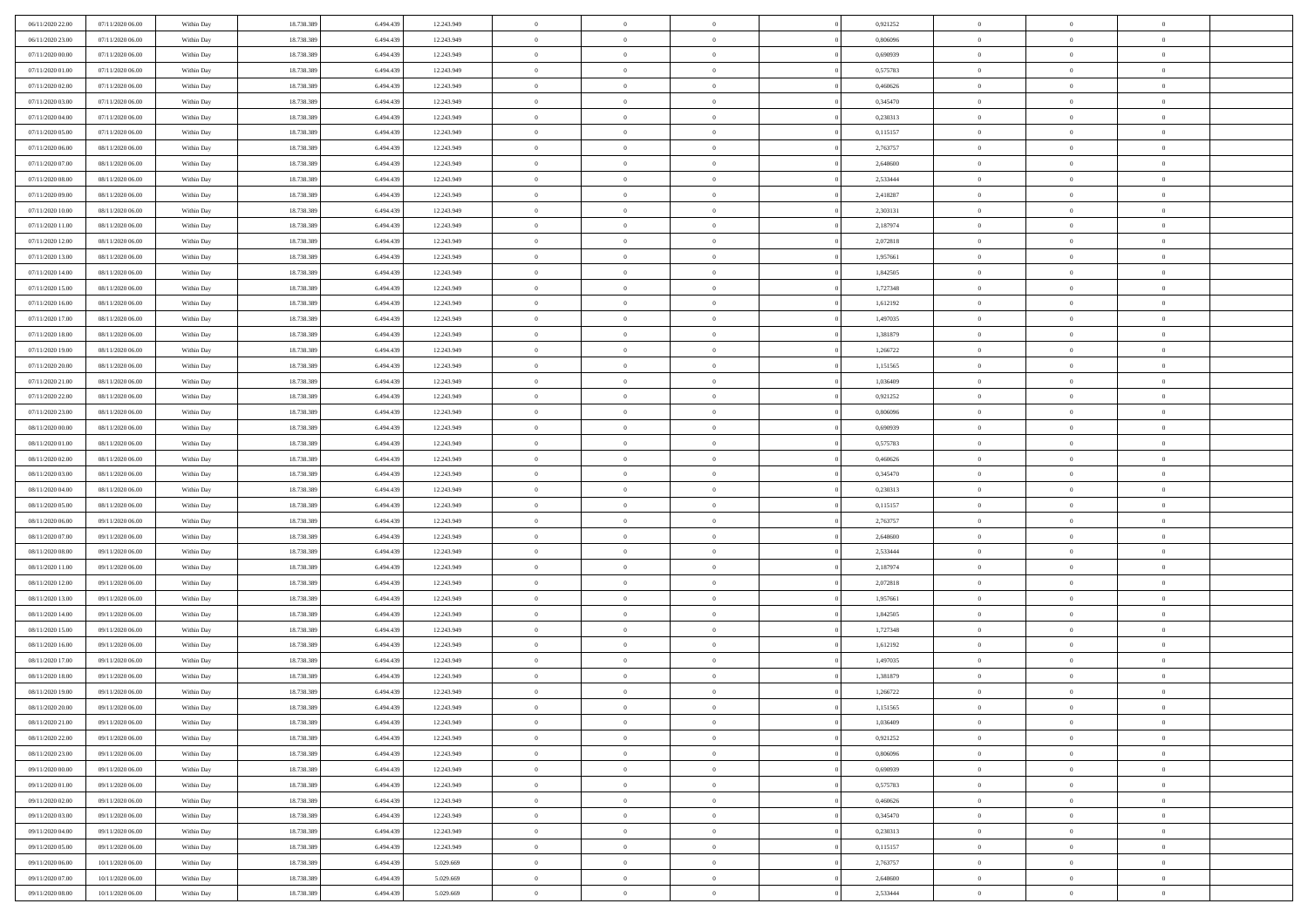| 09/11/2020 09:00 | 10/11/2020 06:00 | Within Day | 18.738.389 | 6.494.439 | 5.029.669 | $\,$ 0         | $\bf{0}$       | $\theta$       |                | 2,418287 | $\bf{0}$             | $\overline{0}$ | $\theta$       |  |
|------------------|------------------|------------|------------|-----------|-----------|----------------|----------------|----------------|----------------|----------|----------------------|----------------|----------------|--|
| 09/11/2020 10:00 | 10/11/2020 06:00 | Within Day | 18.738.389 | 6.494.439 | 5.029.669 | $\theta$       | $\overline{0}$ | $\overline{0}$ |                | 2,303131 | $\theta$             | $\theta$       | $\overline{0}$ |  |
| 09/11/2020 11:00 | 10/11/2020 06:00 | Within Day | 18.738.389 | 6.494.439 | 5.029.669 | $\mathbf{0}$   | $\overline{0}$ | $\overline{0}$ |                | 2,187974 | $\theta$             | $\overline{0}$ | $\theta$       |  |
| 09/11/2020 12:00 | 10/11/2020 06:00 | Within Day | 18.738.389 | 6.494.439 | 5.029.669 | $\bf{0}$       | $\overline{0}$ | $\bf{0}$       |                | 2,072818 | $\bf{0}$             | $\overline{0}$ | $\bf{0}$       |  |
| 09/11/2020 13:00 | 10/11/2020 06:00 | Within Day | 18.738.389 | 6.494.439 | 5.029.669 | $\bf{0}$       | $\bf{0}$       | $\overline{0}$ |                | 1,957661 | $\bf{0}$             | $\Omega$       | $\bf{0}$       |  |
| 09/11/2020 14:00 | 10/11/2020 06:00 | Within Day | 18.738.389 | 6.494.439 | 5.029.669 | $\mathbf{0}$   | $\overline{0}$ | $\overline{0}$ |                | 1,842505 | $\theta$             | $\overline{0}$ | $\theta$       |  |
| 09/11/2020 15:00 | 10/11/2020 06:00 | Within Day | 18.738.389 | 6.494.439 | 5.029.669 | $\bf{0}$       | $\bf{0}$       | $\overline{0}$ |                | 1,727348 | $\bf{0}$             | $\overline{0}$ | $\theta$       |  |
|                  |                  |            |            |           |           | $\overline{0}$ | $\overline{0}$ |                |                |          | $\,$ 0 $\,$          | $\theta$       | $\overline{0}$ |  |
| 09/11/2020 16:00 | 10/11/2020 06:00 | Within Day | 18.738.389 | 6.494.439 | 5.029.669 |                |                | $\overline{0}$ |                | 1,612192 |                      |                |                |  |
| 09/11/2020 17:00 | 10/11/2020 06:00 | Within Day | 18.738.389 | 6.494.439 | 5.029.669 | $\mathbf{0}$   | $\overline{0}$ | $\overline{0}$ |                | 1,497035 | $\theta$             | $\overline{0}$ | $\theta$       |  |
| 09/11/2020 18:00 | 10/11/2020 06:00 | Within Day | 18.738.389 | 6.494.439 | 5.029.669 | $\bf{0}$       | $\bf{0}$       | $\overline{0}$ |                | 1,381879 | $\bf{0}$             | $\overline{0}$ | $\theta$       |  |
| 09/11/2020 19:00 | 10/11/2020 06:00 | Within Day | 18.738.389 | 6.494.439 | 5.029.669 | $\bf{0}$       | $\overline{0}$ | $\overline{0}$ |                | 1,266722 | $\bf{0}$             | $\theta$       | $\overline{0}$ |  |
| 09/11/2020 20:00 | 10/11/2020 06:00 | Within Day | 18.738.389 | 6.494.439 | 5.029.669 | $\mathbf{0}$   | $\overline{0}$ | $\overline{0}$ |                | 1,151565 | $\theta$             | $\overline{0}$ | $\theta$       |  |
| 09/11/2020 21:00 | 10/11/2020 06:00 | Within Day | 18.738.389 | 6.494.439 | 5.029.669 | $\bf{0}$       | $\overline{0}$ | $\bf{0}$       |                | 1,036409 | $\bf{0}$             | $\overline{0}$ | $\bf{0}$       |  |
| 09/11/2020 22.00 | 10/11/2020 06:00 | Within Day | 18.738.389 | 6.494.439 | 5.029.669 | $\bf{0}$       | $\overline{0}$ | $\overline{0}$ |                | 0,921252 | $\bf{0}$             | $\Omega$       | $\bf{0}$       |  |
| 09/11/2020 23:00 | 10/11/2020 06:00 | Within Day | 18.738.389 | 6.494.439 | 5.029.669 | $\mathbf{0}$   | $\overline{0}$ | $\overline{0}$ |                | 0,806096 | $\theta$             | $\overline{0}$ | $\theta$       |  |
| 10/11/2020 00:00 | 10/11/2020 06:00 | Within Day | 18.738.389 | 6.494.439 | 5.029.669 | $\bf{0}$       | $\bf{0}$       | $\overline{0}$ |                | 0,690939 | $\bf{0}$             | $\overline{0}$ | $\theta$       |  |
| 10/11/2020 01:00 | 10/11/2020 06:00 | Within Day | 18.738.389 | 6,494,439 | 5.029.669 | $\bf{0}$       | $\overline{0}$ | $\overline{0}$ |                | 0,575783 | $\,$ 0 $\,$          | $\overline{0}$ | $\overline{0}$ |  |
| 10/11/2020 02.00 | 10/11/2020 06:00 | Within Day | 18.738.389 | 6.494.439 | 5.029.669 | $\mathbf{0}$   | $\overline{0}$ | $\overline{0}$ |                | 0,460626 | $\theta$             | $\overline{0}$ | $\theta$       |  |
| 10/11/2020 03:00 | 10/11/2020 06:00 | Within Day | 18.738.389 | 6.494.439 | 5.029.669 | $\bf{0}$       | $\bf{0}$       | $\overline{0}$ |                | 0,345470 | $\bf{0}$             | $\overline{0}$ | $\theta$       |  |
| 10/11/2020 04:00 | 10/11/2020 06:00 | Within Day | 18.738.389 | 6.494.439 | 5.029.669 | $\bf{0}$       | $\overline{0}$ | $\overline{0}$ |                | 0,230313 | $\bf{0}$             | $\theta$       | $\bf{0}$       |  |
| 10/11/2020 05:00 | 10/11/2020 06:00 | Within Day | 18.738.389 | 6.494.439 | 5.029.669 | $\mathbf{0}$   | $\overline{0}$ | $\overline{0}$ |                | 0,115157 | $\theta$             | $\overline{0}$ | $\theta$       |  |
| 10/11/2020 06:00 | 11/11/2020 06.00 | Within Day | 18.738.389 | 6.494.439 | 5.029.669 | $\bf{0}$       | $\bf{0}$       | $\bf{0}$       |                | 2,763757 | $\bf{0}$             | $\overline{0}$ | $\bf{0}$       |  |
| 10/11/2020 07:00 | 11/11/2020 06:00 | Within Day | 18.738.389 | 6.494.439 | 5.029.669 | $\bf{0}$       | $\bf{0}$       | $\overline{0}$ |                | 2,648600 | $\bf{0}$             | $\overline{0}$ | $\bf{0}$       |  |
| 10/11/2020 08:00 | 11/11/2020 06:00 | Within Day | 18.738.389 | 6.494.439 | 5.029.669 | $\mathbf{0}$   | $\overline{0}$ | $\overline{0}$ |                | 2,533444 | $\theta$             | $\overline{0}$ | $\theta$       |  |
| 10/11/2020 09:00 | 11/11/2020 06:00 | Within Day | 18.738.389 | 6.494.439 | 5.029.669 | $\bf{0}$       | $\overline{0}$ | $\overline{0}$ |                | 2,418287 | $\bf{0}$             | $\overline{0}$ | $\theta$       |  |
| 10/11/2020 10:00 | 11/11/2020 06.00 | Within Day | 18.738.389 | 6.494.439 | 5.029.669 | $\bf{0}$       | $\overline{0}$ | $\overline{0}$ |                | 2,303131 | $\,$ 0 $\,$          | $\theta$       | $\bf{0}$       |  |
| 10/11/2020 11:00 | 11/11/2020 06:00 | Within Day | 18.738.389 | 6.494.439 | 5.029.669 | $\mathbf{0}$   | $\overline{0}$ | $\overline{0}$ |                | 2,187974 | $\theta$             | $\overline{0}$ | $\theta$       |  |
| 10/11/2020 12:00 | 11/11/2020 06.00 | Within Day | 18.738.389 | 6.494.439 | 5.029.669 | $\bf{0}$       | $\overline{0}$ | $\overline{0}$ |                | 2,072818 | $\bf{0}$             | $\overline{0}$ | $\theta$       |  |
|                  |                  |            |            |           |           | $\bf{0}$       | $\overline{0}$ |                |                |          |                      | $\theta$       | $\bf{0}$       |  |
| 10/11/2020 13:00 | 11/11/2020 06.00 | Within Day | 18.738.389 | 6.494.439 | 5.029.669 | $\mathbf{0}$   |                | $\overline{0}$ |                | 1,957661 | $\bf{0}$<br>$\theta$ |                | $\theta$       |  |
| 10/11/2020 14:00 | 11/11/2020 06:00 | Within Day | 18.738.389 | 6.494.439 | 5.029.669 |                | $\overline{0}$ | $\overline{0}$ |                | 1,842505 |                      | $\overline{0}$ |                |  |
| 10/11/2020 15:00 | 11/11/2020 06:00 | Within Day | 18.738.389 | 6.494.439 | 5.029.669 | $\bf{0}$       | $\overline{0}$ | $\overline{0}$ |                | 1,727348 | $\,0\,$              | $\overline{0}$ | $\theta$       |  |
| 10/11/2020 16:00 | 11/11/2020 06:00 | Within Day | 18.738.389 | 6.494.439 | 5.029.669 | $\bf{0}$       | $\overline{0}$ | $\overline{0}$ |                | 1,612192 | $\bf{0}$             | $\overline{0}$ | $\bf{0}$       |  |
| 10/11/2020 17:00 | 11/11/2020 06:00 | Within Day | 18.738.389 | 6.494.439 | 5.029.669 | $\mathbf{0}$   | $\overline{0}$ | $\overline{0}$ |                | 1,497035 | $\theta$             | $\overline{0}$ | $\theta$       |  |
| 10/11/2020 18:00 | 11/11/2020 06.00 | Within Day | 18.738.389 | 6.494.439 | 5.029.669 | $\bf{0}$       | $\overline{0}$ | $\theta$       |                | 1,381879 | $\,0\,$              | $\overline{0}$ | $\theta$       |  |
| 10/11/2020 19:00 | 11/11/2020 06.00 | Within Day | 18.738.389 | 6.494.439 | 5.029.669 | $\bf{0}$       | $\overline{0}$ | $\overline{0}$ |                | 1,266722 | $\bf{0}$             | $\overline{0}$ | $\bf{0}$       |  |
| 10/11/2020 20:00 | 11/11/2020 06:00 | Within Day | 18.738.389 | 6.494.439 | 5.029.669 | $\mathbf{0}$   | $\overline{0}$ | $\overline{0}$ |                | 1,151565 | $\theta$             | $\overline{0}$ | $\theta$       |  |
| 10/11/2020 21:00 | 11/11/2020 06:00 | Within Day | 18.738.389 | 6.494.439 | 5.029.669 | $\bf{0}$       | $\overline{0}$ | $\theta$       |                | 1,036409 | $\,0\,$              | $\overline{0}$ | $\theta$       |  |
| 10/11/2020 22.00 | 11/11/2020 06.00 | Within Day | 18.738.389 | 6.494.439 | 5.029.669 | $\bf{0}$       | $\overline{0}$ | $\overline{0}$ |                | 0,921252 | $\bf{0}$             | $\theta$       | $\bf{0}$       |  |
| 10/11/2020 23:00 | 11/11/2020 06:00 | Within Day | 18.738.389 | 6.494.439 | 5.029.669 | $\mathbf{0}$   | $\overline{0}$ | $\overline{0}$ |                | 0,806096 | $\theta$             | $\overline{0}$ | $\theta$       |  |
| 11/11/2020 00:00 | 11/11/2020 06:00 | Within Day | 18.738.389 | 6.494.439 | 5.029.669 | $\,0\,$        | $\overline{0}$ | $\theta$       |                | 0,690939 | $\,0\,$              | $\overline{0}$ | $\theta$       |  |
| 11/11/2020 01:00 | 11/11/2020 06:00 | Within Day | 18.738.389 | 6.494.439 | 5.029.669 | $\bf{0}$       | $\overline{0}$ | $\overline{0}$ |                | 0,575783 | $\bf{0}$             | $\overline{0}$ | $\bf{0}$       |  |
| 11/11/2020 02.00 | 11/11/2020 06:00 | Within Day | 18.738.389 | 6.494.439 | 5.029.669 | $\mathbf{0}$   | $\overline{0}$ | $\overline{0}$ |                | 0,460626 | $\theta$             | $\overline{0}$ | $\theta$       |  |
| 11/11/2020 03.00 | 11/11/2020 06.00 | Within Day | 18.738.389 | 6.494.439 | 5.029.669 | $\bf{0}$       | $\overline{0}$ | $\theta$       |                | 0,345470 | $\,0\,$              | $\overline{0}$ | $\theta$       |  |
| 11/11/2020 04:00 | 11/11/2020 06.00 | Within Day | 18.738.389 | 6.494.439 | 5.029.669 | $\bf{0}$       | $\overline{0}$ | $\overline{0}$ |                | 0,230313 | $\,$ 0 $\,$          | $\overline{0}$ | $\bf{0}$       |  |
| 11/11/2020 05:00 | 11/11/2020 06:00 | Within Day | 18.738.389 | 6.494.439 | 5.029.669 | $\bf{0}$       | $\overline{0}$ |                |                | 0,115157 | $\bf{0}$             | $\Omega$       | $\theta$       |  |
| 11/11/2020 06:00 | 12/11/2020 06:00 | Within Day | 18.738.389 | 6.494.439 | 5.029.669 | $\,0\,$        | $\overline{0}$ | $\theta$       |                | 2,763757 | $\,$ 0 $\,$          | $\overline{0}$ | $\theta$       |  |
| 11/11/2020 07.00 | 12/11/2020 06.00 | Within Day | 18.738.389 | 6.494.439 | 5.029.669 | $\overline{0}$ | $\overline{0}$ | $\overline{0}$ |                | 2,648600 | $\overline{0}$       | $\overline{0}$ | $\overline{0}$ |  |
| 11/11/2020 08:00 | 12/11/2020 06:00 | Within Day | 18.738.389 | 6.494.439 | 5.029.669 | $\mathbf{0}$   | $\overline{0}$ | $\overline{0}$ |                | 2,533444 | $\mathbf{0}$         | $\overline{0}$ | $\overline{0}$ |  |
| 11/11/2020 09:00 | 12/11/2020 06:00 | Within Day | 18.738.389 | 6.494.439 | 5.029.669 | $\,$ 0 $\,$    | $\overline{0}$ | $\overline{0}$ | $\overline{0}$ | 2,418287 | $\,$ 0 $\,$          | $\mathbf{0}$   | $\,$ 0         |  |
| 11/11/2020 10:00 | 12/11/2020 06:00 | Within Day | 18.738.389 | 6.494.439 | 5.029.669 | $\bf{0}$       | $\overline{0}$ | $\overline{0}$ |                | 2,303131 | $\,$ 0 $\,$          | $\overline{0}$ | $\overline{0}$ |  |
| 11/11/2020 11:00 | 12/11/2020 06:00 | Within Day | 18.738.389 | 6.494.439 | 5.029.669 | $\mathbf{0}$   | $\overline{0}$ | $\overline{0}$ |                | 2,187974 | $\overline{0}$       | $\overline{0}$ | $\overline{0}$ |  |
|                  |                  |            |            |           |           |                |                |                |                |          |                      |                |                |  |
| 11/11/2020 12:00 | 12/11/2020 06:00 | Within Day | 18.738.389 | 6.494.439 | 5.029.669 | $\,$ 0 $\,$    | $\overline{0}$ | $\overline{0}$ | $\theta$       | 2,072818 | $\,$ 0 $\,$          | $\overline{0}$ | $\theta$       |  |
| 11/11/2020 13:00 | 12/11/2020 06.00 | Within Day | 18.738.389 | 6.494.439 | 5.029.669 | $\bf{0}$       | $\overline{0}$ | $\overline{0}$ |                | 1,957661 | $\,$ 0 $\,$          | $\overline{0}$ | $\overline{0}$ |  |
| 11/11/2020 14:00 | 12/11/2020 06:00 | Within Day | 18.738.389 | 6.494.439 | 5.029.669 | $\,$ 0 $\,$    | $\overline{0}$ | $\overline{0}$ |                | 1,842505 | $\mathbf{0}$         | $\overline{0}$ | $\overline{0}$ |  |
| 11/11/2020 15:00 | 12/11/2020 06:00 | Within Day | 18.738.389 | 6.494.439 | 5.029.669 | $\,$ 0 $\,$    | $\overline{0}$ | $\overline{0}$ |                | 1,727348 | $\,$ 0 $\,$          | $\overline{0}$ | $\,$ 0 $\,$    |  |
| 11/11/2020 16.00 | 12/11/2020 06.00 | Within Day | 18.738.389 | 6.494.439 | 5.029.669 | $\bf{0}$       | $\bf{0}$       | $\overline{0}$ |                | 1,612192 | $\,$ 0 $\,$          | $\overline{0}$ | $\overline{0}$ |  |
| 11/11/2020 17:00 | 12/11/2020 06:00 | Within Day | 18.738.389 | 6.494.439 | 5.029.669 | $\mathbf{0}$   | $\overline{0}$ | $\overline{0}$ |                | 1,497035 | $\mathbf{0}$         | $\overline{0}$ | $\overline{0}$ |  |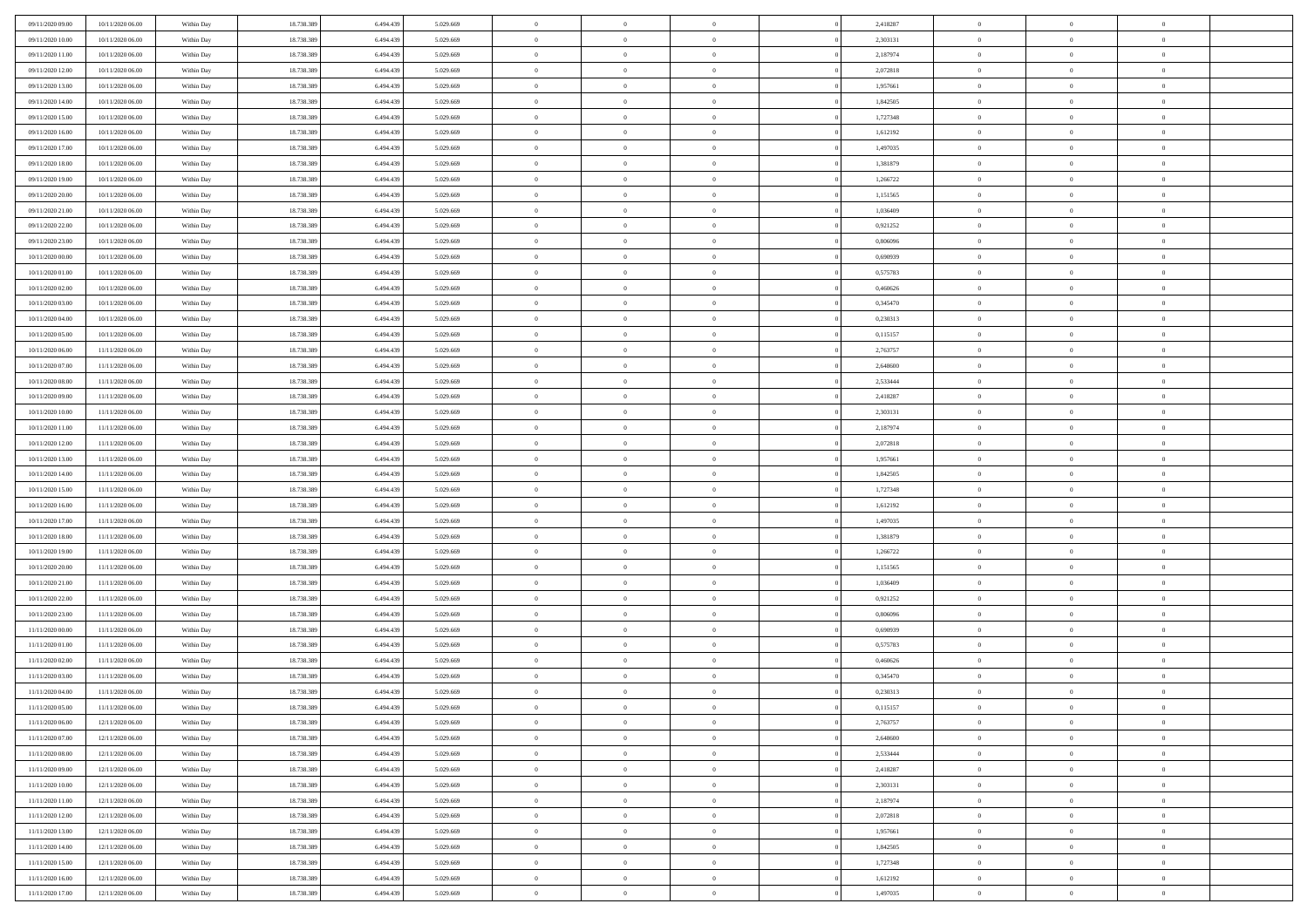| 11/11/2020 18:00                     | 12/11/2020 06:00                     | Within Day               | 18.738.389               | 6.494.439              | 5.029.669              | $\bf{0}$                | $\overline{0}$                   | $\overline{0}$                   |          | 1,381879             | $\bf{0}$              | $\overline{0}$                   | $\,0\,$                          |  |
|--------------------------------------|--------------------------------------|--------------------------|--------------------------|------------------------|------------------------|-------------------------|----------------------------------|----------------------------------|----------|----------------------|-----------------------|----------------------------------|----------------------------------|--|
| 11/11/2020 19:00                     | 12/11/2020 06:00                     | Within Day               | 18.738.389               | 6.494.439              | 5.029.669              | $\theta$                | $\overline{0}$                   | $\mathbf{0}$                     |          | 1,266722             | $\theta$              | $\overline{0}$                   | $\theta$                         |  |
| 11/11/2020 20:00                     | 12/11/2020 06:00                     | Within Day               | 18.738.389               | 6.494.439              | 5.029.669              | $\theta$                | $\overline{0}$                   | $\overline{0}$                   |          | 1,151565             | $\mathbf{0}$          | $\overline{0}$                   | $\overline{0}$                   |  |
| 11/11/2020 21:00                     | 12/11/2020 06:00                     | Within Day               | 18.738.389               | 6.494.439              | 5.029.669              | $\,$ 0 $\,$             | $\overline{0}$                   | $\overline{0}$                   |          | 1,036409             | $\bf{0}$              | $\overline{0}$                   | $\bf{0}$                         |  |
| 11/11/2020 22.00                     | 12/11/2020 06:00                     | Within Day               | 18.738.389               | 6.494.439              | 5.029.669              | $\,$ 0                  | $\overline{0}$                   | $\mathbf{0}$                     |          | 0,921252             | $\bf{0}$              | $\bf{0}$                         | $\,0\,$                          |  |
| 11/11/2020 23:00                     | 12/11/2020 06:00                     | Within Day               | 18.738.389               | 6.494.439              | 5.029.669              | $\theta$                | $\overline{0}$                   | $\mathbf{0}$                     |          | 0,806096             | $\mathbf{0}$          | $\overline{0}$                   | $\overline{0}$                   |  |
| 12/11/2020 00:00                     | 12/11/2020 06:00                     | Within Day               | 18.738.389               | 6.494.439              | 5.029.669              | $\,$ 0 $\,$             | $\overline{0}$                   | $\overline{0}$                   |          | 0,690939             | $\bf{0}$              | $\overline{0}$                   | $\bf{0}$                         |  |
| 12/11/2020 01:00                     | 12/11/2020 06:00                     | Within Day               | 18.738.389               | 6.494.439              | 5.029.669              | $\,$ 0                  | $\overline{0}$                   | $\mathbf{0}$                     |          | 0,575783             | $\,$ 0 $\,$           | $\overline{0}$                   | $\overline{0}$                   |  |
| 12/11/2020 02.00                     | 12/11/2020 06:00                     | Within Day               | 18.738.389               | 6.494.439              | 5.029.669              | $\theta$                | $\overline{0}$                   | $\mathbf{0}$                     |          | 0,460626             | $\mathbf{0}$          | $\overline{0}$                   | $\overline{0}$                   |  |
| 12/11/2020 03:00                     | 12/11/2020 06:00                     | Within Day               | 18.738.389               | 6.494.439              | 5.029.669              | $\,$ 0 $\,$             | $\overline{0}$                   | $\Omega$                         |          | 0,345470             | $\bf{0}$              | $\overline{0}$                   | $\bf{0}$                         |  |
| 12/11/2020 04:00                     | 12/11/2020 06.00                     | Within Day               | 18.738.389               | 6.494.439              | 5.029.669              | $\bf{0}$                | $\overline{0}$                   | $\mathbf{0}$                     |          | 0,230313             | $\bf{0}$              | $\mathbf{0}$                     | $\theta$                         |  |
| 12/11/2020 05:00                     | 12/11/2020 06:00                     | Within Day               | 18.738.389               | 6.494.439              | 5.029.669              | $\theta$                | $\overline{0}$                   | $\overline{0}$                   |          | 0,115157             | $\mathbf{0}$          | $\overline{0}$                   | $\overline{0}$                   |  |
| 12/11/2020 06:00                     | 13/11/2020 06:00                     | Within Day               | 18.738.389               | 6.494.439              | 5.029.669              | $\,$ 0 $\,$             | $\overline{0}$                   | $\overline{0}$                   |          | 2,763757             | $\bf{0}$              | $\overline{0}$                   | $\bf{0}$                         |  |
| 12/11/2020 07:00                     | 13/11/2020 06:00                     | Within Day               | 18.738.389               | 6.494.439              | 5.029.669              | $\,$ 0                  | $\overline{0}$                   | $\mathbf{0}$                     |          | 2,648600             | $\bf{0}$              | $\theta$                         | $\,0\,$                          |  |
| 12/11/2020 08:00                     | 13/11/2020 06:00                     | Within Day               | 18.738.389               | 6.494.439              | 5.029.669              | $\theta$                | $\overline{0}$                   | $\mathbf{0}$                     |          | 2,533444             | $\mathbf{0}$          | $\overline{0}$                   | $\overline{0}$                   |  |
| 12/11/2020 09:00                     | 13/11/2020 06.00                     | Within Day               | 18.738.389               | 6.494.439              | 5.029.669              | $\,$ 0 $\,$             | $\overline{0}$                   | $\overline{0}$                   |          | 2,418287             | $\bf{0}$              | $\overline{0}$                   | $\bf{0}$                         |  |
| 12/11/2020 10:00                     | 13/11/2020 06.00                     | Within Day               | 18.738.389               | 6.494.439              | 5.029.669              | $\,$ 0 $\,$             | $\overline{0}$                   | $\mathbf{0}$                     |          | 2,303131             | $\,$ 0 $\,$           | $\overline{0}$                   | $\theta$                         |  |
| 12/11/2020 11:00                     | 13/11/2020 06:00                     | Within Day               | 18.738.389               | 6.494.439              | 5.029.669              | $\theta$                | $\overline{0}$                   | $\mathbf{0}$                     |          | 2,187974             | $\mathbf{0}$          | $\overline{0}$                   | $\overline{0}$                   |  |
| 12/11/2020 12:00                     | 13/11/2020 06:00                     | Within Day               | 18.738.389               | 6.494.439              | 5.029.669              | $\,$ 0 $\,$             | $\overline{0}$                   | $\overline{0}$                   |          | 2,072818             | $\bf{0}$              | $\overline{0}$                   | $\,0\,$                          |  |
| 12/11/2020 13:00                     | 13/11/2020 06.00                     | Within Day               | 18.738.389               | 6.494.439              | 5.029.669              | $\bf{0}$                | $\overline{0}$                   | $\mathbf{0}$                     |          | 1,957661             | $\bf{0}$              | $\mathbf{0}$                     | $\bf{0}$                         |  |
| 12/11/2020 14:00                     | 13/11/2020 06:00                     | Within Day               | 18.738.389               | 6.494.439              | 5.029.669              | $\theta$                | $\overline{0}$                   | $\mathbf{0}$                     |          | 1,842505             | $\mathbf{0}$          | $\overline{0}$                   | $\overline{0}$                   |  |
| 12/11/2020 15:00                     | 13/11/2020 06:00                     | Within Day               | 18.738.389               | 6.494.439              | 5.029.669              | $\,$ 0 $\,$             | $\overline{0}$                   | $\overline{0}$                   |          | 1,727348             | $\bf{0}$              | $\overline{0}$                   | $\bf{0}$                         |  |
| 12/11/2020 16:00                     | 13/11/2020 06:00                     | Within Day               | 18.738.389               | 6.494.439              | 5.029.669              | $\,$ 0                  | $\overline{0}$                   | $\mathbf{0}$                     |          | 1,612192             | $\,$ 0 $\,$           | $\overline{0}$                   | $\,0\,$                          |  |
| 12/11/2020 17:00                     | 13/11/2020 06:00                     | Within Day               | 18.738.389               | 6.494.439              | 5.029.669              | $\theta$                | $\overline{0}$                   | $\mathbf{0}$                     |          | 1,497035             | $\mathbf{0}$          | $\overline{0}$                   | $\overline{0}$                   |  |
| 12/11/2020 18:00                     | 13/11/2020 06:00                     | Within Day               | 18.738.389               | 6.494.439              | 5.029.669              | $\,$ 0 $\,$             | $\overline{0}$                   | $\overline{0}$                   |          | 1,381879             | $\bf{0}$              | $\overline{0}$                   | $\bf{0}$                         |  |
| 12/11/2020 19:00                     | 13/11/2020 06.00                     | Within Day               | 18.738.389               | 6.494.439              | 5.029.669              | $\,$ 0 $\,$             | $\overline{0}$                   | $\mathbf{0}$                     |          | 1,266722             | $\mathbf{0}$          | $\overline{0}$                   | $\theta$                         |  |
| 12/11/2020 20:00                     | 13/11/2020 06:00                     | Within Day               | 18.738.389               | 6.494.439              | 5.029.669              | $\theta$                | $\overline{0}$                   | $\overline{0}$                   |          | 1,151565             | $\mathbf{0}$          | $\overline{0}$                   | $\overline{0}$                   |  |
| 12/11/2020 21:00                     | 13/11/2020 06:00                     | Within Day               | 18.738.389               | 6.494.439              | 5.029.669              | $\,$ 0 $\,$             | $\overline{0}$                   | $\Omega$                         |          | 1,036409             | $\bf{0}$              | $\overline{0}$                   | $\bf{0}$                         |  |
| 12/11/2020 22.00                     | 13/11/2020 06.00                     | Within Day               | 18.738.389               | 6.494.439              | 5.029.669              | $\bf{0}$                | $\overline{0}$                   | $\mathbf{0}$                     |          | 0,921252             | $\bf{0}$              | $\mathbf{0}$                     | $\overline{0}$                   |  |
| 12/11/2020 23:00                     | 13/11/2020 06:00                     | Within Day               | 18.738.389               | 6.494.439              | 5.029.669              | $\theta$                | $\overline{0}$                   | $\overline{0}$                   |          | 0,806096             | $\mathbf{0}$          | $\overline{0}$                   | $\overline{0}$                   |  |
| 13/11/2020 00:00                     | 13/11/2020 06:00                     | Within Day               | 18.738.389               | 6.494.439              | 5.029.669              | $\,$ 0 $\,$             | $\overline{0}$                   | $\overline{0}$                   |          | 0,690939             | $\,$ 0                | $\overline{0}$                   | $\,$ 0 $\,$                      |  |
| 13/11/2020 01:00                     | 13/11/2020 06:00                     | Within Day               | 18.738.389               | 6.494.439              | 5.029.669              | $\,$ 0                  | $\overline{0}$                   | $\mathbf{0}$                     |          | 0,575783             | $\bf{0}$              | $\overline{0}$                   | $\overline{0}$                   |  |
| 13/11/2020 02.00                     | 13/11/2020 06:00                     | Within Day               | 18.738.389               | 6.494.439              | 5.029.669              | $\theta$                | $\overline{0}$                   | $\mathbf{0}$                     |          | 0,460626             | $\mathbf{0}$          | $\overline{0}$                   | $\overline{0}$                   |  |
| 13/11/2020 03:00                     | 13/11/2020 06:00                     | Within Day               | 18.738.389               | 6.494.439              | 5.029.669              | $\theta$                | $\overline{0}$                   | $\overline{0}$                   |          | 0,345470             | $\,$ 0                | $\overline{0}$                   | $\theta$                         |  |
| 13/11/2020 04:00                     | 13/11/2020 06.00                     | Within Day               | 18.738.389               | 6.494.439              | 5.029.669              | $\,$ 0 $\,$             | $\overline{0}$                   | $\mathbf{0}$                     |          | 0,230313             | $\mathbf{0}$          | $\overline{0}$                   | $\overline{0}$                   |  |
| 13/11/2020 05:00                     | 13/11/2020 06:00                     | Within Day               | 18.738.389               | 6.494.439              | 5.029.669              | $\theta$                | $\overline{0}$                   | $\mathbf{0}$                     |          | 0,115157             | $\mathbf{0}$          | $\overline{0}$                   | $\overline{0}$<br>$\theta$       |  |
| 13/11/2020 06:00                     | 14/11/2020 06:00                     | Within Day               | 18.738.389               | 6.494.439              | 5.029.669              | $\theta$<br>$\bf{0}$    | $\overline{0}$                   | $\overline{0}$<br>$\mathbf{0}$   |          | 2,763757             | $\,$ 0<br>$\bf{0}$    | $\overline{0}$<br>$\mathbf{0}$   |                                  |  |
| 13/11/2020 07:00<br>13/11/2020 08:00 | 14/11/2020 06:00<br>14/11/2020 06:00 | Within Day<br>Within Day | 18.738.389<br>18.738.389 | 6.494.439<br>6.494.439 | 5.029.669<br>5.029.669 | $\theta$                | $\overline{0}$<br>$\overline{0}$ | $\overline{0}$                   |          | 2,648600<br>2,533444 | $\mathbf{0}$          | $\overline{0}$                   | $\overline{0}$<br>$\overline{0}$ |  |
|                                      |                                      |                          |                          |                        |                        |                         |                                  |                                  |          |                      |                       |                                  |                                  |  |
| 13/11/2020 09:00<br>13/11/2020 10:00 | 14/11/2020 06:00<br>14/11/2020 06:00 | Within Day<br>Within Day | 18.738.389<br>18.738.389 | 6.494.439<br>6.494.439 | 5.029.669<br>5.029.669 | $\,$ 0 $\,$<br>$\bf{0}$ | $\overline{0}$<br>$\,$ 0 $\,$    | $\overline{0}$<br>$\overline{0}$ |          | 2,418287<br>2,303131 | $\,$ 0<br>$\,$ 0 $\,$ | $\overline{0}$<br>$\overline{0}$ | $\,$ 0 $\,$<br>$\overline{0}$    |  |
| 13/11/2020 11:00                     | 14/11/2020 06:00                     | Within Day               | 18.738.389               | 6.494.439              | 5.029.669              | $\theta$                | $\overline{0}$                   | $\mathbf{0}$                     |          | 2,187974             | $\mathbf{0}$          | $\overline{0}$                   | $\overline{0}$                   |  |
| 13/11/2020 12:00                     | 14/11/2020 06.00                     | Within Day               | 18.738.389               | 6.494.439              | 5.029.669              | $\theta$                | $\overline{0}$                   | $\overline{0}$                   |          | 2,072818             | $\,$ 0                | $\overline{0}$                   | $\theta$                         |  |
| 13/11/2020 13:00                     | 14/11/2020 06.00                     | Within Day               | 18.738.389               | 6.494.439              | 5.029.669              | $\,$ 0                  | $\,$ 0 $\,$                      | $\mathbf{0}$                     |          | 1,957661             | $\,$ 0 $\,$           | $\overline{0}$                   | $\bf{0}$                         |  |
| 13/11/2020 14:00                     | 14/11/2020 06:00                     | Within Day               | 18.738.389               | 6.494.439              | 5.029.669              | $\overline{0}$          | $\theta$                         |                                  |          | 1,842505             | $\overline{0}$        | $\theta$                         | $\theta$                         |  |
| 13/11/2020 15:00                     | 14/11/2020 06:00                     | Within Day               | 18.738.389               | 6.494.439              | 5.029.669              | $\,$ 0 $\,$             | $\overline{0}$                   | $\overline{0}$                   |          | 1,727348             | $\,$ 0 $\,$           | $\bf{0}$                         | $\theta$                         |  |
| 13/11/2020 16.00                     | 14/11/2020 06.00                     | Within Day               | 18.738.389               | 6.494.439              | 5.029.669              | $\overline{0}$          | $\,$ 0 $\,$                      | $\overline{0}$                   |          | 1,612192             | $\,$ 0 $\,$           | $\overline{0}$                   | $\overline{0}$                   |  |
| 13/11/2020 17:00                     | 14/11/2020 06:00                     | Within Day               | 18.738.389               | 6.494.439              | 5.029.669              | $\mathbf{0}$            | $\overline{0}$                   | $\overline{0}$                   |          | 1,497035             | $\,$ 0 $\,$           | $\bf{0}$                         | $\mathbf{0}$                     |  |
| 13/11/2020 18:00                     | 14/11/2020 06:00                     | Within Day               | 18.738.389               | 6.494.439              | 5.029.669              | $\,$ 0 $\,$             | $\overline{0}$                   | $\overline{0}$                   | $\theta$ | 1,381879             | $\,$ 0 $\,$           | $\bf{0}$                         | $\,$ 0 $\,$                      |  |
| 13/11/2020 19:00                     | 14/11/2020 06.00                     | Within Day               | 18.738.389               | 6.494.439              | 5.029.669              | $\,$ 0 $\,$             | $\,$ 0 $\,$                      | $\overline{0}$                   |          | 1,266722             | $\,$ 0 $\,$           | $\overline{0}$                   | $\overline{0}$                   |  |
| 13/11/2020 20:00                     | 14/11/2020 06:00                     | Within Day               | 18.738.389               | 6.494.439              | 5.029.669              | $\mathbf{0}$            | $\overline{0}$                   | $\overline{0}$                   |          | 1,151565             | $\mathbf{0}$          | $\overline{0}$                   | $\overline{0}$                   |  |
| 13/11/2020 21:00                     | 14/11/2020 06:00                     | Within Day               | 18.738.389               | 6.494.439              | 5.029.669              | $\,0\,$                 | $\overline{0}$                   | $\overline{0}$                   |          | 1,036409             | $\,$ 0 $\,$           | $\mathbf{0}$                     | $\,$ 0 $\,$                      |  |
| 13/11/2020 22.00                     | 14/11/2020 06.00                     | Within Day               | 18.738.389               | 6.494.439              | 5.029.669              | $\overline{0}$          | $\,$ 0 $\,$                      | $\overline{0}$                   |          | 0,921252             | $\,$ 0 $\,$           | $\overline{0}$                   | $\overline{0}$                   |  |
| 13/11/2020 23:00                     | 14/11/2020 06:00                     | Within Day               | 18.738.389               | 6.494.439              | 5.029.669              | $\,$ 0 $\,$             | $\overline{0}$                   | $\overline{0}$                   |          | 0,806096             | $\mathbf{0}$          | $\bf{0}$                         | $\overline{0}$                   |  |
| 14/11/2020 00:00                     | 14/11/2020 06:00                     | Within Day               | 18.738.389               | 6.494.439              | 5.029.669              | $\,0\,$                 | $\overline{0}$                   | $\overline{0}$                   |          | 0,690939             | $\,$ 0 $\,$           | $\mathbf{0}$                     | $\,$ 0 $\,$                      |  |
| 14/11/2020 01:00                     | 14/11/2020 06.00                     | Within Day               | 18.738.389               | 6.494.439              | 5.029.669              | $\,$ 0 $\,$             | $\,$ 0 $\,$                      | $\overline{0}$                   |          | 0,575783             | $\,$ 0 $\,$           | $\overline{0}$                   | $\overline{0}$                   |  |
| 14/11/2020 02.00                     | 14/11/2020 06:00                     | Within Day               | 18.738.389               | 6.494.439              | 5.029.669              | $\theta$                | $\overline{0}$                   | $\overline{0}$                   |          | 0,460626             | $\mathbf{0}$          | $\overline{0}$                   | $\overline{0}$                   |  |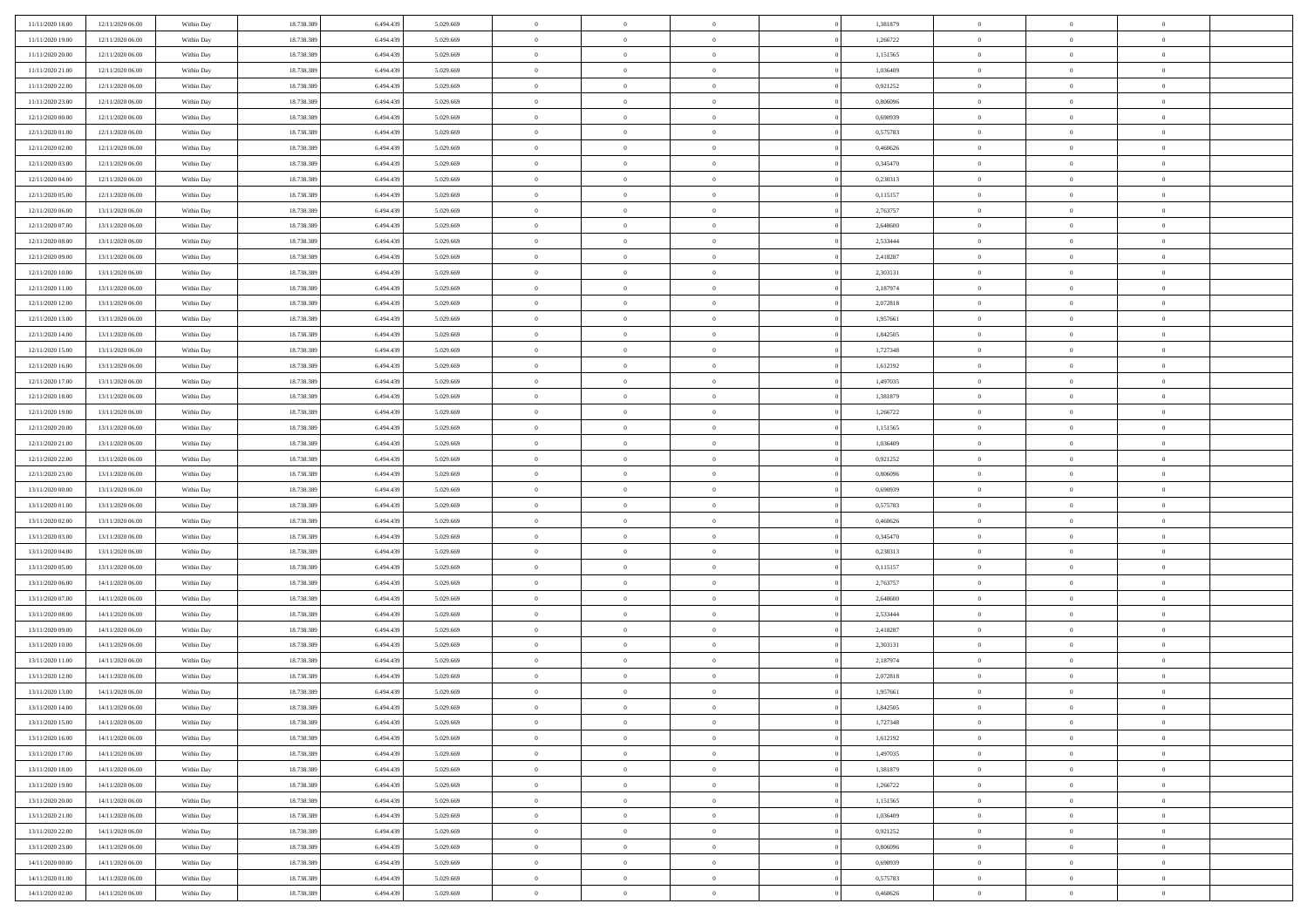| 14/11/2020 03:00 | 14/11/2020 06:00 | Within Day | 18.738.389 | 6.494.43  | 5.029.669  | $\bf{0}$                   | $\overline{0}$                   | $\Omega$       | 0,345470 | $\bf{0}$       | $\overline{0}$ | $\bf{0}$       |  |
|------------------|------------------|------------|------------|-----------|------------|----------------------------|----------------------------------|----------------|----------|----------------|----------------|----------------|--|
| 14/11/2020 04.00 | 14/11/2020 06:00 | Within Day | 18.738.389 | 6,494.43  | 5.029.669  | $\overline{0}$             | $\overline{0}$                   | $\Omega$       | 0,230313 | $\overline{0}$ | $\theta$       | $\theta$       |  |
| 14/11/2020 05:00 | 14/11/2020 06:00 | Within Day | 18.738.389 | 6.494.439 | 5.029.669  | $\overline{0}$             | $\overline{0}$                   | $\overline{0}$ | 0,115157 | $\mathbf{0}$   | $\overline{0}$ | $\theta$       |  |
| 14/11/2020 06:00 | 15/11/2020 06:00 | Within Day | 18.738.389 | 6.494.439 | 12.243.949 | $\bf{0}$                   | $\overline{0}$                   | $\overline{0}$ | 2,763757 | $\mathbf{0}$   | $\overline{0}$ | $\bf{0}$       |  |
| 14/11/2020 07:00 | 15/11/2020 06:00 | Within Day | 18.738.389 | 6.494.439 | 12.243.949 | $\bf{0}$                   | $\overline{0}$                   | $\overline{0}$ | 2,648600 | $\bf{0}$       | $\overline{0}$ | $\bf{0}$       |  |
| 14/11/2020 08:00 | 15/11/2020 06:00 | Within Day | 18.738.389 | 6.494.439 | 12.243.949 | $\overline{0}$             | $\overline{0}$                   | $\overline{0}$ | 2,533444 | $\mathbf{0}$   | $\overline{0}$ | $\theta$       |  |
| 14/11/2020 09:00 | 15/11/2020 06:00 | Within Day | 18.738.389 | 6.494.439 | 12.243.949 | $\bf{0}$                   | $\overline{0}$                   | $\overline{0}$ | 2,418287 | $\bf{0}$       | $\overline{0}$ | $\bf{0}$       |  |
| 14/11/2020 10:00 | 15/11/2020 06:00 | Within Day | 18.738.389 | 6.494.43  | 12.243.949 | $\overline{0}$             | $\overline{0}$                   | $\overline{0}$ | 2,303131 | $\mathbf{0}$   | $\theta$       | $\theta$       |  |
| 14/11/2020 11:00 | 15/11/2020 06:00 | Within Day | 18.738.389 | 6.494.439 | 12.243.949 | $\overline{0}$             | $\overline{0}$                   | $\overline{0}$ | 2,187974 | $\mathbf{0}$   | $\overline{0}$ | $\theta$       |  |
|                  |                  |            | 18.738.389 | 6.494.439 | 12.243.949 | $\bf{0}$                   | $\overline{0}$                   | $\Omega$       | 2,072818 | $\bf{0}$       | $\overline{0}$ | $\bf{0}$       |  |
| 14/11/2020 12:00 | 15/11/2020 06:00 | Within Day |            | 6.494.43  |            |                            |                                  |                |          |                | $\theta$       | $\theta$       |  |
| 14/11/2020 13:00 | 15/11/2020 06:00 | Within Day | 18.738.389 |           | 12.243.949 | $\bf{0}$<br>$\overline{0}$ | $\overline{0}$<br>$\overline{0}$ | $\overline{0}$ | 1,957661 | $\mathbf{0}$   |                | $\theta$       |  |
| 14/11/2020 14.00 | 15/11/2020 06:00 | Within Day | 18.738.389 | 6.494.439 | 12.243.949 |                            |                                  | $\overline{0}$ | 1,842505 | $\mathbf{0}$   | $\overline{0}$ |                |  |
| 14/11/2020 15.00 | 15/11/2020 06:00 | Within Day | 18.738.389 | 6.494.439 | 12.243.949 | $\bf{0}$                   | $\overline{0}$                   | $\overline{0}$ | 1,727348 | $\mathbf{0}$   | $\overline{0}$ | $\bf{0}$       |  |
| 14/11/2020 16:00 | 15/11/2020 06:00 | Within Day | 18.738.389 | 6.494.439 | 12.243.949 | $\bf{0}$                   | $\overline{0}$                   | $\overline{0}$ | 1,612192 | $\bf{0}$       | $\theta$       | $\bf{0}$       |  |
| 14/11/2020 17.00 | 15/11/2020 06:00 | Within Day | 18.738.389 | 6.494.439 | 12.243.949 | $\overline{0}$             | $\overline{0}$                   | $\overline{0}$ | 1,497035 | $\mathbf{0}$   | $\overline{0}$ | $\theta$       |  |
| 14/11/2020 18.00 | 15/11/2020 06:00 | Within Day | 18.738.389 | 6.494.439 | 12.243.949 | $\bf{0}$                   | $\overline{0}$                   | $\Omega$       | 1,381879 | $\bf{0}$       | $\overline{0}$ | $\bf{0}$       |  |
| 14/11/2020 19:00 | 15/11/2020 06:00 | Within Day | 18.738.389 | 6.494.439 | 12.243.949 | $\,$ 0 $\,$                | $\overline{0}$                   | $\overline{0}$ | 1,266722 | $\mathbf{0}$   | $\theta$       | $\theta$       |  |
| 14/11/2020 20.00 | 15/11/2020 06:00 | Within Day | 18.738.389 | 6.494.439 | 12.243.949 | $\overline{0}$             | $\overline{0}$                   | $\overline{0}$ | 1,151565 | $\mathbf{0}$   | $\overline{0}$ | $\theta$       |  |
| 14/11/2020 21.00 | 15/11/2020 06:00 | Within Day | 18.738.389 | 6.494.439 | 12.243.949 | $\bf{0}$                   | $\overline{0}$                   | $\Omega$       | 1,036409 | $\bf{0}$       | $\overline{0}$ | $\bf{0}$       |  |
| 14/11/2020 22.00 | 15/11/2020 06:00 | Within Day | 18.738.389 | 6.494.439 | 12.243.949 | $\bf{0}$                   | $\overline{0}$                   | $\overline{0}$ | 0,921252 | $\mathbf{0}$   | $\theta$       | $\overline{0}$ |  |
| 14/11/2020 23:00 | 15/11/2020 06:00 | Within Day | 18.738.389 | 6.494.439 | 12.243.949 | $\overline{0}$             | $\overline{0}$                   | $\overline{0}$ | 0,806096 | $\mathbf{0}$   | $\overline{0}$ | $\theta$       |  |
| 15/11/2020 00:00 | 15/11/2020 06:00 | Within Day | 18.738.389 | 6.494.439 | 12.243.949 | $\bf{0}$                   | $\overline{0}$                   | $\overline{0}$ | 0,690939 | $\mathbf{0}$   | $\overline{0}$ | $\bf{0}$       |  |
| 15/11/2020 01:00 | 15/11/2020 06:00 | Within Day | 18.738.389 | 6.494.439 | 12.243.949 | $\bf{0}$                   | $\overline{0}$                   | $\overline{0}$ | 0,575783 | $\,$ 0 $\,$    | $\overline{0}$ | $\bf{0}$       |  |
| 15/11/2020 02:00 | 15/11/2020 06:00 | Within Day | 18.738.389 | 6.494.439 | 12.243.949 | $\overline{0}$             | $\overline{0}$                   | $\overline{0}$ | 0,460626 | $\mathbf{0}$   | $\overline{0}$ | $\theta$       |  |
| 15/11/2020 03:00 | 15/11/2020 06:00 | Within Day | 18.738.389 | 6.494.439 | 12.243.949 | $\bf{0}$                   | $\overline{0}$                   | $\overline{0}$ | 0,345470 | $\bf{0}$       | $\overline{0}$ | $\bf{0}$       |  |
| 15/11/2020 04:00 | 15/11/2020 06:00 | Within Day | 18.738.389 | 6.494.43  | 12.243.949 | $\bf{0}$                   | $\overline{0}$                   | $\overline{0}$ | 0,230313 | $\mathbf{0}$   | $\overline{0}$ | $\overline{0}$ |  |
| 15/11/2020 05:00 | 15/11/2020 06:00 | Within Day | 18.738.389 | 6.494.439 | 12.243.949 | $\overline{0}$             | $\overline{0}$                   | $\overline{0}$ | 0,115157 | $\mathbf{0}$   | $\overline{0}$ | $\theta$       |  |
| 15/11/2020 06.00 | 16/11/2020 06:00 | Within Day | 18.738.389 | 6.494.439 | 12.243.949 | $\bf{0}$                   | $\overline{0}$                   | $\Omega$       | 2,763757 | $\mathbf{0}$   | $\overline{0}$ | $\bf{0}$       |  |
| 15/11/2020 07:00 | 16/11/2020 06:00 | Within Day | 18.738.389 | 6.494.439 | 12.243.949 | $\bf{0}$                   | $\overline{0}$                   | $\overline{0}$ | 2,648600 | $\mathbf{0}$   | $\theta$       | $\overline{0}$ |  |
| 15/11/2020 08:00 | 16/11/2020 06:00 | Within Day | 18.738.389 | 6.494.439 | 12.243.949 | $\overline{0}$             | $\overline{0}$                   | $\overline{0}$ | 2,533444 | $\mathbf{0}$   | $\overline{0}$ | $\theta$       |  |
| 15/11/2020 11:00 | 16/11/2020 06:00 | Within Day | 18.738.389 | 6.494.439 | 12.243.949 | $\,$ 0                     | $\overline{0}$                   | $\overline{0}$ | 2,187974 | $\,$ 0 $\,$    | $\overline{0}$ | $\,0\,$        |  |
| 15/11/2020 12:00 | 16/11/2020 06:00 | Within Day | 18.738.389 | 6.494.439 | 12.243.949 | $\bf{0}$                   | $\overline{0}$                   | $\overline{0}$ | 2,072818 | $\,$ 0 $\,$    | $\theta$       | $\overline{0}$ |  |
| 15/11/2020 13:00 | 16/11/2020 06:00 | Within Day | 18.738.389 | 6.494.439 | 12.243.949 | $\overline{0}$             | $\overline{0}$                   | $\overline{0}$ | 1,957661 | $\mathbf{0}$   | $\overline{0}$ | $\theta$       |  |
| 15/11/2020 14:00 | 16/11/2020 06:00 | Within Day | 18.738.389 | 6.494.439 | 12.243.949 | $\,$ 0                     | $\overline{0}$                   | $\theta$       | 1,842505 | $\,$ 0         | $\overline{0}$ | $\mathbf{0}$   |  |
| 15/11/2020 15:00 | 16/11/2020 06:00 | Within Day | 18.738.389 | 6.494.439 | 12.243.949 | $\bf{0}$                   | $\overline{0}$                   | $\overline{0}$ | 1,727348 | $\mathbf{0}$   | $\overline{0}$ | $\overline{0}$ |  |
| 15/11/2020 16.00 | 16/11/2020 06:00 | Within Day | 18.738.389 | 6.494.439 | 12.243.949 | $\overline{0}$             | $\overline{0}$                   | $\overline{0}$ | 1,612192 | $\mathbf{0}$   | $\overline{0}$ | $\theta$       |  |
| 15/11/2020 17:00 | 16/11/2020 06:00 | Within Day | 18.738.389 | 6.494.439 | 12.243.949 | $\overline{0}$             | $\overline{0}$                   | $\overline{0}$ | 1,497035 | $\,$ 0 $\,$    | $\overline{0}$ | $\mathbf{0}$   |  |
| 15/11/2020 18:00 | 16/11/2020 06:00 | Within Day | 18.738.389 | 6.494.439 | 12.243.949 | $\bf{0}$                   | $\overline{0}$                   | $\overline{0}$ | 1,381879 | $\mathbf{0}$   | $\theta$       | $\overline{0}$ |  |
| 15/11/2020 19:00 | 16/11/2020 06:00 | Within Day | 18.738.389 | 6.494.439 | 12.243.949 | $\overline{0}$             | $\overline{0}$                   | $\overline{0}$ | 1,266722 | $\mathbf{0}$   | $\overline{0}$ | $\theta$       |  |
| 15/11/2020 20:00 | 16/11/2020 06:00 | Within Day | 18.738.389 | 6.494.439 | 12.243.949 | $\,$ 0                     | $\overline{0}$                   | $\overline{0}$ | 1,151565 | $\,$ 0 $\,$    | $\overline{0}$ | $\,0\,$        |  |
| 15/11/2020 21:00 | 16/11/2020 06:00 | Within Day | 18.738.389 | 6.494.439 | 12.243.949 | $\,$ 0 $\,$                | $\,$ 0 $\,$                      | $\overline{0}$ | 1,036409 | $\,$ 0 $\,$    | $\overline{0}$ | $\overline{0}$ |  |
| 15/11/2020 22:00 | 16/11/2020 06:00 | Within Day | 18.738.389 | 6.494.439 | 12.243.949 | $\overline{0}$             | $\overline{0}$                   | $\overline{0}$ | 0,921252 | $\mathbf{0}$   | $\overline{0}$ | $\theta$       |  |
| 15/11/2020 23.00 | 16/11/2020 06:00 | Within Day | 18.738.389 | 6.494.439 | 12.243.949 | $\overline{0}$             | $\overline{0}$                   | $\overline{0}$ | 0,806096 | $\overline{0}$ | $\overline{0}$ | $\mathbf{0}$   |  |
| 16/11/2020 00:00 | 16/11/2020 06:00 | Within Day | 18.738.389 | 6.494.43  | 12.243.949 | $\bf{0}$                   | $\overline{0}$                   | $\overline{0}$ | 0.690939 | $\mathbf{0}$   | $\overline{0}$ | $\overline{0}$ |  |
| 16/11/2020 01:00 | 16/11/2020 06:00 | Within Day | 18.738.389 | 6.494.439 | 12.243.949 | $\overline{0}$             | $\theta$                         |                | 0,575783 | $\overline{0}$ | $\Omega$       | $\overline{0}$ |  |
| 16/11/2020 02:00 | 16/11/2020 06:00 | Within Day | 18.738.389 | 6.494.439 | 12.243.949 | $\,$ 0                     | $\overline{0}$                   | $\overline{0}$ | 0,460626 | $\,$ 0 $\,$    | $\bf{0}$       | $\mathbf{0}$   |  |
| 16/11/2020 03:00 | 16/11/2020 06:00 | Within Day | 18.738.389 | 6,494.43  | 12.243.949 | $\mathbf{0}$               | $\overline{0}$                   | $\overline{0}$ | 0.345470 | $\,$ 0 $\,$    | $\overline{0}$ | $\overline{0}$ |  |
| 16/11/2020 04:00 | 16/11/2020 06:00 | Within Day | 18.738.389 | 6.494.439 | 12.243.949 | $\mathbf{0}$               | $\overline{0}$                   | $\overline{0}$ | 0,230313 | $\mathbf{0}$   | $\bf{0}$       | $\overline{0}$ |  |
| 16/11/2020 05:00 | 16/11/2020 06:00 | Within Day | 18.738.389 | 6.494.439 | 12.243.949 | $\,$ 0 $\,$                | $\overline{0}$                   | $\overline{0}$ | 0,115157 | $\,$ 0 $\,$    | $\bf{0}$       | $\theta$       |  |
| 16/11/2020 06:00 | 17/11/2020 06:00 | Within Day | 18.738.389 | 6.494.439 | 12.243.949 | $\,$ 0 $\,$                | $\,$ 0 $\,$                      | $\overline{0}$ | 2,763757 | $\,$ 0 $\,$    | $\overline{0}$ | $\overline{0}$ |  |
| 16/11/2020 07:00 | 17/11/2020 06:00 | Within Day | 18.738.389 | 6.494.439 | 12.243.949 | $\mathbf{0}$               | $\overline{0}$                   | $\overline{0}$ | 2,648600 | $\mathbf{0}$   | $\bf{0}$       | $\overline{0}$ |  |
|                  |                  |            |            |           |            |                            |                                  |                |          |                |                |                |  |
| 16/11/2020 08:00 | 17/11/2020 06:00 | Within Day | 18.738.389 | 6.494.439 | 12.243.949 | $\,$ 0 $\,$                | $\overline{0}$                   | $\overline{0}$ | 2,533444 | $\,$ 0 $\,$    | $\mathbf{0}$   | $\theta$       |  |
| 16/11/2020 09:00 | 17/11/2020 06:00 | Within Day | 18.738.389 | 6.494.43  | 12.243.949 | $\mathbf{0}$               | $\overline{0}$                   | $\overline{0}$ | 2,418287 | $\,$ 0 $\,$    | $\overline{0}$ | $\overline{0}$ |  |
| 16/11/2020 10:00 | 17/11/2020 06:00 | Within Day | 18.738.389 | 6.494.439 | 12.243.949 | $\mathbf{0}$               | $\overline{0}$                   | $\overline{0}$ | 2,303131 | $\mathbf{0}$   | $\bf{0}$       | $\overline{0}$ |  |
| 16/11/2020 11:00 | 17/11/2020 06:00 | Within Day | 18.738.389 | 6.494.439 | 12.243.949 | $\,$ 0 $\,$                | $\overline{0}$                   | $\overline{0}$ | 2,187974 | $\,$ 0 $\,$    | $\mathbf{0}$   | $\theta$       |  |
| 16/11/2020 12:00 | 17/11/2020 06:00 | Within Day | 18.738.389 | 6.494.439 | 12.243.949 | $\mathbf{0}$               | $\overline{0}$                   | $\overline{0}$ | 2,072818 | $\,$ 0 $\,$    | $\overline{0}$ | $\overline{0}$ |  |
| 16/11/2020 13:00 | 17/11/2020 06:00 | Within Day | 18.738.389 | 6.494.439 | 12.243.949 | $\mathbf{0}$               | $\overline{0}$                   | $\overline{0}$ | 1,957661 | $\mathbf{0}$   | $\mathbf{0}$   | $\overline{0}$ |  |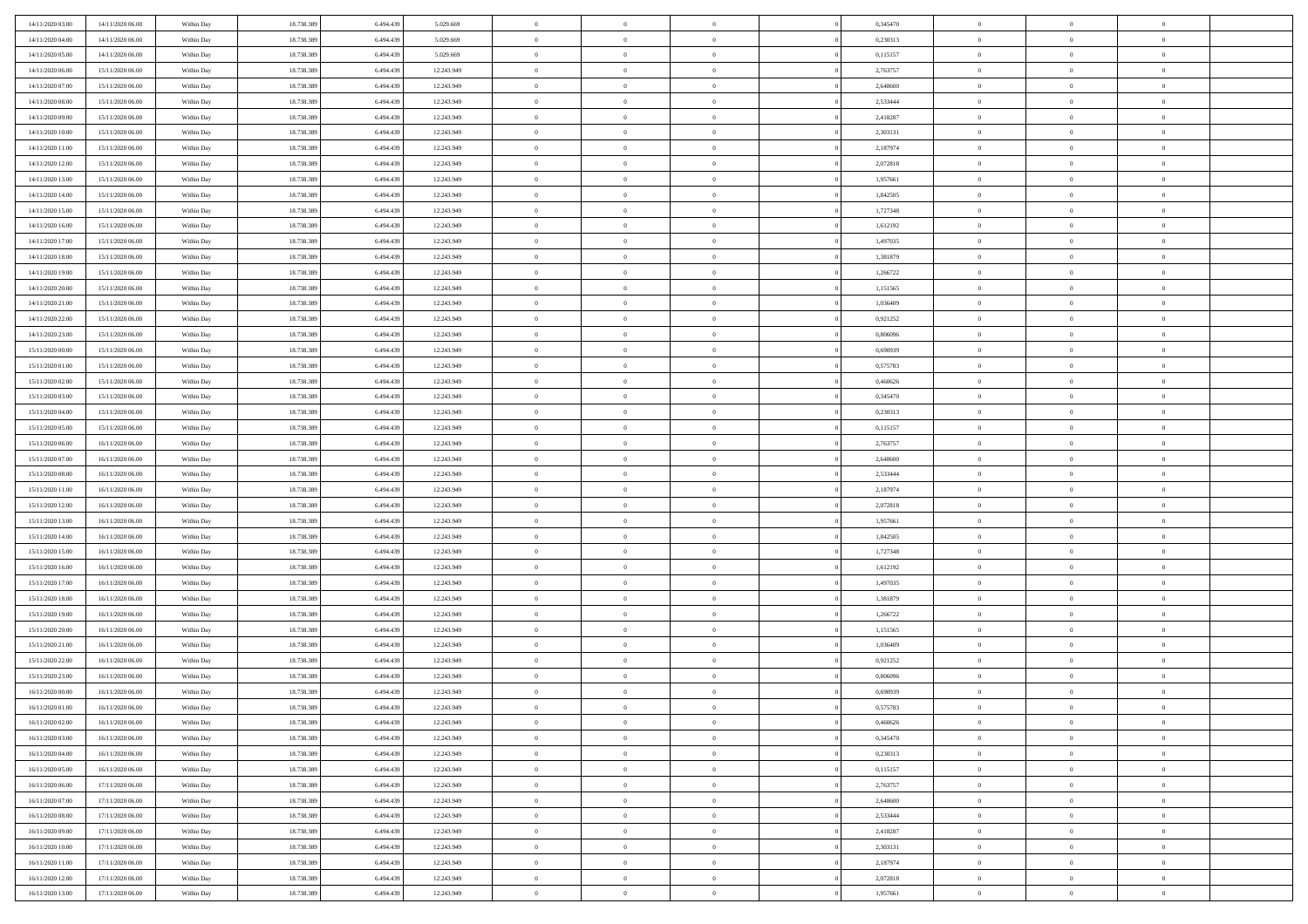| 16/11/2020 14:00<br>17/11/2020 06:00 | Within Day               | 18.738.389 | 6.494.439 | 12.243.949 | $\,$ 0         | $\bf{0}$       | $\theta$       |          | 1,842505 | $\bf{0}$       | $\overline{0}$ | $\,0\,$        |  |
|--------------------------------------|--------------------------|------------|-----------|------------|----------------|----------------|----------------|----------|----------|----------------|----------------|----------------|--|
| 16/11/2020 15:00<br>17/11/2020 06:00 | Within Day               | 18.738.389 | 6,494,439 | 12.243.949 | $\overline{0}$ | $\overline{0}$ | $\overline{0}$ |          | 1,727348 | $\overline{0}$ | $\overline{0}$ | $\theta$       |  |
| 16/11/2020 16:00<br>17/11/2020 06:00 | Within Dav               | 18.738.389 | 6.494.439 | 12.243.949 | $\mathbf{0}$   | $\overline{0}$ | $\overline{0}$ |          | 1,612192 | $\mathbf{0}$   | $\overline{0}$ | $\overline{0}$ |  |
| 16/11/2020 17.00<br>17/11/2020 06:00 | Within Day               | 18.738.389 | 6.494.439 | 12.243.949 | $\bf{0}$       | $\overline{0}$ | $\bf{0}$       |          | 1,497035 | $\bf{0}$       | $\overline{0}$ | $\bf{0}$       |  |
| 16/11/2020 18:00<br>17/11/2020 06:00 | Within Day               | 18.738.389 | 6.494.439 | 12.243.949 | $\bf{0}$       | $\bf{0}$       | $\overline{0}$ |          | 1,381879 | $\bf{0}$       | $\bf{0}$       | $\,0\,$        |  |
| 16/11/2020 19:00<br>17/11/2020 06:00 | Within Dav               | 18.738.389 | 6.494.439 | 12.243.949 | $\mathbf{0}$   | $\overline{0}$ | $\overline{0}$ |          | 1,266722 | $\mathbf{0}$   | $\overline{0}$ | $\overline{0}$ |  |
| 16/11/2020 20.00<br>17/11/2020 06:00 | Within Day               | 18.738.389 | 6.494.439 | 12.243.949 | $\bf{0}$       | $\bf{0}$       | $\overline{0}$ |          | 1,151565 | $\bf{0}$       | $\overline{0}$ | $\,0\,$        |  |
| 16/11/2020 21:00<br>17/11/2020 06:00 | Within Day               | 18.738.389 | 6,494,439 | 12.243.949 | $\overline{0}$ | $\overline{0}$ | $\overline{0}$ |          | 1,036409 | $\,$ 0 $\,$    | $\overline{0}$ | $\theta$       |  |
| 16/11/2020 22.00<br>17/11/2020 06:00 | Within Day               | 18.738.389 | 6.494.439 | 12.243.949 | $\mathbf{0}$   | $\overline{0}$ | $\overline{0}$ |          | 0,921252 | $\mathbf{0}$   | $\overline{0}$ | $\overline{0}$ |  |
| 16/11/2020 23.00<br>17/11/2020 06:00 | Within Day               | 18.738.389 | 6.494.439 | 12.243.949 | $\bf{0}$       | $\bf{0}$       | $\theta$       |          | 0,806096 | $\bf{0}$       | $\overline{0}$ | $\,0\,$        |  |
| 17/11/2020 00:00<br>17/11/2020 06:00 | Within Day               | 18.738.389 | 6,494,439 | 12.243.949 | $\bf{0}$       | $\overline{0}$ | $\overline{0}$ |          | 0.690939 | $\bf{0}$       | $\overline{0}$ | $\theta$       |  |
| 17/11/2020 01:00<br>17/11/2020 06:00 | Within Dav               | 18.738.389 | 6.494.439 | 12.243.949 | $\mathbf{0}$   | $\overline{0}$ | $\overline{0}$ |          | 0,575783 | $\mathbf{0}$   | $\overline{0}$ | $\overline{0}$ |  |
| 17/11/2020 02.00<br>17/11/2020 06:00 | Within Day               | 18.738.389 | 6.494.439 | 12.243.949 | $\bf{0}$       | $\overline{0}$ | $\bf{0}$       |          | 0,460626 | $\bf{0}$       | $\overline{0}$ | $\bf{0}$       |  |
| 17/11/2020 03:00<br>17/11/2020 06:00 |                          | 18.738.389 | 6.494.439 | 12.243.949 | $\bf{0}$       | $\overline{0}$ | $\overline{0}$ |          | 0,345470 | $\bf{0}$       | $\mathbf{0}$   | $\,0\,$        |  |
| 17/11/2020 04:00<br>17/11/2020 06:00 | Within Day<br>Within Dav | 18.738.389 | 6.494.439 | 12.243.949 | $\overline{0}$ | $\overline{0}$ | $\overline{0}$ |          | 0,230313 | $\mathbf{0}$   | $\overline{0}$ | $\overline{0}$ |  |
|                                      |                          |            |           |            | $\bf{0}$       |                | $\overline{0}$ |          |          | $\bf{0}$       | $\overline{0}$ | $\bf{0}$       |  |
| 17/11/2020 05.00<br>17/11/2020 06:00 | Within Day               | 18.738.389 | 6.494.439 | 12.243.949 |                | $\bf{0}$       |                |          | 0,115157 |                | $\overline{0}$ |                |  |
| 17/11/2020 06:00<br>18/11/2020 06:00 | Within Day               | 18.738.389 | 6,494,439 | 12.243.949 | $\bf{0}$       | $\overline{0}$ | $\overline{0}$ |          | 2,763757 | $\bf{0}$       |                | $\theta$       |  |
| 17/11/2020 07:00<br>18/11/2020 06:00 | Within Day               | 18.738.389 | 6.494.439 | 12.243.949 | $\mathbf{0}$   | $\overline{0}$ | $\overline{0}$ |          | 2,648600 | $\mathbf{0}$   | $\overline{0}$ | $\overline{0}$ |  |
| 17/11/2020 08:00<br>18/11/2020 06:00 | Within Day               | 18.738.389 | 6.494.439 | 12.243.949 | $\bf{0}$       | $\bf{0}$       | $\overline{0}$ |          | 2,533444 | $\bf{0}$       | $\overline{0}$ | $\,0\,$        |  |
| 17/11/2020 09:00<br>18/11/2020 06:00 | Within Day               | 18.738.389 | 6.494.439 | 12.243.949 | $\bf{0}$       | $\bf{0}$       | $\overline{0}$ |          | 2,418287 | $\bf{0}$       | $\overline{0}$ | $\bf{0}$       |  |
| 17/11/2020 10:00<br>18/11/2020 06:00 | Within Dav               | 18.738.389 | 6.494.439 | 12.243.949 | $\mathbf{0}$   | $\overline{0}$ | $\overline{0}$ |          | 2,303131 | $\mathbf{0}$   | $\overline{0}$ | $\overline{0}$ |  |
| 17/11/2020 11:00<br>18/11/2020 06:00 | Within Day               | 18.738.389 | 6.494.439 | 12.243.949 | $\bf{0}$       | $\overline{0}$ | $\bf{0}$       |          | 2,187974 | $\bf{0}$       | $\overline{0}$ | $\bf{0}$       |  |
| 17/11/2020 12:00<br>18/11/2020 06:00 | Within Day               | 18.738.389 | 6,494,439 | 12.243.949 | $\bf{0}$       | $\bf{0}$       | $\overline{0}$ |          | 2,072818 | $\bf{0}$       | $\bf{0}$       | $\,0\,$        |  |
| 17/11/2020 13:00<br>18/11/2020 06:00 | Within Dav               | 18.738.389 | 6.494.439 | 12.243.949 | $\mathbf{0}$   | $\overline{0}$ | $\overline{0}$ |          | 1,957661 | $\mathbf{0}$   | $\overline{0}$ | $\overline{0}$ |  |
| 17/11/2020 14.00<br>18/11/2020 06:00 | Within Day               | 18.738.389 | 6.494.439 | 12.243.949 | $\bf{0}$       | $\bf{0}$       | $\overline{0}$ |          | 1,842505 | $\bf{0}$       | $\overline{0}$ | $\,0\,$        |  |
| 17/11/2020 15:00<br>18/11/2020 06:00 | Within Day               | 18.738.389 | 6.494.439 | 12.243.949 | $\bf{0}$       | $\overline{0}$ | $\overline{0}$ |          | 1,727348 | $\bf{0}$       | $\overline{0}$ | $\overline{0}$ |  |
| 17/11/2020 16:00<br>18/11/2020 06:00 | Within Dav               | 18.738.389 | 6.494.439 | 12.243.949 | $\mathbf{0}$   | $\overline{0}$ | $\overline{0}$ |          | 1,612192 | $\mathbf{0}$   | $\overline{0}$ | $\overline{0}$ |  |
| 17/11/2020 17.00<br>18/11/2020 06:00 | Within Day               | 18.738.389 | 6.494.439 | 12.243.949 | $\bf{0}$       | $\bf{0}$       | $\overline{0}$ |          | 1,497035 | $\bf{0}$       | $\overline{0}$ | $\,0\,$        |  |
| 17/11/2020 18.00<br>18/11/2020 06:00 | Within Day               | 18.738.389 | 6,494,439 | 12.243.949 | $\bf{0}$       | $\bf{0}$       | $\overline{0}$ |          | 1,381879 | $\bf{0}$       | $\bf{0}$       | $\overline{0}$ |  |
| 17/11/2020 19:00<br>18/11/2020 06:00 | Within Day               | 18.738.389 | 6.494.439 | 12.243.949 | $\mathbf{0}$   | $\overline{0}$ | $\overline{0}$ |          | 1,266722 | $\mathbf{0}$   | $\overline{0}$ | $\overline{0}$ |  |
| 17/11/2020 20:00<br>18/11/2020 06:00 | Within Day               | 18.738.389 | 6.494.439 | 12.243.949 | $\bf{0}$       | $\overline{0}$ | $\theta$       |          | 1,151565 | $\,$ 0         | $\overline{0}$ | $\theta$       |  |
| 17/11/2020 21:00<br>18/11/2020 06:00 | Within Day               | 18.738.389 | 6.494.439 | 12.243.949 | $\bf{0}$       | $\bf{0}$       | $\overline{0}$ |          | 1,036409 | $\bf{0}$       | $\bf{0}$       | $\overline{0}$ |  |
| 17/11/2020 22.00<br>18/11/2020 06:00 | Within Dav               | 18.738.389 | 6.494.439 | 12.243.949 | $\mathbf{0}$   | $\overline{0}$ | $\overline{0}$ |          | 0,921252 | $\mathbf{0}$   | $\overline{0}$ | $\overline{0}$ |  |
| 17/11/2020 23.00<br>18/11/2020 06:00 | Within Day               | 18.738.389 | 6.494.439 | 12.243.949 | $\bf{0}$       | $\overline{0}$ | $\theta$       |          | 0,806096 | $\,$ 0         | $\overline{0}$ | $\theta$       |  |
| 18/11/2020 00:00<br>18/11/2020 06:00 | Within Day               | 18.738.389 | 6,494,439 | 12.243.949 | $\bf{0}$       | $\overline{0}$ | $\overline{0}$ |          | 0.690939 | $\bf{0}$       | $\overline{0}$ | $\overline{0}$ |  |
| 18/11/2020 01:00<br>18/11/2020 06:00 | Within Day               | 18.738.389 | 6.494.439 | 12.243.949 | $\mathbf{0}$   | $\overline{0}$ | $\overline{0}$ |          | 0,575783 | $\mathbf{0}$   | $\overline{0}$ | $\overline{0}$ |  |
| 18/11/2020 02:00<br>18/11/2020 06:00 | Within Day               | 18.738.389 | 6.494.439 | 12.243.949 | $\bf{0}$       | $\overline{0}$ | $\theta$       |          | 0,460626 | $\,$ 0         | $\overline{0}$ | $\theta$       |  |
| 18/11/2020 03:00<br>18/11/2020 06:00 | Within Day               | 18.738.389 | 6.494.439 | 12.243.949 | $\bf{0}$       | $\overline{0}$ | $\overline{0}$ |          | 0,345470 | $\bf{0}$       | $\bf{0}$       | $\overline{0}$ |  |
| 18/11/2020 04:00<br>18/11/2020 06:00 | Within Dav               | 18.738.389 | 6.494.439 | 12.243.949 | $\mathbf{0}$   | $\overline{0}$ | $\overline{0}$ |          | 0,230313 | $\mathbf{0}$   | $\overline{0}$ | $\overline{0}$ |  |
| 18/11/2020 05:00<br>18/11/2020 06:00 | Within Day               | 18.738.389 | 6.494.439 | 12.243.949 | $\bf{0}$       | $\overline{0}$ | $\theta$       |          | 0,115157 | $\,$ 0         | $\overline{0}$ | $\theta$       |  |
| 18/11/2020 06:00<br>19/11/2020 06:00 | Within Day               | 18.738.389 | 6.494.439 | 12.243.949 | $\bf{0}$       | $\overline{0}$ | $\overline{0}$ |          | 2,763757 | $\bf{0}$       | $\overline{0}$ | $\bf{0}$       |  |
| 18/11/2020 07:00<br>19/11/2020 06:00 | Within Dav               | 18.738.389 | 6.494.439 | 12.243.949 | $\mathbf{0}$   | $\overline{0}$ | $\overline{0}$ |          | 2,648600 | $\mathbf{0}$   | $\overline{0}$ | $\overline{0}$ |  |
| 18/11/2020 08:00<br>19/11/2020 06:00 | Within Day               | 18.738.389 | 6.494.439 | 12.243.949 | $\bf{0}$       | $\overline{0}$ | $\theta$       |          | 2,533444 | $\,$ 0         | $\overline{0}$ | $\theta$       |  |
| 18/11/2020 09:00<br>19/11/2020 06:00 | Within Day               | 18.738.389 | 6.494.439 | 12.243.949 | $\bf{0}$       | $\overline{0}$ | $\overline{0}$ |          | 2,418287 | $\bf{0}$       | $\overline{0}$ | $\bf{0}$       |  |
| 18/11/2020 10:00<br>19/11/2020 06:00 | Within Day               | 18.738.389 | 6.494.439 | 12.243.949 | $\bf{0}$       | $\overline{0}$ |                |          | 2,303131 | $\overline{0}$ | $\theta$       | $\theta$       |  |
| 18/11/2020 11:00<br>19/11/2020 06:00 | Within Day               | 18.738.389 | 6.494.439 | 12.243.949 | $\,0\,$        | $\overline{0}$ | $\theta$       |          | 2,187974 | $\,$ 0 $\,$    | $\bf{0}$       | $\theta$       |  |
| 18/11/2020 12:00<br>19/11/2020 06:00 | Within Day               | 18.738.389 | 6.494.439 | 12.243.949 | $\overline{0}$ | $\overline{0}$ | $\overline{0}$ |          | 2,072818 | $\overline{0}$ | $\overline{0}$ | $\overline{0}$ |  |
| 18/11/2020 13:00<br>19/11/2020 06.00 | Within Day               | 18.738.389 | 6.494.439 | 12.243.949 | $\bf{0}$       | $\overline{0}$ | $\overline{0}$ |          | 1,957661 | $\overline{0}$ | $\bf{0}$       | $\mathbf{0}$   |  |
| 18/11/2020 14:00<br>19/11/2020 06:00 | Within Day               | 18.738.389 | 6.494.439 | 12.243.949 | $\bf{0}$       | $\overline{0}$ | $\overline{0}$ | $\theta$ | 1,842505 | $\mathbf{0}$   | $\bf{0}$       | $\,$ 0 $\,$    |  |
| 18/11/2020 15.00<br>19/11/2020 06.00 | Within Day               | 18.738.389 | 6.494.439 | 12.243.949 | $\bf{0}$       | $\overline{0}$ | $\overline{0}$ |          | 1,727348 | $\,$ 0 $\,$    | $\overline{0}$ | $\overline{0}$ |  |
| 18/11/2020 16:00<br>19/11/2020 06.00 | Within Day               | 18.738.389 | 6.494.439 | 12.243.949 | $\bf{0}$       | $\overline{0}$ | $\overline{0}$ |          | 1,612192 | $\mathbf{0}$   | $\overline{0}$ | $\overline{0}$ |  |
| 18/11/2020 17.00<br>19/11/2020 06:00 | Within Day               | 18.738.389 | 6.494.439 | 12.243.949 | $\,0\,$        | $\overline{0}$ | $\overline{0}$ | $\theta$ | 1,497035 | $\,$ 0 $\,$    | $\overline{0}$ | $\,$ 0 $\,$    |  |
| 18/11/2020 18:00<br>19/11/2020 06:00 | Within Day               | 18.738.389 | 6.494.439 | 12.243.949 | $\bf{0}$       | $\overline{0}$ | $\overline{0}$ |          | 1,381879 | $\overline{0}$ | $\overline{0}$ | $\overline{0}$ |  |
| 18/11/2020 19:00<br>19/11/2020 06.00 | Within Day               | 18.738.389 | 6.494.439 | 12.243.949 | $\bf{0}$       | $\overline{0}$ | $\overline{0}$ |          | 1,266722 | $\mathbf{0}$   | $\overline{0}$ | $\overline{0}$ |  |
| 18/11/2020 20:00<br>19/11/2020 06:00 | Within Day               | 18.738.389 | 6.494.439 | 12.243.949 | $\,0\,$        | $\overline{0}$ | $\overline{0}$ |          | 1,151565 | $\,$ 0 $\,$    | $\overline{0}$ | $\,$ 0 $\,$    |  |
| 18/11/2020 21.00<br>19/11/2020 06:00 | Within Day               | 18.738.389 | 6.494.439 | 12.243.949 | $\overline{0}$ | $\overline{0}$ | $\overline{0}$ |          | 1,036409 | $\bf{0}$       | $\mathbf{0}$   | $\overline{0}$ |  |
| 18/11/2020 22.00<br>19/11/2020 06:00 | Within Day               | 18.738.389 | 6.494.439 | 12.243.949 | $\bf{0}$       | $\overline{0}$ | $\overline{0}$ |          | 0,921252 | $\mathbf{0}$   | $\overline{0}$ | $\overline{0}$ |  |
|                                      |                          |            |           |            |                |                |                |          |          |                |                |                |  |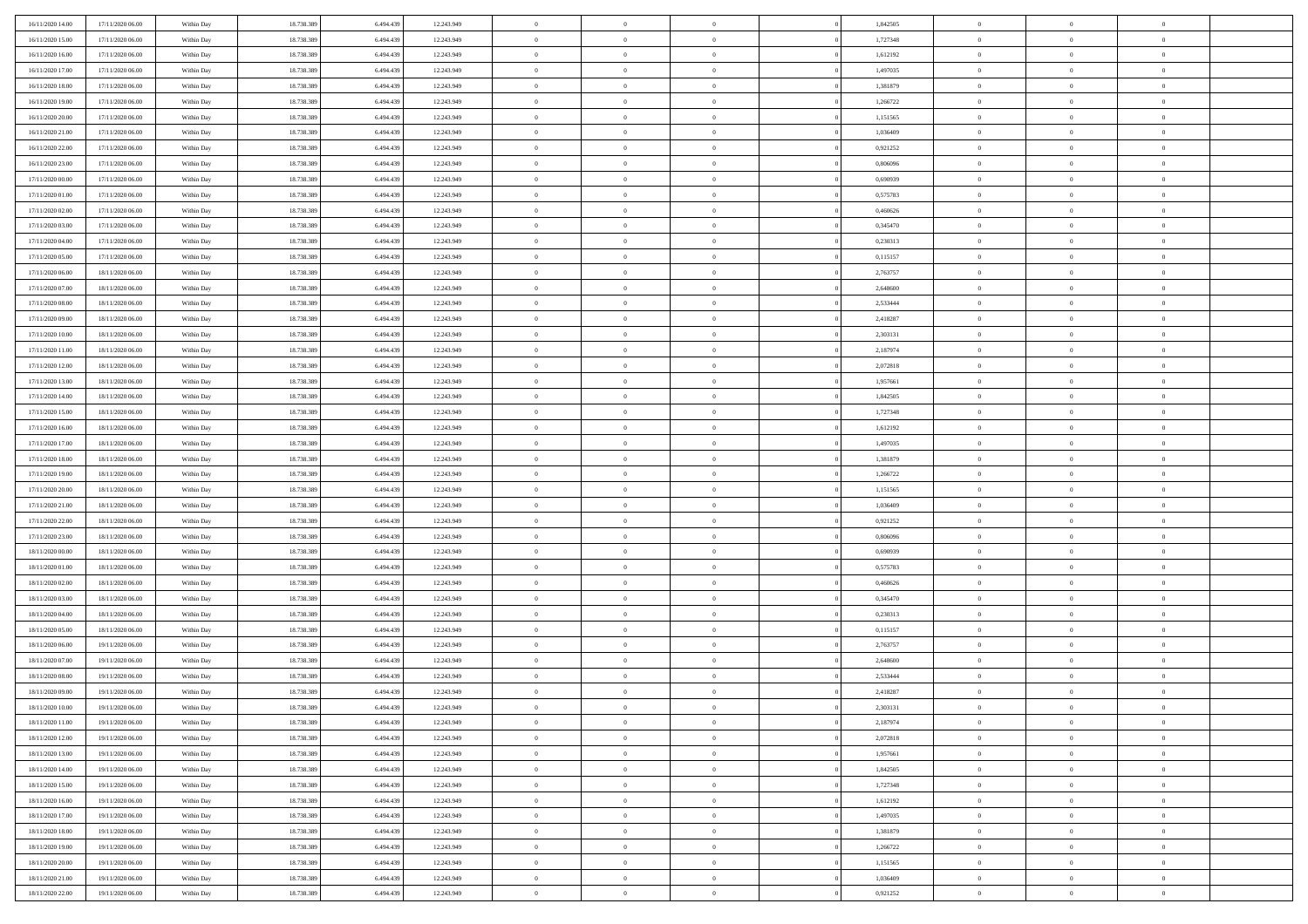| 18/11/2020 23.00 | 19/11/2020 06:00 | Within Day | 18.738.389 | 6.494.439 | 12.243.949 |  |  | 0,806096 |  |  |
|------------------|------------------|------------|------------|-----------|------------|--|--|----------|--|--|
| 19/11/2020 00:00 | 19/11/2020 06.00 | Within Day | 18.738.389 | 6.494.439 | 12.243.949 |  |  | 0,690939 |  |  |
| 19/11/2020 01:00 | 19/11/2020 06.00 | Within Day | 18.738.389 | 6.494.439 | 12.243.949 |  |  | 0,575783 |  |  |
| 19/11/2020 02.00 | 19/11/2020 06.00 | Within Day | 18.738.389 | 6.494.439 | 12.243.949 |  |  | 0,460626 |  |  |
| 19/11/2020 03:00 | 19/11/2020 06.00 | Within Day | 18.738.389 | 6.494.439 | 12.243.949 |  |  | 0,345470 |  |  |
| 19/11/2020 04:00 | 19/11/2020 06:00 | Within Day | 18.738.389 | 6.494.439 | 12.243.949 |  |  | 0,230313 |  |  |
| 19/11/2020 05:00 | 19/11/2020 06.00 | Within Day | 18.738.389 | 6.494.439 | 12.243.949 |  |  | 0,115157 |  |  |
| 19/11/2020 06:00 | 20/11/2020 06:00 | Within Day | 18.738.389 | 6.494.439 | 12.243.949 |  |  | 2,763757 |  |  |
| 19/11/2020 07:00 | 20/11/2020 06.00 | Within Day | 18.738.389 | 6.494.439 | 12.243.949 |  |  | 2,648600 |  |  |
| 19/11/2020 08:00 | 20/11/2020 06:00 | Within Day | 18.738.389 | 6.494.439 | 12.243.949 |  |  | 2,533444 |  |  |

(\*) GCV used for the purpose of the conversion does not corresponding to the actual GCV of the Gas Day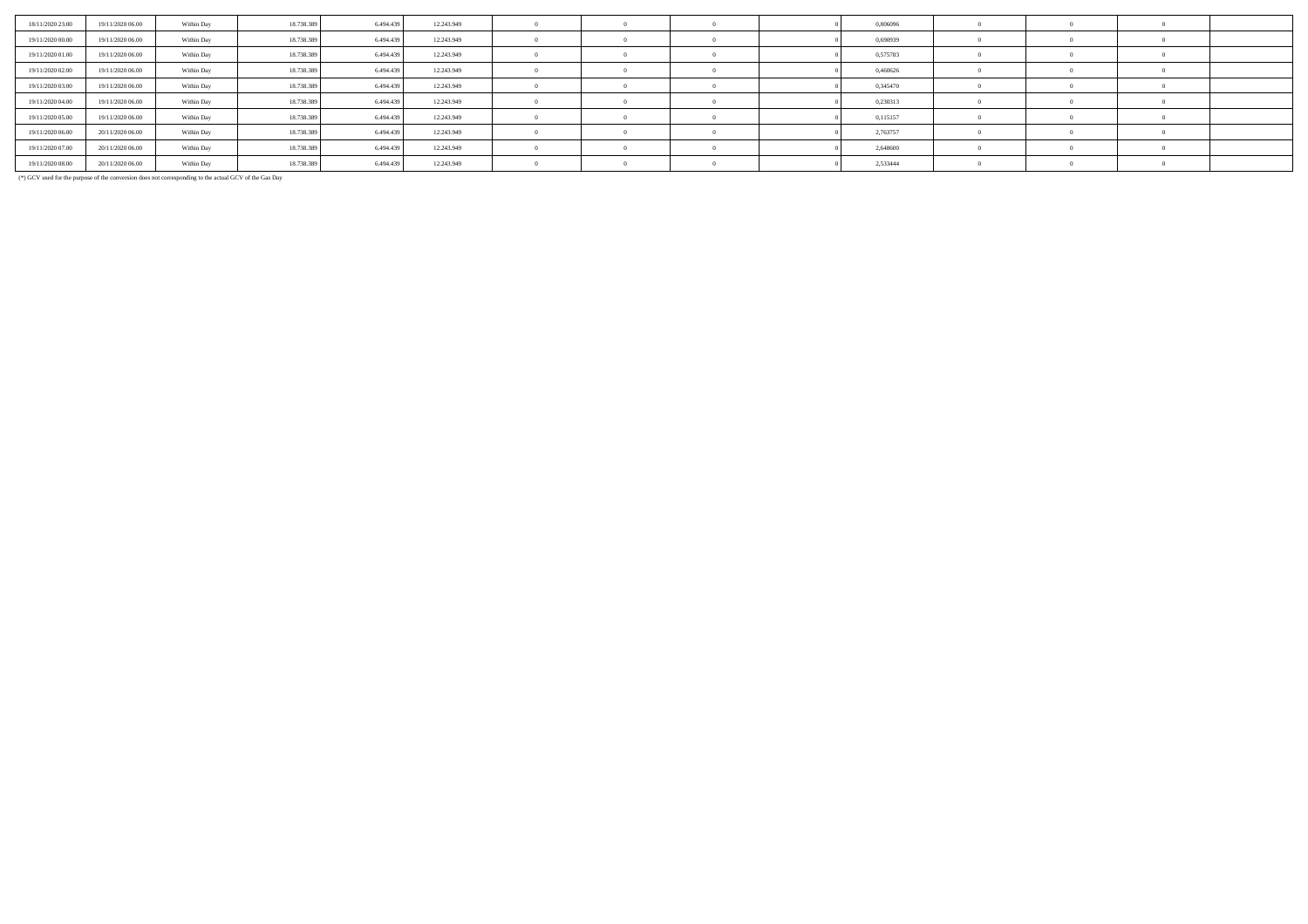## **SNAM RETE GAS**

**Transportation capacity at Entry Point interconnected with foreign pipelines**

**Update to 19/11/2020 of offered and assigned capacity in auction day-ahead and within-day**

**Thermal Year 2020/2021**

(Values in Scm/day (15° C; 1,01325 bar); Prices in c/Scm)

| <b>Entry Point</b> |  |
|--------------------|--|
|--------------------|--|

**a CELA** 

| Timeframe        |                  |                     |                            |                                       |            | Offered capacity |                | <b>Assigned capacity</b> | Day-Ahead          |                             | Prices                        |                           |                                 |      |
|------------------|------------------|---------------------|----------------------------|---------------------------------------|------------|------------------|----------------|--------------------------|--------------------|-----------------------------|-------------------------------|---------------------------|---------------------------------|------|
| From             | To               | <b>Auction type</b> | Transportation<br>capacity | Assigned capacity<br>(before auction) | Firm       | Interruptible    | Firm           | Interruptible            | terrupted Capacity | <b>Reserve price - Firm</b> | <b>Auction premium - Firm</b> | Reserve price -           | Auction premium -               | Note |
| 01/11/2020 06:00 | 02/11/2020 06:00 | Day Ahead           | 41.300.000                 | 14.313.95                             | 26.986.049 | $\overline{0}$   | $\theta$       | $\overline{0}$           | Interruptible      | 0,012540                    | $\bf{0}$                      | Interruptible<br>0,012540 | Interruptible<br>$\overline{0}$ |      |
| 02/11/2020 06.00 | 03/11/2020 06:00 | Day Ahead           | 41.300.000                 | 14.313.95                             | 26.986.049 | $\overline{0}$   | $\theta$       | $\theta$                 |                    | 0,012540                    | $\overline{0}$                | 0,012540                  | $\theta$                        |      |
| 03/11/2020 06.00 | 04/11/2020 06.00 | Day Ahead           | 41.300.00                  | 14.313.95                             | 26.986.049 | $\overline{0}$   | $\overline{0}$ | $\theta$                 |                    | 0,012540                    | $\bf{0}$                      | 0,012540                  | $\overline{0}$                  |      |
|                  |                  |                     |                            |                                       |            |                  |                |                          |                    |                             |                               |                           |                                 |      |
| 04/11/2020 06:00 | 05/11/2020 06:00 | Day Ahead           | 41.300.000                 | 14.313.95                             | 26.986.049 | $\overline{0}$   | $\overline{0}$ | $\theta$                 |                    | 0,012540                    | $\bf{0}$                      | 0,012540                  | $\theta$                        |      |
| 05/11/2020 06:00 | 06/11/2020 06:00 | Day Ahead           | 41,300,00                  | 14.313.95                             | 26.986.049 | $\overline{0}$   | $\overline{0}$ | $\theta$                 |                    | 0.012540                    | $\bf{0}$                      | 0,012540                  | $\theta$                        |      |
| 06/11/2020 06:00 | 07/11/2020 06.00 | Day Ahead           | 41,300,000                 | 14.313.95                             | 26.986.049 | $\theta$         | $\Omega$       | $\Omega$                 |                    | 0,012540                    | $\bf{0}$                      | 0,012540                  | $\mathbf{0}$                    |      |
| 07/11/2020 06:00 | 08/11/2020 06:00 | Day Ahead           | 41.300.000                 | 14.313.95                             | 26.986.049 | $\overline{0}$   | $\theta$       | $\theta$                 |                    | 0,012540                    | $\bf{0}$                      | 0,012540                  | $\overline{0}$                  |      |
| 08/11/2020 06:00 | 09/11/2020 06:00 | Day Ahead           | 41,300,000                 | 14.313.95                             | 26.986.049 | $\overline{0}$   | $\theta$       | $\theta$                 |                    | 0.012540                    | $\mathbf{0}$                  | 0.012540                  | $\overline{0}$                  |      |
| 09/11/2020 06:00 | 10/11/2020 06:00 | Day Ahead           | 41,300,000                 | 14.313.95                             | 11.085.549 | $\overline{0}$   | $\Omega$       | $\overline{0}$           |                    | 0.012540                    | $\overline{0}$                | 0.012540                  | $\Omega$                        |      |
| 10/11/2020 06:00 | 11/11/2020 06:00 | Day Ahead           | 41.300.00                  | 14.313.95                             | 11.085.549 | $\bf{0}$         | $\theta$       | $\Omega$                 |                    | 0,012540                    | $\bf{0}$                      | 0,012540                  | $\theta$                        |      |
| 11/11/2020 06:00 | 12/11/2020 06:00 | Day Ahead           | 41.300.00                  | 14.313.95                             | 11.085.549 | $\mathbf{0}$     | $\theta$       | $\theta$                 |                    | 0,012540                    | $\bf{0}$                      | 0,012540                  | $\mathbf{0}$                    |      |
| 12/11/2020 06:00 | 13/11/2020 06:00 | Day Ahead           | 41,300,000                 | 14.313.95                             | 11.085.549 | $\overline{0}$   | $\theta$       | $\theta$                 |                    | 0.012540                    | $\mathbf{0}$                  | 0,012540                  | $\Omega$                        |      |
| 13/11/2020 06:00 | 14/11/2020 06:00 | Day Ahead           | 41,300,000                 | 14.313.95                             | 11.085.549 | $\theta$         | $\theta$       | $\theta$                 |                    | 0,012540                    | $\theta$                      | 0,012540                  | $\Omega$                        |      |
| 14/11/2020 06.00 | 15/11/2020 06:00 | Day Ahead           | 41.300.00                  | 14.313.95                             | 26.986.049 | $\theta$         | $\Omega$       | $\theta$                 |                    | 0,012540                    | $\bf{0}$                      | 0,012540                  | $\Omega$                        |      |
| 15/11/2020 06:00 | 16/11/2020 06:00 | Day Ahead           | 41.300.000                 | 14.313.95                             | 26.986.049 | $\mathbf{0}$     | $\theta$       | $\theta$                 |                    | 0,012540                    | $\bf{0}$                      | 0,012540                  | $\theta$                        |      |
| 16/11/2020 06:00 | 17/11/2020 06.00 | Day Ahead           | 41.300.00                  | 14.313.95                             | 26.986.049 | $\overline{0}$   | $\theta$       | $\theta$                 |                    | 0,012540                    | $\bf{0}$                      | 0,012540                  | $\overline{0}$                  |      |
| 17/11/2020 06:00 | 18/11/2020 06:00 | Day Ahead           | 41.300.000                 | 14.313.95                             | 26.986.049 | $\mathbf{0}$     | $\theta$       | $\overline{0}$           |                    | 0,012540                    | $\bf{0}$                      | 0,012540                  | $\mathbf{0}$                    |      |
| 18/11/2020 06:00 | 19/11/2020 06:00 | Day Ahead           | 41.300.000                 | 14.313.95                             | 26.986.049 | $\overline{0}$   | $\theta$       | $\theta$                 |                    | 0,012540                    | $\bf{0}$                      | 0,012540                  | $\overline{0}$                  |      |
| 19/11/2020 06:00 | 20/11/2020 06:00 | Day Ahead           | 41.300.00                  | 14.313.95                             | 26.986.049 | $\overline{0}$   | $\overline{0}$ | $\overline{0}$           |                    | 0,012540                    | $\bf{0}$                      | 0,012540                  | $\overline{0}$                  |      |
| 01/11/2020 06:00 | 02/11/2020 06:00 | Within Day          | 41,300,000                 | 14.313.95                             | 26.986.049 | $\overline{0}$   | $\theta$       | $\overline{0}$           |                    | 1.253955                    | $\mathbf{0}$                  | $\theta$                  | $\Omega$                        |      |
| 01/11/2020 07.00 | 02/11/2020 06.00 | Within Day          | 41.300.000                 | 14.313.95                             | 25.861.630 | $\overline{0}$   | $\overline{0}$ | $\Omega$                 |                    | 1,253955                    | $\bf{0}$                      | $\mathbf{0}$              | $\theta$                        |      |
| 01/11/2020 08:00 | 02/11/2020 06.00 | Within Day          | 41.300.00                  | 14.313.95                             | 24.737.211 | $\overline{0}$   | $\bf{0}$       | $\theta$                 |                    | 1,253955                    | $\bf{0}$                      | $\theta$                  | $\bf{0}$                        |      |
| 01/11/2020 09:00 | 02/11/2020 06:00 | Within Day          | 41.300.000                 | 14.313.950                            | 23.612.793 | $\mathbf{0}$     | $\theta$       | $\theta$                 |                    | 1,253955                    | $\bf{0}$                      | $\theta$                  | $\mathbf{0}$                    |      |
| 01/11/2020 11:00 | 02/11/2020 06:00 | Within Day          | 41,300,000                 | 14.313.95                             | 21.363.955 | $\overline{0}$   | $\theta$       | $\sqrt{2}$               |                    | 1.253955                    | $\mathbf{0}$                  | $\sqrt{2}$                | $\Omega$                        |      |
| 01/11/2020 12:00 | 02/11/2020 06:00 | Within Day          | 41.300.000                 | 14.313.95                             | 20.239.537 | $\theta$         | $\overline{0}$ | $\Omega$                 |                    | 1,253955                    | $\bf{0}$                      | $\theta$                  | $\theta$                        |      |
| 01/11/2020 13:00 | 02/11/2020 06.00 | Within Day          | 41.300.00                  | 14.313.95                             | 19.115.118 | $\overline{0}$   | $\theta$       | $\theta$                 |                    | 1,253955                    | $\bf{0}$                      | $\sqrt{2}$                | $\theta$                        |      |
| 01/11/2020 14:00 | 02/11/2020 06:00 | Within Day          | 41.300.00                  | 14.313.95                             | 17.990.699 | $\overline{0}$   | $\theta$       | $\theta$                 |                    | 1,253956                    | $\bf{0}$                      | $\theta$                  | $\overline{0}$                  |      |
| 01/11/2020 15:00 | 02/11/2020 06:00 | Within Day          | 41.300.000                 | 14.313.95                             | 16.866.280 | $\mathbf{0}$     | $\theta$       | $\overline{0}$           |                    | 1,253955                    | $\bf{0}$                      | $\theta$                  | $\mathbf{0}$                    |      |
| 01/11/2020 16.00 | 02/11/2020 06:00 | Within Day          | 41.300.000                 | 14.313.95                             | 15.741.862 | $\theta$         | $\theta$       | $\Omega$                 |                    | 1,253956                    | $\mathbf{0}$                  | $\Omega$                  | $\Omega$                        |      |
| 01/11/2020 17.00 | 02/11/2020 06.00 | Within Day          | 41.300.00                  | 14.313.95                             | 14.617.443 | $\overline{0}$   | $\theta$       | $\theta$                 |                    | 1,253955                    | $\bf{0}$                      | $\sqrt{2}$                | $\overline{0}$                  |      |
| 01/11/2020 18:00 | 02/11/2020 06:00 | Within Day          | 41.300.00                  | 14.313.95                             | 13.493.024 | $\mathbf{0}$     | $\overline{0}$ | $\overline{0}$           |                    | 1,253956                    | $\bf{0}$                      | $\overline{0}$            | $\theta$                        |      |
| 01/11/2020 19:00 | 02/11/2020 06:00 | Within Day          | 41,300,00                  | 14.313.95                             | 12.368.605 | $\theta$         | $\Omega$       | $\theta$                 |                    | 1.253955                    | $\mathbf{0}$                  | $\theta$                  | $\Omega$                        |      |
| 01/11/2020 20:00 | 02/11/2020 06.00 | Within Day          | 41.300.00                  | 14.313.95                             | 11.244.187 | $\overline{0}$   | $\theta$       | $\theta$                 |                    | 1,253955                    | $\bf{0}$                      | $\theta$                  | $\overline{0}$                  |      |
| 01/11/2020 21.00 | 02/11/2020 06:00 | Within Day          | 41.300.000                 | 14.313.95                             | 10.119.768 | $\overline{0}$   | $\overline{0}$ | $\theta$                 |                    | 1,253955                    | $\bf{0}$                      | $\theta$                  | $\theta$                        |      |
| 01/11/2020 22.00 | 02/11/2020 06:00 | Within Day          | 41.300.00                  | 14.313.95                             | 8.995.349  | $\theta$         | $\theta$       | $\Omega$                 |                    | 1,253955                    | $\bf{0}$                      | $\theta$                  | $\overline{0}$                  |      |
| 01/11/2020 23.00 | 02/11/2020 06:00 | Within Day          | 41.300.000                 | 14.313.95                             | 7.870.931  | $\overline{0}$   | $\Omega$       | $\theta$                 |                    | 1,253956                    | $\bf{0}$                      | $\theta$                  | $\Omega$                        |      |
| 02/11/2020 00:00 | 02/11/2020 06:00 | Within Day          | 41,300,00                  | 14.313.95                             | 6.746.512  | $\overline{0}$   | $\overline{0}$ | $\theta$                 |                    | 1.253955                    | $\overline{0}$                | $\overline{0}$            | $\theta$                        |      |
| 02/11/2020 01:00 | 02/11/2020 06:00 | Within Day          | 41.300.00                  | 14.313.95                             | 5.622.093  | $\overline{0}$   | $\theta$       | $\theta$                 |                    | 1,253956                    | $\bf{0}$                      | $\theta$                  | $\overline{0}$                  |      |
|                  |                  |                     |                            |                                       |            |                  |                |                          |                    |                             |                               |                           |                                 |      |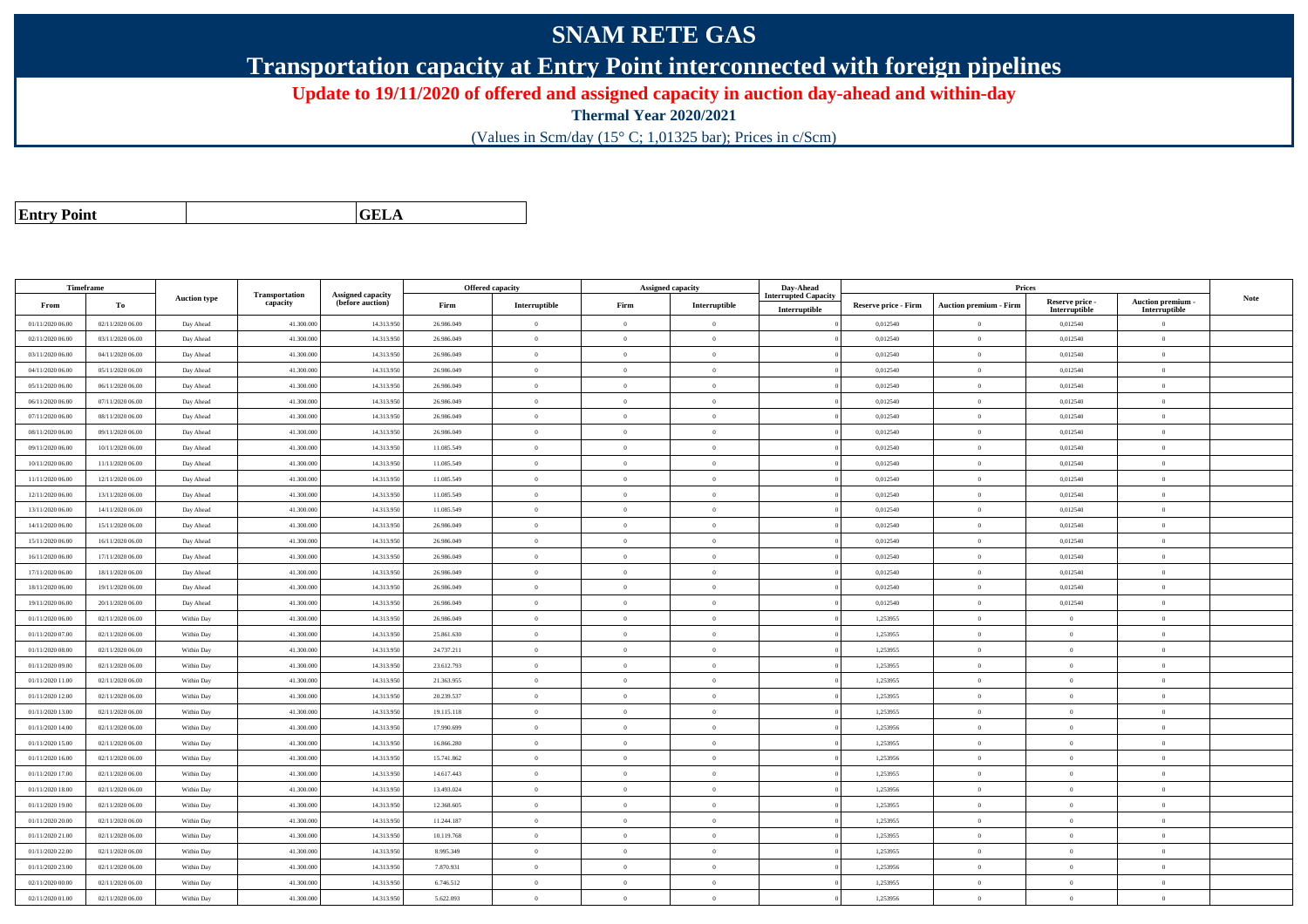| 02/11/2020 02.00<br>02/11/2020 06.00 | Within Day | 41.300.000 | 14.313.950 | 4.497.674  | $\bf{0}$       | $\overline{0}$ | $\Omega$       | 1,253955 | $\bf{0}$       | $\mathbf{0}$   | $\bf{0}$       |  |
|--------------------------------------|------------|------------|------------|------------|----------------|----------------|----------------|----------|----------------|----------------|----------------|--|
| 02/11/2020 03:00<br>02/11/2020 06:00 | Within Day | 41.300.000 | 14.313.950 | 3.373.256  | $\mathbf{0}$   | $\overline{0}$ | $\overline{0}$ | 1,253957 | $\overline{0}$ | $\overline{0}$ | $\theta$       |  |
| 02/11/2020 04:00<br>02/11/2020 06:00 | Within Day | 41.300.000 | 14.313.950 | 2.248.837  | $\,$ 0         | $\overline{0}$ | $\bf{0}$       | 1,253955 | $\,$ 0         | $\overline{0}$ | $\,$ 0 $\,$    |  |
| 02/11/2020 05.00<br>02/11/2020 06.00 | Within Day | 41.300,000 | 14.313.950 | 1.124.418  | $\bf{0}$       | $\overline{0}$ | $\Omega$       | 1,253960 | $\bf{0}$       | $\mathbf{0}$   | $\theta$       |  |
| 02/11/2020 06:00<br>03/11/2020 06:00 | Within Day | 41.300.000 | 14.313.950 | 26.986.049 | $\bf{0}$       | $\overline{0}$ | $\overline{0}$ | 1,253955 | $\mathbf{0}$   | $\overline{0}$ | $\overline{0}$ |  |
| 02/11/2020 07.00<br>03/11/2020 06:00 | Within Day | 41.300.000 | 14.313.950 | 25.861.630 | $\bf{0}$       | $\overline{0}$ | $\bf{0}$       | 1,253955 | $\,$ 0         | $\overline{0}$ | $\,$ 0 $\,$    |  |
| 02/11/2020 08:00<br>03/11/2020 06:00 | Within Day | 41.300,000 | 14.313.950 | 24.737.211 | $\bf{0}$       | $\overline{0}$ | $\overline{0}$ | 1,253955 | $\theta$       | $\mathbf{0}$   | $\theta$       |  |
| 02/11/2020 09:00<br>03/11/2020 06:00 | Within Day | 41.300.000 | 14.313.950 | 23.612.793 | $\overline{0}$ | $\overline{0}$ | $\overline{0}$ | 1,253955 | $\mathbf{0}$   | $\overline{0}$ | $\overline{0}$ |  |
| 02/11/2020 10:00<br>03/11/2020 06:00 | Within Day | 41.300.000 | 14.313.950 | 22.488.374 | $\bf{0}$       | $\overline{0}$ | $\bf{0}$       | 1,253955 | $\,$ 0         | $\overline{0}$ | $\,$ 0 $\,$    |  |
| 02/11/2020 11:00<br>03/11/2020 06.00 | Within Day | 41.300,000 | 14.313.950 | 21.363.955 | $\bf{0}$       | $\overline{0}$ | $\Omega$       | 1,253955 | $\theta$       | $\mathbf{0}$   | $\theta$       |  |
| 02/11/2020 12:00<br>03/11/2020 06:00 | Within Day | 41.300.000 | 14.313.950 | 20.239.537 | $\overline{0}$ | $\overline{0}$ | $\overline{0}$ | 1,253955 | $\mathbf{0}$   | $\overline{0}$ | $\overline{0}$ |  |
| 02/11/2020 13:00<br>03/11/2020 06:00 | Within Day | 41.300.000 | 14.313.950 | 19.115.118 | $\bf{0}$       | $\overline{0}$ | $\bf{0}$       | 1,253955 | $\,$ 0         | $\overline{0}$ | $\,$ 0 $\,$    |  |
| 02/11/2020 14:00<br>03/11/2020 06.00 | Within Day | 41.300,000 | 14.313.950 | 17.990.699 | $\bf{0}$       | $\overline{0}$ | $\Omega$       | 1,253956 | $\bf{0}$       | $\mathbf{0}$   | $\theta$       |  |
| 03/11/2020 06:00<br>02/11/2020 15:00 | Within Day | 41.300.000 | 14.313.950 | 16.866.280 | $\overline{0}$ | $\overline{0}$ | $\overline{0}$ | 1,253955 | $\mathbf{0}$   | $\overline{0}$ | $\overline{0}$ |  |
| 02/11/2020 16:00<br>03/11/2020 06:00 | Within Day | 41.300.000 | 14.313.950 | 15.741.862 | $\bf{0}$       | $\overline{0}$ | $\bf{0}$       | 1,253956 | $\,$ 0         | $\overline{0}$ | $\,$ 0 $\,$    |  |
| 02/11/2020 17.00<br>03/11/2020 06.00 | Within Day | 41,300,000 | 14.313.950 | 14.617.443 | $\bf{0}$       | $\overline{0}$ | $\overline{0}$ | 1,253955 | $\bf{0}$       | $\mathbf{0}$   | $\bf{0}$       |  |
| 02/11/2020 18:00<br>03/11/2020 06:00 | Within Day | 41.300.000 | 14.313.950 | 13.493.024 | $\overline{0}$ | $\overline{0}$ | $\overline{0}$ | 1,253956 | $\mathbf{0}$   | $\overline{0}$ | $\overline{0}$ |  |
| 02/11/2020 19:00<br>03/11/2020 06:00 | Within Day | 41.300.000 | 14.313.950 | 12.368.605 | $\bf{0}$       | $\overline{0}$ | $\bf{0}$       | 1,253955 | $\,$ 0         | $\overline{0}$ | $\,$ 0 $\,$    |  |
| 02/11/2020 20:00<br>03/11/2020 06.00 | Within Day | 41.300,000 | 14.313.950 | 11.244.187 | $\bf{0}$       | $\overline{0}$ | $\Omega$       | 1,253955 | $\theta$       | $\mathbf{0}$   | $\theta$       |  |
| 02/11/2020 21:00<br>03/11/2020 06:00 | Within Day | 41.300.000 | 14.313.950 | 10.119.768 | $\overline{0}$ | $\overline{0}$ | $\overline{0}$ | 1,253955 | $\mathbf{0}$   | $\overline{0}$ | $\overline{0}$ |  |
| 02/11/2020 22.00<br>03/11/2020 06:00 | Within Day | 41.300.000 | 14.313.950 | 8.995.349  | $\bf{0}$       | $\overline{0}$ | $\bf{0}$       | 1,253955 | $\,$ 0         | $\overline{0}$ | $\,$ 0 $\,$    |  |
| 02/11/2020 23.00<br>03/11/2020 06:00 | Within Day | 41.300,000 | 14.313.950 | 7.870.931  | $\bf{0}$       | $\overline{0}$ | $\Omega$       | 1,253956 | $\bf{0}$       | $\mathbf{0}$   | $\theta$       |  |
| 03/11/2020 00:00<br>03/11/2020 06:00 | Within Day | 41.300.000 | 14.313.950 | 6.746.512  | $\overline{0}$ | $\overline{0}$ | $\overline{0}$ | 1,253955 | $\mathbf{0}$   | $\overline{0}$ | $\overline{0}$ |  |
| 03/11/2020 01:00<br>03/11/2020 06:00 | Within Day | 41.300.000 | 14.313.950 | 5.622.093  | $\bf{0}$       | $\overline{0}$ | $\bf{0}$       | 1,253956 | $\,$ 0         | $\overline{0}$ | $\,$ 0 $\,$    |  |
| 03/11/2020 02.00<br>03/11/2020 06.00 | Within Day | 41.300,000 | 14.313.950 | 4.497.674  | $\bf{0}$       | $\overline{0}$ | $\overline{0}$ | 1,253955 | $\bf{0}$       | $\overline{0}$ | $\bf{0}$       |  |
| 03/11/2020 03:00<br>03/11/2020 06:00 | Within Day | 41.300.000 | 14.313.950 | 3.373.256  | $\overline{0}$ | $\overline{0}$ | $\overline{0}$ | 1,253957 | $\mathbf{0}$   | $\overline{0}$ | $\overline{0}$ |  |
| 03/11/2020 04:00<br>03/11/2020 06:00 | Within Day | 41.300.000 | 14.313.950 | 2.248.837  | $\bf{0}$       | $\overline{0}$ | $\bf{0}$       | 1,253955 | $\,$ 0         | $\overline{0}$ | $\,$ 0 $\,$    |  |
| 03/11/2020 05:00<br>03/11/2020 06.00 | Within Day | 41.300,000 | 14.313.950 | 1.124.418  | $\bf{0}$       | $\overline{0}$ | $\Omega$       | 1,253960 | $\theta$       | $\mathbf{0}$   | $\theta$       |  |
| 03/11/2020 06:00<br>04/11/2020 06:00 | Within Day | 41.300.000 | 14.313.950 | 26.986.049 | $\overline{0}$ | $\overline{0}$ | $\overline{0}$ | 1,253955 | $\mathbf{0}$   | $\overline{0}$ | $\overline{0}$ |  |
| 03/11/2020 07.00<br>04/11/2020 06:00 | Within Day | 41.300.000 | 14.313.950 | 25.861.630 | $\bf{0}$       | $\overline{0}$ | $\bf{0}$       | 1,253955 | $\,$ 0         | $\overline{0}$ | $\,$ 0 $\,$    |  |
| 03/11/2020 08:00<br>04/11/2020 06.00 | Within Day | 41.300.000 | 14.313.950 | 24.737.211 | $\,$ 0         | $\overline{0}$ | $\overline{0}$ | 1,253955 | $\bf{0}$       | $\overline{0}$ | $\,0\,$        |  |
| 04/11/2020 06:00<br>03/11/2020 09:00 | Within Day | 41.300.000 | 14.313.950 | 23.612.793 | $\overline{0}$ | $\overline{0}$ | $\overline{0}$ | 1,253955 | $\mathbf{0}$   | $\overline{0}$ | $\overline{0}$ |  |
| 03/11/2020 10:00<br>04/11/2020 06:00 | Within Day | 41.300.000 | 14.313.950 | 22.488.374 | $\bf{0}$       | $\overline{0}$ | $\bf{0}$       | 1,253955 | $\,$ 0         | $\overline{0}$ | $\,$ 0 $\,$    |  |
| 03/11/2020 11:00<br>04/11/2020 06.00 | Within Day | 41.300.000 | 14.313.950 | 21.363.955 | $\bf{0}$       | $\overline{0}$ | $\bf{0}$       | 1,253955 | $\bf{0}$       | $\overline{0}$ | $\,0\,$        |  |
| 03/11/2020 12:00<br>04/11/2020 06:00 | Within Day | 41.300.000 | 14.313.950 | 20.239.537 | $\overline{0}$ | $\overline{0}$ | $\overline{0}$ | 1,253955 | $\overline{0}$ | $\overline{0}$ | $\overline{0}$ |  |
| 03/11/2020 13:00<br>04/11/2020 06:00 | Within Day | 41.300.000 | 14.313.950 | 19.115.118 | $\bf{0}$       | $\overline{0}$ | $\bf{0}$       | 1,253955 | $\,$ 0         | $\overline{0}$ | $\,$ 0 $\,$    |  |
| 03/11/2020 14:00<br>04/11/2020 06.00 | Within Day | 41.300.000 | 14.313.950 | 17.990.699 | $\,$ 0         | $\overline{0}$ | $\theta$       | 1,253956 | $\bf{0}$       | $\overline{0}$ | $\,0\,$        |  |
| 03/11/2020 15:00<br>04/11/2020 06:00 | Within Day | 41.300.000 | 14.313.950 | 16.866.280 | $\overline{0}$ | $\overline{0}$ | $\overline{0}$ | 1,253955 | $\mathbf{0}$   | $\overline{0}$ | $\overline{0}$ |  |
| 03/11/2020 16:00<br>04/11/2020 06:00 | Within Day | 41.300.000 | 14.313.950 | 15.741.862 | $\bf{0}$       | $\overline{0}$ | $\bf{0}$       | 1,253956 | $\,$ 0         | $\overline{0}$ | $\,$ 0 $\,$    |  |
| 03/11/2020 17.00<br>04/11/2020 06.00 | Within Day | 41.300.000 | 14.313.950 | 14.617.443 | $\bf{0}$       | $\overline{0}$ | $\overline{0}$ | 1,253955 | $\bf{0}$       | $\overline{0}$ | $\,0\,$        |  |
| 03/11/2020 18:00<br>04/11/2020 06:00 | Within Day | 41.300.000 | 14.313.950 | 13.493.024 | $\overline{0}$ | $\overline{0}$ | $\overline{0}$ | 1,253956 | $\overline{0}$ | $\overline{0}$ | $\overline{0}$ |  |
| 03/11/2020 19:00<br>04/11/2020 06:00 | Within Day | 41.300.000 | 14.313.950 | 12.368.605 | $\bf{0}$       | $\overline{0}$ | $\bf{0}$       | 1,253955 | $\,$ 0         | $\overline{0}$ | $\,$ 0 $\,$    |  |
| 03/11/2020 20:00<br>04/11/2020 06.00 | Within Day | 41.300.000 | 14.313.950 | 11.244.187 | $\bf{0}$       | $\overline{0}$ | $\bf{0}$       | 1,253955 | $\bf{0}$       | $\overline{0}$ | $\,0\,$        |  |
| 03/11/2020 21.00<br>04/11/2020 06:00 | Within Day | 41.300.000 | 14.313.950 | 10.119.768 | $\mathbf{0}$   | $\overline{0}$ | $\overline{0}$ | 1,253955 | $\overline{0}$ | $\overline{0}$ | $\overline{0}$ |  |
| 03/11/2020 22.00<br>04/11/2020 06:00 | Within Day | 41.300.000 | 14.313.950 | 8.995.349  | $\bf{0}$       | $\overline{0}$ | $\theta$       | 1,253955 | $\overline{0}$ | $\theta$       | $\theta$       |  |
| 03/11/2020 23.00<br>04/11/2020 06.00 | Within Day | 41.300.000 | 14.313.950 | 7.870.931  | $\bf{0}$       | $\bf{0}$       | $\bf{0}$       | 1,253956 | $\bf{0}$       | $\overline{0}$ | $\,0\,$        |  |
| 04/11/2020 00:00<br>04/11/2020 06:00 | Within Day | 41.300.000 | 14.313.950 | 6.746.512  | $\overline{0}$ | $\overline{0}$ | $\overline{0}$ | 1,253955 | $\mathbf{0}$   | $\bf{0}$       | $\overline{0}$ |  |
| 04/11/2020 01:00<br>04/11/2020 06:00 | Within Day | 41.300.000 | 14.313.950 | 5.622.093  | $\,$ 0 $\,$    | $\overline{0}$ | $\overline{0}$ | 1,253956 | $\mathbf{0}$   | $\,$ 0 $\,$    | $\,$ 0 $\,$    |  |
| 04/11/2020 02.00<br>04/11/2020 06.00 | Within Day | 41.300.000 | 14.313.950 | 4.497.674  | $\bf{0}$       | $\bf{0}$       | $\overline{0}$ | 1,253955 | $\bf{0}$       | $\overline{0}$ | $\bf{0}$       |  |
| 04/11/2020 03:00<br>04/11/2020 06:00 | Within Day | 41.300.000 | 14.313.950 | 3.373.256  | $\bf{0}$       | $\overline{0}$ | $\overline{0}$ | 1,253957 | $\mathbf{0}$   | $\overline{0}$ | $\overline{0}$ |  |
| 04/11/2020 04.00<br>04/11/2020 06:00 | Within Day | 41.300.000 | 14.313.950 | 2.248.837  | $\,$ 0 $\,$    | $\overline{0}$ | $\overline{0}$ | 1,253955 | $\,$ 0 $\,$    | $\overline{0}$ | $\,$ 0 $\,$    |  |
| 04/11/2020 05.00<br>04/11/2020 06.00 | Within Day | 41.300.000 | 14.313.950 | 1.124.418  | $\bf{0}$       | $\overline{0}$ | $\overline{0}$ | 1,253960 | $\bf{0}$       | $\overline{0}$ | $\overline{0}$ |  |
| 04/11/2020 06:00<br>05/11/2020 06:00 | Within Day | 41.300.000 | 14.313.950 | 26.986.049 | $\overline{0}$ | $\overline{0}$ | $\overline{0}$ | 1,253955 | $\overline{0}$ | $\bf{0}$       | $\overline{0}$ |  |
| 04/11/2020 07.00<br>05/11/2020 06:00 | Within Day | 41.300.000 | 14.313.950 | 25.861.630 | $\,$ 0 $\,$    | $\overline{0}$ | $\overline{0}$ | 1,253955 | $\mathbf{0}$   | $\,$ 0 $\,$    | $\,$ 0 $\,$    |  |
| 04/11/2020 08:00<br>05/11/2020 06.00 | Within Day | 41.300.000 | 14.313.950 | 24.737.211 | $\bf{0}$       | $\bf{0}$       | $\overline{0}$ | 1,253955 | $\bf{0}$       | $\overline{0}$ | $\bf{0}$       |  |
| 04/11/2020 09:00<br>05/11/2020 06:00 | Within Day | 41.300.000 | 14.313.950 | 23.612.793 | $\bf{0}$       | $\overline{0}$ | $\overline{0}$ | 1,253955 | $\mathbf{0}$   | $\bf{0}$       | $\overline{0}$ |  |
| 04/11/2020 10:00<br>05/11/2020 06:00 | Within Day | 41.300.000 | 14.313.950 | 22.488.374 | $\,0\,$        | $\overline{0}$ | $\overline{0}$ | 1,253955 | $\,$ 0         | $\overline{0}$ | $\,$ 0 $\,$    |  |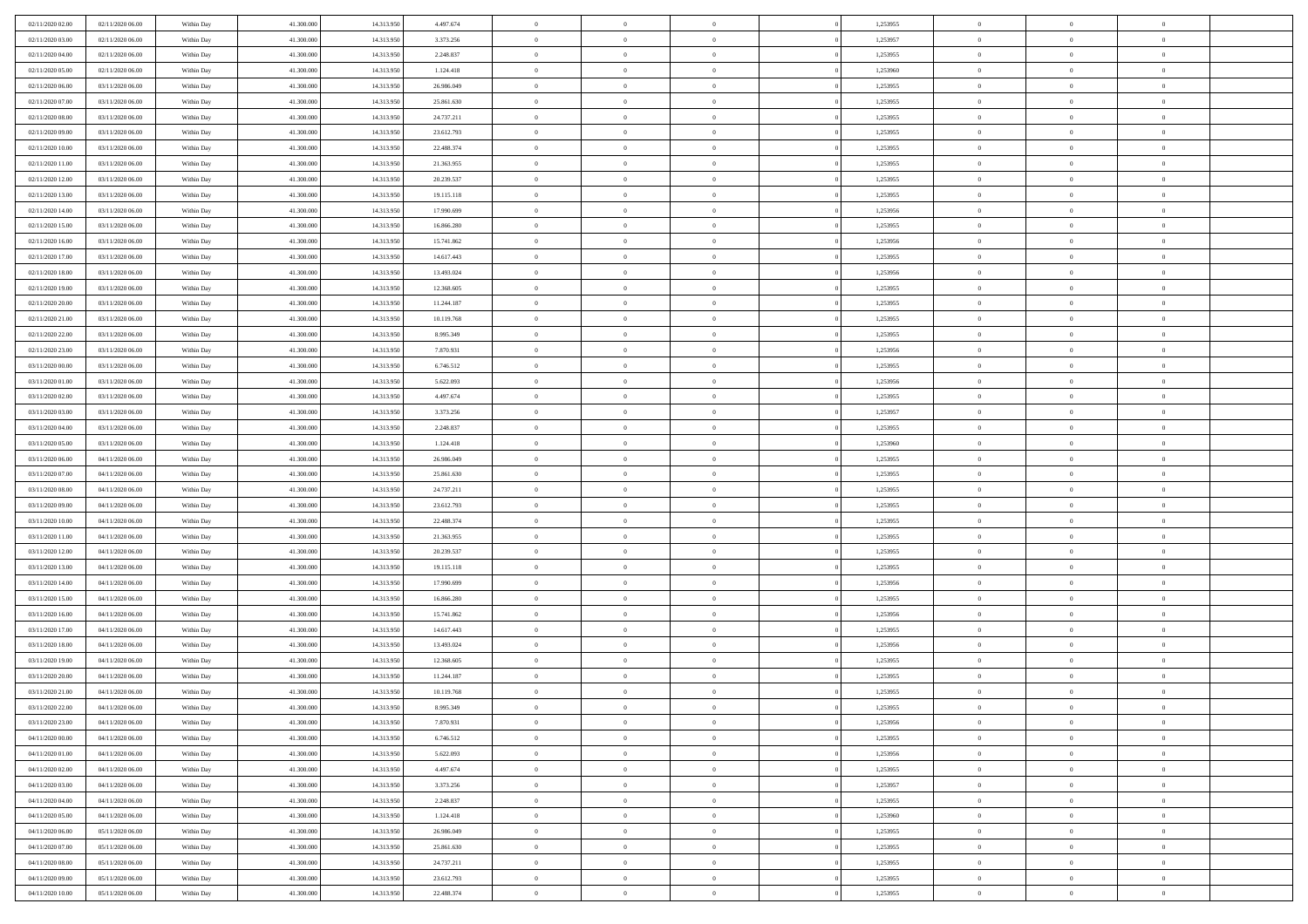| 04/11/2020 11:00<br>05/11/2020 06:00 | Within Day               | 41.300.000 | 14.313.950               | 21.363.955             | $\,$ 0         | $\bf{0}$       | $\theta$                         |          | 1,253955             | $\bf{0}$       | $\overline{0}$ | $\,0\,$        |  |
|--------------------------------------|--------------------------|------------|--------------------------|------------------------|----------------|----------------|----------------------------------|----------|----------------------|----------------|----------------|----------------|--|
| 04/11/2020 12:00<br>05/11/2020 06:00 | Within Day               | 41,300,000 | 14.313.950               | 20.239.537             | $\theta$       | $\overline{0}$ | $\overline{0}$                   |          | 1,253955             | $\overline{0}$ | $\overline{0}$ | $\theta$       |  |
| 04/11/2020 13:00<br>05/11/2020 06:00 | Within Dav               | 41.300.000 | 14.313.950               | 19.115.118             | $\mathbf{0}$   | $\overline{0}$ | $\overline{0}$                   |          | 1,253955             | $\mathbf{0}$   | $\overline{0}$ | $\overline{0}$ |  |
| 04/11/2020 14.00<br>05/11/2020 06:00 | Within Day               | 41.300.000 | 14.313.950               | 17.990.699             | $\bf{0}$       | $\overline{0}$ | $\bf{0}$                         |          | 1,253956             | $\bf{0}$       | $\overline{0}$ | $\bf{0}$       |  |
| 04/11/2020 15.00<br>05/11/2020 06:00 | Within Day               | 41.300.000 | 14.313.950               | 16.866.280             | $\bf{0}$       | $\bf{0}$       | $\overline{0}$                   |          | 1,253955             | $\bf{0}$       | $\bf{0}$       | $\,0\,$        |  |
| 04/11/2020 16:00<br>05/11/2020 06:00 | Within Dav               | 41.300.000 | 14.313.950               | 15.741.862             | $\mathbf{0}$   | $\overline{0}$ | $\overline{0}$                   |          | 1,253956             | $\mathbf{0}$   | $\overline{0}$ | $\overline{0}$ |  |
| 04/11/2020 17.00<br>05/11/2020 06:00 | Within Day               | 41.300.000 | 14.313.950               | 14.617.443             | $\bf{0}$       | $\bf{0}$       | $\overline{0}$                   |          | 1,253955             | $\bf{0}$       | $\overline{0}$ | $\,0\,$        |  |
| 04/11/2020 18:00<br>05/11/2020 06:00 | Within Day               | 41.300.000 | 14.313.950               | 13.493.024             | $\overline{0}$ | $\overline{0}$ | $\overline{0}$                   |          | 1,253956             | $\,$ 0 $\,$    | $\overline{0}$ | $\theta$       |  |
| 04/11/2020 19:00<br>05/11/2020 06:00 | Within Dav               | 41.300.000 | 14.313.950               | 12.368.605             | $\mathbf{0}$   | $\overline{0}$ | $\overline{0}$                   |          | 1,253955             | $\mathbf{0}$   | $\overline{0}$ | $\overline{0}$ |  |
| 04/11/2020 20.00<br>05/11/2020 06:00 | Within Day               | 41.300.000 | 14.313.950               | 11.244.187             | $\bf{0}$       | $\bf{0}$       | $\theta$                         |          | 1,253955             | $\bf{0}$       | $\overline{0}$ | $\,0\,$        |  |
| 04/11/2020 21.00<br>05/11/2020 06:00 |                          | 41,300,000 | 14.313.950               | 10.119.768             | $\bf{0}$       | $\overline{0}$ | $\overline{0}$                   |          | 1,253955             | $\bf{0}$       | $\mathbf{0}$   | $\theta$       |  |
| 04/11/2020 22.00<br>05/11/2020 06:00 | Within Day<br>Within Dav | 41.300.000 | 14.313.950               | 8.995.349              | $\mathbf{0}$   | $\overline{0}$ | $\overline{0}$                   |          | 1,253955             | $\mathbf{0}$   | $\overline{0}$ | $\overline{0}$ |  |
| 04/11/2020 23.00<br>05/11/2020 06:00 | Within Day               | 41.300.000 | 14.313.950               | 7.870.931              | $\bf{0}$       | $\overline{0}$ | $\bf{0}$                         |          | 1,253956             | $\bf{0}$       | $\overline{0}$ | $\bf{0}$       |  |
| 05/11/2020 00:00<br>05/11/2020 06:00 |                          | 41.300.000 |                          |                        | $\bf{0}$       | $\overline{0}$ | $\overline{0}$                   |          |                      | $\bf{0}$       | $\theta$       | $\,0\,$        |  |
| 05/11/2020 01:00<br>05/11/2020 06:00 | Within Day<br>Within Dav | 41.300.000 | 14.313.950<br>14.313.950 | 6.746.512<br>5.622.093 | $\overline{0}$ | $\overline{0}$ |                                  |          | 1,253955<br>1,253956 | $\mathbf{0}$   | $\overline{0}$ | $\overline{0}$ |  |
|                                      |                          |            |                          |                        |                |                | $\overline{0}$<br>$\overline{0}$ |          |                      |                | $\overline{0}$ |                |  |
| 05/11/2020 02.00<br>05/11/2020 06:00 | Within Day               | 41.300.000 | 14.313.950               | 4.497.674              | $\bf{0}$       | $\bf{0}$       |                                  |          | 1,253955             | $\bf{0}$       | $\overline{0}$ | $\,0\,$        |  |
| 05/11/2020 03:00<br>05/11/2020 06:00 | Within Day               | 41,300,000 | 14.313.950               | 3.373.256              | $\overline{0}$ | $\overline{0}$ | $\overline{0}$                   |          | 1,253957             | $\bf{0}$       |                | $\theta$       |  |
| 05/11/2020 04:00<br>05/11/2020 06:00 | Within Day               | 41.300.000 | 14.313.950               | 2.248.837              | $\mathbf{0}$   | $\overline{0}$ | $\overline{0}$                   |          | 1,253955             | $\mathbf{0}$   | $\overline{0}$ | $\overline{0}$ |  |
| 05/11/2020 05.00<br>05/11/2020 06:00 | Within Day               | 41.300.000 | 14.313.950               | 1.124.418              | $\bf{0}$       | $\bf{0}$       | $\overline{0}$                   |          | 1,253960             | $\bf{0}$       | $\overline{0}$ | $\,0\,$        |  |
| 05/11/2020 06:00<br>06/11/2020 06:00 | Within Day               | 41.300.000 | 14.313.950               | 26.986.049             | $\bf{0}$       | $\overline{0}$ | $\overline{0}$                   |          | 1,253955             | $\bf{0}$       | $\overline{0}$ | $\overline{0}$ |  |
| 05/11/2020 07:00<br>06/11/2020 06:00 | Within Dav               | 41.300.000 | 14.313.950               | 25.861.630             | $\mathbf{0}$   | $\overline{0}$ | $\overline{0}$                   |          | 1,253955             | $\mathbf{0}$   | $\overline{0}$ | $\overline{0}$ |  |
| 05/11/2020 08:00<br>06/11/2020 06:00 | Within Day               | 41.300.000 | 14.313.950               | 24.737.211             | $\bf{0}$       | $\overline{0}$ | $\bf{0}$                         |          | 1,253955             | $\bf{0}$       | $\overline{0}$ | $\bf{0}$       |  |
| 05/11/2020 09:00<br>06/11/2020 06:00 | Within Day               | 41,300,000 | 14.313.950               | 23.612.793             | $\bf{0}$       | $\bf{0}$       | $\overline{0}$                   |          | 1,253955             | $\bf{0}$       | $\overline{0}$ | $\,0\,$        |  |
| 05/11/2020 10:00<br>06/11/2020 06:00 | Within Dav               | 41.300.000 | 14.313.950               | 22.488.374             | $\mathbf{0}$   | $\overline{0}$ | $\overline{0}$                   |          | 1,253955             | $\mathbf{0}$   | $\overline{0}$ | $\overline{0}$ |  |
| 05/11/2020 11:00<br>06/11/2020 06:00 | Within Day               | 41.300.000 | 14.313.950               | 21.363.955             | $\bf{0}$       | $\bf{0}$       | $\overline{0}$                   |          | 1,253955             | $\bf{0}$       | $\overline{0}$ | $\,0\,$        |  |
| 05/11/2020 12:00<br>06/11/2020 06:00 | Within Day               | 41.300.000 | 14.313.950               | 20.239.537             | $\overline{0}$ | $\overline{0}$ | $\overline{0}$                   |          | 1,253955             | $\bf{0}$       | $\overline{0}$ | $\theta$       |  |
| 05/11/2020 13:00<br>06/11/2020 06:00 | Within Dav               | 41.300.000 | 14.313.950               | 19.115.118             | $\mathbf{0}$   | $\overline{0}$ | $\overline{0}$                   |          | 1,253955             | $\mathbf{0}$   | $\overline{0}$ | $\overline{0}$ |  |
| 05/11/2020 14:00<br>06/11/2020 06:00 | Within Day               | 41.300.000 | 14.313.950               | 17.990.699             | $\bf{0}$       | $\bf{0}$       | $\overline{0}$                   |          | 1,253956             | $\bf{0}$       | $\overline{0}$ | $\,0\,$        |  |
| 05/11/2020 15.00<br>06/11/2020 06:00 | Within Day               | 41,300,000 | 14.313.950               | 16.866.280             | $\bf{0}$       | $\bf{0}$       | $\overline{0}$                   |          | 1,253955             | $\bf{0}$       | $\overline{0}$ | $\overline{0}$ |  |
| 05/11/2020 16:00<br>06/11/2020 06:00 | Within Day               | 41.300.000 | 14.313.950               | 15.741.862             | $\mathbf{0}$   | $\overline{0}$ | $\overline{0}$                   |          | 1,253956             | $\mathbf{0}$   | $\overline{0}$ | $\overline{0}$ |  |
| 05/11/2020 17.00<br>06/11/2020 06:00 | Within Day               | 41.300.000 | 14.313.950               | 14.617.443             | $\bf{0}$       | $\overline{0}$ | $\theta$                         |          | 1,253955             | $\,$ 0         | $\overline{0}$ | $\theta$       |  |
| 05/11/2020 18:00<br>06/11/2020 06:00 | Within Day               | 41.300.000 | 14.313.950               | 13.493.024             | $\bf{0}$       | $\bf{0}$       | $\overline{0}$                   |          | 1,253956             | $\bf{0}$       | $\mathbf{0}$   | $\overline{0}$ |  |
| 05/11/2020 19:00<br>06/11/2020 06:00 | Within Dav               | 41.300.000 | 14.313.950               | 12.368.605             | $\mathbf{0}$   | $\overline{0}$ | $\overline{0}$                   |          | 1,253955             | $\mathbf{0}$   | $\overline{0}$ | $\overline{0}$ |  |
| 06/11/2020 06:00<br>05/11/2020 20:00 | Within Day               | 41.300.000 | 14.313.950               | 11.244.187             | $\bf{0}$       | $\overline{0}$ | $\theta$                         |          | 1,253955             | $\,$ 0         | $\overline{0}$ | $\theta$       |  |
| 05/11/2020 21:00<br>06/11/2020 06:00 | Within Day               | 41,300,000 | 14.313.950               | 10.119.768             | $\bf{0}$       | $\overline{0}$ | $\overline{0}$                   |          | 1,253955             | $\bf{0}$       | $\overline{0}$ | $\overline{0}$ |  |
| 05/11/2020 22.00<br>06/11/2020 06:00 | Within Day               | 41.300.000 | 14.313.950               | 8.995.349              | $\mathbf{0}$   | $\overline{0}$ | $\overline{0}$                   |          | 1,253955             | $\mathbf{0}$   | $\overline{0}$ | $\overline{0}$ |  |
| 05/11/2020 23.00<br>06/11/2020 06:00 | Within Day               | 41.300.000 | 14.313.950               | 7.870.931              | $\bf{0}$       | $\overline{0}$ | $\theta$                         |          | 1,253956             | $\,$ 0         | $\overline{0}$ | $\theta$       |  |
| 06/11/2020 00:00<br>06/11/2020 06:00 | Within Day               | 41.300.000 | 14.313.950               | 6.746.512              | $\bf{0}$       | $\bf{0}$       | $\overline{0}$                   |          | 1,253955             | $\bf{0}$       | $\mathbf{0}$   | $\overline{0}$ |  |
| 06/11/2020 01:00<br>06/11/2020 06:00 | Within Dav               | 41.300.000 | 14.313.950               | 5.622.093              | $\mathbf{0}$   | $\overline{0}$ | $\overline{0}$                   |          | 1,253956             | $\mathbf{0}$   | $\overline{0}$ | $\overline{0}$ |  |
| 06/11/2020 02.00<br>06/11/2020 06:00 | Within Day               | 41.300.000 | 14.313.950               | 4.497.674              | $\bf{0}$       | $\overline{0}$ | $\theta$                         |          | 1,253955             | $\,$ 0         | $\overline{0}$ | $\theta$       |  |
| 06/11/2020 03:00<br>06/11/2020 06:00 | Within Day               | 41.300.000 | 14.313.950               | 3.373.256              | $\bf{0}$       | $\bf{0}$       | $\overline{0}$                   |          | 1,253957             | $\bf{0}$       | $\overline{0}$ | $\overline{0}$ |  |
| 06/11/2020 04:00<br>06/11/2020 06:00 | Within Dav               | 41.300.000 | 14.313.950               | 2.248.837              | $\mathbf{0}$   | $\overline{0}$ | $\overline{0}$                   |          | 1,253955             | $\mathbf{0}$   | $\overline{0}$ | $\overline{0}$ |  |
| 06/11/2020 05:00<br>06/11/2020 06:00 | Within Day               | 41.300.000 | 14.313.950               | 1.124.418              | $\bf{0}$       | $\overline{0}$ | $\theta$                         |          | 1,253960             | $\,$ 0         | $\overline{0}$ | $\theta$       |  |
| 06/11/2020 06:00<br>07/11/2020 06:00 | Within Day               | 41.300.000 | 14.313.950               | 26.986.049             | $\bf{0}$       | $\overline{0}$ | $\overline{0}$                   |          | 1,253955             | $\bf{0}$       | $\overline{0}$ | $\overline{0}$ |  |
| 06/11/2020 07:00<br>07/11/2020 06:00 | Within Day               | 41.300.000 | 14.313.950               | 25.861.630             | $\bf{0}$       | $\overline{0}$ |                                  |          | 1,253955             | $\overline{0}$ | $\theta$       | $\theta$       |  |
| 06/11/2020 08:00<br>07/11/2020 06.00 | Within Day               | 41.300.000 | 14.313.950               | 24.737.211             | $\,0\,$        | $\overline{0}$ | $\theta$                         |          | 1,253955             | $\,$ 0 $\,$    | $\overline{0}$ | $\theta$       |  |
| 06/11/2020 09:00<br>07/11/2020 06:00 | Within Day               | 41.300.000 | 14.313.950               | 23.612.793             | $\overline{0}$ | $\overline{0}$ | $\overline{0}$                   |          | 1,253955             | $\overline{0}$ | $\overline{0}$ | $\overline{0}$ |  |
| 06/11/2020 10:00<br>07/11/2020 06:00 | Within Day               | 41.300.000 | 14.313.950               | 22.488.374             | $\bf{0}$       | $\overline{0}$ | $\overline{0}$                   |          | 1,253955             | $\overline{0}$ | $\bf{0}$       | $\mathbf{0}$   |  |
| 06/11/2020 11:00<br>07/11/2020 06:00 | Within Day               | 41.300.000 | 14.313.950               | 21.363.955             | $\bf{0}$       | $\overline{0}$ | $\overline{0}$                   | $\theta$ | 1,253955             | $\,$ 0 $\,$    | $\bf{0}$       | $\,$ 0 $\,$    |  |
| 06/11/2020 12:00<br>07/11/2020 06.00 | Within Day               | 41.300.000 | 14.313.950               | 20.239.537             | $\bf{0}$       | $\overline{0}$ | $\overline{0}$                   |          | 1,253955             | $\,$ 0 $\,$    | $\overline{0}$ | $\overline{0}$ |  |
| 06/11/2020 13.00<br>07/11/2020 06.00 | Within Day               | 41.300.000 | 14.313.950               | 19.115.118             | $\bf{0}$       | $\overline{0}$ | $\overline{0}$                   |          | 1,253955             | $\mathbf{0}$   | $\overline{0}$ | $\overline{0}$ |  |
| 06/11/2020 14:00<br>07/11/2020 06:00 | Within Day               | 41.300.000 | 14.313.950               | 17.990.699             | $\,0\,$        | $\overline{0}$ | $\overline{0}$                   | $\theta$ | 1,253956             | $\,$ 0 $\,$    | $\overline{0}$ | $\overline{0}$ |  |
| 06/11/2020 15.00<br>07/11/2020 06:00 | Within Day               | 41.300.000 | 14.313.950               | 16.866.280             | $\bf{0}$       | $\overline{0}$ | $\overline{0}$                   |          | 1,253955             | $\overline{0}$ | $\overline{0}$ | $\overline{0}$ |  |
| 06/11/2020 16.00<br>07/11/2020 06:00 | Within Day               | 41.300.000 | 14.313.950               | 15.741.862             | $\bf{0}$       | $\overline{0}$ | $\overline{0}$                   |          | 1,253956             | $\mathbf{0}$   | $\overline{0}$ | $\mathbf{0}$   |  |
| 06/11/2020 17.00<br>07/11/2020 06:00 | Within Day               | 41.300.000 | 14.313.950               | 14.617.443             | $\,0\,$        | $\overline{0}$ | $\overline{0}$                   |          | 1,253955             | $\,$ 0 $\,$    | $\mathbf{0}$   | $\theta$       |  |
| 06/11/2020 18.00<br>07/11/2020 06:00 | Within Day               | 41.300.000 | 14.313.950               | 13.493.024             | $\bf{0}$       | $\bf{0}$       | $\overline{0}$                   |          | 1,253956             | $\bf{0}$       | $\mathbf{0}$   | $\overline{0}$ |  |
| 06/11/2020 19:00<br>07/11/2020 06:00 | Within Day               | 41.300.000 | 14.313.950               | 12.368.605             | $\mathbf{0}$   | $\overline{0}$ | $\overline{0}$                   |          | 1,253955             | $\mathbf{0}$   | $\overline{0}$ | $\overline{0}$ |  |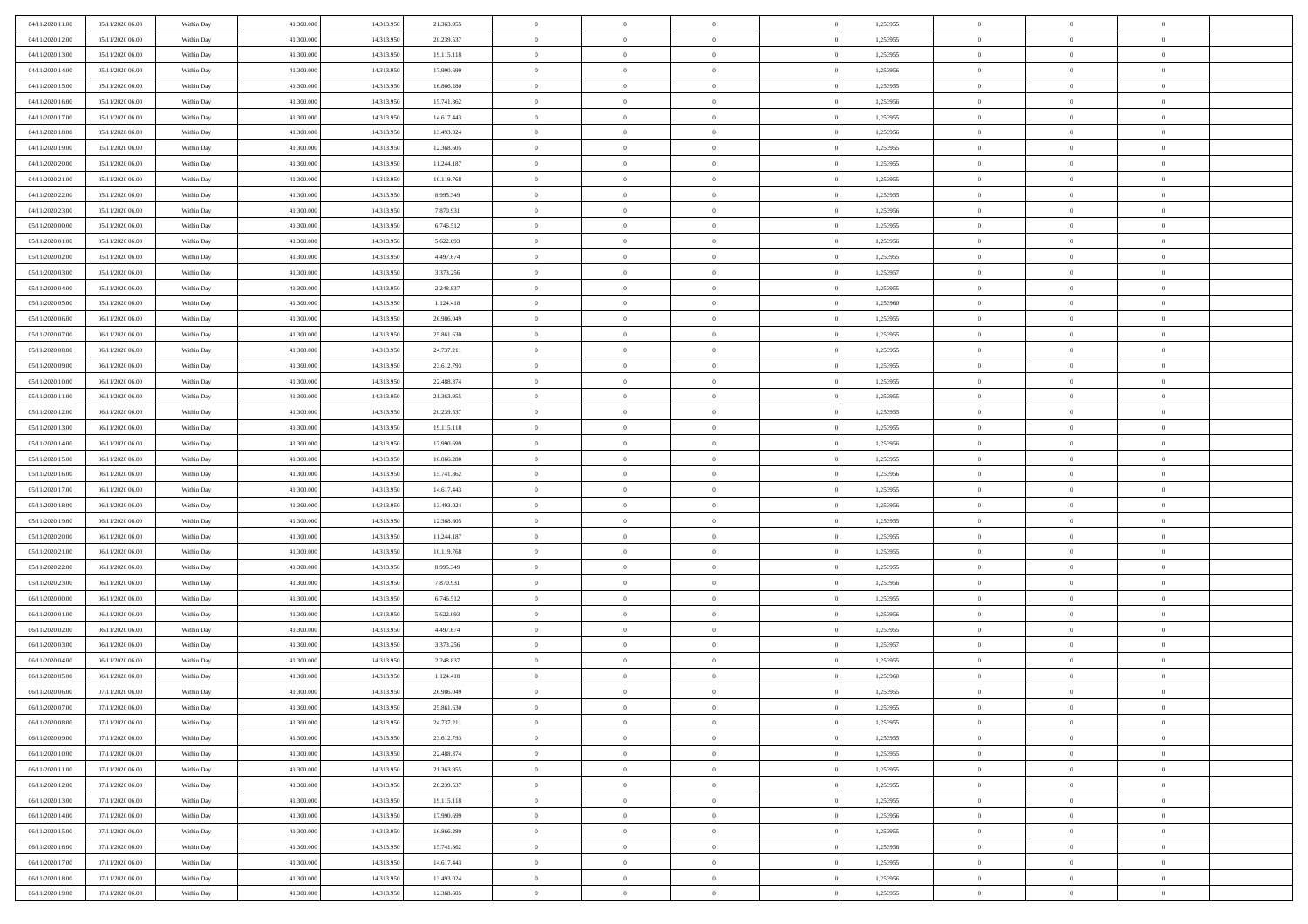| 06/11/2020 20:00                     | 07/11/2020 06.00                     | Within Day               | 41,300,000               | 14.313.950               | 11.244.187              | $\bf{0}$                | $\overline{0}$                   | $\Omega$                         | 1,253955             | $\bf{0}$                 | $\overline{0}$             | $\bf{0}$                  |  |
|--------------------------------------|--------------------------------------|--------------------------|--------------------------|--------------------------|-------------------------|-------------------------|----------------------------------|----------------------------------|----------------------|--------------------------|----------------------------|---------------------------|--|
| 06/11/2020 21:00                     | 07/11/2020 06:00                     | Within Day               | 41.300.000               | 14.313.950               | 10.119.768              | $\theta$                | $\overline{0}$                   | $\overline{0}$                   | 1,253955             | $\mathbf{0}$             | $\bf{0}$                   | $\overline{0}$            |  |
| 06/11/2020 22.00                     | 07/11/2020 06:00                     | Within Day               | 41.300.000               | 14.313.950               | 8.995.349               | $\theta$                | $\overline{0}$                   | $\overline{0}$                   | 1,253955             | $\,$ 0                   | $\overline{0}$             | $\,$ 0 $\,$               |  |
| 06/11/2020 23.00                     | 07/11/2020 06.00                     | Within Day               | 41,300,000               | 14.313.950               | 7.870.931               | $\overline{0}$          | $\overline{0}$                   | $\mathbf{0}$                     | 1,253956             | $\bf{0}$                 | $\mathbf{0}$               | $\theta$                  |  |
| 07/11/2020 00:00                     | 07/11/2020 06:00                     | Within Day               | 41.300.000               | 14.313.950               | 6.746.512               | $\mathbf{0}$            | $\overline{0}$                   | $\overline{0}$                   | 1,253955             | $\mathbf{0}$             | $\bf{0}$                   | $\overline{0}$            |  |
| 07/11/2020 01:00                     | 07/11/2020 06:00                     | Within Day               | 41.300.000               | 14.313.950               | 5.622.093               | $\theta$                | $\overline{0}$                   | $\bf{0}$                         | 1,253956             | $\,$ 0                   | $\overline{0}$             | $\,$ 0 $\,$               |  |
| 07/11/2020 02.00                     | 07/11/2020 06:00                     | Within Day               | 41,300,000               | 14.313.950               | 4.497.674               | $\,$ 0 $\,$             | $\overline{0}$                   | $\Omega$                         | 1,253955             | $\bf{0}$                 | $\mathbf{0}$               | $\theta$                  |  |
| 07/11/2020 03:00                     | 07/11/2020 06:00                     | Within Day               | 41.300.000               | 14.313.950               | 3.373.256               | $\overline{0}$          | $\overline{0}$                   | $\overline{0}$                   | 1,253957             | $\mathbf{0}$             | $\bf{0}$                   | $\overline{0}$            |  |
| 07/11/2020 04:00                     | 07/11/2020 06:00                     | Within Day               | 41.300.000               | 14.313.950               | 2.248.837               | $\theta$                | $\overline{0}$                   | $\bf{0}$                         | 1,253955             | $\,$ 0                   | $\overline{0}$             | $\,$ 0 $\,$               |  |
| 07/11/2020 05:00                     | 07/11/2020 06.00                     | Within Day               | 41,300,000               | 14.313.950               | 1.124.418               | $\overline{0}$          | $\overline{0}$                   | $\mathbf{0}$                     | 1,253960             | $\bf{0}$                 | $\mathbf{0}$               | $\theta$                  |  |
| 07/11/2020 06:00                     | 08/11/2020 06:00                     | Within Day               | 41.300.000               | 14.313.950               | 26.986.049              | $\overline{0}$          | $\overline{0}$                   | $\overline{0}$                   | 1,253955             | $\mathbf{0}$             | $\bf{0}$                   | $\overline{0}$            |  |
| 07/11/2020 07:00                     | 08/11/2020 06:00                     | Within Day               | 41.300.000               | 14.313.950               | 25.861.630              | $\theta$                | $\overline{0}$                   | $\bf{0}$                         | 1,253955             | $\,$ 0                   | $\overline{0}$             | $\,$ 0 $\,$               |  |
| 07/11/2020 08:00                     | 08/11/2020 06:00                     | Within Day               | 41,300,000               | 14.313.950               | 24.737.211              | $\theta$                | $\overline{0}$                   | $\mathbf{0}$                     | 1,253955             | $\bf{0}$                 | $\mathbf{0}$               | $\theta$                  |  |
| 07/11/2020 09:00                     | 08/11/2020 06:00                     | Within Day               | 41.300.000               | 14.313.950               | 23.612.793              | $\overline{0}$          | $\overline{0}$                   | $\overline{0}$                   | 1,253955             | $\mathbf{0}$             | $\bf{0}$                   | $\overline{0}$            |  |
| 07/11/2020 10:00                     | 08/11/2020 06:00                     | Within Day               | 41.300.000               | 14.313.950               | 22.488.374              | $\theta$                | $\overline{0}$                   | $\overline{0}$                   | 1,253955             | $\,$ 0                   | $\overline{0}$             | $\,$ 0 $\,$               |  |
| 07/11/2020 11:00                     | 08/11/2020 06.00                     | Within Day               | 41,300,000               | 14.313.950               | 21.363.955              | $\bf{0}$                | $\overline{0}$                   | $\mathbf{0}$                     | 1,253955             | $\bf{0}$                 | $\mathbf{0}$               | $\bf{0}$                  |  |
| 07/11/2020 12:00                     | 08/11/2020 06:00                     | Within Day               | 41.300.000               | 14.313.950               | 20.239.537              | $\overline{0}$          | $\overline{0}$                   | $\overline{0}$                   | 1,253955             | $\mathbf{0}$             | $\bf{0}$                   | $\overline{0}$            |  |
| 07/11/2020 13:00                     | 08/11/2020 06:00                     | Within Day               | 41.300.000               | 14.313.950               | 19.115.118              | $\theta$                | $\overline{0}$                   | $\bf{0}$                         | 1,253955             | $\,$ 0                   | $\overline{0}$             | $\,$ 0 $\,$               |  |
| 07/11/2020 14:00                     | 08/11/2020 06.00                     | Within Day               | 41,300,000               | 14.313.950               | 17.990.699              | $\overline{0}$          | $\overline{0}$                   | $\mathbf{0}$                     | 1,253956             | $\theta$                 | $\mathbf{0}$               | $\theta$                  |  |
| 07/11/2020 15:00                     | 08/11/2020 06:00                     | Within Day               | 41.300.000               | 14.313.950               | 16.866.280              | $\overline{0}$          | $\overline{0}$                   | $\overline{0}$                   | 1,253955             | $\mathbf{0}$             | $\bf{0}$                   | $\overline{0}$            |  |
| 07/11/2020 16:00                     | 08/11/2020 06:00                     | Within Day               | 41.300.000               | 14.313.950               | 15.741.862              | $\theta$                | $\overline{0}$                   | $\bf{0}$                         | 1,253956             | $\,$ 0                   | $\overline{0}$             | $\,$ 0 $\,$               |  |
| 07/11/2020 17.00                     | 08/11/2020 06:00                     | Within Day               | 41,300,000               | 14.313.950               | 14.617.443              | $\overline{0}$          | $\overline{0}$                   | $\mathbf{0}$                     | 1,253955             | $\bf{0}$                 | $\mathbf{0}$               | $\theta$                  |  |
| 07/11/2020 18:00                     | 08/11/2020 06:00                     | Within Day               | 41.300.000               | 14.313.950               | 13.493.024              | $\overline{0}$          | $\overline{0}$                   | $\overline{0}$                   | 1,253956             | $\mathbf{0}$             | $\bf{0}$                   | $\overline{0}$            |  |
| 07/11/2020 19:00                     | 08/11/2020 06:00                     | Within Day               | 41.300.000               | 14.313.950               | 12.368.605              | $\theta$                | $\overline{0}$                   | $\bf{0}$                         | 1,253955             | $\,$ 0                   | $\overline{0}$             | $\,$ 0 $\,$               |  |
| 07/11/2020 20:00                     | 08/11/2020 06:00                     | Within Day               | 41,300,000               | 14.313.950               | 11.244.187              | $\bf{0}$                | $\overline{0}$                   | $\mathbf{0}$                     | 1,253955             | $\bf{0}$                 | $\overline{0}$             | $\bf{0}$                  |  |
| 07/11/2020 21:00                     | 08/11/2020 06:00                     | Within Day               | 41.300.000               | 14.313.950               | 10.119.768              | $\overline{0}$          | $\overline{0}$                   | $\overline{0}$                   | 1,253955             | $\mathbf{0}$             | $\bf{0}$                   | $\overline{0}$            |  |
| 07/11/2020 22.00                     | 08/11/2020 06:00                     | Within Day               | 41.300.000               | 14.313.950               | 8.995.349               | $\theta$                | $\overline{0}$                   | $\overline{0}$                   | 1,253955             | $\,$ 0                   | $\overline{0}$             | $\,$ 0 $\,$               |  |
| 07/11/2020 23.00                     | 08/11/2020 06:00                     | Within Day               | 41,300,000               | 14.313.950               | 7.870.931               | $\mathbf{0}$            | $\overline{0}$                   | $\mathbf{0}$                     | 1.253956             | $\bf{0}$                 | $\mathbf{0}$               | $\theta$                  |  |
| 08/11/2020 00:00                     | 08/11/2020 06:00                     | Within Day               | 41.300.000               | 14.313.950               | 6.746.512               | $\mathbf{0}$            | $\overline{0}$                   | $\overline{0}$                   | 1,253955             | $\mathbf{0}$             | $\bf{0}$                   | $\overline{0}$            |  |
| 08/11/2020 01:00                     | 08/11/2020 06:00                     | Within Day               | 41.300.000               | 14.313.950               | 5.622.093               | $\theta$                | $\overline{0}$                   | $\bf{0}$                         | 1,253956             | $\,$ 0                   | $\overline{0}$             | $\,$ 0 $\,$               |  |
| 08/11/2020 02.00                     | 08/11/2020 06:00                     | Within Day               | 41.300.000               | 14.313.950               | 4.497.674               | $\,$ 0 $\,$             | $\overline{0}$                   | $\overline{0}$                   | 1,253955             | $\bf{0}$                 | $\overline{0}$             | $\,0\,$                   |  |
| 08/11/2020 03:00                     | 08/11/2020 06:00                     | Within Day               | 41.300.000               | 14.313.950               | 3.373.256               | $\overline{0}$          | $\overline{0}$                   | $\overline{0}$                   | 1,253957             | $\mathbf{0}$             | $\bf{0}$                   | $\overline{0}$            |  |
| 08/11/2020 04:00                     | 08/11/2020 06:00                     | Within Day               | 41.300.000               | 14.313.950               | 2.248.837               | $\theta$                | $\overline{0}$                   | $\overline{0}$                   | 1,253955             | $\,$ 0                   | $\overline{0}$             | $\,$ 0 $\,$               |  |
| 08/11/2020 05:00<br>08/11/2020 06:00 | 08/11/2020 06:00<br>09/11/2020 06:00 | Within Day<br>Within Day | 41.300.000<br>41.300.000 | 14.313.950<br>14.313.950 | 1.124.418<br>26.986.049 | $\,$ 0 $\,$<br>$\theta$ | $\overline{0}$<br>$\overline{0}$ | $\overline{0}$<br>$\overline{0}$ | 1,253960<br>1,253955 | $\bf{0}$<br>$\mathbf{0}$ | $\overline{0}$<br>$\bf{0}$ | $\,0\,$<br>$\overline{0}$ |  |
| 08/11/2020 07:00                     | 09/11/2020 06:00                     | Within Day               | 41.300.000               | 14.313.950               | 25.861.630              | $\theta$                | $\overline{0}$                   | $\bf{0}$                         | 1,253955             | $\,$ 0                   | $\overline{0}$             | $\,$ 0 $\,$               |  |
| 08/11/2020 08:00                     | 09/11/2020 06:00                     | Within Day               | 41.300.000               | 14.313.950               | 24.737.211              | $\,$ 0 $\,$             | $\overline{0}$                   | $\overline{0}$                   | 1,253955             | $\bf{0}$                 | $\overline{0}$             | $\,0\,$                   |  |
| 08/11/2020 11:00                     | 09/11/2020 06:00                     | Within Day               | 41.300.000               | 14.313.950               | 21.363.955              | $\overline{0}$          | $\overline{0}$                   | $\overline{0}$                   | 1,253955             | $\mathbf{0}$             | $\bf{0}$                   | $\overline{0}$            |  |
| 08/11/2020 12:00                     | 09/11/2020 06:00                     | Within Day               | 41.300.000               | 14.313.950               | 20.239.537              | $\theta$                | $\overline{0}$                   | $\bf{0}$                         | 1,253955             | $\,$ 0                   | $\overline{0}$             | $\,$ 0 $\,$               |  |
| 08/11/2020 13:00                     | 09/11/2020 06.00                     | Within Day               | 41.300.000               | 14.313.950               | 19.115.118              | $\,$ 0 $\,$             | $\overline{0}$                   | $\overline{0}$                   | 1,253955             | $\bf{0}$                 | $\overline{0}$             | $\,0\,$                   |  |
| 08/11/2020 14:00                     | 09/11/2020 06:00                     | Within Day               | 41.300.000               | 14.313.950               | 17.990.699              | $\theta$                | $\overline{0}$                   | $\overline{0}$                   | 1,253956             | $\mathbf{0}$             | $\bf{0}$                   | $\overline{0}$            |  |
| 08/11/2020 15:00                     | 09/11/2020 06:00                     | Within Day               | 41.300.000               | 14.313.950               | 16.866.280              | $\theta$                | $\overline{0}$                   | $\bf{0}$                         | 1,253955             | $\,$ 0                   | $\overline{0}$             | $\,$ 0 $\,$               |  |
| 08/11/2020 16:00                     | 09/11/2020 06.00                     | Within Day               | 41.300.000               | 14.313.950               | 15.741.862              | $\,$ 0 $\,$             | $\overline{0}$                   | $\overline{0}$                   | 1,253956             | $\bf{0}$                 | $\overline{0}$             | $\,0\,$                   |  |
| 08/11/2020 17:00                     | 09/11/2020 06:00                     | Within Dav               | 41.300.000               | 14.313.950               | 14.617.443              | $\theta$                | $\overline{0}$                   | $\overline{0}$                   | 1,253955             | $\mathbf{0}$             | $\bf{0}$                   | $\overline{0}$            |  |
| 08/11/2020 18:00                     | 09/11/2020 06:00                     | Within Day               | 41.300.000               | 14.313.950               | 13.493.024              | $\overline{0}$          | $\overline{0}$                   | $\overline{0}$                   | 1,253956             | $\overline{0}$           | $\overline{0}$             | $\theta$                  |  |
| 08/11/2020 19:00                     | 09/11/2020 06:00                     | Within Day               | 41.300.000               | 14.313.950               | 12.368.605              | $\bf{0}$                | $\overline{0}$                   | $\overline{0}$                   | 1,253955             | $\bf{0}$                 | $\overline{0}$             | $\bf{0}$                  |  |
| 08/11/2020 20:00                     | 09/11/2020 06:00                     | Within Day               | 41.300.000               | 14.313.950               | 11.244.187              | $\overline{0}$          | $\overline{0}$                   | $\overline{0}$                   | 1,253955             | $\overline{0}$           | $\bf{0}$                   | $\overline{0}$            |  |
| 08/11/2020 21:00                     | 09/11/2020 06:00                     | Within Day               | 41.300.000               | 14.313.950               | 10.119.768              | $\,$ 0                  | $\overline{0}$                   | $\overline{0}$                   | 1,253955             | $\,$ 0 $\,$              | $\,$ 0 $\,$                | $\,$ 0 $\,$               |  |
| 08/11/2020 22.00                     | 09/11/2020 06:00                     | Within Day               | 41.300.000               | 14.313.950               | 8.995.349               | $\bf{0}$                | $\overline{0}$                   | $\overline{0}$                   | 1,253955             | $\mathbf{0}$             | $\overline{0}$             | $\bf{0}$                  |  |
| 08/11/2020 23:00                     | 09/11/2020 06:00                     | Within Day               | 41.300.000               | 14.313.950               | 7.870.931               | $\mathbf{0}$            | $\overline{0}$                   | $\overline{0}$                   | 1,253956             | $\,$ 0 $\,$              | $\bf{0}$                   | $\overline{0}$            |  |
| 09/11/2020 00:00                     | 09/11/2020 06:00                     | Within Day               | 41.300.000               | 14.313.950               | 6.746.512               | $\,$ 0                  | $\overline{0}$                   | $\overline{0}$                   | 1,253955             | $\,$ 0 $\,$              | $\overline{0}$             | $\,$ 0 $\,$               |  |
| 09/11/2020 01:00                     | 09/11/2020 06:00                     | Within Day               | 41.300.000               | 14.313.950               | 5.622.093               | $\bf{0}$                | $\overline{0}$                   | $\overline{0}$                   | 1,253956             | $\overline{0}$           | $\overline{0}$             | $\overline{0}$            |  |
| 09/11/2020 02.00                     | 09/11/2020 06:00                     | Within Day               | 41.300.000               | 14.313.950               | 4.497.674               | $\mathbf{0}$            | $\overline{0}$                   | $\overline{0}$                   | 1,253955             | $\,$ 0 $\,$              | $\bf{0}$                   | $\overline{0}$            |  |
| 09/11/2020 03:00                     | 09/11/2020 06:00                     | Within Day               | 41.300.000               | 14.313.950               | 3.373.256               | $\,$ 0                  | $\overline{0}$                   | $\overline{0}$                   | 1,253957             | $\,$ 0 $\,$              | $\,$ 0 $\,$                | $\,$ 0 $\,$               |  |
| 09/11/2020 04:00                     | 09/11/2020 06.00                     | Within Day               | 41.300.000               | 14.313.950               | 2.248.837               | $\bf{0}$                | $\overline{0}$                   | $\overline{0}$                   | 1,253955             | $\mathbf{0}$             | $\overline{0}$             | $\bf{0}$                  |  |
| 09/11/2020 05:00                     | 09/11/2020 06:00                     | Within Day               | 41.300.000               | 14.313.950               | 1.124.418               | $\mathbf{0}$            | $\overline{0}$                   | $\overline{0}$                   | 1,253960             | $\overline{0}$           | $\bf{0}$                   | $\overline{0}$            |  |
| 09/11/2020 06:00                     | 10/11/2020 06:00                     | Within Day               | 41.300.000               | 14.313.950               | 11.085.548              | $\,$ 0 $\,$             | $\overline{0}$                   | $\overline{0}$                   | 1,253955             | $\,$ 0 $\,$              | $\overline{0}$             | $\,$ 0 $\,$               |  |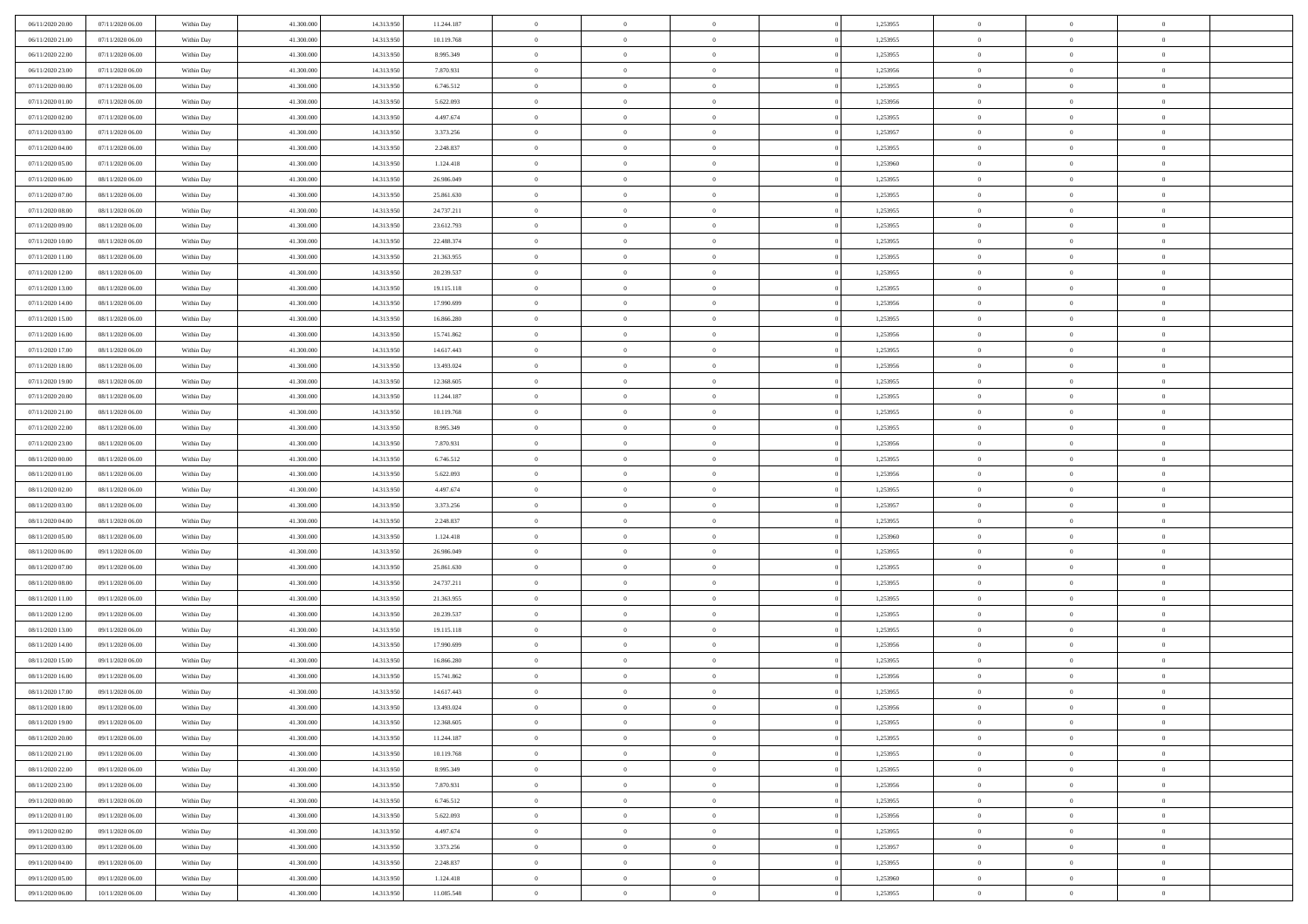| 09/11/2020 07:00 | 10/11/2020 06:00 | Within Day | 41.300.000 | 14.313.950 | 10.623.651 | $\,$ 0         | $\bf{0}$       | $\overline{0}$ |                | 1,253955 | $\bf{0}$                    | $\overline{0}$ | $\theta$                         |  |
|------------------|------------------|------------|------------|------------|------------|----------------|----------------|----------------|----------------|----------|-----------------------------|----------------|----------------------------------|--|
| 09/11/2020 08:00 | 10/11/2020 06:00 | Within Day | 41,300,000 | 14.313.950 | 10.161.753 | $\overline{0}$ | $\overline{0}$ | $\overline{0}$ |                | 1,253955 | $\theta$                    | $\theta$       | $\overline{0}$                   |  |
| 09/11/2020 09:00 | 10/11/2020 06:00 | Within Day | 41.300.000 | 14.313.950 | 9.699.855  | $\mathbf{0}$   | $\overline{0}$ | $\overline{0}$ |                | 1,253955 | $\theta$                    | $\overline{0}$ | $\theta$                         |  |
| 09/11/2020 10:00 | 10/11/2020 06:00 | Within Day | 41.300.000 | 14.313.950 | 9.237.957  | $\bf{0}$       | $\bf{0}$       | $\bf{0}$       |                | 1,253955 | $\bf{0}$                    | $\overline{0}$ | $\bf{0}$                         |  |
| 09/11/2020 11:00 | 10/11/2020 06:00 | Within Day | 41.300.000 | 14.313.950 | 8.776.059  | $\bf{0}$       | $\bf{0}$       | $\overline{0}$ |                | 1,253955 | $\bf{0}$                    | $\Omega$       | $\bf{0}$                         |  |
| 09/11/2020 12:00 | 10/11/2020 06:00 | Within Day | 41.300.000 | 14.313.950 | 8.314.161  | $\overline{0}$ | $\overline{0}$ | $\overline{0}$ |                | 1,253955 | $\theta$                    | $\overline{0}$ | $\theta$                         |  |
| 09/11/2020 13:00 | 10/11/2020 06:00 | Within Day | 41.300.000 | 14.313.950 | 7.852.263  | $\bf{0}$       | $\bf{0}$       | $\overline{0}$ |                | 1,253955 | $\bf{0}$                    | $\overline{0}$ | $\theta$                         |  |
|                  |                  |            |            |            |            | $\overline{0}$ | $\overline{0}$ | $\overline{0}$ |                |          | $\,0\,$                     | $\overline{0}$ | $\overline{0}$                   |  |
| 09/11/2020 14:00 | 10/11/2020 06:00 | Within Day | 41.300.000 | 14.313.950 | 7.390.365  | $\mathbf{0}$   |                |                |                | 1,253956 | $\theta$                    |                |                                  |  |
| 09/11/2020 15:00 | 10/11/2020 06:00 | Within Day | 41.300.000 | 14.313.950 | 6.928.468  |                | $\overline{0}$ | $\overline{0}$ |                | 1,253955 |                             | $\overline{0}$ | $\theta$                         |  |
| 09/11/2020 16:00 | 10/11/2020 06:00 | Within Day | 41.300.000 | 14.313.950 | 6.466.570  | $\bf{0}$       | $\bf{0}$       | $\overline{0}$ |                | 1,253956 | $\bf{0}$                    | $\overline{0}$ | $\theta$                         |  |
| 09/11/2020 17.00 | 10/11/2020 06:00 | Within Day | 41,300,000 | 14.313.950 | 6.004.672  | $\bf{0}$       | $\overline{0}$ | $\overline{0}$ |                | 1,253955 | $\bf{0}$                    | $\theta$       | $\overline{0}$                   |  |
| 09/11/2020 18:00 | 10/11/2020 06:00 | Within Day | 41.300.000 | 14.313.950 | 5.542.774  | $\mathbf{0}$   | $\overline{0}$ | $\overline{0}$ |                | 1,253956 | $\theta$                    | $\overline{0}$ | $\theta$                         |  |
| 09/11/2020 19:00 | 10/11/2020 06:00 | Within Day | 41.300.000 | 14.313.950 | 5.080.876  | $\bf{0}$       | $\overline{0}$ | $\bf{0}$       |                | 1,253955 | $\bf{0}$                    | $\overline{0}$ | $\bf{0}$                         |  |
| 09/11/2020 20:00 | 10/11/2020 06:00 | Within Day | 41.300.000 | 14.313.950 | 4.618.978  | $\bf{0}$       | $\overline{0}$ | $\overline{0}$ |                | 1,253955 | $\bf{0}$                    | $\Omega$       | $\bf{0}$                         |  |
| 09/11/2020 21:00 | 10/11/2020 06:00 | Within Day | 41.300.000 | 14.313.950 | 4.157.080  | $\overline{0}$ | $\overline{0}$ | $\overline{0}$ |                | 1,253955 | $\theta$                    | $\overline{0}$ | $\theta$                         |  |
| 09/11/2020 22.00 | 10/11/2020 06:00 | Within Day | 41.300.000 | 14.313.950 | 3.695.182  | $\bf{0}$       | $\bf{0}$       | $\overline{0}$ |                | 1,253955 | $\bf{0}$                    | $\overline{0}$ | $\theta$                         |  |
| 09/11/2020 23.00 | 10/11/2020 06:00 | Within Day | 41,300,000 | 14.313.950 | 3.233.285  | $\bf{0}$       | $\overline{0}$ | $\overline{0}$ |                | 1,253956 | $\,$ 0 $\,$                 | $\overline{0}$ | $\overline{0}$                   |  |
| 10/11/2020 00:00 | 10/11/2020 06:00 | Within Day | 41.300.000 | 14.313.950 | 2.771.387  | $\mathbf{0}$   | $\overline{0}$ | $\overline{0}$ |                | 1,253955 | $\theta$                    | $\overline{0}$ | $\theta$                         |  |
| 10/11/2020 01:00 | 10/11/2020 06:00 | Within Day | 41.300.000 | 14.313.950 | 2.309.489  | $\bf{0}$       | $\bf{0}$       | $\overline{0}$ |                | 1,253956 | $\bf{0}$                    | $\overline{0}$ | $\theta$                         |  |
| 10/11/2020 02.00 | 10/11/2020 06:00 | Within Day | 41.300.000 | 14.313.950 | 1.847.591  | $\bf{0}$       | $\overline{0}$ | $\overline{0}$ |                | 1,253955 | $\bf{0}$                    | $\theta$       | $\bf{0}$                         |  |
| 10/11/2020 03:00 | 10/11/2020 06:00 | Within Day | 41.300.000 | 14.313.950 | 1.385.693  | $\mathbf{0}$   | $\overline{0}$ | $\overline{0}$ |                | 1,253957 | $\theta$                    | $\overline{0}$ | $\theta$                         |  |
| 10/11/2020 04:00 | 10/11/2020 06:00 | Within Day | 41.300.000 | 14.313.950 | 923.795    | $\bf{0}$       | $\overline{0}$ | $\bf{0}$       |                | 1,253955 | $\bf{0}$                    | $\overline{0}$ | $\bf{0}$                         |  |
| 10/11/2020 05:00 | 10/11/2020 06:00 | Within Day | 41,300,000 | 14.313.950 | 461.897    | $\bf{0}$       | $\overline{0}$ | $\overline{0}$ |                | 1,253960 | $\bf{0}$                    | $\overline{0}$ | $\bf{0}$                         |  |
| 10/11/2020 06:00 | 11/11/2020 06:00 | Within Day | 41.300.000 | 14.313.950 | 11.085.548 | $\mathbf{0}$   | $\overline{0}$ | $\overline{0}$ |                | 1,253955 | $\theta$                    | $\overline{0}$ | $\theta$                         |  |
| 10/11/2020 07.00 | 11/11/2020 06:00 | Within Day | 41.300.000 | 14.313.950 | 10.623.651 | $\bf{0}$       | $\overline{0}$ | $\overline{0}$ |                | 1,253955 | $\bf{0}$                    | $\overline{0}$ | $\theta$                         |  |
| 10/11/2020 08:00 | 11/11/2020 06.00 | Within Day | 41,300,000 | 14.313.950 | 10.161.753 | $\bf{0}$       | $\overline{0}$ | $\overline{0}$ |                | 1,253955 | $\,$ 0 $\,$                 | $\theta$       | $\bf{0}$                         |  |
| 10/11/2020 09:00 | 11/11/2020 06:00 | Within Day | 41.300.000 | 14.313.950 | 9.699.855  | $\mathbf{0}$   | $\overline{0}$ | $\overline{0}$ |                | 1,253955 | $\theta$                    | $\overline{0}$ | $\theta$                         |  |
| 10/11/2020 10:00 | 11/11/2020 06.00 | Within Day | 41.300.000 | 14.313.950 | 9.237.957  | $\bf{0}$       | $\overline{0}$ | $\overline{0}$ |                | 1,253955 | $\bf{0}$                    | $\overline{0}$ | $\theta$                         |  |
| 10/11/2020 11:00 | 11/11/2020 06.00 | Within Day | 41,300,000 | 14.313.950 | 8.776.059  | $\bf{0}$       | $\overline{0}$ | $\overline{0}$ |                | 1,253955 | $\bf{0}$                    | $\theta$       | $\bf{0}$                         |  |
| 10/11/2020 12:00 | 11/11/2020 06:00 | Within Day | 41.300.000 | 14.313.950 | 8.314.161  | $\mathbf{0}$   | $\overline{0}$ | $\overline{0}$ |                | 1,253955 | $\theta$                    | $\overline{0}$ | $\theta$                         |  |
| 10/11/2020 13:00 | 11/11/2020 06:00 | Within Day | 41.300.000 | 14.313.950 | 7.852.263  | $\bf{0}$       | $\overline{0}$ | $\overline{0}$ |                | 1,253955 | $\,0\,$                     | $\overline{0}$ | $\theta$                         |  |
| 10/11/2020 14:00 | 11/11/2020 06:00 | Within Day | 41.300.000 | 14.313.950 | 7.390.365  | $\bf{0}$       | $\overline{0}$ | $\overline{0}$ |                | 1,253956 | $\bf{0}$                    | $\overline{0}$ | $\bf{0}$                         |  |
| 10/11/2020 15:00 | 11/11/2020 06:00 | Within Day | 41.300.000 | 14.313.950 | 6.928.468  | $\mathbf{0}$   | $\overline{0}$ | $\overline{0}$ |                | 1,253955 | $\theta$                    | $\overline{0}$ | $\theta$                         |  |
| 10/11/2020 16:00 | 11/11/2020 06.00 | Within Day | 41.300.000 | 14.313.950 | 6.466.570  | $\bf{0}$       | $\overline{0}$ | $\theta$       |                | 1,253956 | $\,0\,$                     | $\overline{0}$ | $\theta$                         |  |
| 10/11/2020 17:00 | 11/11/2020 06.00 | Within Day | 41,300,000 | 14.313.950 | 6.004.672  | $\bf{0}$       | $\overline{0}$ | $\overline{0}$ |                | 1,253955 | $\bf{0}$                    | $\overline{0}$ | $\bf{0}$                         |  |
| 10/11/2020 18:00 | 11/11/2020 06:00 | Within Day | 41.300.000 | 14.313.950 | 5.542.774  | $\mathbf{0}$   | $\overline{0}$ | $\overline{0}$ |                | 1,253956 | $\theta$                    | $\overline{0}$ | $\theta$                         |  |
| 10/11/2020 19:00 | 11/11/2020 06:00 | Within Day | 41.300.000 | 14.313.950 | 5.080.876  | $\bf{0}$       | $\overline{0}$ | $\theta$       |                | 1,253955 | $\,0\,$                     | $\overline{0}$ | $\theta$                         |  |
| 10/11/2020 20:00 | 11/11/2020 06.00 | Within Day | 41,300,000 | 14.313.950 | 4.618.978  | $\bf{0}$       | $\overline{0}$ | $\overline{0}$ |                | 1,253955 | $\bf{0}$                    | $\theta$       | $\bf{0}$                         |  |
| 10/11/2020 21:00 | 11/11/2020 06:00 | Within Day | 41.300.000 | 14.313.950 | 4.157.080  | $\mathbf{0}$   | $\overline{0}$ | $\overline{0}$ |                | 1,253955 | $\theta$                    | $\overline{0}$ | $\theta$                         |  |
| 10/11/2020 22.00 | 11/11/2020 06:00 | Within Day | 41.300.000 | 14.313.950 | 3.695.182  | $\,0\,$        | $\overline{0}$ | $\overline{0}$ |                | 1,253955 | $\,0\,$                     | $\overline{0}$ | $\theta$                         |  |
| 10/11/2020 23.00 | 11/11/2020 06:00 | Within Day | 41,300,000 | 14.313.950 | 3.233.285  | $\bf{0}$       | $\overline{0}$ | $\overline{0}$ |                | 1,253956 | $\bf{0}$                    | $\overline{0}$ | $\bf{0}$                         |  |
| 11/11/2020 00:00 | 11/11/2020 06:00 | Within Day | 41.300.000 | 14.313.950 | 2.771.387  | $\mathbf{0}$   | $\overline{0}$ | $\overline{0}$ |                | 1,253955 | $\theta$                    | $\overline{0}$ | $\theta$                         |  |
| 11/11/2020 01:00 | 11/11/2020 06.00 | Within Day | 41.300.000 | 14.313.950 | 2.309.489  | $\bf{0}$       | $\overline{0}$ | $\overline{0}$ |                | 1,253956 | $\,0\,$                     | $\overline{0}$ | $\theta$                         |  |
| 11/11/2020 02.00 | 11/11/2020 06.00 | Within Day | 41.300.000 | 14.313.950 | 1.847.591  | $\bf{0}$       | $\overline{0}$ | $\overline{0}$ |                | 1,253955 | $\,$ 0 $\,$                 | $\overline{0}$ | $\bf{0}$                         |  |
| 11/11/2020 03:00 | 11/11/2020 06:00 | Within Day | 41.300.000 | 14.313.950 | 1.385.693  | $\bf{0}$       | $\overline{0}$ |                |                | 1,253957 | $\bf{0}$                    | $\Omega$       | $\theta$                         |  |
| 11/11/2020 04:00 | 11/11/2020 06:00 | Within Day | 41.300.000 | 14.313.950 | 923.795    | $\,0\,$        | $\overline{0}$ | $\overline{0}$ |                | 1,253955 | $\,$ 0 $\,$                 | $\overline{0}$ | $\theta$                         |  |
| 11/11/2020 05.00 | 11/11/2020 06.00 | Within Day | 41.300.000 | 14.313.950 | 461.897    | $\overline{0}$ | $\overline{0}$ | $\overline{0}$ |                | 1,253960 | $\overline{0}$              | $\overline{0}$ | $\overline{0}$                   |  |
| 11/11/2020 06:00 | 12/11/2020 06:00 | Within Day | 41.300.000 | 14.313.950 | 11.085.548 | $\mathbf{0}$   | $\overline{0}$ | $\overline{0}$ |                | 1,253955 | $\mathbf{0}$                | $\overline{0}$ | $\overline{0}$                   |  |
| 11/11/2020 07:00 | 12/11/2020 06:00 | Within Day | 41.300.000 | 14.313.950 | 10.623.651 | $\,$ 0 $\,$    | $\overline{0}$ | $\overline{0}$ | $\overline{0}$ | 1,253955 | $\,$ 0 $\,$                 | $\overline{0}$ | $\,$ 0                           |  |
| 11/11/2020 08:00 | 12/11/2020 06:00 | Within Day | 41.300.000 | 14.313.950 | 10.161.753 | $\,$ 0 $\,$    | $\overline{0}$ | $\overline{0}$ |                | 1,253955 | $\,$ 0 $\,$                 | $\overline{0}$ | $\overline{0}$                   |  |
| 11/11/2020 09:00 | 12/11/2020 06:00 | Within Day | 41.300.000 | 14.313.950 | 9.699.855  | $\mathbf{0}$   | $\overline{0}$ | $\overline{0}$ |                | 1,253955 | $\overline{0}$              | $\overline{0}$ | $\overline{0}$                   |  |
| 11/11/2020 10:00 | 12/11/2020 06:00 |            | 41.300.000 | 14.313.950 | 9.237.957  | $\,$ 0 $\,$    | $\overline{0}$ | $\overline{0}$ | $\theta$       | 1,253955 | $\,$ 0 $\,$                 | $\overline{0}$ | $\theta$                         |  |
|                  |                  | Within Day | 41.300.000 | 14.313.950 |            | $\bf{0}$       | $\overline{0}$ |                |                |          |                             | $\overline{0}$ |                                  |  |
| 11/11/2020 11:00 | 12/11/2020 06.00 | Within Day |            |            | 8.776.059  |                |                | $\overline{0}$ |                | 1,253955 | $\,$ 0 $\,$<br>$\mathbf{0}$ |                | $\overline{0}$<br>$\overline{0}$ |  |
| 11/11/2020 12:00 | 12/11/2020 06:00 | Within Day | 41.300.000 | 14.313.950 | 8.314.161  | $\mathbf{0}$   | $\overline{0}$ | $\overline{0}$ |                | 1,253955 |                             | $\overline{0}$ |                                  |  |
| 11/11/2020 13:00 | 12/11/2020 06:00 | Within Day | 41.300.000 | 14.313.950 | 7.852.263  | $\,0\,$        | $\overline{0}$ | $\bf{0}$       |                | 1,253955 | $\,$ 0 $\,$                 | $\overline{0}$ | $\,$ 0 $\,$                      |  |
| 11/11/2020 14.00 | 12/11/2020 06.00 | Within Day | 41.300.000 | 14.313.950 | 7.390.365  | $\bf{0}$       | $\bf{0}$       | $\overline{0}$ |                | 1,253956 | $\bf{0}$                    | $\overline{0}$ | $\overline{0}$                   |  |
| 11/11/2020 15:00 | 12/11/2020 06:00 | Within Day | 41.300.000 | 14.313.950 | 6.928.468  | $\mathbf{0}$   | $\overline{0}$ | $\overline{0}$ |                | 1,253955 | $\mathbf{0}$                | $\overline{0}$ | $\overline{0}$                   |  |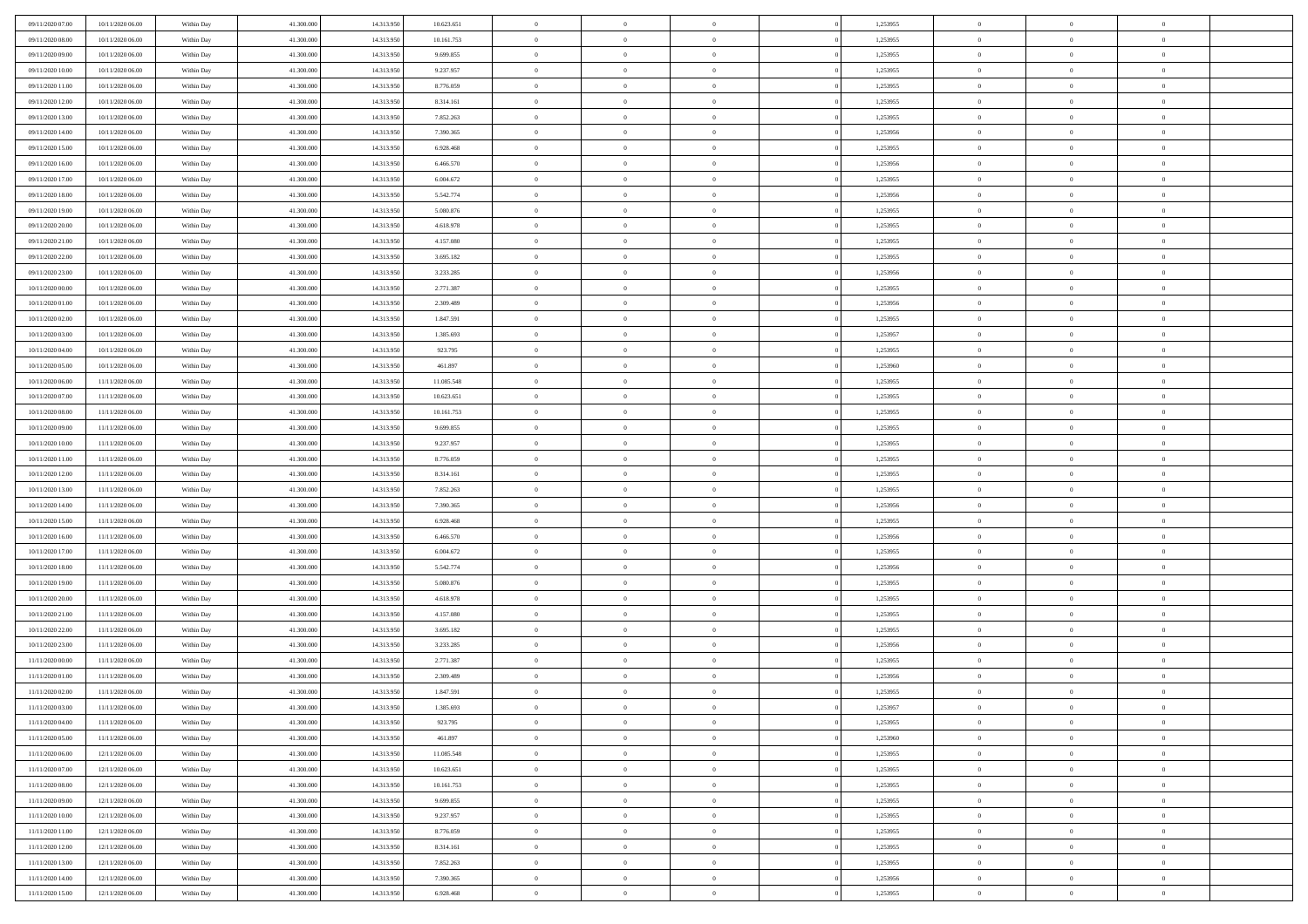| 11/11/2020 16:00                     | 12/11/2020 06.00                     | Within Day               | 41,300,000               | 14.313.950               | 6.466.570              | $\bf{0}$                   | $\overline{0}$                   | $\Omega$                         | 1,253956             | $\bf{0}$                   | $\overline{0}$             | $\bf{0}$                   |  |
|--------------------------------------|--------------------------------------|--------------------------|--------------------------|--------------------------|------------------------|----------------------------|----------------------------------|----------------------------------|----------------------|----------------------------|----------------------------|----------------------------|--|
| 11/11/2020 17:00                     | 12/11/2020 06:00                     | Within Day               | 41.300.000               | 14.313.950               | 6.004.672              | $\theta$                   | $\overline{0}$                   | $\overline{0}$                   | 1,253955             | $\mathbf{0}$               | $\bf{0}$                   | $\overline{0}$             |  |
| 11/11/2020 18:00                     | 12/11/2020 06:00                     | Within Day               | 41.300.000               | 14.313.950               | 5.542.774              | $\theta$                   | $\overline{0}$                   | $\overline{0}$                   | 1,253956             | $\,$ 0                     | $\overline{0}$             | $\,$ 0 $\,$                |  |
| 11/11/2020 19:00                     | 12/11/2020 06:00                     | Within Day               | 41,300,000               | 14.313.950               | 5.080.876              | $\theta$                   | $\overline{0}$                   | $\mathbf{0}$                     | 1,253955             | $\bf{0}$                   | $\mathbf{0}$               | $\theta$                   |  |
| 11/11/2020 20:00                     | 12/11/2020 06:00                     | Within Day               | 41.300.000               | 14.313.950               | 4.618.978              | $\overline{0}$             | $\overline{0}$                   | $\overline{0}$                   | 1,253955             | $\mathbf{0}$               | $\bf{0}$                   | $\mathbf{0}$               |  |
| 11/11/2020 21:00                     | 12/11/2020 06:00                     | Within Day               | 41.300.000               | 14.313.950               | 4.157.080              | $\theta$                   | $\overline{0}$                   | $\bf{0}$                         | 1,253955             | $\,$ 0                     | $\overline{0}$             | $\,$ 0 $\,$                |  |
| 11/11/2020 22.00                     | 12/11/2020 06:00                     | Within Day               | 41,300,000               | 14.313.950               | 3.695.182              | $\,$ 0 $\,$                | $\overline{0}$                   | $\Omega$                         | 1,253955             | $\bf{0}$                   | $\overline{0}$             | $\bf{0}$                   |  |
| 11/11/2020 23:00                     | 12/11/2020 06:00                     | Within Day               | 41.300.000               | 14.313.950               | 3.233.285              | $\overline{0}$             | $\overline{0}$                   | $\overline{0}$                   | 1,253956             | $\mathbf{0}$               | $\bf{0}$                   | $\overline{0}$             |  |
| 12/11/2020 00:00                     | 12/11/2020 06:00                     | Within Day               | 41.300.000               | 14.313.950               | 2.771.387              | $\theta$                   | $\overline{0}$                   | $\bf{0}$                         | 1,253955             | $\,$ 0                     | $\overline{0}$             | $\,$ 0 $\,$                |  |
| 12/11/2020 01:00                     | 12/11/2020 06.00                     | Within Day               | 41,300,000               | 14.313.950               | 2.309.489              | $\mathbf{0}$               | $\overline{0}$                   | $\mathbf{0}$                     | 1,253956             | $\theta$                   | $\mathbf{0}$               | $\theta$                   |  |
| 12/11/2020 02:00                     | 12/11/2020 06:00                     | Within Day               | 41.300.000               | 14.313.950               | 1.847.591              | $\overline{0}$             | $\overline{0}$                   | $\overline{0}$                   | 1,253955             | $\mathbf{0}$               | $\bf{0}$                   | $\overline{0}$             |  |
| 12/11/2020 03:00                     | 12/11/2020 06:00                     | Within Day               | 41.300.000               | 14.313.950               | 1.385.693              | $\theta$                   | $\overline{0}$                   | $\bf{0}$                         | 1,253957             | $\,$ 0                     | $\overline{0}$             | $\,$ 0 $\,$                |  |
| 12/11/2020 04:00                     | 12/11/2020 06.00                     | Within Day               | 41,300,000               | 14.313.950               | 923.795                | $\theta$                   | $\overline{0}$                   | $\mathbf{0}$                     | 1,253955             | $\bf{0}$                   | $\mathbf{0}$               | $\theta$                   |  |
| 12/11/2020 05:00                     | 12/11/2020 06:00                     | Within Day               | 41.300.000               | 14.313.950               | 461.897                | $\overline{0}$             | $\overline{0}$                   | $\overline{0}$                   | 1,253960             | $\mathbf{0}$               | $\bf{0}$                   | $\overline{0}$             |  |
| 12/11/2020 06:00                     | 13/11/2020 06:00                     | Within Day               | 41.300.000               | 14.313.950               | 11.085.548             | $\theta$                   | $\overline{0}$                   | $\overline{0}$                   | 1,253955             | $\,$ 0                     | $\overline{0}$             | $\,$ 0 $\,$                |  |
| 12/11/2020 07:00                     | 13/11/2020 06.00                     | Within Day               | 41,300,000               | 14.313.950               | 10.623.651             | $\,$ 0 $\,$                | $\overline{0}$                   | $\mathbf{0}$                     | 1,253955             | $\bf{0}$                   | $\mathbf{0}$               | $\bf{0}$                   |  |
| 12/11/2020 08:00                     | 13/11/2020 06:00                     | Within Day               | 41.300.000               | 14.313.950               | 10.161.753             | $\overline{0}$             | $\overline{0}$                   | $\overline{0}$                   | 1,253955             | $\mathbf{0}$               | $\bf{0}$                   | $\overline{0}$             |  |
| 12/11/2020 09:00                     | 13/11/2020 06:00                     | Within Day               | 41.300.000               | 14.313.950               | 9.699.855              | $\theta$                   | $\overline{0}$                   | $\bf{0}$                         | 1,253955             | $\,$ 0                     | $\overline{0}$             | $\,$ 0 $\,$                |  |
| 12/11/2020 10:00                     | 13/11/2020 06.00                     | Within Day               | 41,300,000               | 14.313.950               | 9.237.957              | $\,$ 0 $\,$                | $\overline{0}$                   | $\mathbf{0}$                     | 1,253955             | $\theta$                   | $\mathbf{0}$               | $\theta$                   |  |
| 12/11/2020 11:00                     | 13/11/2020 06:00                     | Within Day               | 41.300.000               | 14.313.950               | 8.776.059              | $\overline{0}$             | $\overline{0}$                   | $\overline{0}$                   | 1,253955             | $\mathbf{0}$               | $\bf{0}$                   | $\overline{0}$             |  |
| 12/11/2020 12:00                     | 13/11/2020 06:00                     | Within Day               | 41.300.000               | 14.313.950               | 8.314.161              | $\theta$                   | $\overline{0}$                   | $\bf{0}$                         | 1,253955             | $\,$ 0                     | $\overline{0}$             | $\,$ 0 $\,$                |  |
| 12/11/2020 13:00                     | 13/11/2020 06.00                     | Within Day               | 41,300,000               | 14.313.950               | 7.852.263              | $\theta$                   | $\overline{0}$                   | $\mathbf{0}$                     | 1,253955             | $\bf{0}$                   | $\mathbf{0}$               | $\theta$                   |  |
| 12/11/2020 14:00                     | 13/11/2020 06:00                     | Within Day               | 41.300.000               | 14.313.950               | 7.390.365              | $\overline{0}$             | $\overline{0}$                   | $\overline{0}$                   | 1,253956             | $\mathbf{0}$               | $\bf{0}$                   | $\overline{0}$             |  |
| 12/11/2020 15:00                     | 13/11/2020 06:00                     | Within Day               | 41.300.000               | 14.313.950               | 6.928.468              | $\theta$                   | $\overline{0}$                   | $\bf{0}$                         | 1,253955             | $\,$ 0                     | $\overline{0}$             | $\,$ 0 $\,$                |  |
| 12/11/2020 16:00                     | 13/11/2020 06.00                     | Within Day               | 41,300,000               | 14.313.950               | 6.466.570              | $\bf{0}$                   | $\overline{0}$                   | $\mathbf{0}$                     | 1,253956             | $\bf{0}$                   | $\overline{0}$             | $\bf{0}$                   |  |
| 12/11/2020 17:00                     | 13/11/2020 06:00                     | Within Day               | 41.300.000               | 14.313.950               | 6.004.672              | $\overline{0}$             | $\overline{0}$                   | $\overline{0}$                   | 1,253955             | $\mathbf{0}$               | $\bf{0}$                   | $\overline{0}$             |  |
| 12/11/2020 18:00                     | 13/11/2020 06:00                     | Within Day               | 41.300.000               | 14.313.950               | 5.542.774              | $\theta$                   | $\overline{0}$                   | $\bf{0}$                         | 1,253956             | $\,$ 0                     | $\overline{0}$             | $\,$ 0 $\,$                |  |
| 12/11/2020 19:00                     | 13/11/2020 06:00                     | Within Day               | 41,300,000               | 14.313.950               | 5.080.876              | $\mathbf{0}$               | $\overline{0}$                   | $\mathbf{0}$                     | 1.253955             | $\theta$                   | $\mathbf{0}$               | $\theta$                   |  |
| 12/11/2020 20:00                     | 13/11/2020 06:00                     | Within Day               | 41.300.000               | 14.313.950               | 4.618.978              | $\overline{0}$             | $\overline{0}$                   | $\overline{0}$                   | 1,253955             | $\mathbf{0}$               | $\bf{0}$                   | $\overline{0}$             |  |
| 12/11/2020 21:00                     | 13/11/2020 06:00                     | Within Day               | 41.300.000               | 14.313.950               | 4.157.080              | $\theta$                   | $\overline{0}$                   | $\bf{0}$                         | 1,253955             | $\,$ 0                     | $\overline{0}$             | $\,$ 0 $\,$                |  |
| 12/11/2020 22.00                     | 13/11/2020 06:00                     | Within Day               | 41.300.000               | 14.313.950               | 3.695.182              | $\,$ 0 $\,$                | $\overline{0}$                   | $\overline{0}$                   | 1,253955             | $\bf{0}$                   | $\overline{0}$             | $\,0\,$                    |  |
| 12/11/2020 23:00                     | 13/11/2020 06:00                     | Within Day               | 41.300.000               | 14.313.950               | 3.233.285              | $\overline{0}$             | $\overline{0}$                   | $\overline{0}$                   | 1,253956             | $\mathbf{0}$               | $\bf{0}$                   | $\overline{0}$             |  |
| 13/11/2020 00:00                     | 13/11/2020 06:00                     | Within Day               | 41.300.000               | 14.313.950               | 2.771.387              | $\theta$                   | $\overline{0}$                   | $\overline{0}$                   | 1,253955             | $\,$ 0                     | $\overline{0}$             | $\,$ 0 $\,$                |  |
| 13/11/2020 01:00                     | 13/11/2020 06.00                     | Within Day               | 41.300.000               | 14.313.950               | 2.309.489              | $\,$ 0 $\,$                | $\overline{0}$                   | $\overline{0}$                   | 1,253956             | $\bf{0}$                   | $\overline{0}$             | $\bf{0}$                   |  |
| 13/11/2020 02.00                     | 13/11/2020 06:00                     | Within Day               | 41.300.000               | 14.313.950               | 1.847.591              | $\overline{0}$             | $\overline{0}$                   | $\overline{0}$                   | 1,253955             | $\mathbf{0}$               | $\bf{0}$                   | $\overline{0}$             |  |
| 13/11/2020 03:00                     | 13/11/2020 06:00                     | Within Day               | 41.300.000               | 14.313.950               | 1.385.693              | $\theta$                   | $\overline{0}$                   | $\bf{0}$                         | 1,253957             | $\,$ 0                     | $\overline{0}$             | $\,$ 0 $\,$                |  |
| 13/11/2020 04:00                     | 13/11/2020 06:00                     | Within Day               | 41.300.000               | 14.313.950               | 923.795                | $\,$ 0 $\,$                | $\overline{0}$                   | $\overline{0}$                   | 1,253955             | $\bf{0}$                   | $\overline{0}$             | $\,0\,$                    |  |
| 13/11/2020 05:00                     | 13/11/2020 06:00                     | Within Day               | 41.300.000               | 14.313.950               | 461.897                | $\mathbf{0}$               | $\overline{0}$                   | $\overline{0}$                   | 1,253960             | $\mathbf{0}$               | $\bf{0}$                   | $\overline{0}$             |  |
| 13/11/2020 06:00                     | 14/11/2020 06:00                     | Within Day               | 41.300.000               | 14.313.950               | 11.085.548             | $\theta$                   | $\overline{0}$                   | $\bf{0}$                         | 1,253955             | $\,$ 0                     | $\overline{0}$             | $\,$ 0 $\,$                |  |
| 13/11/2020 07.00                     | 14/11/2020 06.00                     | Within Day               | 41.300.000               | 14.313.950               | 10.623.651             | $\,$ 0 $\,$                | $\overline{0}$                   | $\overline{0}$                   | 1,253955             | $\bf{0}$                   | $\overline{0}$             | $\,0\,$                    |  |
| 13/11/2020 08:00                     | 14/11/2020 06:00                     | Within Day               | 41.300.000               | 14.313.950               | 10.161.753             | $\overline{0}$             | $\overline{0}$                   | $\overline{0}$                   | 1,253955             | $\mathbf{0}$               | $\bf{0}$                   | $\overline{0}$             |  |
| 13/11/2020 09:00                     | 14/11/2020 06:00                     | Within Day               | 41.300.000               | 14.313.950               | 9.699.855              | $\theta$                   | $\overline{0}$                   | $\bf{0}$                         | 1,253955             | $\,$ 0                     | $\overline{0}$             | $\,$ 0 $\,$                |  |
| 13/11/2020 10:00                     | 14/11/2020 06.00                     | Within Day               | 41.300.000               | 14.313.950               | 9.237.957              | $\,$ 0 $\,$<br>$\theta$    | $\overline{0}$<br>$\overline{0}$ | $\overline{0}$                   | 1,253955             | $\bf{0}$<br>$\mathbf{0}$   | $\overline{0}$             | $\,0\,$<br>$\overline{0}$  |  |
| 13/11/2020 11:00                     | 14/11/2020 06:00                     | Within Dav               | 41.300.000               | 14.313.950               | 8.776.059              |                            |                                  | $\overline{0}$                   | 1,253955             |                            | $\bf{0}$                   |                            |  |
| 13/11/2020 12:00                     | 14/11/2020 06:00                     | Within Day               | 41.300.000               | 14.313.950               | 8.314.161              | $\overline{0}$             | $\overline{0}$                   | $\overline{0}$                   | 1,253955             | $\overline{0}$             | $\overline{0}$             | $\theta$                   |  |
| 13/11/2020 13:00<br>13/11/2020 14:00 | 14/11/2020 06:00<br>14/11/2020 06:00 | Within Day<br>Within Day | 41.300.000<br>41.300.000 | 14.313.950<br>14.313.950 | 7.852.263<br>7.390.365 | $\bf{0}$<br>$\overline{0}$ | $\overline{0}$<br>$\overline{0}$ | $\overline{0}$<br>$\overline{0}$ | 1,253955<br>1,253956 | $\bf{0}$<br>$\overline{0}$ | $\overline{0}$<br>$\bf{0}$ | $\bf{0}$<br>$\overline{0}$ |  |
| 13/11/2020 15:00                     | 14/11/2020 06:00                     | Within Day               | 41.300.000               | 14.313.950               | 6.928.468              | $\,$ 0                     | $\overline{0}$                   | $\overline{0}$                   | 1,253955             | $\,$ 0 $\,$                | $\,$ 0 $\,$                | $\,$ 0 $\,$                |  |
| 13/11/2020 16:00                     | 14/11/2020 06:00                     | Within Day               | 41.300.000               | 14.313.950               | 6.466.570              | $\bf{0}$                   | $\overline{0}$                   | $\overline{0}$                   | 1,253956             | $\mathbf{0}$               | $\overline{0}$             | $\bf{0}$                   |  |
| 13/11/2020 17:00                     | 14/11/2020 06:00                     | Within Day               | 41.300.000               | 14.313.950               | 6.004.672              | $\,$ 0 $\,$                | $\overline{0}$                   | $\overline{0}$                   | 1,253955             | $\,$ 0 $\,$                | $\bf{0}$                   | $\overline{0}$             |  |
| 13/11/2020 18:00                     | 14/11/2020 06:00                     | Within Day               | 41.300.000               | 14.313.950               | 5.542.774              | $\,$ 0                     | $\overline{0}$                   | $\overline{0}$                   | 1,253956             | $\,$ 0 $\,$                | $\overline{0}$             | $\,$ 0 $\,$                |  |
| 13/11/2020 19:00                     | 14/11/2020 06:00                     | Within Day               | 41.300.000               | 14.313.950               | 5.080.876              | $\bf{0}$                   | $\overline{0}$                   | $\overline{0}$                   | 1,253955             | $\overline{0}$             | $\overline{0}$             | $\overline{0}$             |  |
| 13/11/2020 20:00                     | 14/11/2020 06:00                     | Within Day               | 41.300.000               | 14.313.950               | 4.618.978              | $\,$ 0 $\,$                | $\overline{0}$                   | $\overline{0}$                   | 1,253955             | $\,$ 0 $\,$                | $\bf{0}$                   | $\overline{0}$             |  |
| 13/11/2020 21:00                     | 14/11/2020 06:00                     | Within Day               | 41.300.000               | 14.313.950               | 4.157.080              | $\,$ 0                     | $\overline{0}$                   | $\overline{0}$                   | 1,253955             | $\,$ 0 $\,$                | $\,$ 0 $\,$                | $\,$ 0 $\,$                |  |
| 13/11/2020 22.00                     | 14/11/2020 06.00                     | Within Day               | 41.300.000               | 14.313.950               | 3.695.182              | $\bf{0}$                   | $\overline{0}$                   | $\overline{0}$                   | 1,253955             | $\mathbf{0}$               | $\overline{0}$             | $\bf{0}$                   |  |
| 13/11/2020 23.00                     | 14/11/2020 06:00                     | Within Day               | 41.300.000               | 14.313.950               | 3.233.285              | $\mathbf{0}$               | $\overline{0}$                   | $\overline{0}$                   | 1,253956             | $\overline{0}$             | $\bf{0}$                   | $\overline{0}$             |  |
| 14/11/2020 00:00                     | 14/11/2020 06.00                     | Within Day               | 41.300.000               | 14.313.950               | 2.771.387              | $\,$ 0 $\,$                | $\overline{0}$                   | $\overline{0}$                   | 1,253955             | $\,$ 0 $\,$                | $\overline{0}$             | $\,$ 0 $\,$                |  |
|                                      |                                      |                          |                          |                          |                        |                            |                                  |                                  |                      |                            |                            |                            |  |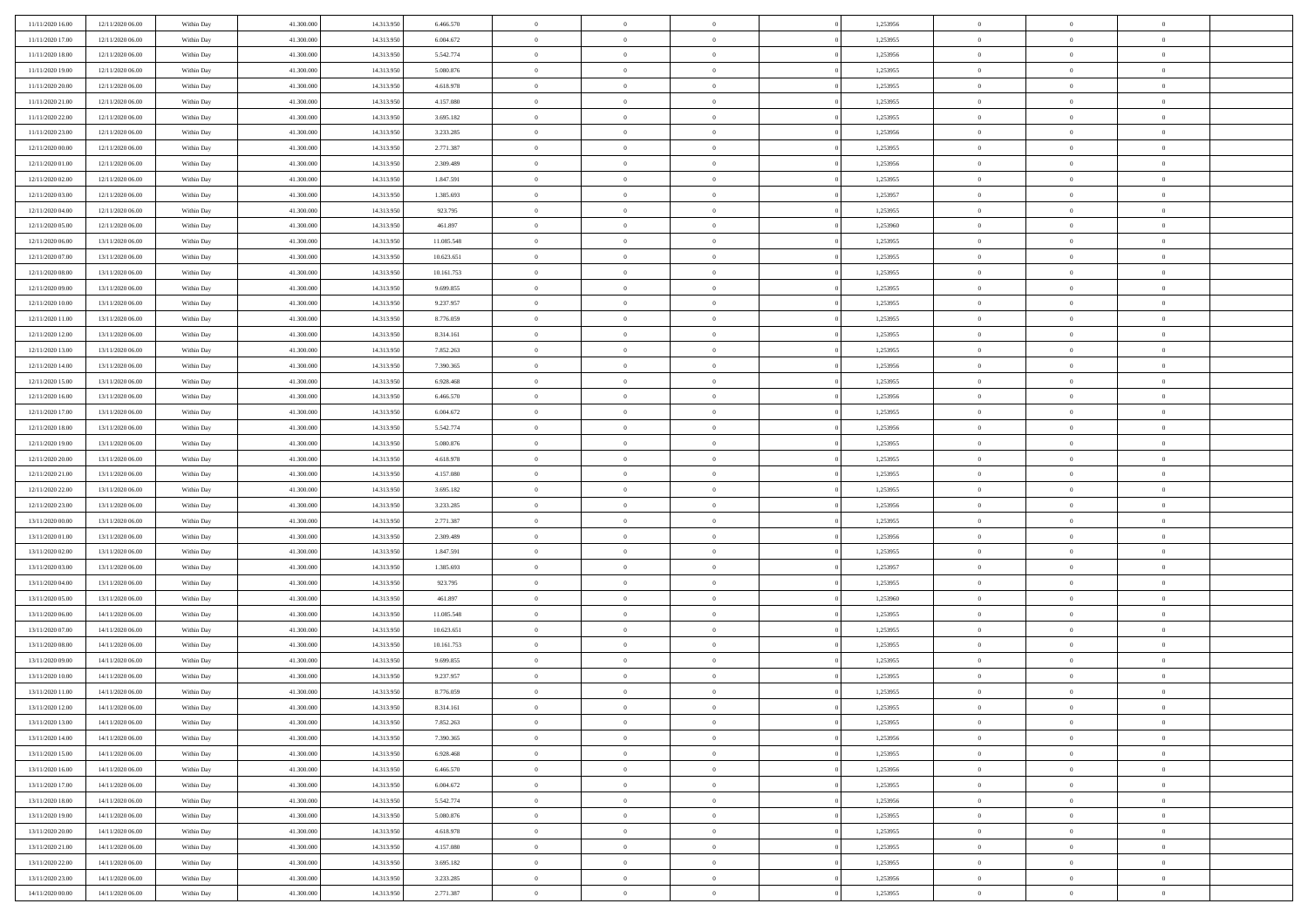| 14/11/2020 01:00 | 14/11/2020 06.00 | Within Day | 41.300,000 | 14.313.950 | 2.309.489  | $\bf{0}$       | $\overline{0}$ | $\overline{0}$ | 1,253956 | $\bf{0}$       | $\overline{0}$ | $\bf{0}$       |  |
|------------------|------------------|------------|------------|------------|------------|----------------|----------------|----------------|----------|----------------|----------------|----------------|--|
| 14/11/2020 02.00 | 14/11/2020 06:00 | Within Day | 41.300.000 | 14.313.950 | 1.847.591  | $\overline{0}$ | $\overline{0}$ | $\overline{0}$ | 1,253955 | $\overline{0}$ | $\bf{0}$       | $\theta$       |  |
| 14/11/2020 03:00 | 14/11/2020 06:00 | Within Day | 41.300.000 | 14.313.95  | 1.385.693  | $\overline{0}$ | $\overline{0}$ | $\overline{0}$ | 1,253957 | $\,$ 0 $\,$    | $\overline{0}$ | $\,$ 0 $\,$    |  |
| 14/11/2020 04.00 | 14/11/2020 06.00 | Within Day | 41.300,000 | 14.313.950 | 923.795    | $\overline{0}$ | $\overline{0}$ | $\Omega$       | 1,253955 | $\overline{0}$ | $\theta$       | $\overline{0}$ |  |
| 14/11/2020 05:00 | 14/11/2020 06:00 | Within Day | 41.300.000 | 14.313.950 | 461.897    | $\mathbf{0}$   | $\overline{0}$ | $\overline{0}$ | 1,253960 | $\mathbf{0}$   | $\bf{0}$       | $\overline{0}$ |  |
| 14/11/2020 06:00 | 15/11/2020 06:00 | Within Day | 41.300.000 | 14.313.950 | 26.986.049 | $\overline{0}$ | $\overline{0}$ | $\overline{0}$ | 1,253955 | $\,$ 0 $\,$    | $\overline{0}$ | $\,$ 0 $\,$    |  |
| 14/11/2020 07:00 | 15/11/2020 06.00 | Within Day | 41.300,000 | 14.313.950 | 25.861.630 | $\bf{0}$       | $\overline{0}$ | $\Omega$       | 1,253955 | $\bf{0}$       | $\theta$       | $\overline{0}$ |  |
| 14/11/2020 08:00 | 15/11/2020 06:00 | Within Day | 41.300.000 | 14.313.950 | 24.737.211 | $\overline{0}$ | $\overline{0}$ | $\overline{0}$ | 1,253955 | $\mathbf{0}$   | $\bf{0}$       | $\theta$       |  |
| 14/11/2020 09:00 | 15/11/2020 06:00 | Within Day | 41.300.000 | 14.313.950 | 23.612.793 | $\,$ 0         | $\overline{0}$ | $\overline{0}$ | 1,253955 | $\,$ 0 $\,$    | $\overline{0}$ | $\,$ 0 $\,$    |  |
| 14/11/2020 10:00 | 15/11/2020 06.00 | Within Day | 41.300,000 | 14.313.950 | 22.488.374 | $\overline{0}$ | $\overline{0}$ | $\Omega$       | 1,253955 | $\overline{0}$ | $\theta$       | $\overline{0}$ |  |
| 14/11/2020 11:00 | 15/11/2020 06:00 | Within Day | 41.300.000 | 14.313.950 | 21.363.955 | $\mathbf{0}$   | $\overline{0}$ | $\overline{0}$ | 1,253955 | $\mathbf{0}$   | $\bf{0}$       | $\theta$       |  |
| 14/11/2020 12:00 | 15/11/2020 06:00 | Within Day | 41.300.000 | 14.313.950 | 20.239.537 | $\overline{0}$ | $\overline{0}$ | $\overline{0}$ | 1,253955 | $\,$ 0 $\,$    | $\overline{0}$ | $\,$ 0 $\,$    |  |
| 14/11/2020 13.00 | 15/11/2020 06.00 | Within Day | 41.300,000 | 14.313.950 | 19.115.118 | $\overline{0}$ | $\overline{0}$ | $\Omega$       | 1,253955 | $\overline{0}$ | $\theta$       | $\overline{0}$ |  |
| 14/11/2020 14:00 | 15/11/2020 06:00 | Within Day | 41.300.000 | 14.313.950 | 17.990.699 | $\mathbf{0}$   | $\overline{0}$ | $\overline{0}$ | 1,253956 | $\mathbf{0}$   | $\bf{0}$       | $\theta$       |  |
| 14/11/2020 15:00 | 15/11/2020 06:00 | Within Day | 41.300.000 | 14.313.950 | 16.866.280 | $\,$ 0         | $\,$ 0 $\,$    | $\overline{0}$ | 1,253955 | $\,$ 0 $\,$    | $\overline{0}$ | $\,$ 0 $\,$    |  |
| 14/11/2020 16.00 | 15/11/2020 06.00 | Within Day | 41.300,000 | 14.313.950 | 15.741.862 | $\bf{0}$       | $\overline{0}$ | $\Omega$       | 1,253956 | $\bf{0}$       | $\theta$       | $\bf{0}$       |  |
| 14/11/2020 17.00 | 15/11/2020 06:00 | Within Day | 41.300.000 | 14.313.950 | 14.617.443 | $\overline{0}$ | $\overline{0}$ | $\overline{0}$ | 1,253955 | $\mathbf{0}$   | $\bf{0}$       | $\theta$       |  |
| 14/11/2020 18:00 | 15/11/2020 06:00 | Within Day | 41.300.000 | 14.313.950 | 13.493.024 | $\overline{0}$ | $\overline{0}$ | $\overline{0}$ | 1,253956 | $\,$ 0 $\,$    | $\overline{0}$ | $\,0\,$        |  |
| 14/11/2020 19.00 | 15/11/2020 06.00 | Within Day | 41.300,000 | 14.313.950 | 12.368.605 | $\overline{0}$ | $\overline{0}$ | $\Omega$       | 1.253955 | $\overline{0}$ | $\theta$       | $\overline{0}$ |  |
| 14/11/2020 20:00 | 15/11/2020 06:00 | Within Day | 41.300.000 | 14.313.950 | 11.244.187 | $\overline{0}$ | $\overline{0}$ | $\overline{0}$ | 1,253955 | $\mathbf{0}$   | $\bf{0}$       | $\theta$       |  |
| 14/11/2020 21:00 | 15/11/2020 06:00 | Within Day | 41.300.000 | 14.313.950 | 10.119.768 | $\,$ 0         | $\overline{0}$ | $\overline{0}$ | 1,253955 | $\,$ 0 $\,$    | $\overline{0}$ | $\,0\,$        |  |
| 14/11/2020 22.00 | 15/11/2020 06.00 | Within Day | 41.300,000 | 14.313.950 | 8.995.349  | $\overline{0}$ | $\overline{0}$ | $\Omega$       | 1,253955 | $\overline{0}$ | $\theta$       | $\overline{0}$ |  |
| 14/11/2020 23:00 | 15/11/2020 06:00 | Within Day | 41.300.000 | 14.313.950 | 7.870.931  | $\mathbf{0}$   | $\overline{0}$ | $\overline{0}$ | 1,253956 | $\mathbf{0}$   | $\bf{0}$       | $\theta$       |  |
| 15/11/2020 00:00 | 15/11/2020 06:00 | Within Day | 41.300.000 | 14.313.950 | 6.746.512  | $\overline{0}$ | $\overline{0}$ | $\overline{0}$ | 1,253955 | $\,$ 0 $\,$    | $\overline{0}$ | $\,0\,$        |  |
| 15/11/2020 01:00 | 15/11/2020 06.00 | Within Day | 41.300,000 | 14.313.950 | 5.622.093  | $\bf{0}$       | $\overline{0}$ | $\Omega$       | 1,253956 | $\bf{0}$       | $\theta$       | $\bf{0}$       |  |
| 15/11/2020 02:00 | 15/11/2020 06:00 | Within Day | 41.300.000 | 14.313.950 | 4.497.674  | $\overline{0}$ | $\overline{0}$ | $\overline{0}$ | 1,253955 | $\overline{0}$ | $\bf{0}$       | $\theta$       |  |
| 15/11/2020 03:00 | 15/11/2020 06:00 | Within Day | 41.300.000 | 14.313.950 | 3.373.256  | $\,$ 0         | $\overline{0}$ | $\overline{0}$ | 1,253957 | $\,$ 0 $\,$    | $\overline{0}$ | $\,0\,$        |  |
| 15/11/2020 04.00 | 15/11/2020 06.00 | Within Day | 41.300,000 | 14.313.950 | 2.248.837  | $\overline{0}$ | $\overline{0}$ | $\Omega$       | 1.253955 | $\overline{0}$ | $\theta$       | $\overline{0}$ |  |
| 15/11/2020 05:00 | 15/11/2020 06:00 | Within Day | 41.300.000 | 14.313.950 | 1.124.418  | $\mathbf{0}$   | $\overline{0}$ | $\overline{0}$ | 1,253960 | $\mathbf{0}$   | $\bf{0}$       | $\overline{0}$ |  |
| 15/11/2020 06:00 | 16/11/2020 06:00 | Within Day | 41.300.000 | 14.313.950 | 26.986.049 | $\overline{0}$ | $\overline{0}$ | $\overline{0}$ | 1,253955 | $\,$ 0 $\,$    | $\overline{0}$ | $\,0\,$        |  |
| 15/11/2020 07:00 | 16/11/2020 06:00 | Within Day | 41.300.000 | 14.313.950 | 25.861.630 | $\bf{0}$       | $\overline{0}$ | $\Omega$       | 1,253955 | $\bf{0}$       | $\overline{0}$ | $\bf{0}$       |  |
| 15/11/2020 08:00 | 16/11/2020 06:00 | Within Day | 41.300.000 | 14.313.950 | 24.737.211 | $\overline{0}$ | $\overline{0}$ | $\overline{0}$ | 1,253955 | $\mathbf{0}$   | $\bf{0}$       | $\theta$       |  |
| 15/11/2020 11:00 | 16/11/2020 06:00 | Within Day | 41.300.000 | 14.313.950 | 21.363.955 | $\,$ 0         | $\overline{0}$ | $\overline{0}$ | 1,253955 | $\,$ 0 $\,$    | $\overline{0}$ | $\,0\,$        |  |
| 15/11/2020 12:00 | 16/11/2020 06:00 | Within Day | 41.300.000 | 14.313.950 | 20.239.537 | $\bf{0}$       | $\overline{0}$ | $\overline{0}$ | 1,253955 | $\mathbf{0}$   | $\overline{0}$ | $\bf{0}$       |  |
| 15/11/2020 13:00 | 16/11/2020 06:00 | Within Day | 41.300.000 | 14.313.950 | 19.115.118 | $\overline{0}$ | $\overline{0}$ | $\overline{0}$ | 1,253955 | $\overline{0}$ | $\bf{0}$       | $\theta$       |  |
| 15/11/2020 14:00 | 16/11/2020 06:00 | Within Day | 41.300.000 | 14.313.950 | 17.990.699 | $\overline{0}$ | $\overline{0}$ | $\overline{0}$ | 1,253956 | $\,$ 0 $\,$    | $\overline{0}$ | $\,0\,$        |  |
| 15/11/2020 15:00 | 16/11/2020 06:00 | Within Day | 41.300.000 | 14.313.950 | 16.866.280 | $\bf{0}$       | $\overline{0}$ | $\Omega$       | 1,253955 | $\bf{0}$       | $\theta$       | $\bf{0}$       |  |
| 15/11/2020 16:00 | 16/11/2020 06:00 | Within Day | 41.300.000 | 14.313.950 | 15.741.862 | $\mathbf{0}$   | $\overline{0}$ | $\overline{0}$ | 1,253956 | $\mathbf{0}$   | $\bf{0}$       | $\overline{0}$ |  |
| 15/11/2020 17:00 | 16/11/2020 06:00 | Within Day | 41.300.000 | 14.313.950 | 14.617.443 | $\,$ 0         | $\overline{0}$ | $\overline{0}$ | 1,253955 | $\,$ 0 $\,$    | $\overline{0}$ | $\,$ 0 $\,$    |  |
| 15/11/2020 18:00 | 16/11/2020 06:00 | Within Day | 41.300.000 | 14.313.950 | 13.493.024 | $\bf{0}$       | $\overline{0}$ | $\Omega$       | 1,253956 | $\bf{0}$       | $\overline{0}$ | $\bf{0}$       |  |
| 15/11/2020 19:00 | 16/11/2020 06:00 | Within Day | 41.300.000 | 14.313.950 | 12.368.605 | $\mathbf{0}$   | $\overline{0}$ | $\overline{0}$ | 1,253955 | $\overline{0}$ | $\overline{0}$ | $\theta$       |  |
| 15/11/2020 20:00 | 16/11/2020 06:00 | Within Day | 41.300.000 | 14.313.950 | 11.244.187 | $\,$ 0         | $\overline{0}$ | $\overline{0}$ | 1,253955 | $\,$ 0 $\,$    | $\overline{0}$ | $\,$ 0 $\,$    |  |
| 15/11/2020 21:00 | 16/11/2020 06:00 | Within Day | 41.300.000 | 14.313.950 | 10.119.768 | $\bf{0}$       | $\overline{0}$ | $\overline{0}$ | 1,253955 | $\bf{0}$       | $\overline{0}$ | $\bf{0}$       |  |
| 15/11/2020 22.00 | 16/11/2020 06:00 | Within Day | 41.300.000 | 14.313.950 | 8.995.349  | $\mathbf{0}$   | $\overline{0}$ | $\overline{0}$ | 1,253955 | $\overline{0}$ | $\bf{0}$       | $\theta$       |  |
| 15/11/2020 23.00 | 16/11/2020 06:00 | Within Day | 41.300.000 | 14.313.950 | 7.870.931  | $\theta$       | $\overline{0}$ | $\theta$       | 1,253956 | $\overline{0}$ | $\overline{0}$ | $\overline{0}$ |  |
| 16/11/2020 00:00 | 16/11/2020 06:00 | Within Day | 41.300.000 | 14.313.950 | 6.746.512  | $\bf{0}$       | $\overline{0}$ | $\overline{0}$ | 1,253955 | $\mathbf{0}$   | $\overline{0}$ | $\bf{0}$       |  |
| 16/11/2020 01:00 | 16/11/2020 06:00 | Within Day | 41.300.000 | 14.313.950 | 5.622.093  | $\overline{0}$ | $\overline{0}$ | $\overline{0}$ | 1,253956 | $\mathbf{0}$   | $\bf{0}$       | $\overline{0}$ |  |
| 16/11/2020 02:00 | 16/11/2020 06:00 | Within Day | 41.300.000 | 14.313.950 | 4.497.674  | $\,$ 0 $\,$    | $\overline{0}$ | $\overline{0}$ | 1,253955 | $\,$ 0 $\,$    | $\,$ 0 $\,$    | $\theta$       |  |
| 16/11/2020 03:00 | 16/11/2020 06:00 | Within Day | 41.300.000 | 14.313.950 | 3.373.256  | $\bf{0}$       | $\overline{0}$ | $\overline{0}$ | 1,253957 | $\mathbf{0}$   | $\overline{0}$ | $\bf{0}$       |  |
| 16/11/2020 04:00 | 16/11/2020 06:00 | Within Day | 41.300.000 | 14.313.950 | 2.248.837  | $\mathbf{0}$   | $\overline{0}$ | $\overline{0}$ | 1,253955 | $\mathbf{0}$   | $\bf{0}$       | $\theta$       |  |
| 16/11/2020 05:00 | 16/11/2020 06:00 | Within Day | 41.300.000 | 14.313.950 | 1.124.418  | $\,$ 0 $\,$    | $\overline{0}$ | $\overline{0}$ | 1,253960 | $\,$ 0 $\,$    | $\overline{0}$ | $\theta$       |  |
| 16/11/2020 06.00 | 17/11/2020 06:00 | Within Day | 41.300.000 | 14.313.950 | 26.986.049 | $\bf{0}$       | $\overline{0}$ | $\overline{0}$ | 1,253955 | $\mathbf{0}$   | $\overline{0}$ | $\overline{0}$ |  |
| 16/11/2020 07:00 | 17/11/2020 06:00 | Within Day | 41.300.000 | 14.313.950 | 25.861.630 | $\mathbf{0}$   | $\overline{0}$ | $\overline{0}$ | 1,253955 | $\,$ 0 $\,$    | $\bf{0}$       | $\overline{0}$ |  |
| 16/11/2020 08:00 | 17/11/2020 06:00 | Within Day | 41.300.000 | 14.313.950 | 24.737.211 | $\,$ 0         | $\overline{0}$ | $\overline{0}$ | 1,253955 | $\,$ 0 $\,$    | $\,$ 0         | $\theta$       |  |
| 16/11/2020 09:00 | 17/11/2020 06:00 | Within Day | 41.300.000 | 14.313.950 | 23.612.793 | $\bf{0}$       | $\overline{0}$ | $\overline{0}$ | 1,253955 | $\mathbf{0}$   | $\overline{0}$ | $\bf{0}$       |  |
| 16/11/2020 10:00 | 17/11/2020 06:00 | Within Day | 41.300.000 | 14.313.950 | 22.488.374 | $\mathbf{0}$   | $\overline{0}$ | $\overline{0}$ | 1,253955 | $\mathbf{0}$   | $\bf{0}$       | $\overline{0}$ |  |
| 16/11/2020 11:00 | 17/11/2020 06:00 | Within Day | 41.300.000 | 14.313.950 | 21.363.955 | $\,$ 0         | $\overline{0}$ | $\overline{0}$ | 1,253955 | $\,$ 0 $\,$    | $\overline{0}$ | $\theta$       |  |
|                  |                  |            |            |            |            |                |                |                |          |                |                |                |  |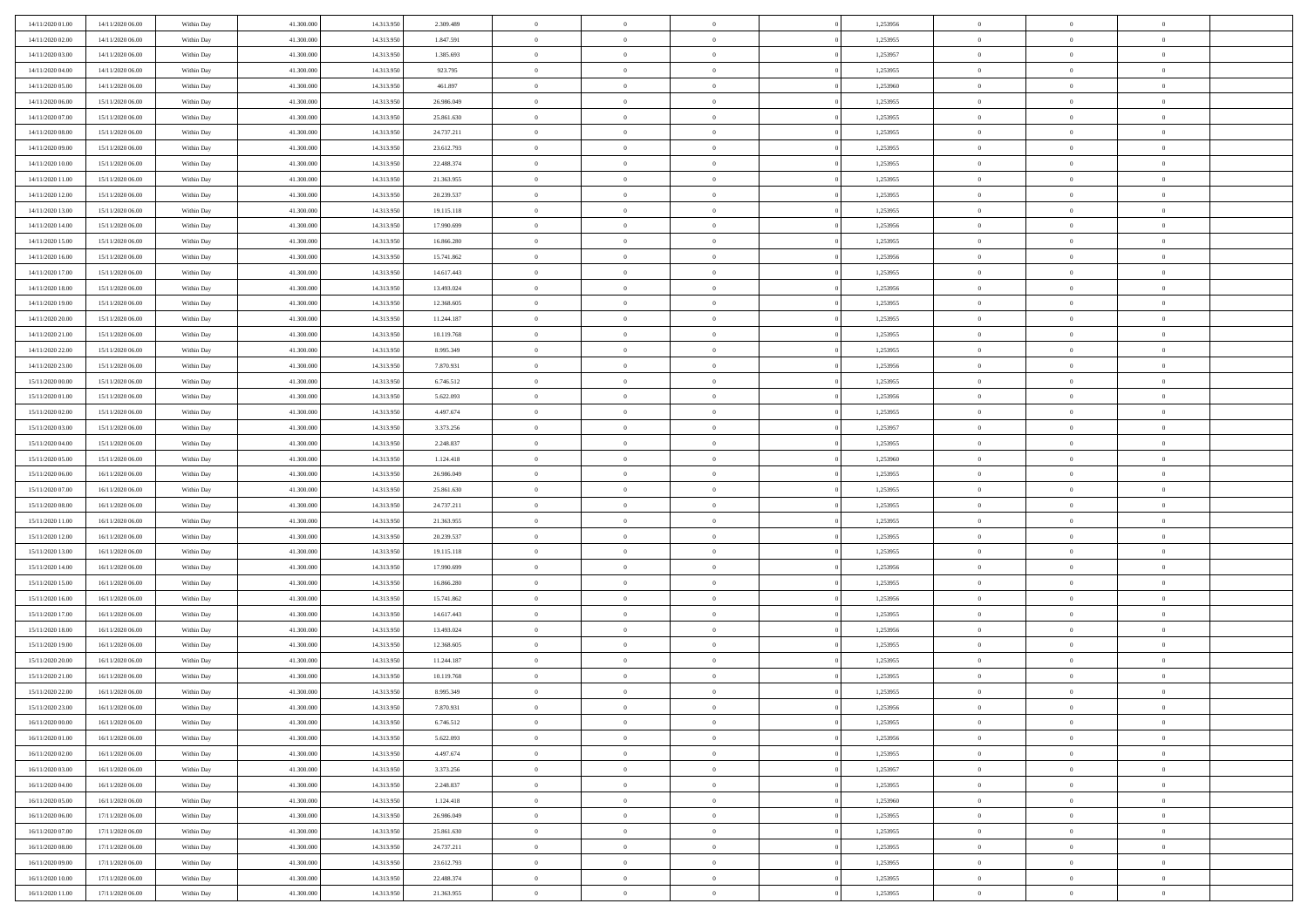| 16/11/2020 12:00 | 17/11/2020 06:00 | Within Day | 41.300.000 | 14.313.950 | 20.239.537 | $\bf{0}$       | $\overline{0}$ | $\Omega$       | 1,253955 | $\bf{0}$       | $\overline{0}$ | $\bf{0}$       |  |
|------------------|------------------|------------|------------|------------|------------|----------------|----------------|----------------|----------|----------------|----------------|----------------|--|
| 16/11/2020 13:00 | 17/11/2020 06:00 | Within Day | 41.300,000 | 14.313.95  | 19.115.118 | $\overline{0}$ | $\overline{0}$ | $\Omega$       | 1,253955 | $\overline{0}$ | $\theta$       | $\theta$       |  |
| 16/11/2020 14:00 | 17/11/2020 06:00 | Within Day | 41.300.000 | 14.313.950 | 17.990.699 | $\overline{0}$ | $\overline{0}$ | $\overline{0}$ | 1,253956 | $\mathbf{0}$   | $\overline{0}$ | $\theta$       |  |
| 16/11/2020 15:00 | 17/11/2020 06:00 | Within Day | 41.300.000 | 14.313.950 | 16.866.280 | $\bf{0}$       | $\overline{0}$ | $\overline{0}$ | 1,253955 | $\mathbf{0}$   | $\overline{0}$ | $\bf{0}$       |  |
| 16/11/2020 16:00 | 17/11/2020 06:00 | Within Day | 41.300,000 | 14.313.950 | 15.741.862 | $\bf{0}$       | $\overline{0}$ | $\overline{0}$ | 1,253956 | $\bf{0}$       | $\overline{0}$ | $\bf{0}$       |  |
| 16/11/2020 17:00 | 17/11/2020 06:00 | Within Day | 41.300.000 | 14.313.950 | 14.617.443 | $\overline{0}$ | $\overline{0}$ | $\overline{0}$ | 1,253955 | $\mathbf{0}$   | $\overline{0}$ | $\theta$       |  |
| 16/11/2020 18.00 | 17/11/2020 06:00 | Within Day | 41.300.000 | 14.313.950 | 13.493.024 | $\bf{0}$       | $\overline{0}$ | $\overline{0}$ | 1,253956 | $\bf{0}$       | $\overline{0}$ | $\bf{0}$       |  |
| 16/11/2020 19:00 | 17/11/2020 06:00 | Within Day | 41.300.000 | 14.313.950 | 12.368.605 | $\overline{0}$ | $\overline{0}$ | $\overline{0}$ | 1,253955 | $\mathbf{0}$   | $\theta$       | $\theta$       |  |
| 16/11/2020 20:00 | 17/11/2020 06:00 | Within Day | 41.300.000 | 14.313.950 | 11.244.187 | $\overline{0}$ | $\overline{0}$ | $\overline{0}$ | 1,253955 | $\mathbf{0}$   | $\overline{0}$ | $\theta$       |  |
|                  |                  |            | 41.300.000 | 14.313.950 | 10.119.768 | $\bf{0}$       | $\overline{0}$ | $\Omega$       | 1,253955 | $\bf{0}$       | $\overline{0}$ | $\bf{0}$       |  |
| 16/11/2020 21:00 | 17/11/2020 06:00 | Within Day | 41.300,000 |            |            |                |                |                |          |                | $\theta$       | $\theta$       |  |
| 16/11/2020 22.00 | 17/11/2020 06:00 | Within Day |            | 14.313.950 | 8.995.349  | $\bf{0}$       | $\overline{0}$ | $\overline{0}$ | 1,253955 | $\mathbf{0}$   |                |                |  |
| 16/11/2020 23.00 | 17/11/2020 06:00 | Within Day | 41.300.000 | 14.313.950 | 7.870.931  | $\overline{0}$ | $\overline{0}$ | $\overline{0}$ | 1,253956 | $\mathbf{0}$   | $\overline{0}$ | $\theta$       |  |
| 17/11/2020 00:00 | 17/11/2020 06:00 | Within Day | 41.300.000 | 14.313.950 | 6.746.512  | $\bf{0}$       | $\overline{0}$ | $\overline{0}$ | 1,253955 | $\mathbf{0}$   | $\overline{0}$ | $\bf{0}$       |  |
| 17/11/2020 01:00 | 17/11/2020 06:00 | Within Day | 41.300.000 | 14.313.950 | 5.622.093  | $\bf{0}$       | $\overline{0}$ | $\overline{0}$ | 1,253956 | $\bf{0}$       | $\theta$       | $\bf{0}$       |  |
| 17/11/2020 02:00 | 17/11/2020 06:00 | Within Day | 41.300.000 | 14.313.950 | 4.497.674  | $\overline{0}$ | $\overline{0}$ | $\overline{0}$ | 1,253955 | $\mathbf{0}$   | $\overline{0}$ | $\theta$       |  |
| 17/11/2020 03:00 | 17/11/2020 06:00 | Within Day | 41.300.000 | 14.313.950 | 3.373.256  | $\bf{0}$       | $\overline{0}$ | $\Omega$       | 1,253957 | $\bf{0}$       | $\overline{0}$ | $\bf{0}$       |  |
| 17/11/2020 04:00 | 17/11/2020 06:00 | Within Day | 41.300,000 | 14.313.950 | 2.248.837  | $\,$ 0 $\,$    | $\overline{0}$ | $\overline{0}$ | 1,253955 | $\mathbf{0}$   | $\theta$       | $\theta$       |  |
| 17/11/2020 05:00 | 17/11/2020 06:00 | Within Day | 41.300.000 | 14.313.950 | 1.124.418  | $\overline{0}$ | $\overline{0}$ | $\overline{0}$ | 1,253960 | $\mathbf{0}$   | $\overline{0}$ | $\theta$       |  |
| 17/11/2020 06:00 | 18/11/2020 06:00 | Within Day | 41.300.000 | 14.313.950 | 26.986.049 | $\bf{0}$       | $\overline{0}$ | $\Omega$       | 1,253955 | $\bf{0}$       | $\overline{0}$ | $\bf{0}$       |  |
| 17/11/2020 07:00 | 18/11/2020 06:00 | Within Day | 41.300.000 | 14.313.950 | 25.861.630 | $\bf{0}$       | $\overline{0}$ | $\overline{0}$ | 1,253955 | $\mathbf{0}$   | $\theta$       | $\overline{0}$ |  |
| 17/11/2020 08:00 | 18/11/2020 06:00 | Within Day | 41.300.000 | 14.313.950 | 24.737.211 | $\overline{0}$ | $\overline{0}$ | $\overline{0}$ | 1,253955 | $\mathbf{0}$   | $\overline{0}$ | $\theta$       |  |
| 17/11/2020 09:00 | 18/11/2020 06:00 | Within Day | 41.300.000 | 14.313.950 | 23.612.793 | $\bf{0}$       | $\overline{0}$ | $\overline{0}$ | 1,253955 | $\mathbf{0}$   | $\overline{0}$ | $\bf{0}$       |  |
| 17/11/2020 10:00 | 18/11/2020 06:00 | Within Day | 41.300,000 | 14.313.950 | 22.488.374 | $\bf{0}$       | $\overline{0}$ | $\overline{0}$ | 1,253955 | $\,$ 0 $\,$    | $\overline{0}$ | $\bf{0}$       |  |
| 17/11/2020 11:00 | 18/11/2020 06:00 | Within Day | 41.300.000 | 14.313.950 | 21.363.955 | $\overline{0}$ | $\overline{0}$ | $\overline{0}$ | 1,253955 | $\mathbf{0}$   | $\overline{0}$ | $\theta$       |  |
| 17/11/2020 12:00 | 18/11/2020 06:00 | Within Day | 41.300.000 | 14.313.950 | 20.239.537 | $\bf{0}$       | $\overline{0}$ | $\overline{0}$ | 1,253955 | $\bf{0}$       | $\overline{0}$ | $\bf{0}$       |  |
| 17/11/2020 13:00 | 18/11/2020 06:00 | Within Day | 41.300.000 | 14.313.950 | 19.115.118 | $\,$ 0 $\,$    | $\overline{0}$ | $\overline{0}$ | 1,253955 | $\mathbf{0}$   | $\overline{0}$ | $\overline{0}$ |  |
| 17/11/2020 14.00 | 18/11/2020 06:00 | Within Day | 41.300.000 | 14.313.950 | 17.990.699 | $\overline{0}$ | $\overline{0}$ | $\overline{0}$ | 1,253956 | $\mathbf{0}$   | $\overline{0}$ | $\theta$       |  |
| 17/11/2020 15:00 | 18/11/2020 06:00 | Within Day | 41.300.000 | 14.313.950 | 16.866.280 | $\bf{0}$       | $\overline{0}$ | $\Omega$       | 1,253955 | $\mathbf{0}$   | $\overline{0}$ | $\bf{0}$       |  |
| 17/11/2020 16.00 | 18/11/2020 06:00 | Within Day | 41.300,000 | 14.313.950 | 15.741.862 | $\bf{0}$       | $\overline{0}$ | $\overline{0}$ | 1,253956 | $\mathbf{0}$   | $\theta$       | $\overline{0}$ |  |
| 17/11/2020 17.00 | 18/11/2020 06:00 | Within Day | 41.300.000 | 14.313.950 | 14.617.443 | $\overline{0}$ | $\overline{0}$ | $\overline{0}$ | 1,253955 | $\mathbf{0}$   | $\overline{0}$ | $\theta$       |  |
| 17/11/2020 18:00 | 18/11/2020 06:00 | Within Day | 41.300.000 | 14.313.950 | 13.493.024 | $\,$ 0         | $\overline{0}$ | $\overline{0}$ | 1,253956 | $\,$ 0 $\,$    | $\overline{0}$ | $\,$ 0 $\,$    |  |
| 17/11/2020 19:00 | 18/11/2020 06:00 | Within Day | 41.300.000 | 14.313.950 | 12.368.605 | $\bf{0}$       | $\overline{0}$ | $\overline{0}$ | 1,253955 | $\,$ 0 $\,$    | $\theta$       | $\overline{0}$ |  |
| 17/11/2020 20.00 | 18/11/2020 06:00 | Within Day | 41.300.000 | 14.313.950 | 11.244.187 | $\overline{0}$ | $\overline{0}$ | $\overline{0}$ | 1,253955 | $\mathbf{0}$   | $\overline{0}$ | $\theta$       |  |
| 17/11/2020 21:00 | 18/11/2020 06:00 | Within Day | 41.300.000 | 14.313.950 | 10.119.768 | $\,$ 0         | $\overline{0}$ | $\theta$       | 1,253955 | $\,$ 0 $\,$    | $\overline{0}$ | $\mathbf{0}$   |  |
| 17/11/2020 22.00 | 18/11/2020 06:00 | Within Day | 41.300,000 | 14.313.950 | 8.995.349  | $\,$ 0 $\,$    | $\overline{0}$ | $\overline{0}$ | 1,253955 | $\mathbf{0}$   | $\overline{0}$ | $\overline{0}$ |  |
| 17/11/2020 23.00 | 18/11/2020 06:00 | Within Day | 41.300.000 | 14.313.950 | 7.870.931  | $\overline{0}$ | $\overline{0}$ | $\overline{0}$ | 1,253956 | $\mathbf{0}$   | $\overline{0}$ | $\theta$       |  |
| 18/11/2020 00:00 | 18/11/2020 06:00 | Within Day | 41.300.000 | 14.313.950 | 6.746.512  | $\,$ 0         | $\overline{0}$ | $\overline{0}$ | 1,253955 | $\,$ 0 $\,$    | $\overline{0}$ | $\mathbf{0}$   |  |
| 18/11/2020 01:00 | 18/11/2020 06:00 | Within Day | 41.300,000 | 14.313.950 | 5.622.093  | $\bf{0}$       | $\overline{0}$ | $\overline{0}$ | 1,253956 | $\mathbf{0}$   | $\theta$       | $\overline{0}$ |  |
| 18/11/2020 02:00 | 18/11/2020 06:00 | Within Day | 41.300.000 | 14.313.950 | 4.497.674  | $\overline{0}$ | $\overline{0}$ | $\overline{0}$ | 1,253955 | $\mathbf{0}$   | $\overline{0}$ | $\theta$       |  |
| 18/11/2020 03:00 | 18/11/2020 06:00 | Within Day | 41.300.000 | 14.313.950 | 3.373.256  | $\,$ 0         | $\overline{0}$ | $\overline{0}$ | 1,253957 | $\,$ 0 $\,$    | $\overline{0}$ | $\,0\,$        |  |
| 18/11/2020 04:00 | 18/11/2020 06:00 | Within Day | 41.300.000 | 14.313.950 | 2.248.837  | $\,$ 0 $\,$    | $\,$ 0 $\,$    | $\overline{0}$ | 1,253955 | $\,$ 0 $\,$    | $\overline{0}$ | $\overline{0}$ |  |
| 18/11/2020 05:00 | 18/11/2020 06:00 | Within Day | 41.300.000 | 14.313.950 | 1.124.418  | $\overline{0}$ | $\overline{0}$ | $\overline{0}$ | 1,253960 | $\mathbf{0}$   | $\overline{0}$ | $\theta$       |  |
| 18/11/2020 06:00 | 19/11/2020 06:00 | Within Day | 41.300.000 | 14.313.950 | 26.986.049 | $\overline{0}$ | $\overline{0}$ | $\overline{0}$ | 1,253955 | $\,$ 0         | $\overline{0}$ | $\mathbf{0}$   |  |
| 18/11/2020 07:00 | 19/11/2020 06:00 | Within Day | 41.300.000 | 14.313.950 | 25.861.630 | $\bf{0}$       | $\overline{0}$ | $\overline{0}$ | 1,253955 | $\mathbf{0}$   | $\overline{0}$ | $\overline{0}$ |  |
| 18/11/2020 08:00 | 19/11/2020 06:00 | Within Day | 41.300.000 | 14.313.950 | 24.737.211 | $\overline{0}$ | $\theta$       |                | 1,253955 | $\overline{0}$ | $\Omega$       | $\overline{0}$ |  |
| 18/11/2020 09:00 | 19/11/2020 06:00 | Within Day | 41.300.000 | 14.313.950 | 23.612.793 | $\,$ 0 $\,$    | $\overline{0}$ | $\overline{0}$ | 1,253955 | $\,$ 0 $\,$    | $\bf{0}$       | $\mathbf{0}$   |  |
| 18/11/2020 10:00 | 19/11/2020 06:00 | Within Day | 41.300.000 | 14.313.950 | 22.488.374 | $\mathbf{0}$   | $\overline{0}$ | $\overline{0}$ | 1,253955 | $\,$ 0 $\,$    | $\overline{0}$ | $\overline{0}$ |  |
| 18/11/2020 11:00 | 19/11/2020 06:00 | Within Day | 41.300.000 | 14.313.950 | 21.363.955 | $\mathbf{0}$   | $\overline{0}$ | $\overline{0}$ | 1,253955 | $\mathbf{0}$   | $\bf{0}$       | $\overline{0}$ |  |
|                  |                  |            |            |            |            | $\,$ 0 $\,$    | $\overline{0}$ | $\overline{0}$ |          |                | $\bf{0}$       | $\theta$       |  |
| 18/11/2020 12:00 | 19/11/2020 06:00 | Within Day | 41.300.000 | 14.313.950 | 20.239.537 |                |                |                | 1,253955 | $\,$ 0 $\,$    | $\overline{0}$ |                |  |
| 18/11/2020 13:00 | 19/11/2020 06:00 | Within Day | 41.300.000 | 14.313.950 | 19.115.118 | $\,$ 0 $\,$    | $\,$ 0 $\,$    | $\overline{0}$ | 1,253955 | $\,$ 0 $\,$    |                | $\overline{0}$ |  |
| 18/11/2020 14:00 | 19/11/2020 06:00 | Within Day | 41.300.000 | 14.313.950 | 17.990.699 | $\mathbf{0}$   | $\overline{0}$ | $\overline{0}$ | 1,253956 | $\mathbf{0}$   | $\bf{0}$       | $\overline{0}$ |  |
| 18/11/2020 15:00 | 19/11/2020 06:00 | Within Day | 41.300.000 | 14.313.950 | 16.866.280 | $\,$ 0 $\,$    | $\overline{0}$ | $\overline{0}$ | 1,253955 | $\,$ 0 $\,$    | $\overline{0}$ | $\theta$       |  |
| 18/11/2020 16.00 | 19/11/2020 06:00 | Within Day | 41.300.000 | 14.313.950 | 15.741.862 | $\mathbf{0}$   | $\overline{0}$ | $\overline{0}$ | 1,253956 | $\,$ 0 $\,$    | $\overline{0}$ | $\overline{0}$ |  |
| 18/11/2020 17:00 | 19/11/2020 06:00 | Within Day | 41.300.000 | 14.313.950 | 14.617.443 | $\mathbf{0}$   | $\overline{0}$ | $\overline{0}$ | 1,253955 | $\mathbf{0}$   | $\bf{0}$       | $\overline{0}$ |  |
| 18/11/2020 18:00 | 19/11/2020 06:00 | Within Day | 41.300.000 | 14.313.950 | 13.493.024 | $\,$ 0 $\,$    | $\overline{0}$ | $\overline{0}$ | 1,253956 | $\,$ 0 $\,$    | $\overline{0}$ | $\theta$       |  |
| 18/11/2020 19:00 | 19/11/2020 06:00 | Within Day | 41.300,000 | 14.313.950 | 12.368.605 | $\mathbf{0}$   | $\overline{0}$ | $\overline{0}$ | 1,253955 | $\,$ 0 $\,$    | $\overline{0}$ | $\overline{0}$ |  |
| 18/11/2020 20.00 | 19/11/2020 06:00 | Within Day | 41.300.000 | 14.313.950 | 11.244.187 | $\overline{0}$ | $\overline{0}$ | $\overline{0}$ | 1,253955 | $\mathbf{0}$   | $\overline{0}$ | $\overline{0}$ |  |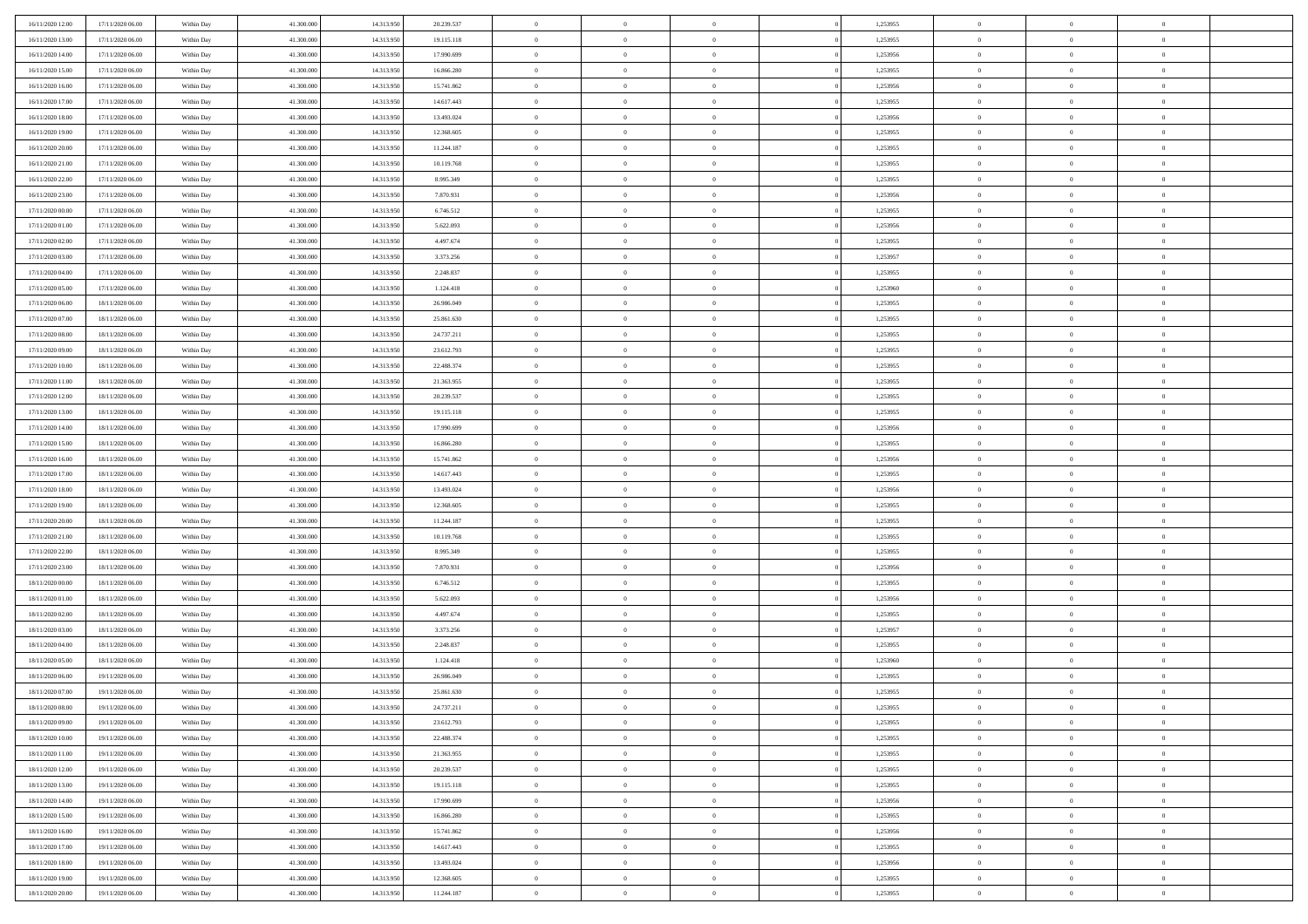| 18/11/2020 21.00 | 19/11/2020 06.00 | Within Day | 41.300.000 | 14.313.950 | 10.119.768 |  |  | 1,253955 |  |  |
|------------------|------------------|------------|------------|------------|------------|--|--|----------|--|--|
| 18/11/2020 22.00 | 19/11/2020 06.00 | Within Day | 41.300.000 | 14.313.950 | 8.995.349  |  |  | 1,253955 |  |  |
| 18/11/2020 23.00 | 19/11/2020 06:00 | Within Day | 41.300.000 | 14.313.950 | 7.870.931  |  |  | 1,253956 |  |  |
| 19/11/2020 00:00 | 19/11/2020 06.00 | Within Day | 41.300.000 | 14.313.950 | 6.746.512  |  |  | 1,253955 |  |  |
| 19/11/2020 01:00 | 19/11/2020 06:00 | Within Day | 41.300.000 | 14.313.950 | 5.622.093  |  |  | 1,253956 |  |  |
| 19/11/2020 02:00 | 19/11/2020 06:00 | Within Day | 41.300.000 | 14.313.950 | 4.497.674  |  |  | 1,253955 |  |  |
| 19/11/2020 03:00 | 19/11/2020 06:00 | Within Day | 41.300.000 | 14.313.950 | 3.373.256  |  |  | 1,253957 |  |  |
| 19/11/2020 04:00 | 19/11/2020 06.00 | Within Day | 41.300.000 | 14.313.950 | 2.248.837  |  |  | 1,253955 |  |  |
| 19/11/2020 05:00 | 19/11/2020 06.00 | Within Day | 41.300.000 | 14.313.950 | 1.124.418  |  |  | 1,253960 |  |  |
| 19/11/2020 06:00 | 20/11/2020 06.00 | Within Day | 41.300.000 | 14.313.950 | 26.986.049 |  |  | 1,253955 |  |  |
| 19/11/2020 07:00 | 20/11/2020 06:00 | Within Day | 41.300.000 | 14.313.950 | 25.861.630 |  |  | 1,253955 |  |  |
| 19/11/2020 08:00 | 20/11/2020 06.00 | Within Day | 41.300.000 | 14.313.950 | 24.737.211 |  |  | 1,253955 |  |  |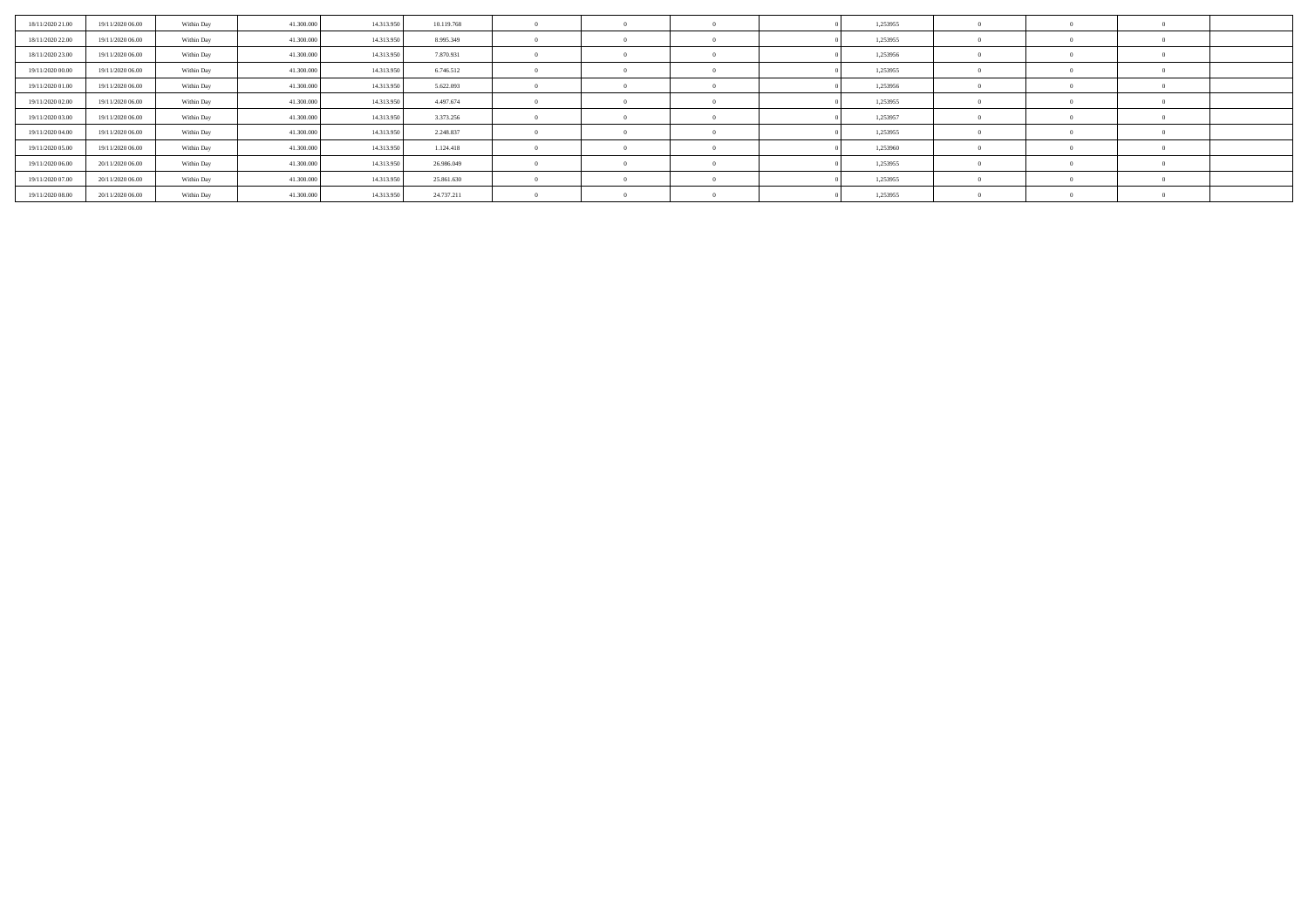## **SNAM RETE GAS**

**Transportation capacity at Entry Point interconnected with foreign pipelines**

**Update to 19/11/2020 of offered and assigned capacity in auction day-ahead and within-day**

**Thermal Year 2020/2021**

(Values in Ncm/day (0° C; 1,01325 bar) - 1 Scm=0,94794378 Ncm; Prices in c/Ncm)

| <b>Entry Point</b> |  |
|--------------------|--|
|                    |  |

**GELA**

| Timeframe        |                  |                     |                            |                                              |            | <b>Offered capacity</b> |                | <b>Assigned capacity</b> | Day-Ahead                            |                             | Prices                 |                                  |                                         |      |
|------------------|------------------|---------------------|----------------------------|----------------------------------------------|------------|-------------------------|----------------|--------------------------|--------------------------------------|-----------------------------|------------------------|----------------------------------|-----------------------------------------|------|
| From             | То               | <b>Auction type</b> | Transportation<br>capacity | <b>Assigned capacity</b><br>(before auction) | Firm       | Interruptible           | Firm           | Interruptible            | iterrupted Capacity<br>Interruptible | <b>Reserve price - Firm</b> | Auction premium - Firm | Reserve price -<br>Interruptible | <b>Auction premium</b><br>Interruptible | Note |
| 01/11/2020 06:00 | 02/11/2020 06:00 | Day Ahead           | 43.567.985                 | 15.099.999                                   | 28.467.985 | $\bf{0}$                | $\overline{0}$ | $\overline{0}$           |                                      | 0,011887                    | $\overline{0}$         | 0,011887                         | $\overline{0}$                          |      |
| 02/11/2020 06.00 | 03/11/2020 06.00 | Day Ahead           | 43.567.985                 | 15.099.99                                    | 28.467.985 | $\Omega$                | $\theta$       | $\overline{0}$           |                                      | 0,011887                    | $\theta$               | 0,011887                         | $\theta$                                |      |
| 03/11/2020 06:00 | 04/11/2020 06.00 | Day Ahead           | 43.567.985                 | 15.099.99                                    | 28.467.985 | $\bf{0}$                | $\overline{0}$ | $\overline{0}$           |                                      | 0,011887                    | $\overline{0}$         | 0,011887                         | $\overline{0}$                          |      |
| 04/11/2020 06.00 | 05/11/2020 06.00 | Day Ahead           | 43.567.985                 | 15.099.999                                   | 28.467.985 | $\bf{0}$                | $\overline{0}$ | $\overline{0}$           |                                      | 0,011887                    | $\overline{0}$         | 0,011887                         | $\theta$                                |      |
| 05/11/2020 06:00 | 06/11/2020 06:00 | Day Ahead           | 43.567.985                 | 15,099,999                                   | 28.467.985 | $\theta$                | $\theta$       | $\overline{0}$           |                                      | 0.011887                    | $\overline{0}$         | 0.011887                         | $\Omega$                                |      |
| 06/11/2020 06:00 | 07/11/2020 06.00 | Day Ahead           | 43.567.985                 | 15.099.99                                    | 28.467.985 | $\theta$                | $\overline{0}$ | $\overline{0}$           |                                      | 0,011887                    | $\bf{0}$               | 0,011887                         | $\mathbf{0}$                            |      |
| 07/11/2020 06.00 | 08/11/2020 06:00 | Day Ahead           | 43.567.985                 | 15.099.999                                   | 28.467.985 | $\mathbf{0}$            | $\overline{0}$ | $\overline{0}$           |                                      | 0,011887                    | $\mathbf{0}$           | 0,011887                         | $\theta$                                |      |
| 08/11/2020 06:00 | 09/11/2020 06:00 | Day Ahead           | 43.567.985                 | 15.099.999                                   | 28.467.985 | $\Omega$                | $\theta$       | $\theta$                 |                                      | 0.011887                    | $\overline{0}$         | 0.011887                         | $\theta$                                |      |
| 09/11/2020 06:00 | 10/11/2020 06:00 | Day Ahead           | 43.567.985                 | 15.099.999                                   | 11.694.311 | $\theta$                | $\theta$       | $\overline{0}$           |                                      | 0,011887                    | $\mathbf{0}$           | 0,011887                         | $\Omega$                                |      |
| 10/11/2020 06:00 | 11/11/2020 06:00 | Day Ahead           | 43.567.985                 | 15.099.999                                   | 11.694.311 | $\bf{0}$                | $\overline{0}$ | $\overline{0}$           |                                      | 0,011887                    | $\overline{0}$         | 0,011887                         | $\theta$                                |      |
| 11/11/2020 06:00 | 12/11/2020 06:00 | Day Ahead           | 43.567.985                 | 15.099.99                                    | 11.694.311 | $\Omega$                | $\overline{0}$ | $\Omega$                 |                                      | 0,011887                    | $\overline{0}$         | 0,011887                         | $\overline{0}$                          |      |
| 12/11/2020 06:00 | 13/11/2020 06:00 | Day Ahead           | 43.567.985                 | 15.099.999                                   | 11.694.311 | $\theta$                | $\overline{0}$ | $\overline{0}$           |                                      | 0,011887                    | $\overline{0}$         | 0,011887                         | $\mathbf{0}$                            |      |
| 13/11/2020 06:00 | 14/11/2020 06:00 | Day Ahead           | 43.567.985                 | 15,099,999                                   | 11.694.311 | $\theta$                | $\theta$       | $\overline{0}$           |                                      | 0.011887                    | $\theta$               | 0.011887                         | $\Omega$                                |      |
| 14/11/2020 06.00 | 15/11/2020 06.00 | Day Ahead           | 43.567.985                 | 15.099.99                                    | 28.467.985 | $\Omega$                | $\theta$       | $\overline{0}$           |                                      | 0,011887                    | $\overline{0}$         | 0,011887                         | $\overline{0}$                          |      |
| 15/11/2020 06:00 | 16/11/2020 06:00 | Day Ahead           | 43.567.985                 | 15.099.999                                   | 28.467.985 | $\overline{0}$          | $\overline{0}$ | $\overline{0}$           |                                      | 0,011887                    | $\mathbf{0}$           | 0,011887                         | $\mathbf{0}$                            |      |
| 16/11/2020 06:00 | 17/11/2020 06:00 | Day Ahead           | 43.567.985                 | 15.099.999                                   | 28.467.985 | $\theta$                | $\theta$       | $\overline{0}$           |                                      | 0.011887                    | $\overline{0}$         | 0.011887                         | $\Omega$                                |      |
| 17/11/2020 06.00 | 18/11/2020 06.00 | Day Ahead           | 43.567.985                 | 15.099.99                                    | 28.467.985 | $\theta$                | $\overline{0}$ | $\overline{0}$           |                                      | 0,011887                    | $\bf{0}$               | 0,011887                         | $\mathbf{0}$                            |      |
| 18/11/2020 06:00 | 19/11/2020 06:00 | Day Ahead           | 43.567.985                 | 15.099.999                                   | 28.467.985 | $\mathbf{0}$            | $\overline{0}$ | $\overline{0}$           |                                      | 0,011887                    | $\mathbf{0}$           | 0,011887                         | $\theta$                                |      |
| 19/11/2020 06:00 | 20/11/2020 06:00 | Day Ahead           | 43.567.985                 | 15.099.99                                    | 28.467.985 | $\theta$                | $\theta$       | $\Omega$                 |                                      | 0,011887                    | $\mathbf{0}$           | 0,011887                         | $\theta$                                |      |
| 01/11/2020 06.00 | 02/11/2020 06.00 | Within Day          | 43.567.985                 | 15.099.999                                   | 28.467.985 | $\theta$                | $\overline{0}$ | $\overline{0}$           |                                      | 1,188679                    | $\,$ 0 $\,$            | $\theta$                         | $\theta$                                |      |
| 01/11/2020 07.00 | 02/11/2020 06.00 | Within Day          | 43.567.985                 | 15.099.999                                   | 27.281.818 | $\bf{0}$                | $\overline{0}$ | $\overline{0}$           |                                      | 1,188679                    | $\mathbf{0}$           | $\theta$                         | $\theta$                                |      |
| 01/11/2020 08:00 | 02/11/2020 06.00 | Within Day          | 43.567.985                 | 15.099.99                                    | 26.095.652 | $\theta$                | $\theta$       | $\overline{0}$           |                                      | 1,188679                    | $\overline{0}$         | $\theta$                         | $\overline{0}$                          |      |
| 01/11/2020 09:00 | 02/11/2020 06:00 | Within Day          | 43.567.985                 | 15.099.999                                   | 24.909.487 | $\mathbf{0}$            | $\overline{0}$ | $\overline{0}$           |                                      | 1,188679                    | $\mathbf{0}$           | $\theta$                         | $\theta$                                |      |
| 01/11/2020 11:00 | 02/11/2020 06.00 | Within Day          | 43.567.985                 | 15,099,999                                   | 22.537.154 | $\Omega$                | $\theta$       | $\alpha$                 |                                      | 1.188679                    | $\theta$               | $\sqrt{2}$                       | $\Omega$                                |      |
| 01/11/2020 12.00 | 02/11/2020 06.00 | Within Day          | 43.567.985                 | 15.099.99                                    | 21.350.989 | $\mathbf{0}$            | $\overline{0}$ | $\overline{0}$           |                                      | 1,188679                    | $\bf{0}$               | $\mathbf{a}$                     | $\mathbf{0}$                            |      |
| 01/11/2020 13:00 | 02/11/2020 06:00 | Within Day          | 43.567.985                 | 15.099.999                                   | 20.164.822 | $\theta$                | $\overline{0}$ | $\overline{0}$           |                                      | 1,188679                    | $\mathbf{0}$           | $\overline{0}$                   | $\theta$                                |      |
| 01/11/2020 14:00 | 02/11/2020 06:00 | Within Day          | 43.567.985                 | 15.099.999                                   | 18.978.656 | $\theta$                | $\theta$       | $\overline{0}$           |                                      | 1.188679                    | $\overline{0}$         | $\theta$                         | $\Omega$                                |      |
| 01/11/2020 15:00 | 02/11/2020 06.00 | Within Day          | 43.567.985                 | 15.099.999                                   | 17.792.490 | $\theta$                | $\overline{0}$ | $\overline{0}$           |                                      | 1,188679                    | $\overline{0}$         | $\theta$                         | $\overline{0}$                          |      |
| 01/11/2020 16:00 | 02/11/2020 06.00 | Within Day          | 43.567.985                 | 15.099.999                                   | 16.606.324 | $\Omega$                | $\theta$       | $\overline{0}$           |                                      | 1,188679                    | $\theta$               | $\theta$                         | $\theta$                                |      |
| 01/11/2020 17:00 | 02/11/2020 06.00 | Within Day          | 43.567.985                 | 15.099.99                                    | 15.420.158 | $\Omega$                | $\theta$       | $\Omega$                 |                                      | 1,188679                    | $\overline{0}$         | $\Omega$                         | $\Omega$                                |      |
| 01/11/2020 18:00 | 02/11/2020 06.00 | Within Day          | 43.567.985                 | 15.099.999                                   | 14.233.992 | $\bf{0}$                | $\overline{0}$ | $\overline{0}$           |                                      | 1,188680                    | $\mathbf{0}$           | $\theta$                         | $\theta$                                |      |
| 01/11/2020 19:00 | 02/11/2020 06:00 | Within Day          | 43.567.985                 | 15,099.99                                    | 13.047.825 | $\theta$                | $\overline{0}$ | $\overline{0}$           |                                      | 1,188679                    | $\mathbf{0}$           | $\theta$                         | $\theta$                                |      |
| 01/11/2020 20.00 | 02/11/2020 06.00 | Within Day          | 43.567.985                 | 15.099.99                                    | 11.861.660 | $\bf{0}$                | $\theta$       | $\overline{0}$           |                                      | 1,188679                    | $\overline{0}$         | $\theta$                         | $\overline{0}$                          |      |
| 01/11/2020 21:00 | 02/11/2020 06:00 | Within Day          | 43.567.985                 | 15.099.999                                   | 10.675.494 | $\mathbf{0}$            | $\overline{0}$ | $\overline{0}$           |                                      | 1,188679                    | $\mathbf{0}$           | $\overline{0}$                   | $\,0\,$                                 |      |
| 01/11/2020 22.00 | 02/11/2020 06:00 | Within Day          | 43.567.985                 | 15.099.999                                   | 9.489.328  | $\Omega$                | $\theta$       | $\overline{0}$           |                                      | 1.188679                    | $\overline{0}$         | $\theta$                         | $\Omega$                                |      |
| 01/11/2020 23.00 | 02/11/2020 06.00 | Within Day          | 43.567.985                 | 15.099.99                                    | 8.303.162  | $\mathbf{0}$            | $\theta$       | $\overline{0}$           |                                      | 1,188679                    | $\bf{0}$               | $\theta$                         | $\overline{0}$                          |      |
| 02/11/2020 00:00 | 02/11/2020 06.00 | Within Day          | 43.567.985                 | 15.099.99                                    | 7.116.996  | $\bf{0}$                | $\overline{0}$ | $\overline{0}$           |                                      | 1,188679                    | $\overline{0}$         | $\bf{0}$                         | $\theta$                                |      |
| 02/11/2020 01:00 | 02/11/2020 06:00 | Within Day          | 43.567.985                 | 15.099.999                                   | 5.930.830  | $\theta$                | $\overline{0}$ | $\Omega$                 |                                      | 1,188680                    | $\Omega$               | $\theta$                         | $\overline{0}$                          |      |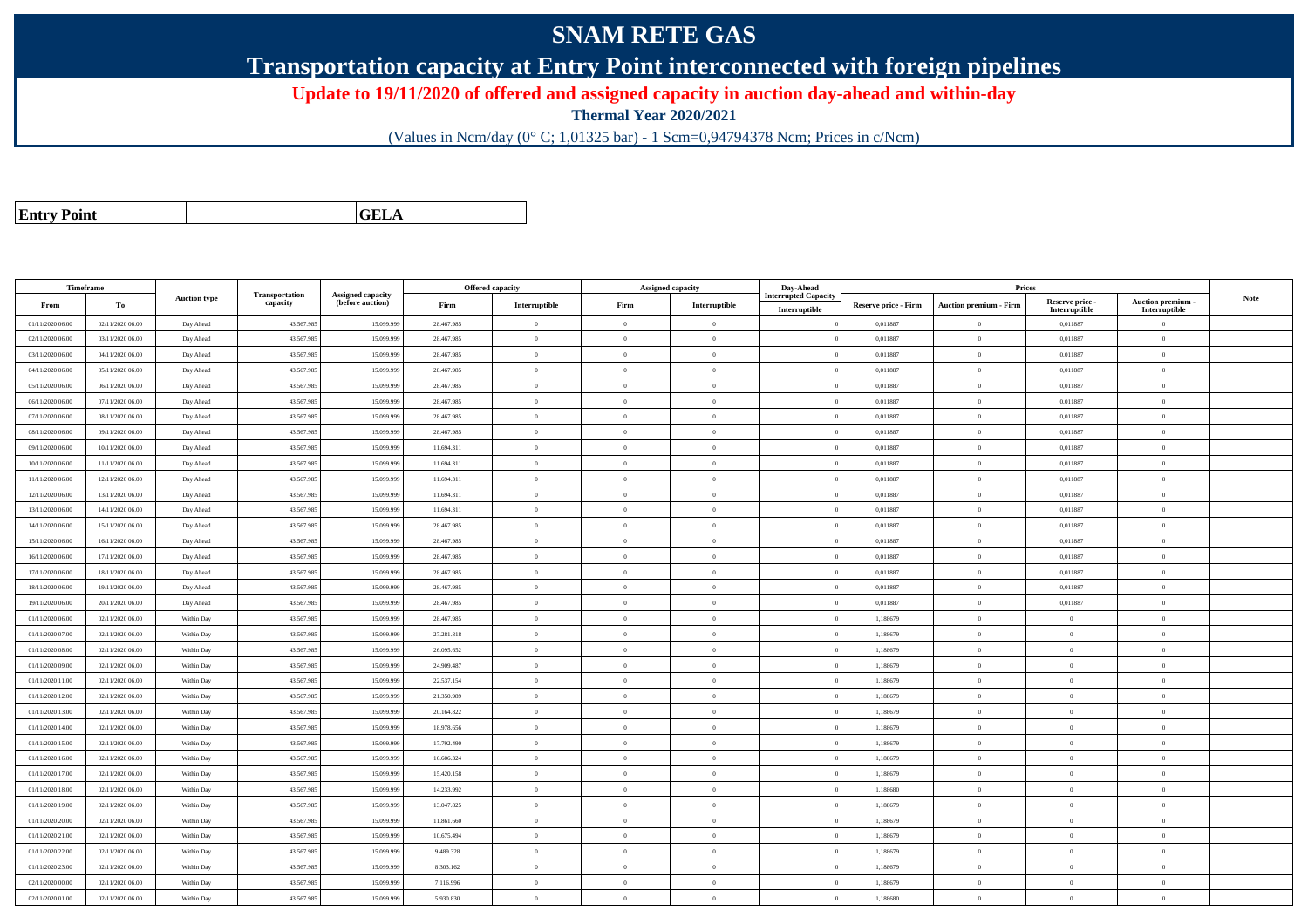| 02/11/2020 02.00<br>02/11/2020 06:00                                         | Within Day               | 43.567.985               | 15.099.999               | 4.744.663                | $\,$ 0         | $\bf{0}$                   | $\overline{0}$ |          | 1,188679             | $\bf{0}$       | $\overline{0}$ | $\,0\,$                    |  |
|------------------------------------------------------------------------------|--------------------------|--------------------------|--------------------------|--------------------------|----------------|----------------------------|----------------|----------|----------------------|----------------|----------------|----------------------------|--|
| 02/11/2020 03:00<br>02/11/2020 06:00                                         | Within Day               | 43.567.985               | 15.099.99                | 3.558.498                | $\overline{0}$ | $\overline{0}$             | $\overline{0}$ |          | 1,188680             | $\overline{0}$ | $\overline{0}$ | $\theta$                   |  |
| 02/11/2020 04:00<br>02/11/2020 06:00                                         | Within Dav               | 43.567.985               | 15.099.999               | 2.372.332                | $\mathbf{0}$   | $\overline{0}$             | $\overline{0}$ |          | 1,188679             | $\mathbf{0}$   | $\overline{0}$ | $\overline{0}$             |  |
| 02/11/2020 05.00<br>02/11/2020 06:00                                         | Within Day               | 43.567.985               | 15.099.999               | 1.186.165                | $\bf{0}$       | $\overline{0}$             | $\bf{0}$       |          | 1,188684             | $\bf{0}$       | $\overline{0}$ | $\,0\,$                    |  |
| 02/11/2020 06:00<br>03/11/2020 06:00                                         | Within Day               | 43.567.985               | 15.099.999               | 28.467.985               | $\bf{0}$       | $\overline{0}$             | $\overline{0}$ |          | 1,188679             | $\bf{0}$       | $\theta$       | $\,0\,$                    |  |
| 02/11/2020 07:00<br>03/11/2020 06:00                                         | Within Dav               | 43.567.985               | 15.099.999               | 27.281.818               | $\mathbf{0}$   | $\overline{0}$             | $\overline{0}$ |          | 1,188679             | $\mathbf{0}$   | $\overline{0}$ | $\overline{0}$             |  |
|                                                                              |                          |                          |                          |                          |                |                            |                |          |                      |                |                |                            |  |
| 02/11/2020 08:00<br>03/11/2020 06:00                                         | Within Day               | 43.567.985               | 15.099.999               | 26.095.652               | $\bf{0}$       | $\overline{0}$             | $\overline{0}$ |          | 1,188679             | $\bf{0}$       | $\overline{0}$ | $\,0\,$                    |  |
| 02/11/2020 09:00<br>03/11/2020 06:00                                         | Within Day               | 43.567.985               | 15.099.999               | 24.909.487               | $\theta$       | $\overline{0}$             | $\overline{0}$ |          | 1,188679             | $\,$ 0 $\,$    | $\overline{0}$ | $\theta$                   |  |
| 02/11/2020 10:00<br>03/11/2020 06:00                                         | Within Dav               | 43.567.985               | 15.099.999               | 23.723.320               | $\mathbf{0}$   | $\overline{0}$             | $\overline{0}$ |          | 1,188679             | $\mathbf{0}$   | $\bf{0}$       | $\overline{0}$             |  |
| 02/11/2020 11:00<br>03/11/2020 06:00                                         | Within Day               | 43.567.985               | 15.099.999               | 22.537.154               | $\bf{0}$       | $\overline{0}$             | $\overline{0}$ |          | 1,188679             | $\bf{0}$       | $\overline{0}$ | $\,0\,$                    |  |
| 02/11/2020 12.00<br>03/11/2020 06:00                                         | Within Day               | 43.567.985               | 15,099,999               | 21.350.989               | $\bf{0}$       | $\overline{0}$             | $\overline{0}$ |          | 1,188679             | $\bf{0}$       | $\mathbf{0}$   | $\theta$                   |  |
| 02/11/2020 13:00<br>03/11/2020 06:00                                         | Within Dav               | 43.567.985               | 15.099.999               | 20.164.822               | $\mathbf{0}$   | $\overline{0}$             | $\overline{0}$ |          | 1,188679             | $\mathbf{0}$   | $\overline{0}$ | $\overline{0}$             |  |
| 02/11/2020 14:00<br>03/11/2020 06:00                                         | Within Day               | 43.567.985               | 15.099.999               | 18.978.656               | $\bf{0}$       | $\overline{0}$             | $\bf{0}$       |          | 1,188679             | $\bf{0}$       | $\overline{0}$ | $\,0\,$                    |  |
| 02/11/2020 15:00<br>03/11/2020 06:00                                         | Within Day               | 43.567.985               | 15.099.999               | 17.792.490               | $\bf{0}$       | $\overline{0}$             | $\overline{0}$ |          | 1,188679             | $\bf{0}$       | $\theta$       | $\,0\,$                    |  |
| 02/11/2020 16:00<br>03/11/2020 06:00                                         | Within Dav               | 43.567.985               | 15.099.999               | 16.606.324               | $\mathbf{0}$   | $\overline{0}$             | $\overline{0}$ |          | 1,188679             | $\mathbf{0}$   | $\overline{0}$ | $\overline{0}$             |  |
| 02/11/2020 17.00<br>03/11/2020 06:00                                         | Within Day               | 43.567.985               | 15.099.999               | 15.420.158               | $\bf{0}$       | $\overline{0}$             | $\overline{0}$ |          | 1,188679             | $\bf{0}$       | $\overline{0}$ | $\,0\,$                    |  |
| 02/11/2020 18:00<br>03/11/2020 06:00                                         | Within Day               | 43.567.985               | 15.099.999               | 14.233.992               | $\overline{0}$ | $\overline{0}$             | $\overline{0}$ |          | 1,188680             | $\bf{0}$       | $\overline{0}$ | $\theta$                   |  |
| 02/11/2020 19:00<br>03/11/2020 06:00                                         | Within Day               | 43.567.985               | 15.099.999               | 13.047.825               | $\mathbf{0}$   | $\overline{0}$             | $\overline{0}$ |          | 1,188679             | $\mathbf{0}$   | $\overline{0}$ | $\overline{0}$             |  |
| 02/11/2020 20.00<br>03/11/2020 06:00                                         | Within Day               | 43.567.985               | 15.099.999               | 11.861.660               | $\,$ 0         | $\overline{0}$             | $\overline{0}$ |          | 1,188679             | $\bf{0}$       | $\overline{0}$ | $\,0\,$                    |  |
| 02/11/2020 21.00<br>03/11/2020 06:00                                         | Within Day               | 43.567.985               | 15.099.999               | 10.675.494               | $\bf{0}$       | $\overline{0}$             | $\overline{0}$ |          | 1,188679             | $\bf{0}$       | $\overline{0}$ | $\overline{0}$             |  |
| 02/11/2020 22.00<br>03/11/2020 06:00                                         | Within Dav               | 43.567.985               | 15.099.999               | 9.489.328                | $\mathbf{0}$   | $\overline{0}$             | $\overline{0}$ |          | 1,188679             | $\mathbf{0}$   | $\overline{0}$ | $\overline{0}$             |  |
| 02/11/2020 23.00<br>03/11/2020 06:00                                         | Within Day               | 43.567.985               | 15.099.999               | 8.303.162                | $\bf{0}$       | $\overline{0}$             | $\bf{0}$       |          | 1,188679             | $\bf{0}$       | $\overline{0}$ | $\bf{0}$                   |  |
| 03/11/2020 00:00<br>03/11/2020 06:00                                         | Within Day               | 43.567.985               | 15.099.999               | 7.116.996                | $\bf{0}$       | $\overline{0}$             | $\overline{0}$ |          | 1,188679             | $\bf{0}$       | $\bf{0}$       | $\,0\,$                    |  |
| 03/11/2020 01:00<br>03/11/2020 06:00                                         | Within Dav               | 43.567.985               | 15.099.999               | 5.930.830                | $\mathbf{0}$   | $\overline{0}$             | $\overline{0}$ |          | 1,188680             | $\mathbf{0}$   | $\overline{0}$ | $\overline{0}$             |  |
| 03/11/2020 02.00<br>03/11/2020 06:00                                         | Within Day               | 43.567.985               | 15.099.999               | 4.744.663                | $\bf{0}$       | $\overline{0}$             | $\overline{0}$ |          | 1,188679             | $\bf{0}$       | $\overline{0}$ | $\,0\,$                    |  |
| 03/11/2020 03:00<br>03/11/2020 06:00                                         | Within Day               | 43.567.985               | 15.099.999               | 3.558.498                | $\overline{0}$ | $\overline{0}$             | $\overline{0}$ |          | 1,188680             | $\bf{0}$       | $\overline{0}$ | $\theta$                   |  |
| 03/11/2020 04:00<br>03/11/2020 06:00                                         | Within Dav               | 43.567.985               | 15.099.999               | 2.372.332                | $\mathbf{0}$   | $\overline{0}$             | $\overline{0}$ |          | 1,188679             | $\mathbf{0}$   | $\overline{0}$ | $\overline{0}$             |  |
| 03/11/2020 05.00<br>03/11/2020 06:00                                         | Within Day               | 43.567.985               | 15.099.999               | 1.186.165                | $\bf{0}$       | $\bf{0}$                   | $\overline{0}$ |          | 1,188684             | $\bf{0}$       | $\overline{0}$ | $\,0\,$                    |  |
| 03/11/2020 06:00<br>04/11/2020 06.00                                         |                          | 43.567.985               | 15,099,999               | 28.467.985               | $\bf{0}$       | $\bf{0}$                   | $\overline{0}$ |          | 1,188679             | $\bf{0}$       | $\mathbf{0}$   | $\bf{0}$                   |  |
| 03/11/2020 07:00<br>04/11/2020 06:00                                         | Within Day<br>Within Dav | 43.567.985               | 15.099.999               | 27.281.818               | $\mathbf{0}$   | $\overline{0}$             | $\overline{0}$ |          | 1,188679             | $\mathbf{0}$   | $\overline{0}$ | $\overline{0}$             |  |
|                                                                              |                          |                          |                          |                          | $\bf{0}$       | $\overline{0}$             | $\overline{0}$ |          |                      | $\,$ 0         | $\overline{0}$ | $\theta$                   |  |
| 03/11/2020 08:00<br>04/11/2020 06:00                                         | Within Day               | 43.567.985<br>43.567.985 | 15.099.999               | 26.095.652               | $\bf{0}$       |                            |                |          | 1,188679             | $\bf{0}$       | $\mathbf{0}$   |                            |  |
| 03/11/2020 09:00<br>04/11/2020 06.00<br>03/11/2020 10:00<br>04/11/2020 06:00 | Within Day<br>Within Dav | 43.567.985               | 15.099.999<br>15.099.999 | 24.909.487<br>23.723.320 | $\mathbf{0}$   | $\bf{0}$<br>$\overline{0}$ | $\overline{0}$ |          | 1,188679<br>1,188679 | $\mathbf{0}$   | $\overline{0}$ | $\bf{0}$<br>$\overline{0}$ |  |
|                                                                              |                          |                          |                          |                          |                |                            | $\overline{0}$ |          |                      |                |                |                            |  |
| 04/11/2020 06:00<br>03/11/2020 11:00                                         | Within Day               | 43.567.985               | 15.099.999               | 22.537.154               | $\bf{0}$       | $\overline{0}$             | $\overline{0}$ |          | 1,188679             | $\,$ 0         | $\overline{0}$ | $\theta$                   |  |
| 03/11/2020 12:00<br>04/11/2020 06.00                                         | Within Day               | 43.567.985               | 15.099.999               | 21.350.989               | $\bf{0}$       | $\overline{0}$             | $\overline{0}$ |          | 1,188679             | $\bf{0}$       | $\overline{0}$ | $\overline{0}$             |  |
| 03/11/2020 13:00<br>04/11/2020 06:00                                         | Within Day               | 43.567.985               | 15.099.999               | 20.164.822               | $\mathbf{0}$   | $\overline{0}$             | $\overline{0}$ |          | 1,188679             | $\mathbf{0}$   | $\overline{0}$ | $\overline{0}$             |  |
| 03/11/2020 14:00<br>04/11/2020 06:00                                         | Within Day               | 43.567.985               | 15.099.999               | 18.978.656               | $\bf{0}$       | $\overline{0}$             | $\overline{0}$ |          | 1,188679             | $\,$ 0         | $\overline{0}$ | $\theta$                   |  |
| 03/11/2020 15.00<br>04/11/2020 06.00                                         | Within Day               | 43.567.985               | 15.099.999               | 17.792.490               | $\bf{0}$       | $\bf{0}$                   | $\overline{0}$ |          | 1,188679             | $\bf{0}$       | $\mathbf{0}$   | $\bf{0}$                   |  |
| 03/11/2020 16.00<br>04/11/2020 06:00                                         | Within Dav               | 43.567.985               | 15.099.999               | 16.606.324               | $\mathbf{0}$   | $\overline{0}$             | $\overline{0}$ |          | 1,188679             | $\mathbf{0}$   | $\overline{0}$ | $\overline{0}$             |  |
| 03/11/2020 17.00<br>04/11/2020 06:00                                         | Within Day               | 43.567.985               | 15.099.999               | 15.420.158               | $\bf{0}$       | $\overline{0}$             | $\overline{0}$ |          | 1,188679             | $\,$ 0         | $\overline{0}$ | $\theta$                   |  |
| 03/11/2020 18:00<br>04/11/2020 06.00                                         | Within Day               | 43.567.985               | 15.099.999               | 14.233.992               | $\bf{0}$       | $\bf{0}$                   | $\overline{0}$ |          | 1,188680             | $\,$ 0 $\,$    | $\overline{0}$ | $\overline{0}$             |  |
| 03/11/2020 19:00<br>04/11/2020 06:00                                         | Within Dav               | 43.567.985               | 15.099.999               | 13.047.825               | $\mathbf{0}$   | $\overline{0}$             | $\overline{0}$ |          | 1,188679             | $\mathbf{0}$   | $\overline{0}$ | $\overline{0}$             |  |
| 03/11/2020 20:00<br>04/11/2020 06.00                                         | Within Day               | 43.567.985               | 15.099.999               | 11.861.660               | $\bf{0}$       | $\overline{0}$             | $\overline{0}$ |          | 1,188679             | $\,$ 0         | $\overline{0}$ | $\theta$                   |  |
| 03/11/2020 21.00<br>04/11/2020 06.00                                         | Within Day               | 43.567.985               | 15.099.999               | 10.675.494               | $\bf{0}$       | $\overline{0}$             | $\overline{0}$ |          | 1,188679             | $\bf{0}$       | $\overline{0}$ | $\overline{0}$             |  |
| 03/11/2020 22.00<br>04/11/2020 06:00                                         | Within Day               | 43.567.985               | 15.099.999               | 9.489.328                | $\bf{0}$       | $\overline{0}$             |                |          | 1,188679             | $\overline{0}$ | $\theta$       | $\theta$                   |  |
| 03/11/2020 23.00<br>04/11/2020 06.00                                         | Within Day               | 43.567.985               | 15.099.999               | 8.303.162                | $\,0\,$        | $\overline{0}$             | $\overline{0}$ |          | 1,188679             | $\,$ 0 $\,$    | $\bf{0}$       | $\theta$                   |  |
| 04/11/2020 00:00<br>04/11/2020 06:00                                         | Within Day               | 43.567.985               | 15.099.999               | 7.116.996                | $\overline{0}$ | $\overline{0}$             | $\overline{0}$ |          | 1,188679             | $\,$ 0 $\,$    | $\overline{0}$ | $\overline{0}$             |  |
| 04/11/2020 01:00<br>04/11/2020 06:00                                         | Within Day               | 43.567.985               | 15.099.999               | 5.930.830                | $\bf{0}$       | $\overline{0}$             | $\overline{0}$ |          | 1,188680             | $\overline{0}$ | $\bf{0}$       | $\mathbf{0}$               |  |
| 04/11/2020 02.00<br>04/11/2020 06:00                                         | Within Day               | 43.567.985               | 15.099.999               | 4.744.663                | $\bf{0}$       | $\overline{0}$             | $\overline{0}$ | $\theta$ | 1,188679             | $\mathbf{0}$   | $\bf{0}$       | $\,$ 0 $\,$                |  |
| 04/11/2020 03.00<br>04/11/2020 06.00                                         | Within Day               | 43.567.985               | 15.099.999               | 3.558.498                | $\bf{0}$       | $\overline{0}$             | $\overline{0}$ |          | 1,188680             | $\,$ 0 $\,$    | $\overline{0}$ | $\overline{0}$             |  |
| 04/11/2020 04.00<br>04/11/2020 06.00                                         | Within Day               | 43.567.985               | 15.099.999               | 2.372.332                | $\bf{0}$       | $\overline{0}$             | $\overline{0}$ |          | 1,188679             | $\mathbf{0}$   | $\overline{0}$ | $\overline{0}$             |  |
| 04/11/2020 05.00<br>04/11/2020 06:00                                         | Within Day               | 43.567.985               | 15.099.999               | 1.186.165                | $\,0\,$        | $\overline{0}$             | $\overline{0}$ | $\theta$ | 1,188684             | $\,$ 0 $\,$    | $\overline{0}$ | $\overline{0}$             |  |
| 04/11/2020 06.00<br>05/11/2020 06:00                                         | Within Day               | 43.567.985               | 15.099.999               | 28.467.985               | $\bf{0}$       | $\overline{0}$             | $\overline{0}$ |          | 1,188679             | $\overline{0}$ | $\overline{0}$ | $\overline{0}$             |  |
| 04/11/2020 07.00<br>05/11/2020 06.00                                         | Within Day               | 43.567.985               | 15.099.999               | 27.281.818               | $\bf{0}$       | $\overline{0}$             | $\overline{0}$ |          | 1,188679             | $\mathbf{0}$   | $\overline{0}$ | $\overline{0}$             |  |
| 04/11/2020 08:00<br>05/11/2020 06:00                                         | Within Day               | 43.567.985               | 15.099.999               | 26.095.652               | $\,0\,$        | $\overline{0}$             | $\overline{0}$ |          | 1,188679             | $\,$ 0 $\,$    | $\mathbf{0}$   | $\theta$                   |  |
| 04/11/2020 09.00<br>05/11/2020 06:00                                         | Within Day               | 43.567.985               | 15.099.999               | 24.909.487               | $\bf{0}$       | $\bf{0}$                   | $\overline{0}$ |          | 1,188679             | $\mathbf{0}$   | $\mathbf{0}$   | $\overline{0}$             |  |
| 04/11/2020 10:00<br>05/11/2020 06:00                                         | Within Day               | 43.567.985               | 15.099.999               | 23.723.320               | $\mathbf{0}$   | $\overline{0}$             | $\overline{0}$ |          | 1,188679             | $\mathbf{0}$   | $\overline{0}$ | $\overline{0}$             |  |
|                                                                              |                          |                          |                          |                          |                |                            |                |          |                      |                |                |                            |  |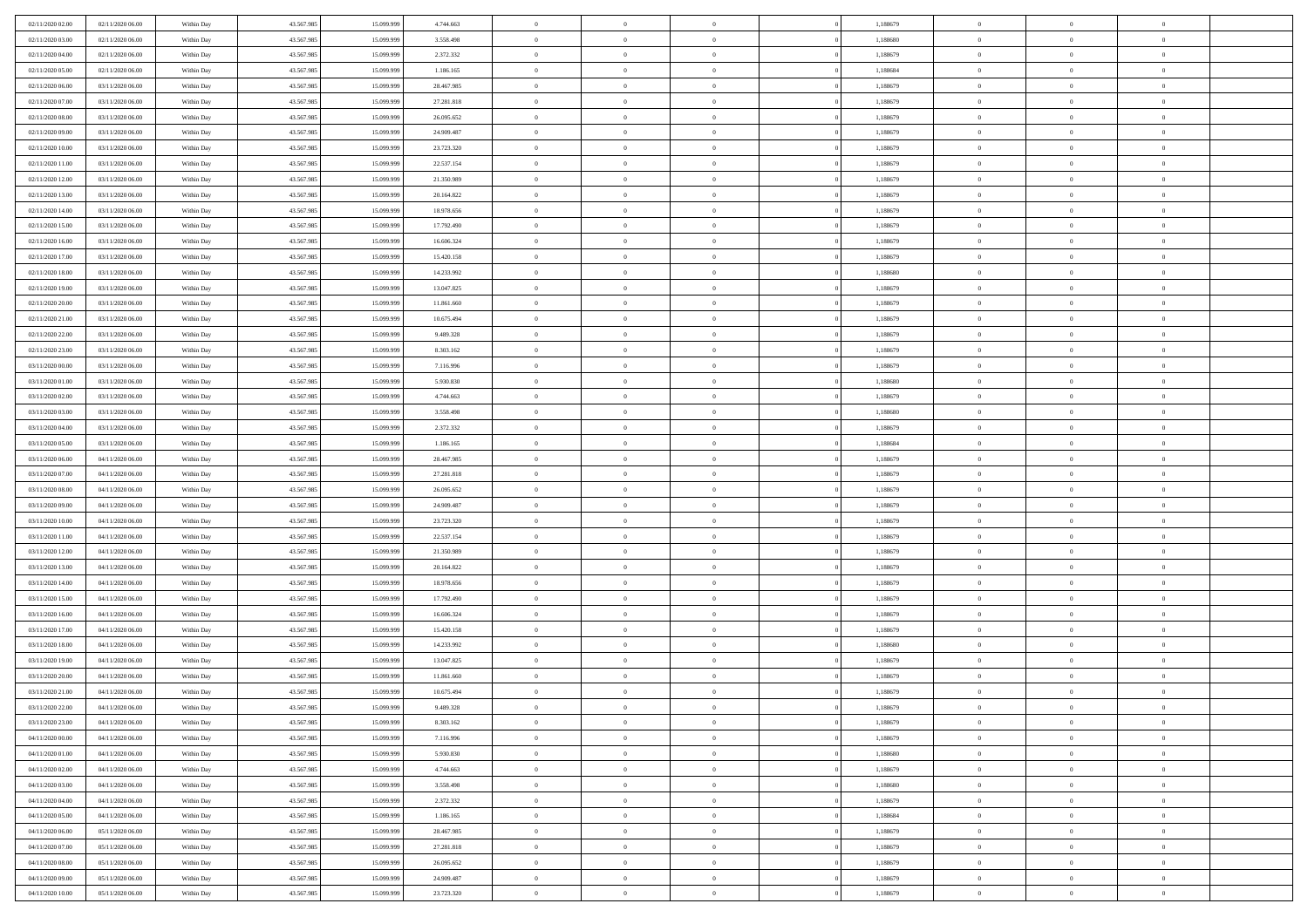| 04/11/2020 11:00 | 05/11/2020 06:00 | Within Day | 43.567.985 | 15.099.999 | 22.537.154 | $\bf{0}$       | $\overline{0}$ | $\overline{0}$ | 1,188679 | $\bf{0}$       | $\overline{0}$ | $\,0\,$        |  |
|------------------|------------------|------------|------------|------------|------------|----------------|----------------|----------------|----------|----------------|----------------|----------------|--|
| 04/11/2020 12.00 | 05/11/2020 06.00 | Within Day | 43.567.985 | 15.099.99  | 21.350.989 | $\theta$       | $\overline{0}$ | $\mathbf{0}$   | 1,188679 | $\theta$       | $\mathbf{0}$   | $\theta$       |  |
| 04/11/2020 13:00 | 05/11/2020 06:00 | Within Dav | 43.567.985 | 15.099.999 | 20.164.822 | $\theta$       | $\overline{0}$ | $\mathbf{0}$   | 1,188679 | $\mathbf{0}$   | $\overline{0}$ | $\overline{0}$ |  |
| 04/11/2020 14:00 | 05/11/2020 06.00 | Within Day | 43.567.985 | 15.099.999 | 18.978.656 | $\,$ 0 $\,$    | $\overline{0}$ | $\overline{0}$ | 1,188679 | $\bf{0}$       | $\overline{0}$ | $\bf{0}$       |  |
| 04/11/2020 15:00 | 05/11/2020 06:00 | Within Day | 43.567.985 | 15.099.999 | 17.792.490 | $\bf{0}$       | $\overline{0}$ | $\mathbf{0}$   | 1,188679 | $\bf{0}$       | $\theta$       | $\,0\,$        |  |
| 04/11/2020 16:00 | 05/11/2020 06:00 | Within Dav | 43.567.985 | 15.099.999 | 16.606.324 | $\theta$       | $\overline{0}$ | $\mathbf{0}$   | 1,188679 | $\mathbf{0}$   | $\overline{0}$ | $\overline{0}$ |  |
| 04/11/2020 17.00 | 05/11/2020 06:00 | Within Day | 43.567.985 | 15.099.999 | 15.420.158 | $\,$ 0 $\,$    | $\overline{0}$ | $\overline{0}$ | 1,188679 | $\bf{0}$       | $\overline{0}$ | $\,0\,$        |  |
|                  |                  |            |            | 15,099,999 |            | $\,$ 0         | $\overline{0}$ |                |          | $\,$ 0 $\,$    | $\overline{0}$ | $\theta$       |  |
| 04/11/2020 18:00 | 05/11/2020 06.00 | Within Day | 43.567.985 |            | 14.233.992 |                |                | $\mathbf{0}$   | 1,188680 |                |                |                |  |
| 04/11/2020 19:00 | 05/11/2020 06:00 | Within Day | 43.567.985 | 15.099.999 | 13.047.825 | $\theta$       | $\overline{0}$ | $\overline{0}$ | 1,188679 | $\mathbf{0}$   | $\bf{0}$       | $\overline{0}$ |  |
| 04/11/2020 20:00 | 05/11/2020 06:00 | Within Day | 43.567.985 | 15.099.999 | 11.861.660 | $\,$ 0 $\,$    | $\overline{0}$ | $\Omega$       | 1,188679 | $\bf{0}$       | $\overline{0}$ | $\,0\,$        |  |
| 04/11/2020 21:00 | 05/11/2020 06.00 | Within Day | 43.567.985 | 15,099,999 | 10.675.494 | $\bf{0}$       | $\overline{0}$ | $\mathbf{0}$   | 1,188679 | $\bf{0}$       | $\mathbf{0}$   | $\theta$       |  |
| 04/11/2020 22.00 | 05/11/2020 06:00 | Within Dav | 43.567.985 | 15.099.999 | 9.489.328  | $\theta$       | $\overline{0}$ | $\mathbf{0}$   | 1,188679 | $\mathbf{0}$   | $\overline{0}$ | $\overline{0}$ |  |
| 04/11/2020 23.00 | 05/11/2020 06.00 | Within Day | 43.567.985 | 15.099.999 | 8.303.162  | $\,$ 0 $\,$    | $\overline{0}$ | $\overline{0}$ | 1,188679 | $\bf{0}$       | $\overline{0}$ | $\bf{0}$       |  |
| 05/11/2020 00:00 | 05/11/2020 06:00 | Within Day | 43.567.985 | 15.099.999 | 7.116.996  | $\bf{0}$       | $\overline{0}$ | $\mathbf{0}$   | 1,188679 | $\bf{0}$       | $\theta$       | $\,0\,$        |  |
| 05/11/2020 01:00 | 05/11/2020 06:00 | Within Dav | 43.567.985 | 15.099.999 | 5.930.830  | $\theta$       | $\overline{0}$ | $\mathbf{0}$   | 1,188680 | $\mathbf{0}$   | $\overline{0}$ | $\overline{0}$ |  |
| 05/11/2020 02.00 | 05/11/2020 06.00 | Within Day | 43.567.985 | 15.099.999 | 4.744.663  | $\,$ 0 $\,$    | $\overline{0}$ | $\overline{0}$ | 1,188679 | $\bf{0}$       | $\overline{0}$ | $\bf{0}$       |  |
| 05/11/2020 03:00 | 05/11/2020 06.00 | Within Day | 43.567.985 | 15.099.999 | 3.558.498  | $\,$ 0         | $\overline{0}$ | $\mathbf{0}$   | 1,188680 | $\bf{0}$       | $\overline{0}$ | $\theta$       |  |
| 05/11/2020 04:00 | 05/11/2020 06:00 | Within Day | 43.567.985 | 15.099.999 | 2.372.332  | $\theta$       | $\overline{0}$ | $\mathbf{0}$   | 1,188679 | $\mathbf{0}$   | $\overline{0}$ | $\overline{0}$ |  |
| 05/11/2020 05:00 | 05/11/2020 06.00 | Within Day | 43.567.985 | 15.099.999 | 1.186.165  | $\,$ 0 $\,$    | $\overline{0}$ | $\Omega$       | 1,188684 | $\bf{0}$       | $\overline{0}$ | $\,0\,$        |  |
| 05/11/2020 06:00 | 06/11/2020 06:00 | Within Day | 43.567.985 | 15.099.999 | 28.467.985 | $\bf{0}$       | $\overline{0}$ | $\mathbf{0}$   | 1,188679 | $\bf{0}$       | $\mathbf{0}$   | $\theta$       |  |
| 05/11/2020 07:00 | 06/11/2020 06:00 | Within Dav | 43.567.985 | 15.099.999 | 27.281.818 | $\theta$       | $\overline{0}$ | $\overline{0}$ | 1,188679 | $\mathbf{0}$   | $\overline{0}$ | $\overline{0}$ |  |
| 05/11/2020 08:00 | 06/11/2020 06.00 | Within Day | 43.567.985 | 15.099.999 | 26.095.652 | $\,$ 0 $\,$    | $\overline{0}$ | $\overline{0}$ | 1,188679 | $\bf{0}$       | $\overline{0}$ | $\bf{0}$       |  |
| 05/11/2020 09:00 | 06/11/2020 06:00 | Within Day | 43.567.985 | 15.099.999 | 24.909.487 | $\,$ 0         | $\overline{0}$ | $\mathbf{0}$   | 1,188679 | $\bf{0}$       | $\theta$       | $\,0\,$        |  |
| 05/11/2020 10:00 | 06/11/2020 06:00 | Within Dav | 43.567.985 | 15.099.999 | 23.723.320 | $\theta$       | $\overline{0}$ | $\mathbf{0}$   | 1,188679 | $\mathbf{0}$   | $\overline{0}$ | $\overline{0}$ |  |
| 05/11/2020 11:00 | 06/11/2020 06:00 | Within Day | 43.567.985 | 15.099.999 | 22.537.154 | $\,$ 0 $\,$    | $\overline{0}$ | $\overline{0}$ | 1,188679 | $\bf{0}$       | $\overline{0}$ | $\,0\,$        |  |
| 05/11/2020 12:00 | 06/11/2020 06:00 | Within Day | 43.567.985 | 15.099.999 | 21.350.989 | $\,$ 0         | $\overline{0}$ | $\mathbf{0}$   | 1,188679 | $\bf{0}$       | $\overline{0}$ | $\theta$       |  |
| 05/11/2020 13:00 | 06/11/2020 06:00 | Within Day | 43.567.985 | 15.099.999 | 20.164.822 | $\theta$       | $\overline{0}$ | $\overline{0}$ | 1,188679 | $\mathbf{0}$   | $\bf{0}$       | $\overline{0}$ |  |
|                  |                  |            |            |            |            | $\,$ 0 $\,$    |                | $\Omega$       |          | $\bf{0}$       | $\overline{0}$ | $\,0\,$        |  |
| 05/11/2020 14:00 | 06/11/2020 06:00 | Within Day | 43.567.985 | 15.099.999 | 18.978.656 |                | $\overline{0}$ |                | 1,188679 |                |                |                |  |
| 05/11/2020 15:00 | 06/11/2020 06.00 | Within Day | 43.567.985 | 15,099,999 | 17.792.490 | $\bf{0}$       | $\overline{0}$ | $\mathbf{0}$   | 1,188679 | $\bf{0}$       | $\mathbf{0}$   | $\theta$       |  |
| 05/11/2020 16:00 | 06/11/2020 06:00 | Within Dav | 43.567.985 | 15.099.999 | 16.606.324 | $\theta$       | $\overline{0}$ | $\overline{0}$ | 1,188679 | $\mathbf{0}$   | $\overline{0}$ | $\overline{0}$ |  |
| 05/11/2020 17:00 | 06/11/2020 06:00 | Within Day | 43.567.985 | 15.099.999 | 15.420.158 | $\theta$       | $\overline{0}$ | $\overline{0}$ | 1,188679 | $\,$ 0         | $\overline{0}$ | $\,$ 0 $\,$    |  |
| 05/11/2020 18:00 | 06/11/2020 06:00 | Within Day | 43.567.985 | 15.099.999 | 14.233.992 | $\,$ 0         | $\overline{0}$ | $\mathbf{0}$   | 1,188680 | $\bf{0}$       | $\mathbf{0}$   | $\bf{0}$       |  |
| 05/11/2020 19:00 | 06/11/2020 06:00 | Within Dav | 43.567.985 | 15.099.999 | 13.047.825 | $\theta$       | $\overline{0}$ | $\mathbf{0}$   | 1,188679 | $\mathbf{0}$   | $\overline{0}$ | $\overline{0}$ |  |
| 05/11/2020 20:00 | 06/11/2020 06:00 | Within Day | 43.567.985 | 15.099.999 | 11.861.660 | $\theta$       | $\overline{0}$ | $\overline{0}$ | 1,188679 | $\,$ 0         | $\overline{0}$ | $\theta$       |  |
| 05/11/2020 21:00 | 06/11/2020 06.00 | Within Day | 43.567.985 | 15,099,999 | 10.675.494 | $\bf{0}$       | $\overline{0}$ | $\mathbf{0}$   | 1,188679 | $\mathbf{0}$   | $\overline{0}$ | $\overline{0}$ |  |
| 05/11/2020 22.00 | 06/11/2020 06:00 | Within Day | 43.567.985 | 15.099.999 | 9.489.328  | $\theta$       | $\overline{0}$ | $\mathbf{0}$   | 1,188679 | $\mathbf{0}$   | $\overline{0}$ | $\overline{0}$ |  |
| 05/11/2020 23:00 | 06/11/2020 06:00 | Within Day | 43.567.985 | 15.099.999 | 8.303.162  | $\theta$       | $\overline{0}$ | $\overline{0}$ | 1,188679 | $\,$ 0         | $\overline{0}$ | $\theta$       |  |
| 06/11/2020 00:00 | 06/11/2020 06:00 | Within Day | 43.567.985 | 15.099.999 | 7.116.996  | $\bf{0}$       | $\overline{0}$ | $\mathbf{0}$   | 1,188679 | $\bf{0}$       | $\mathbf{0}$   | $\overline{0}$ |  |
| 06/11/2020 01:00 | 06/11/2020 06:00 | Within Dav | 43.567.985 | 15.099.999 | 5.930.830  | $\theta$       | $\overline{0}$ | $\overline{0}$ | 1,188680 | $\mathbf{0}$   | $\overline{0}$ | $\overline{0}$ |  |
| 06/11/2020 02:00 | 06/11/2020 06:00 | Within Day | 43.567.985 | 15.099.999 | 4.744.663  | $\,$ 0 $\,$    | $\overline{0}$ | $\overline{0}$ | 1,188679 | $\,$ 0         | $\overline{0}$ | $\,$ 0 $\,$    |  |
| 06/11/2020 03:00 | 06/11/2020 06:00 | Within Day | 43.567.985 | 15.099.999 | 3.558.498  | $\,$ 0         | $\,$ 0 $\,$    | $\overline{0}$ | 1,188680 | $\,$ 0 $\,$    | $\overline{0}$ | $\overline{0}$ |  |
| 06/11/2020 04:00 | 06/11/2020 06:00 | Within Dav | 43.567.985 | 15.099.999 | 2.372.332  | $\theta$       | $\overline{0}$ | $\mathbf{0}$   | 1,188679 | $\mathbf{0}$   | $\overline{0}$ | $\theta$       |  |
| 06/11/2020 05:00 | 06/11/2020 06.00 | Within Day | 43.567.985 | 15.099.999 | 1.186.165  | $\overline{0}$ | $\overline{0}$ | $\overline{0}$ | 1,188684 | $\,$ 0         | $\overline{0}$ | $\theta$       |  |
| 06/11/2020 06:00 | 07/11/2020 06.00 | Within Day | 43.567.985 | 15.099.999 | 28.467.985 | $\bf{0}$       | $\,$ 0 $\,$    | $\mathbf{0}$   | 1,188679 | $\bf{0}$       | $\overline{0}$ | $\overline{0}$ |  |
| 06/11/2020 07:00 | 07/11/2020 06:00 | Within Day | 43.567.985 | 15.099.999 | 27.281.818 | $\overline{0}$ | $\theta$       |                | 1,188679 | $\overline{0}$ | $\theta$       | $\theta$       |  |
| 06/11/2020 08:00 | 07/11/2020 06:00 | Within Day | 43.567.985 | 15.099.999 | 26.095.652 | $\,$ 0 $\,$    | $\overline{0}$ | $\overline{0}$ | 1,188679 | $\,$ 0 $\,$    | $\bf{0}$       | $\theta$       |  |
| 06/11/2020 09:00 | 07/11/2020 06.00 | Within Day | 43.567.985 | 15.099.999 | 24.909.487 | $\bf{0}$       | $\,$ 0 $\,$    | $\overline{0}$ | 1,188679 | $\,$ 0 $\,$    | $\overline{0}$ | $\overline{0}$ |  |
| 06/11/2020 10:00 | 07/11/2020 06:00 | Within Day | 43.567.985 | 15.099.999 | 23.723.320 | $\overline{0}$ | $\overline{0}$ | $\overline{0}$ | 1,188679 | $\,$ 0 $\,$    | $\bf{0}$       | $\mathbf{0}$   |  |
| 06/11/2020 11:00 | 07/11/2020 06:00 | Within Day | 43.567.985 | 15.099.999 | 22.537.154 | $\,$ 0 $\,$    | $\overline{0}$ | $\overline{0}$ | 1,188679 | $\,$ 0 $\,$    | $\bf{0}$       | $\,$ 0 $\,$    |  |
| 06/11/2020 12:00 | 07/11/2020 06.00 | Within Day | 43.567.985 | 15.099.999 | 21.350.989 | $\,$ 0 $\,$    | $\,$ 0 $\,$    | $\overline{0}$ | 1,188679 | $\,$ 0 $\,$    | $\overline{0}$ | $\overline{0}$ |  |
| 06/11/2020 13:00 | 07/11/2020 06:00 | Within Day | 43.567.985 | 15.099.999 | 20.164.822 | $\overline{0}$ |                | $\overline{0}$ | 1,188679 | $\mathbf{0}$   | $\overline{0}$ | $\overline{0}$ |  |
|                  |                  |            |            |            |            |                | $\overline{0}$ |                |          |                |                |                |  |
| 06/11/2020 14:00 | 07/11/2020 06:00 | Within Day | 43.567.985 | 15.099.999 | 18.978.656 | $\,$ 0 $\,$    | $\overline{0}$ | $\overline{0}$ | 1,188679 | $\,$ 0 $\,$    | $\overline{0}$ | $\,$ 0 $\,$    |  |
| 06/11/2020 15:00 | 07/11/2020 06.00 | Within Day | 43.567.985 | 15.099.999 | 17.792.490 | $\bf{0}$       | $\overline{0}$ | $\overline{0}$ | 1,188679 | $\,$ 0 $\,$    | $\overline{0}$ | $\overline{0}$ |  |
| 06/11/2020 16:00 | 07/11/2020 06:00 | Within Day | 43.567.985 | 15.099.999 | 16.606.324 | $\mathbf{0}$   | $\overline{0}$ | $\overline{0}$ | 1,188679 | $\mathbf{0}$   | $\bf{0}$       | $\overline{0}$ |  |
| 06/11/2020 17:00 | 07/11/2020 06:00 | Within Day | 43.567.985 | 15.099.999 | 15.420.158 | $\,$ 0 $\,$    | $\overline{0}$ | $\overline{0}$ | 1,188679 | $\,$ 0 $\,$    | $\overline{0}$ | $\,$ 0 $\,$    |  |
| 06/11/2020 18:00 | 07/11/2020 06.00 | Within Day | 43.567.985 | 15.099.999 | 14.233.992 | $\,$ 0 $\,$    | $\,$ 0 $\,$    | $\overline{0}$ | 1,188680 | $\,$ 0 $\,$    | $\overline{0}$ | $\overline{0}$ |  |
| 06/11/2020 19:00 | 07/11/2020 06:00 | Within Day | 43.567.985 | 15.099.999 | 13.047.825 | $\theta$       | $\overline{0}$ | $\overline{0}$ | 1,188679 | $\mathbf{0}$   | $\overline{0}$ | $\overline{0}$ |  |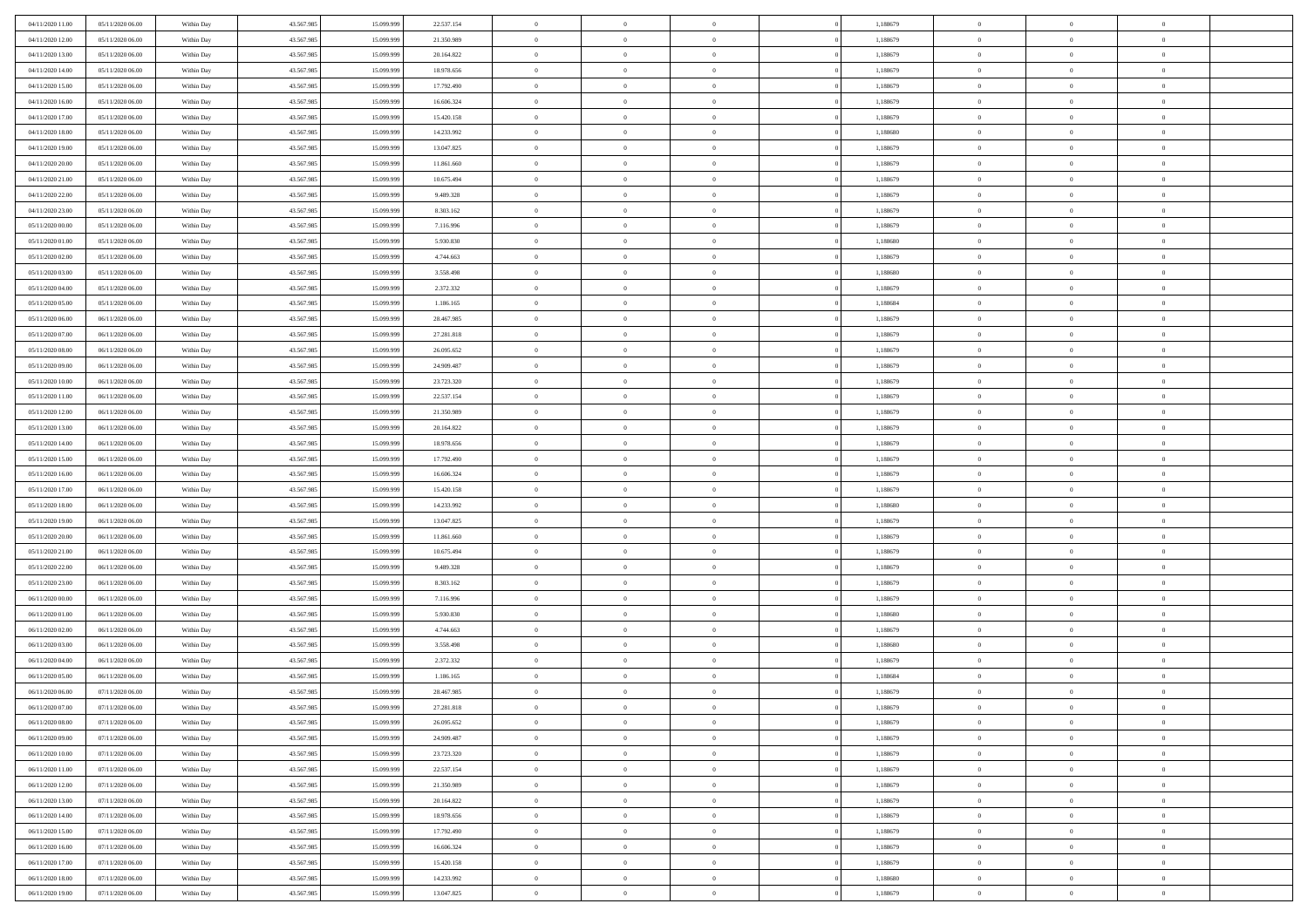| 06/11/2020 20:00 | 07/11/2020 06:00                     | Within Day               | 43.567.985 | 15.099.999 | 11.861.660               | $\bf{0}$           | $\overline{0}$ | $\overline{0}$                 | 1,188679 | $\bf{0}$                    | $\overline{0}$ | $\,0\,$                   |  |
|------------------|--------------------------------------|--------------------------|------------|------------|--------------------------|--------------------|----------------|--------------------------------|----------|-----------------------------|----------------|---------------------------|--|
| 06/11/2020 21:00 | 07/11/2020 06.00                     | Within Day               | 43.567.985 | 15.099.99  | 10.675.494               | $\theta$           | $\overline{0}$ | $\mathbf{0}$                   | 1,188679 | $\theta$                    | $\mathbf{0}$   | $\theta$                  |  |
| 06/11/2020 22:00 | 07/11/2020 06:00                     | Within Dav               | 43.567.985 | 15.099.999 | 9.489.328                | $\theta$           | $\overline{0}$ | $\mathbf{0}$                   | 1,188679 | $\mathbf{0}$                | $\overline{0}$ | $\overline{0}$            |  |
| 06/11/2020 23.00 | 07/11/2020 06.00                     | Within Day               | 43.567.985 | 15.099.999 | 8.303.162                | $\,$ 0 $\,$        | $\overline{0}$ | $\overline{0}$                 | 1,188679 | $\bf{0}$                    | $\overline{0}$ | $\bf{0}$                  |  |
| 07/11/2020 00:00 | 07/11/2020 06.00                     | Within Day               | 43.567.985 | 15.099.999 | 7.116.996                | $\,$ 0             | $\overline{0}$ | $\mathbf{0}$                   | 1,188679 | $\bf{0}$                    | $\theta$       | $\,0\,$                   |  |
| 07/11/2020 01:00 | 07/11/2020 06:00                     | Within Dav               | 43.567.985 | 15.099.999 | 5.930.830                | $\theta$           | $\overline{0}$ | $\mathbf{0}$                   | 1,188680 | $\mathbf{0}$                | $\overline{0}$ | $\overline{0}$            |  |
| 07/11/2020 02.00 | 07/11/2020 06:00                     | Within Day               | 43.567.985 | 15.099.999 | 4.744.663                | $\,$ 0 $\,$        | $\overline{0}$ | $\overline{0}$                 | 1,188679 | $\bf{0}$                    | $\overline{0}$ | $\,0\,$                   |  |
| 07/11/2020 03:00 | 07/11/2020 06.00                     | Within Day               | 43.567.985 | 15,099,999 | 3.558.498                | $\,$ 0 $\,$        | $\overline{0}$ | $\mathbf{0}$                   | 1,188680 | $\,$ 0 $\,$                 | $\overline{0}$ | $\theta$                  |  |
| 07/11/2020 04:00 | 07/11/2020 06:00                     | Within Day               | 43.567.985 | 15.099.999 | 2.372.332                | $\theta$           | $\overline{0}$ | $\overline{0}$                 | 1,188679 | $\mathbf{0}$                | $\bf{0}$       | $\overline{0}$            |  |
| 07/11/2020 05:00 | 07/11/2020 06.00                     | Within Day               | 43.567.985 | 15.099.999 | 1.186.165                | $\,$ 0 $\,$        | $\overline{0}$ | $\Omega$                       | 1,188684 | $\bf{0}$                    | $\overline{0}$ | $\,0\,$                   |  |
| 07/11/2020 06:00 | 08/11/2020 06:00                     | Within Day               | 43.567.985 | 15.099.999 | 28.467.985               | $\bf{0}$           | $\overline{0}$ | $\mathbf{0}$                   | 1,188679 | $\bf{0}$                    | $\mathbf{0}$   | $\theta$                  |  |
| 07/11/2020 07:00 | 08/11/2020 06:00                     | Within Dav               | 43.567.985 | 15.099.999 | 27.281.818               | $\theta$           | $\overline{0}$ | $\mathbf{0}$                   | 1,188679 | $\mathbf{0}$                | $\overline{0}$ | $\overline{0}$            |  |
| 07/11/2020 08:00 | 08/11/2020 06:00                     | Within Day               | 43.567.985 | 15.099.999 | 26.095.652               | $\,$ 0 $\,$        | $\overline{0}$ | $\overline{0}$                 | 1,188679 | $\bf{0}$                    | $\overline{0}$ | $\bf{0}$                  |  |
| 07/11/2020 09:00 | 08/11/2020 06:00                     | Within Day               | 43.567.985 | 15.099.999 | 24.909.487               | $\bf{0}$           | $\overline{0}$ | $\mathbf{0}$                   | 1,188679 | $\bf{0}$                    | $\theta$       | $\,0\,$                   |  |
| 07/11/2020 10:00 | 08/11/2020 06:00                     | Within Dav               | 43.567.985 | 15.099.999 | 23.723.320               | $\theta$           | $\overline{0}$ | $\mathbf{0}$                   | 1,188679 | $\mathbf{0}$                | $\overline{0}$ | $\overline{0}$            |  |
| 07/11/2020 11:00 | 08/11/2020 06:00                     | Within Day               | 43.567.985 | 15.099.999 | 22.537.154               | $\,$ 0 $\,$        | $\overline{0}$ | $\Omega$                       | 1,188679 | $\bf{0}$                    | $\overline{0}$ | $\bf{0}$                  |  |
| 07/11/2020 12:00 | 08/11/2020 06:00                     |                          | 43.567.985 | 15.099.999 | 21.350.989               | $\,$ 0             | $\overline{0}$ | $\mathbf{0}$                   | 1,188679 | $\bf{0}$                    | $\overline{0}$ | $\theta$                  |  |
| 07/11/2020 13:00 | 08/11/2020 06:00                     | Within Day<br>Within Day | 43.567.985 | 15.099.999 | 20.164.822               | $\theta$           | $\overline{0}$ | $\mathbf{0}$                   | 1,188679 | $\mathbf{0}$                | $\overline{0}$ | $\overline{0}$            |  |
| 07/11/2020 14:00 | 08/11/2020 06:00                     | Within Day               | 43.567.985 | 15.099.999 | 18.978.656               | $\,$ 0 $\,$        | $\overline{0}$ | $\Omega$                       | 1,188679 | $\bf{0}$                    | $\overline{0}$ | $\,0\,$                   |  |
| 07/11/2020 15:00 | 08/11/2020 06:00                     |                          | 43.567.985 | 15.099.999 |                          | $\bf{0}$           | $\overline{0}$ | $\mathbf{0}$                   | 1,188679 | $\bf{0}$                    | $\mathbf{0}$   | $\theta$                  |  |
| 07/11/2020 16:00 | 08/11/2020 06:00                     | Within Day<br>Within Dav | 43.567.985 | 15.099.999 | 17.792.490<br>16.606.324 | $\theta$           | $\overline{0}$ |                                | 1,188679 | $\mathbf{0}$                | $\overline{0}$ | $\overline{0}$            |  |
| 07/11/2020 17:00 |                                      |                          |            |            |                          | $\,$ 0 $\,$        |                | $\mathbf{0}$<br>$\overline{0}$ |          | $\bf{0}$                    | $\overline{0}$ | $\bf{0}$                  |  |
|                  | 08/11/2020 06:00                     | Within Day               | 43.567.985 | 15.099.999 | 15.420.158               |                    | $\overline{0}$ |                                | 1,188679 |                             | $\theta$       |                           |  |
| 07/11/2020 18:00 | 08/11/2020 06:00<br>08/11/2020 06:00 | Within Day               | 43.567.985 | 15.099.999 | 14.233.992               | $\,$ 0<br>$\theta$ | $\overline{0}$ | $\mathbf{0}$                   | 1,188680 | $\,$ 0 $\,$<br>$\mathbf{0}$ |                | $\,0\,$<br>$\overline{0}$ |  |
| 07/11/2020 19:00 |                                      | Within Dav               | 43.567.985 | 15.099.999 | 13.047.825               |                    | $\overline{0}$ | $\mathbf{0}$                   | 1,188679 |                             | $\overline{0}$ |                           |  |
| 07/11/2020 20:00 | 08/11/2020 06:00                     | Within Day               | 43.567.985 | 15.099.999 | 11.861.660               | $\,$ 0 $\,$        | $\overline{0}$ | $\overline{0}$                 | 1,188679 | $\bf{0}$                    | $\overline{0}$ | $\,0\,$                   |  |
| 07/11/2020 21:00 | 08/11/2020 06:00                     | Within Day               | 43.567.985 | 15.099.999 | 10.675.494               | $\,$ 0             | $\overline{0}$ | $\mathbf{0}$                   | 1,188679 | $\bf{0}$                    | $\overline{0}$ | $\theta$                  |  |
| 07/11/2020 22.00 | 08/11/2020 06:00                     | Within Day               | 43.567.985 | 15.099.999 | 9.489.328                | $\theta$           | $\overline{0}$ | $\overline{0}$                 | 1,188679 | $\mathbf{0}$                | $\bf{0}$       | $\overline{0}$            |  |
| 07/11/2020 23.00 | 08/11/2020 06:00                     | Within Day               | 43.567.985 | 15.099.999 | 8.303.162                | $\,$ 0 $\,$        | $\overline{0}$ | $\Omega$                       | 1,188679 | $\bf{0}$                    | $\overline{0}$ | $\,0\,$                   |  |
| 08/11/2020 00:00 | 08/11/2020 06:00                     | Within Day               | 43.567.985 | 15,099,999 | 7.116.996                | $\bf{0}$           | $\overline{0}$ | $\mathbf{0}$                   | 1,188679 | $\bf{0}$                    | $\mathbf{0}$   | $\theta$                  |  |
| 08/11/2020 01:00 | 08/11/2020 06:00                     | Within Dav               | 43.567.985 | 15.099.999 | 5.930.830                | $\theta$           | $\overline{0}$ | $\overline{0}$                 | 1,188680 | $\mathbf{0}$                | $\overline{0}$ | $\overline{0}$            |  |
| 08/11/2020 02:00 | 08/11/2020 06:00                     | Within Day               | 43.567.985 | 15.099.999 | 4.744.663                | $\theta$           | $\overline{0}$ | $\overline{0}$                 | 1,188679 | $\,$ 0                      | $\overline{0}$ | $\,$ 0 $\,$               |  |
| 08/11/2020 03:00 | 08/11/2020 06:00                     | Within Day               | 43.567.985 | 15.099.999 | 3.558.498                | $\,$ 0             | $\overline{0}$ | $\mathbf{0}$                   | 1,188680 | $\bf{0}$                    | $\mathbf{0}$   | $\bf{0}$                  |  |
| 08/11/2020 04:00 | 08/11/2020 06:00                     | Within Dav               | 43.567.985 | 15.099.999 | 2.372.332                | $\theta$           | $\overline{0}$ | $\mathbf{0}$                   | 1,188679 | $\mathbf{0}$                | $\overline{0}$ | $\overline{0}$            |  |
| 08/11/2020 05:00 | 08/11/2020 06:00                     | Within Day               | 43.567.985 | 15.099.999 | 1.186.165                | $\theta$           | $\overline{0}$ | $\overline{0}$                 | 1,188684 | $\,$ 0                      | $\overline{0}$ | $\theta$                  |  |
| 08/11/2020 06:00 | 09/11/2020 06.00                     | Within Day               | 43.567.985 | 15.099.999 | 28.467.985               | $\bf{0}$           | $\overline{0}$ | $\mathbf{0}$                   | 1,188679 | $\mathbf{0}$                | $\overline{0}$ | $\overline{0}$            |  |
| 08/11/2020 07:00 | 09/11/2020 06:00                     | Within Day               | 43.567.985 | 15.099.999 | 27.281.818               | $\theta$           | $\overline{0}$ | $\mathbf{0}$                   | 1,188679 | $\mathbf{0}$                | $\overline{0}$ | $\overline{0}$            |  |
| 08/11/2020 08:00 | 09/11/2020 06:00                     | Within Day               | 43.567.985 | 15.099.999 | 26.095.652               | $\theta$           | $\overline{0}$ | $\overline{0}$                 | 1,188679 | $\,$ 0                      | $\overline{0}$ | $\theta$                  |  |
| 08/11/2020 11:00 | 09/11/2020 06:00                     | Within Day               | 43.567.985 | 15.099.999 | 22.537.154               | $\bf{0}$           | $\overline{0}$ | $\mathbf{0}$                   | 1,188679 | $\bf{0}$                    | $\mathbf{0}$   | $\bf{0}$                  |  |
| 08/11/2020 12:00 | 09/11/2020 06:00                     | Within Dav               | 43.567.985 | 15.099.999 | 21.350.989               | $\theta$           | $\overline{0}$ | $\mathbf{0}$                   | 1,188679 | $\mathbf{0}$                | $\overline{0}$ | $\overline{0}$            |  |
| 08/11/2020 13:00 | 09/11/2020 06:00                     | Within Day               | 43.567.985 | 15.099.999 | 20.164.822               | $\,$ 0 $\,$        | $\overline{0}$ | $\overline{0}$                 | 1,188679 | $\,$ 0                      | $\overline{0}$ | $\,$ 0 $\,$               |  |
| 08/11/2020 14:00 | 09/11/2020 06:00                     | Within Day               | 43.567.985 | 15.099.999 | 18.978.656               | $\,$ 0             | $\,$ 0 $\,$    | $\overline{0}$                 | 1,188679 | $\,$ 0 $\,$                 | $\overline{0}$ | $\bf{0}$                  |  |
| 08/11/2020 15:00 | 09/11/2020 06:00                     | Within Dav               | 43.567.985 | 15.099.999 | 17.792.490               | $\theta$           | $\overline{0}$ | $\mathbf{0}$                   | 1,188679 | $\mathbf{0}$                | $\overline{0}$ | $\theta$                  |  |
| 08/11/2020 16:00 | 09/11/2020 06.00                     | Within Day               | 43.567.985 | 15.099.999 | 16.606.324               | $\overline{0}$     | $\overline{0}$ | $\overline{0}$                 | 1,188679 | $\,$ 0                      | $\overline{0}$ | $\theta$                  |  |
| 08/11/2020 17:00 | 09/11/2020 06.00                     | Within Day               | 43.567.985 | 15.099.999 | 15.420.158               | $\bf{0}$           | $\overline{0}$ | $\mathbf{0}$                   | 1,188679 | $\bf{0}$                    | $\overline{0}$ | $\bf{0}$                  |  |
| 08/11/2020 18:00 | 09/11/2020 06:00                     | Within Day               | 43.567.985 | 15.099.999 | 14.233.992               | $\overline{0}$     | $\theta$       |                                | 1,188680 | $\overline{0}$              | $\theta$       | $\theta$                  |  |
| 08/11/2020 19:00 | 09/11/2020 06:00                     | Within Day               | 43.567.985 | 15.099.999 | 13.047.825               | $\,$ 0 $\,$        | $\overline{0}$ | $\overline{0}$                 | 1,188679 | $\,$ 0 $\,$                 | $\bf{0}$       | $\theta$                  |  |
| 08/11/2020 20:00 | 09/11/2020 06.00                     | Within Day               | 43.567.985 | 15.099.999 | 11.861.660               | $\bf{0}$           | $\,$ 0 $\,$    | $\overline{0}$                 | 1,188679 | $\,$ 0 $\,$                 | $\overline{0}$ | $\overline{0}$            |  |
| 08/11/2020 21:00 | 09/11/2020 06:00                     | Within Day               | 43.567.985 | 15.099.999 | 10.675.494               | $\overline{0}$     | $\overline{0}$ | $\overline{0}$                 | 1,188679 | $\,$ 0 $\,$                 | $\bf{0}$       | $\mathbf{0}$              |  |
| 08/11/2020 22.00 | 09/11/2020 06:00                     | Within Day               | 43.567.985 | 15.099.999 | 9.489.328                | $\,$ 0 $\,$        | $\overline{0}$ | $\overline{0}$                 | 1,188679 | $\,$ 0 $\,$                 | $\bf{0}$       | $\,$ 0 $\,$               |  |
| 08/11/2020 23.00 | 09/11/2020 06.00                     | Within Day               | 43.567.985 | 15.099.999 | 8.303.162                | $\,$ 0 $\,$        | $\,$ 0 $\,$    | $\overline{0}$                 | 1,188679 | $\,$ 0 $\,$                 | $\overline{0}$ | $\overline{0}$            |  |
| 09/11/2020 00:00 | 09/11/2020 06:00                     | Within Day               | 43.567.985 | 15.099.999 | 7.116.996                | $\overline{0}$     | $\overline{0}$ | $\overline{0}$                 | 1,188679 | $\mathbf{0}$                | $\overline{0}$ | $\overline{0}$            |  |
| 09/11/2020 01:00 | 09/11/2020 06:00                     | Within Day               | 43.567.985 | 15.099.999 | 5.930.830                | $\,$ 0 $\,$        | $\overline{0}$ | $\overline{0}$                 | 1,188680 | $\,$ 0 $\,$                 | $\overline{0}$ | $\,$ 0 $\,$               |  |
| 09/11/2020 02.00 | 09/11/2020 06.00                     | Within Day               | 43.567.985 | 15.099.999 | 4.744.663                | $\bf{0}$           | $\overline{0}$ | $\overline{0}$                 | 1,188679 | $\,$ 0 $\,$                 | $\overline{0}$ | $\overline{0}$            |  |
| 09/11/2020 03:00 | 09/11/2020 06:00                     | Within Day               | 43.567.985 | 15.099.999 | 3.558.498                | $\mathbf{0}$       | $\overline{0}$ | $\overline{0}$                 | 1,188680 | $\mathbf{0}$                | $\bf{0}$       | $\overline{0}$            |  |
| 09/11/2020 04:00 | 09/11/2020 06:00                     | Within Day               | 43.567.985 | 15.099.999 | 2.372.332                | $\,$ 0 $\,$        | $\overline{0}$ | $\overline{0}$                 | 1,188679 | $\,$ 0 $\,$                 | $\overline{0}$ | $\,$ 0 $\,$               |  |
| 09/11/2020 05:00 | 09/11/2020 06.00                     | Within Day               | 43.567.985 | 15.099.999 | 1.186.165                | $\,$ 0 $\,$        | $\,$ 0 $\,$    | $\overline{0}$                 | 1,188684 | $\,$ 0 $\,$                 | $\overline{0}$ | $\overline{0}$            |  |
| 09/11/2020 06:00 | 10/11/2020 06:00                     | Within Day               | 43.567.985 | 15.099.999 | 11.694.310               | $\theta$           | $\overline{0}$ | $\overline{0}$                 | 1,188679 | $\mathbf{0}$                | $\overline{0}$ | $\overline{0}$            |  |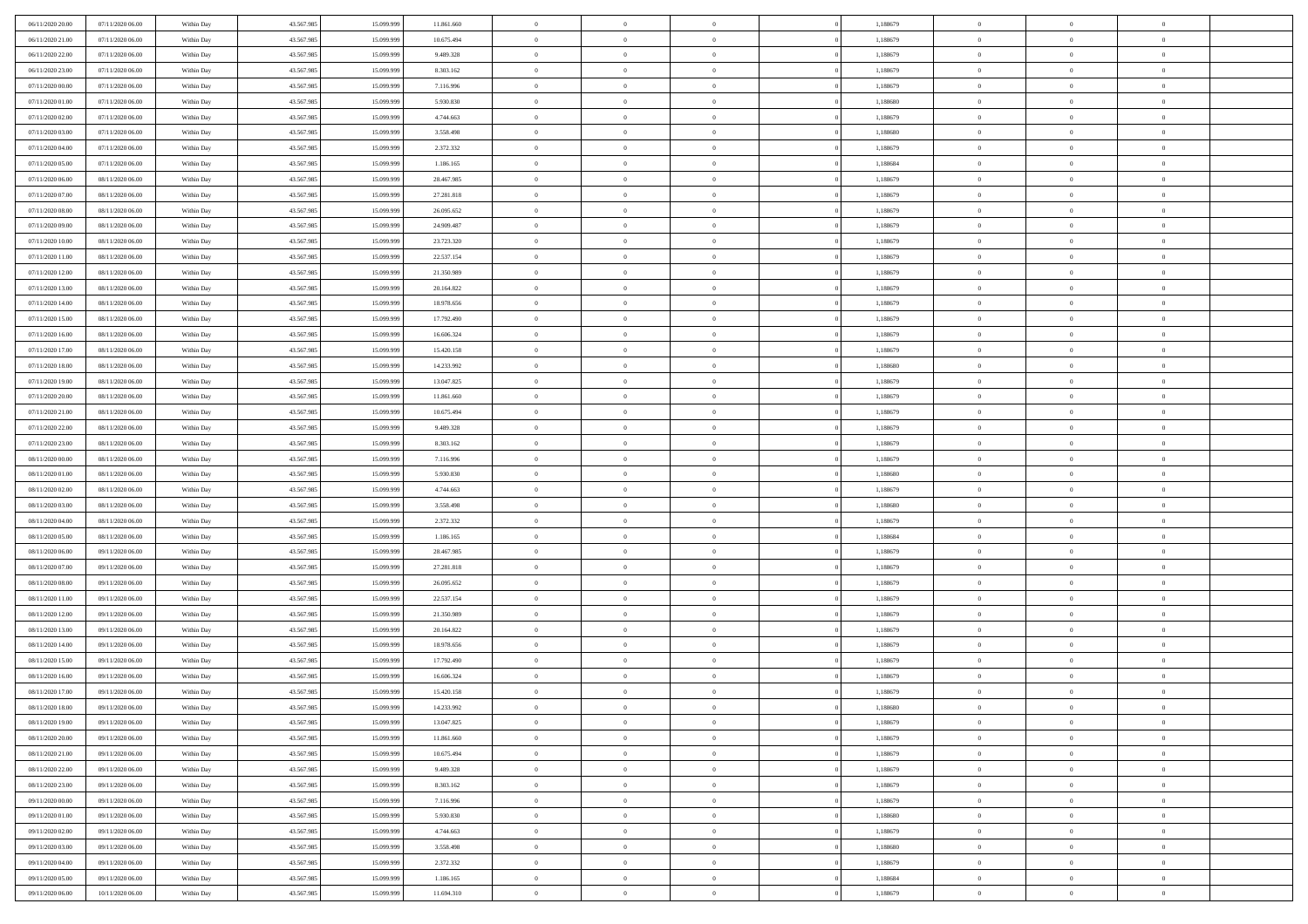| 09/11/2020 07:00 | 10/11/2020 06:00 | Within Day | 43.567.985 | 15.099.999 | 11.207.048 | $\bf{0}$       | $\overline{0}$ | $\overline{0}$             | 1,188679 | $\bf{0}$       | $\overline{0}$ | $\,0\,$        |  |
|------------------|------------------|------------|------------|------------|------------|----------------|----------------|----------------------------|----------|----------------|----------------|----------------|--|
| 09/11/2020 08:00 | 10/11/2020 06:00 | Within Day | 43.567.985 | 15.099.99  | 10.719.784 | $\theta$       | $\overline{0}$ | $\mathbf{0}$               | 1,188679 | $\theta$       | $\overline{0}$ | $\theta$       |  |
| 09/11/2020 09:00 | 10/11/2020 06:00 | Within Dav | 43.567.985 | 15.099.999 | 10.232.521 | $\theta$       | $\overline{0}$ | $\overline{0}$             | 1,188679 | $\mathbf{0}$   | $\overline{0}$ | $\overline{0}$ |  |
| 09/11/2020 10:00 | 10/11/2020 06:00 | Within Day | 43.567.985 | 15.099.999 | 9.745.258  | $\,$ 0 $\,$    | $\overline{0}$ | $\overline{0}$             | 1,188679 | $\bf{0}$       | $\overline{0}$ | $\bf{0}$       |  |
| 09/11/2020 11:00 | 10/11/2020 06:00 | Within Day | 43.567.985 | 15.099.999 | 9.257.995  | $\,$ 0         | $\overline{0}$ | $\mathbf{0}$               | 1,188679 | $\bf{0}$       | $\theta$       | $\,0\,$        |  |
| 09/11/2020 12:00 | 10/11/2020 06:00 | Within Dav | 43.567.985 | 15.099.999 | 8.770.732  | $\theta$       | $\overline{0}$ | $\mathbf{0}$               | 1,188679 | $\mathbf{0}$   | $\overline{0}$ | $\overline{0}$ |  |
| 09/11/2020 13:00 | 10/11/2020 06:00 | Within Day | 43.567.985 | 15.099.999 | 8.283.469  | $\,$ 0 $\,$    | $\overline{0}$ | $\overline{0}$             | 1,188679 | $\bf{0}$       | $\overline{0}$ | $\,0\,$        |  |
|                  |                  |            |            | 15,099,999 |            | $\,$ 0         | $\overline{0}$ | $\mathbf{0}$               |          | $\,$ 0 $\,$    | $\overline{0}$ | $\theta$       |  |
| 09/11/2020 14:00 | 10/11/2020 06:00 | Within Day | 43.567.985 |            | 7.796.206  | $\theta$       |                |                            | 1,188679 | $\mathbf{0}$   |                | $\overline{0}$ |  |
| 09/11/2020 15:00 | 10/11/2020 06:00 | Within Day | 43.567.985 | 15.099.999 | 7.308.944  |                | $\overline{0}$ | $\overline{0}$<br>$\Omega$ | 1,188679 |                | $\overline{0}$ |                |  |
| 09/11/2020 16:00 | 10/11/2020 06:00 | Within Day | 43.567.985 | 15.099.999 | 6.821.681  | $\,$ 0 $\,$    | $\overline{0}$ |                            | 1,188679 | $\bf{0}$       | $\overline{0}$ | $\,0\,$        |  |
| 09/11/2020 17.00 | 10/11/2020 06:00 | Within Day | 43.567.985 | 15,099,999 | 6.334.418  | $\bf{0}$       | $\overline{0}$ | $\mathbf{0}$               | 1,188679 | $\bf{0}$       | $\mathbf{0}$   | $\theta$       |  |
| 09/11/2020 18:00 | 10/11/2020 06:00 | Within Dav | 43.567.985 | 15.099.999 | 5.847.155  | $\theta$       | $\overline{0}$ | $\overline{0}$             | 1,188680 | $\mathbf{0}$   | $\overline{0}$ | $\overline{0}$ |  |
| 09/11/2020 19:00 | 10/11/2020 06:00 | Within Day | 43.567.985 | 15.099.999 | 5.359.892  | $\,$ 0 $\,$    | $\overline{0}$ | $\overline{0}$             | 1,188679 | $\bf{0}$       | $\overline{0}$ | $\bf{0}$       |  |
| 09/11/2020 20:00 | 10/11/2020 06:00 | Within Day | 43.567.985 | 15.099.999 | 4.872.629  | $\,$ 0         | $\overline{0}$ | $\mathbf{0}$               | 1,188679 | $\bf{0}$       | $\theta$       | $\,0\,$        |  |
| 09/11/2020 21:00 | 10/11/2020 06:00 | Within Dav | 43.567.985 | 15.099.999 | 4.385.366  | $\theta$       | $\overline{0}$ | $\mathbf{0}$               | 1,188679 | $\mathbf{0}$   | $\overline{0}$ | $\overline{0}$ |  |
| 09/11/2020 22.00 | 10/11/2020 06:00 | Within Day | 43.567.985 | 15.099.999 | 3.898.102  | $\,$ 0 $\,$    | $\overline{0}$ | $\overline{0}$             | 1,188679 | $\bf{0}$       | $\overline{0}$ | $\bf{0}$       |  |
| 09/11/2020 23.00 | 10/11/2020 06:00 | Within Day | 43.567.985 | 15.099.999 | 3.410.840  | $\,$ 0         | $\overline{0}$ | $\mathbf{0}$               | 1,188679 | $\bf{0}$       | $\overline{0}$ | $\theta$       |  |
| 10/11/2020 00:00 | 10/11/2020 06:00 | Within Day | 43.567.985 | 15.099.999 | 2.923.577  | $\theta$       | $\overline{0}$ | $\mathbf{0}$               | 1,188679 | $\mathbf{0}$   | $\overline{0}$ | $\overline{0}$ |  |
| 10/11/2020 01:00 | 10/11/2020 06:00 | Within Day | 43.567.985 | 15.099.999 | 2.436.314  | $\,$ 0 $\,$    | $\overline{0}$ | $\Omega$                   | 1,188680 | $\bf{0}$       | $\overline{0}$ | $\,0\,$        |  |
| 10/11/2020 02.00 | 10/11/2020 06:00 | Within Day | 43.567.985 | 15.099.999 | 1.949.051  | $\bf{0}$       | $\overline{0}$ | $\mathbf{0}$               | 1,188679 | $\bf{0}$       | $\mathbf{0}$   | $\theta$       |  |
| 10/11/2020 03:00 | 10/11/2020 06:00 | Within Dav | 43.567.985 | 15.099.999 | 1.461.788  | $\theta$       | $\overline{0}$ | $\mathbf{0}$               | 1,188680 | $\mathbf{0}$   | $\overline{0}$ | $\overline{0}$ |  |
| 10/11/2020 04:00 | 10/11/2020 06:00 | Within Day | 43.567.985 | 15.099.999 | 974.525    | $\,$ 0 $\,$    | $\overline{0}$ | $\overline{0}$             | 1,188679 | $\bf{0}$       | $\overline{0}$ | $\bf{0}$       |  |
| 10/11/2020 05:00 | 10/11/2020 06:00 | Within Day | 43.567.985 | 15.099.999 | 487.262    | $\,$ 0         | $\overline{0}$ | $\mathbf{0}$               | 1,188684 | $\,$ 0 $\,$    | $\bf{0}$       | $\,0\,$        |  |
| 10/11/2020 06:00 | 11/11/2020 06:00 | Within Dav | 43.567.985 | 15.099.999 | 11.694.310 | $\theta$       | $\overline{0}$ | $\mathbf{0}$               | 1,188679 | $\mathbf{0}$   | $\overline{0}$ | $\overline{0}$ |  |
| 10/11/2020 07.00 | 11/11/2020 06:00 | Within Day | 43.567.985 | 15.099.999 | 11.207.048 | $\,$ 0 $\,$    | $\overline{0}$ | $\overline{0}$             | 1,188679 | $\bf{0}$       | $\overline{0}$ | $\,0\,$        |  |
| 10/11/2020 08:00 | 11/11/2020 06.00 | Within Day | 43.567.985 | 15,099,999 | 10.719.784 | $\,$ 0         | $\overline{0}$ | $\mathbf{0}$               | 1,188679 | $\bf{0}$       | $\overline{0}$ | $\theta$       |  |
| 10/11/2020 09:00 | 11/11/2020 06:00 | Within Day | 43.567.985 | 15.099.999 | 10.232.521 | $\theta$       | $\overline{0}$ | $\overline{0}$             | 1,188679 | $\mathbf{0}$   | $\bf{0}$       | $\overline{0}$ |  |
| 10/11/2020 10:00 | 11/11/2020 06:00 | Within Day | 43.567.985 | 15.099.999 | 9.745.258  | $\,$ 0 $\,$    | $\overline{0}$ | $\Omega$                   | 1,188679 | $\bf{0}$       | $\overline{0}$ | $\bf{0}$       |  |
| 10/11/2020 11:00 | 11/11/2020 06.00 | Within Day | 43.567.985 | 15,099,999 | 9.257.995  | $\bf{0}$       | $\overline{0}$ | $\mathbf{0}$               | 1,188679 | $\bf{0}$       | $\mathbf{0}$   | $\overline{0}$ |  |
| 10/11/2020 12:00 | 11/11/2020 06:00 | Within Dav | 43.567.985 | 15.099.999 | 8.770.732  | $\theta$       | $\overline{0}$ | $\overline{0}$             | 1,188679 | $\mathbf{0}$   | $\overline{0}$ | $\overline{0}$ |  |
| 10/11/2020 13:00 | 11/11/2020 06:00 | Within Day | 43.567.985 | 15.099.999 | 8.283.469  | $\,$ 0 $\,$    | $\overline{0}$ | $\overline{0}$             | 1,188679 | $\,$ 0         | $\overline{0}$ | $\,$ 0 $\,$    |  |
| 10/11/2020 14:00 | 11/11/2020 06:00 | Within Day | 43.567.985 | 15.099.999 | 7.796.206  | $\,$ 0         | $\overline{0}$ | $\mathbf{0}$               | 1,188679 | $\bf{0}$       | $\mathbf{0}$   | $\bf{0}$       |  |
| 10/11/2020 15:00 | 11/11/2020 06:00 | Within Dav | 43.567.985 | 15.099.999 | 7.308.944  | $\theta$       | $\overline{0}$ | $\mathbf{0}$               | 1,188679 | $\mathbf{0}$   | $\overline{0}$ | $\overline{0}$ |  |
| 10/11/2020 16:00 | 11/11/2020 06:00 | Within Day | 43.567.985 | 15.099.999 | 6.821.681  | $\theta$       | $\overline{0}$ | $\overline{0}$             | 1,188679 | $\,$ 0         | $\overline{0}$ | $\theta$       |  |
| 10/11/2020 17:00 | 11/11/2020 06.00 | Within Day | 43.567.985 | 15,099,999 | 6.334.418  | $\bf{0}$       | $\overline{0}$ | $\mathbf{0}$               | 1,188679 | $\mathbf{0}$   | $\overline{0}$ | $\overline{0}$ |  |
| 10/11/2020 18:00 | 11/11/2020 06:00 | Within Day | 43.567.985 | 15.099.999 | 5.847.155  | $\theta$       | $\overline{0}$ | $\mathbf{0}$               | 1,188680 | $\mathbf{0}$   | $\overline{0}$ | $\overline{0}$ |  |
| 10/11/2020 19:00 | 11/11/2020 06:00 | Within Day | 43.567.985 | 15.099.999 | 5.359.892  | $\theta$       | $\overline{0}$ | $\overline{0}$             | 1,188679 | $\,$ 0         | $\overline{0}$ | $\theta$       |  |
| 10/11/2020 20:00 | 11/11/2020 06.00 | Within Day | 43.567.985 | 15.099.999 | 4.872.629  | $\bf{0}$       | $\overline{0}$ | $\mathbf{0}$               | 1,188679 | $\bf{0}$       | $\mathbf{0}$   | $\bf{0}$       |  |
| 10/11/2020 21:00 | 11/11/2020 06:00 | Within Dav | 43.567.985 | 15.099.999 | 4.385.366  | $\theta$       | $\overline{0}$ | $\overline{0}$             | 1,188679 | $\mathbf{0}$   | $\overline{0}$ | $\overline{0}$ |  |
| 10/11/2020 22.00 | 11/11/2020 06:00 | Within Day | 43.567.985 | 15.099.999 | 3.898.102  | $\,$ 0 $\,$    | $\overline{0}$ | $\overline{0}$             | 1,188679 | $\,$ 0         | $\overline{0}$ | $\,$ 0 $\,$    |  |
| 10/11/2020 23.00 | 11/11/2020 06:00 | Within Day | 43.567.985 | 15.099.999 | 3.410.840  | $\,$ 0         | $\,$ 0 $\,$    | $\overline{0}$             | 1,188679 | $\,$ 0 $\,$    | $\overline{0}$ | $\bf{0}$       |  |
| 11/11/2020 00:00 | 11/11/2020 06:00 | Within Day | 43.567.985 | 15.099.999 | 2.923.577  | $\theta$       | $\overline{0}$ | $\mathbf{0}$               | 1,188679 | $\mathbf{0}$   | $\overline{0}$ | $\overline{0}$ |  |
| 11/11/2020 01:00 | 11/11/2020 06.00 | Within Day | 43.567.985 | 15.099.999 | 2.436.314  | $\theta$       | $\overline{0}$ | $\overline{0}$             | 1,188680 | $\,$ 0         | $\overline{0}$ | $\theta$       |  |
| 11/11/2020 02.00 | 11/11/2020 06.00 | Within Day | 43.567.985 | 15.099.999 | 1.949.051  | $\bf{0}$       | $\,$ 0 $\,$    | $\mathbf{0}$               | 1,188679 | $\bf{0}$       | $\overline{0}$ | $\bf{0}$       |  |
| 11/11/2020 03:00 | 11/11/2020 06:00 | Within Day | 43.567.985 | 15.099.999 | 1.461.788  | $\overline{0}$ | $\theta$       |                            | 1,188680 | $\overline{0}$ | $\theta$       | $\theta$       |  |
|                  |                  |            |            |            |            |                |                |                            |          |                |                |                |  |
| 11/11/2020 04:00 | 11/11/2020 06:00 | Within Day | 43.567.985 | 15.099.999 | 974.525    | $\,$ 0 $\,$    | $\overline{0}$ | $\overline{0}$             | 1,188679 | $\,$ 0 $\,$    | $\bf{0}$       | $\theta$       |  |
| 11/11/2020 05.00 | 11/11/2020 06.00 | Within Day | 43.567.985 | 15.099.999 | 487.262    | $\bf{0}$       | $\,$ 0 $\,$    | $\overline{0}$             | 1,188684 | $\,$ 0 $\,$    | $\overline{0}$ | $\overline{0}$ |  |
| 11/11/2020 06:00 | 12/11/2020 06:00 | Within Day | 43.567.985 | 15.099.999 | 11.694.310 | $\mathbf{0}$   | $\overline{0}$ | $\overline{0}$             | 1,188679 | $\,$ 0 $\,$    | $\bf{0}$       | $\overline{0}$ |  |
| 11/11/2020 07:00 | 12/11/2020 06:00 | Within Day | 43.567.985 | 15.099.999 | 11.207.048 | $\,$ 0 $\,$    | $\overline{0}$ | $\overline{0}$             | 1,188679 | $\,$ 0 $\,$    | $\bf{0}$       | $\,$ 0 $\,$    |  |
| 11/11/2020 08:00 | 12/11/2020 06:00 | Within Day | 43.567.985 | 15.099.999 | 10.719.784 | $\,$ 0 $\,$    | $\,$ 0 $\,$    | $\overline{0}$             | 1,188679 | $\,$ 0 $\,$    | $\overline{0}$ | $\overline{0}$ |  |
| 11/11/2020 09:00 | 12/11/2020 06:00 | Within Day | 43.567.985 | 15.099.999 | 10.232.521 | $\mathbf{0}$   | $\overline{0}$ | $\overline{0}$             | 1,188679 | $\mathbf{0}$   | $\bf{0}$       | $\overline{0}$ |  |
| 11/11/2020 10:00 | 12/11/2020 06:00 | Within Day | 43.567.985 | 15.099.999 | 9.745.258  | $\,$ 0 $\,$    | $\overline{0}$ | $\overline{0}$             | 1,188679 | $\,$ 0 $\,$    | $\bf{0}$       | $\,$ 0 $\,$    |  |
| 11/11/2020 11:00 | 12/11/2020 06.00 | Within Day | 43.567.985 | 15.099.999 | 9.257.995  | $\bf{0}$       | $\,$ 0 $\,$    | $\overline{0}$             | 1,188679 | $\,$ 0 $\,$    | $\overline{0}$ | $\overline{0}$ |  |
| 11/11/2020 12:00 | 12/11/2020 06:00 | Within Day | 43.567.985 | 15.099.999 | 8.770.732  | $\,$ 0 $\,$    | $\overline{0}$ | $\overline{0}$             | 1,188679 | $\,$ 0 $\,$    | $\bf{0}$       | $\overline{0}$ |  |
| 11/11/2020 13:00 | 12/11/2020 06:00 | Within Day | 43.567.985 | 15.099.999 | 8.283.469  | $\,$ 0 $\,$    | $\overline{0}$ | $\overline{0}$             | 1,188679 | $\,$ 0 $\,$    | $\mathbf{0}$   | $\,$ 0 $\,$    |  |
| 11/11/2020 14.00 | 12/11/2020 06.00 | Within Day | 43.567.985 | 15.099.999 | 7.796.206  | $\,$ 0 $\,$    | $\,$ 0 $\,$    | $\overline{0}$             | 1,188679 | $\,$ 0 $\,$    | $\overline{0}$ | $\overline{0}$ |  |
| 11/11/2020 15:00 | 12/11/2020 06:00 | Within Day | 43.567.985 | 15.099.999 | 7.308.944  | $\theta$       | $\overline{0}$ | $\overline{0}$             | 1,188679 | $\mathbf{0}$   | $\overline{0}$ | $\overline{0}$ |  |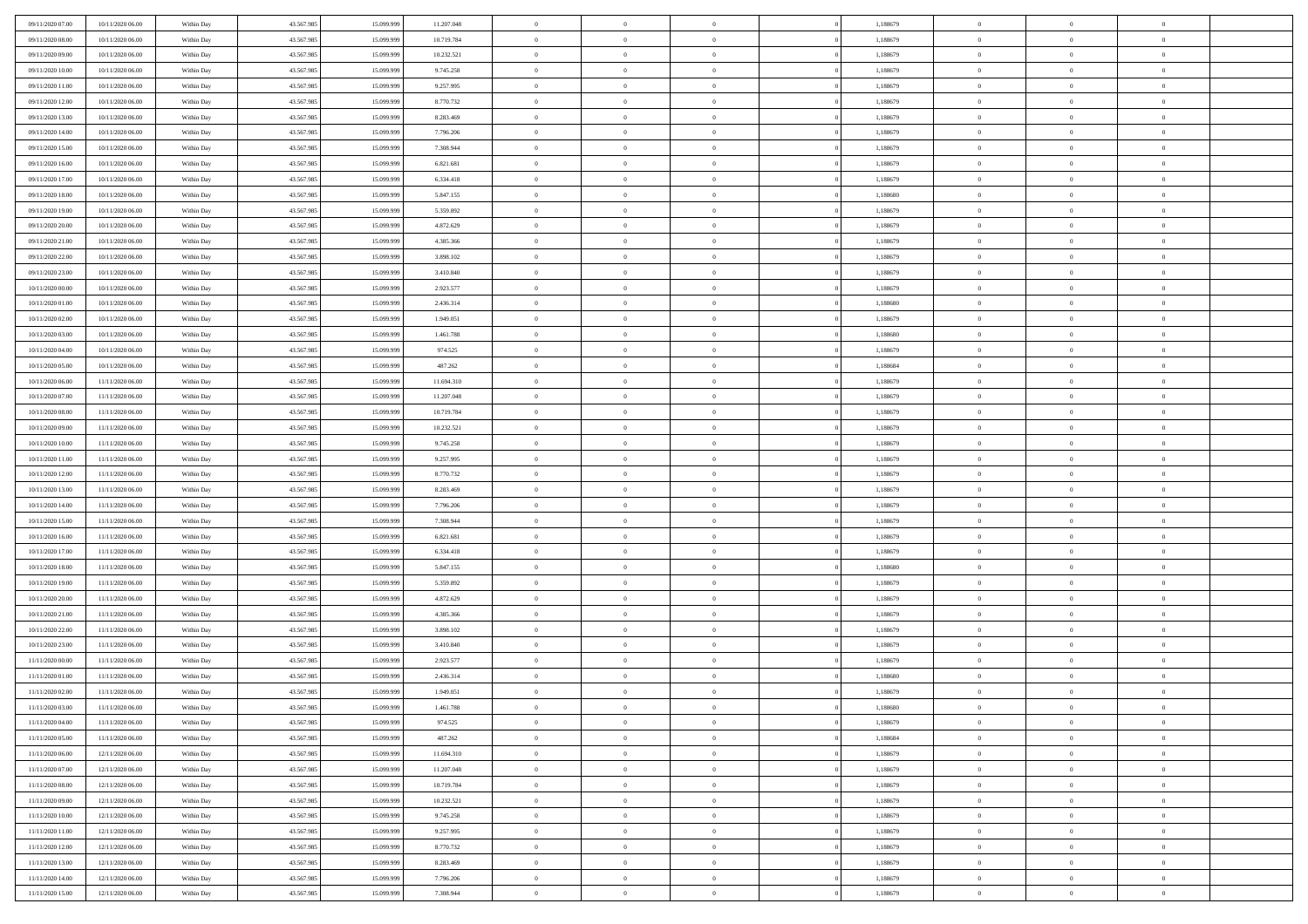| 11/11/2020 16:00 | 12/11/2020 06:00 | Within Day | 43.567.985 | 15.099.999 | 6.821.681  | $\,$ 0 $\,$    | $\overline{0}$ | $\overline{0}$ | 1,188679 | $\bf{0}$       | $\overline{0}$ | $\,0\,$        |  |
|------------------|------------------|------------|------------|------------|------------|----------------|----------------|----------------|----------|----------------|----------------|----------------|--|
| 11/11/2020 17.00 | 12/11/2020 06:00 | Within Day | 43.567.985 | 15.099.99  | 6.334.418  | $\theta$       | $\overline{0}$ | $\mathbf{0}$   | 1,188679 | $\theta$       | $\overline{0}$ | $\theta$       |  |
| 11/11/2020 18:00 | 12/11/2020 06:00 | Within Day | 43.567.985 | 15.099.999 | 5.847.155  | $\theta$       | $\overline{0}$ | $\overline{0}$ | 1,188680 | $\mathbf{0}$   | $\overline{0}$ | $\overline{0}$ |  |
| 11/11/2020 19:00 | 12/11/2020 06:00 | Within Day | 43.567.985 | 15.099.999 | 5.359.892  | $\,$ 0 $\,$    | $\overline{0}$ | $\overline{0}$ | 1,188679 | $\bf{0}$       | $\overline{0}$ | $\bf{0}$       |  |
| 11/11/2020 20:00 | 12/11/2020 06:00 | Within Day | 43.567.985 | 15.099.999 | 4.872.629  | $\,$ 0         | $\overline{0}$ | $\mathbf{0}$   | 1,188679 | $\bf{0}$       | $\bf{0}$       | $\,0\,$        |  |
| 11/11/2020 21:00 | 12/11/2020 06:00 | Within Day | 43.567.985 | 15.099.999 | 4.385.366  | $\theta$       | $\overline{0}$ | $\mathbf{0}$   | 1,188679 | $\mathbf{0}$   | $\overline{0}$ | $\overline{0}$ |  |
|                  |                  |            |            |            |            |                |                |                |          |                |                |                |  |
| 11/11/2020 22.00 | 12/11/2020 06:00 | Within Day | 43.567.985 | 15.099.999 | 3.898.102  | $\,$ 0 $\,$    | $\overline{0}$ | $\overline{0}$ | 1,188679 | $\bf{0}$       | $\overline{0}$ | $\bf{0}$       |  |
| 11/11/2020 23.00 | 12/11/2020 06:00 | Within Day | 43.567.985 | 15.099.999 | 3.410.840  | $\,$ 0         | $\overline{0}$ | $\mathbf{0}$   | 1,188679 | $\,$ 0 $\,$    | $\overline{0}$ | $\theta$       |  |
| 12/11/2020 00:00 | 12/11/2020 06:00 | Within Day | 43.567.985 | 15.099.999 | 2.923.577  | $\theta$       | $\overline{0}$ | $\mathbf{0}$   | 1,188679 | $\mathbf{0}$   | $\overline{0}$ | $\overline{0}$ |  |
| 12/11/2020 01:00 | 12/11/2020 06:00 | Within Day | 43.567.985 | 15.099.999 | 2.436.314  | $\,$ 0 $\,$    | $\overline{0}$ | $\Omega$       | 1,188680 | $\bf{0}$       | $\overline{0}$ | $\bf{0}$       |  |
| 12/11/2020 02.00 | 12/11/2020 06:00 | Within Day | 43.567.985 | 15.099.999 | 1.949.051  | $\bf{0}$       | $\overline{0}$ | $\mathbf{0}$   | 1,188679 | $\bf{0}$       | $\mathbf{0}$   | $\theta$       |  |
| 12/11/2020 03:00 | 12/11/2020 06:00 | Within Day | 43.567.985 | 15.099.999 | 1.461.788  | $\theta$       | $\overline{0}$ | $\overline{0}$ | 1,188680 | $\mathbf{0}$   | $\overline{0}$ | $\overline{0}$ |  |
| 12/11/2020 04:00 | 12/11/2020 06:00 | Within Day | 43.567.985 | 15.099.999 | 974.525    | $\,$ 0 $\,$    | $\overline{0}$ | $\overline{0}$ | 1,188679 | $\bf{0}$       | $\overline{0}$ | $\bf{0}$       |  |
| 12/11/2020 05:00 | 12/11/2020 06:00 | Within Day | 43.567.985 | 15.099.999 | 487.262    | $\,$ 0         | $\overline{0}$ | $\mathbf{0}$   | 1,188684 | $\bf{0}$       | $\theta$       | $\,0\,$        |  |
| 12/11/2020 06:00 | 13/11/2020 06:00 | Within Day | 43.567.985 | 15.099.999 | 11.694.310 | $\theta$       | $\overline{0}$ | $\mathbf{0}$   | 1,188679 | $\mathbf{0}$   | $\overline{0}$ | $\overline{0}$ |  |
| 12/11/2020 07.00 | 13/11/2020 06.00 | Within Day | 43.567.985 | 15.099.999 | 11.207.048 | $\,$ 0 $\,$    | $\overline{0}$ | $\Omega$       | 1,188679 | $\bf{0}$       | $\overline{0}$ | $\bf{0}$       |  |
| 12/11/2020 08:00 | 13/11/2020 06.00 | Within Day | 43.567.985 | 15.099.999 | 10.719.784 | $\,$ 0 $\,$    | $\overline{0}$ | $\mathbf{0}$   | 1,188679 | $\,$ 0 $\,$    | $\overline{0}$ | $\theta$       |  |
| 12/11/2020 09:00 | 13/11/2020 06:00 | Within Day | 43.567.985 | 15.099.999 | 10.232.521 | $\theta$       | $\overline{0}$ | $\mathbf{0}$   | 1,188679 | $\mathbf{0}$   | $\overline{0}$ | $\overline{0}$ |  |
| 12/11/2020 10:00 | 13/11/2020 06:00 | Within Day | 43.567.985 | 15.099.999 | 9.745.258  | $\,$ 0 $\,$    | $\overline{0}$ | $\overline{0}$ | 1,188679 | $\bf{0}$       | $\overline{0}$ | $\,0\,$        |  |
| 12/11/2020 11:00 | 13/11/2020 06.00 | Within Day | 43.567.985 | 15.099.999 | 9.257.995  | $\bf{0}$       | $\overline{0}$ | $\mathbf{0}$   | 1,188679 | $\bf{0}$       | $\mathbf{0}$   | $\bf{0}$       |  |
| 12/11/2020 12:00 | 13/11/2020 06:00 | Within Day | 43.567.985 | 15.099.999 | 8.770.732  | $\theta$       | $\overline{0}$ | $\mathbf{0}$   | 1,188679 | $\mathbf{0}$   | $\overline{0}$ | $\overline{0}$ |  |
| 12/11/2020 13:00 | 13/11/2020 06:00 | Within Day | 43.567.985 | 15.099.999 | 8.283.469  | $\,$ 0 $\,$    | $\overline{0}$ | $\overline{0}$ | 1,188679 | $\bf{0}$       | $\overline{0}$ | $\bf{0}$       |  |
| 12/11/2020 14:00 | 13/11/2020 06:00 | Within Day | 43.567.985 | 15.099.999 | 7.796.206  | $\,$ 0         | $\overline{0}$ | $\mathbf{0}$   | 1,188679 | $\,$ 0 $\,$    | $\overline{0}$ | $\,0\,$        |  |
| 12/11/2020 15:00 | 13/11/2020 06:00 | Within Day | 43.567.985 | 15.099.999 | 7.308.944  | $\theta$       | $\overline{0}$ | $\mathbf{0}$   | 1,188679 | $\mathbf{0}$   | $\overline{0}$ | $\overline{0}$ |  |
| 12/11/2020 16:00 | 13/11/2020 06:00 | Within Day | 43.567.985 | 15.099.999 | 6.821.681  | $\,$ 0 $\,$    | $\overline{0}$ | $\overline{0}$ | 1,188679 | $\bf{0}$       | $\overline{0}$ | $\bf{0}$       |  |
| 12/11/2020 17:00 | 13/11/2020 06.00 | Within Day | 43.567.985 | 15.099.999 | 6.334.418  | $\,$ 0 $\,$    | $\overline{0}$ | $\mathbf{0}$   | 1,188679 | $\mathbf{0}$   | $\overline{0}$ | $\theta$       |  |
| 12/11/2020 18:00 | 13/11/2020 06:00 | Within Day | 43.567.985 | 15.099.999 | 5.847.155  | $\theta$       | $\overline{0}$ | $\overline{0}$ | 1,188680 | $\mathbf{0}$   | $\overline{0}$ | $\overline{0}$ |  |
| 12/11/2020 19:00 | 13/11/2020 06:00 | Within Day | 43.567.985 | 15.099.999 | 5.359.892  | $\,$ 0 $\,$    | $\overline{0}$ | $\Omega$       | 1,188679 | $\bf{0}$       | $\overline{0}$ | $\bf{0}$       |  |
| 12/11/2020 20:00 | 13/11/2020 06.00 | Within Day | 43.567.985 | 15,099,999 | 4.872.629  | $\bf{0}$       | $\overline{0}$ | $\mathbf{0}$   | 1,188679 | $\bf{0}$       | $\mathbf{0}$   | $\overline{0}$ |  |
| 12/11/2020 21:00 | 13/11/2020 06:00 | Within Day | 43.567.985 | 15.099.999 | 4.385.366  | $\theta$       | $\overline{0}$ | $\overline{0}$ | 1,188679 | $\mathbf{0}$   | $\overline{0}$ | $\overline{0}$ |  |
| 12/11/2020 22.00 | 13/11/2020 06:00 | Within Day | 43.567.985 | 15.099.999 | 3.898.102  | $\,$ 0 $\,$    | $\overline{0}$ | $\overline{0}$ | 1,188679 | $\,$ 0         | $\overline{0}$ | $\,$ 0 $\,$    |  |
| 12/11/2020 23.00 | 13/11/2020 06:00 | Within Day | 43.567.985 | 15.099.999 | 3.410.840  | $\,$ 0         | $\overline{0}$ | $\mathbf{0}$   | 1,188679 | $\bf{0}$       | $\overline{0}$ | $\overline{0}$ |  |
| 13/11/2020 00:00 | 13/11/2020 06:00 | Within Day | 43.567.985 | 15.099.999 | 2.923.577  | $\theta$       | $\overline{0}$ | $\mathbf{0}$   | 1,188679 | $\mathbf{0}$   | $\overline{0}$ | $\overline{0}$ |  |
| 13/11/2020 01:00 | 13/11/2020 06:00 | Within Day | 43.567.985 | 15.099.999 | 2.436.314  | $\theta$       | $\overline{0}$ | $\overline{0}$ | 1,188680 | $\,$ 0         | $\overline{0}$ | $\theta$       |  |
| 13/11/2020 02:00 | 13/11/2020 06.00 | Within Day | 43.567.985 | 15,099,999 | 1.949.051  | $\,$ 0 $\,$    | $\overline{0}$ | $\mathbf{0}$   | 1,188679 | $\mathbf{0}$   | $\overline{0}$ | $\overline{0}$ |  |
| 13/11/2020 03:00 | 13/11/2020 06:00 | Within Day | 43.567.985 | 15.099.999 | 1.461.788  | $\theta$       | $\overline{0}$ | $\mathbf{0}$   | 1,188680 | $\mathbf{0}$   | $\overline{0}$ | $\overline{0}$ |  |
| 13/11/2020 04:00 | 13/11/2020 06:00 | Within Day | 43.567.985 | 15.099.999 | 974.525    | $\theta$       | $\overline{0}$ | $\overline{0}$ | 1,188679 | $\,$ 0         | $\overline{0}$ | $\theta$       |  |
| 13/11/2020 05:00 | 13/11/2020 06.00 | Within Day | 43.567.985 | 15.099.999 | 487.262    | $\bf{0}$       | $\overline{0}$ | $\mathbf{0}$   | 1,188684 | $\bf{0}$       | $\mathbf{0}$   | $\overline{0}$ |  |
| 13/11/2020 06:00 | 14/11/2020 06:00 | Within Day | 43.567.985 | 15.099.999 | 11.694.310 | $\theta$       | $\overline{0}$ | $\overline{0}$ | 1,188679 | $\mathbf{0}$   | $\overline{0}$ | $\overline{0}$ |  |
| 13/11/2020 07:00 | 14/11/2020 06:00 | Within Day | 43.567.985 | 15.099.999 | 11.207.048 | $\,$ 0 $\,$    | $\overline{0}$ | $\overline{0}$ | 1,188679 | $\,$ 0         | $\overline{0}$ | $\,$ 0 $\,$    |  |
| 13/11/2020 08:00 | 14/11/2020 06:00 | Within Day | 43.567.985 | 15.099.999 | 10.719.784 | $\,$ 0 $\,$    | $\,$ 0 $\,$    | $\overline{0}$ | 1,188679 | $\,$ 0 $\,$    | $\overline{0}$ | $\overline{0}$ |  |
| 13/11/2020 09:00 | 14/11/2020 06:00 | Within Day | 43.567.985 | 15.099.999 | 10.232.521 | $\theta$       | $\overline{0}$ | $\mathbf{0}$   | 1,188679 | $\mathbf{0}$   | $\overline{0}$ | $\overline{0}$ |  |
| 13/11/2020 10:00 | 14/11/2020 06.00 | Within Day | 43.567.985 | 15.099.999 | 9.745.258  | $\theta$       | $\overline{0}$ | $\overline{0}$ | 1,188679 | $\,$ 0         | $\overline{0}$ | $\theta$       |  |
| 13/11/2020 11:00 | 14/11/2020 06.00 | Within Day | 43.567.985 | 15.099.999 | 9.257.995  | $\,$ 0         | $\,$ 0 $\,$    | $\mathbf{0}$   | 1,188679 | $\bf{0}$       | $\overline{0}$ | $\overline{0}$ |  |
| 13/11/2020 12:00 | 14/11/2020 06:00 | Within Day | 43.567.985 | 15.099.999 | 8.770.732  | $\overline{0}$ | $\theta$       |                | 1,188679 | $\overline{0}$ | $\theta$       | $\theta$       |  |
| 13/11/2020 13:00 | 14/11/2020 06:00 | Within Day | 43.567.985 | 15.099.999 | 8.283.469  | $\,$ 0 $\,$    | $\overline{0}$ | $\overline{0}$ | 1,188679 | $\,$ 0 $\,$    | $\bf{0}$       | $\theta$       |  |
| 13/11/2020 14.00 | 14/11/2020 06.00 | Within Day | 43.567.985 | 15.099.999 | 7.796.206  | $\overline{0}$ | $\,$ 0 $\,$    | $\overline{0}$ | 1,188679 | $\,$ 0 $\,$    | $\overline{0}$ | $\overline{0}$ |  |
| 13/11/2020 15:00 | 14/11/2020 06:00 | Within Day | 43.567.985 | 15.099.999 | 7.308.944  | $\overline{0}$ | $\overline{0}$ | $\overline{0}$ | 1,188679 | $\,$ 0 $\,$    | $\bf{0}$       | $\mathbf{0}$   |  |
|                  |                  |            |            |            |            |                |                |                |          |                |                |                |  |
| 13/11/2020 16:00 | 14/11/2020 06:00 | Within Day | 43.567.985 | 15.099.999 | 6.821.681  | $\,$ 0 $\,$    | $\overline{0}$ | $\overline{0}$ | 1,188679 | $\,$ 0 $\,$    | $\bf{0}$       | $\,$ 0 $\,$    |  |
| 13/11/2020 17:00 | 14/11/2020 06.00 | Within Day | 43.567.985 | 15.099.999 | 6.334.418  | $\,$ 0 $\,$    | $\,$ 0 $\,$    | $\overline{0}$ | 1,188679 | $\,$ 0 $\,$    | $\overline{0}$ | $\overline{0}$ |  |
| 13/11/2020 18:00 | 14/11/2020 06:00 | Within Day | 43.567.985 | 15.099.999 | 5.847.155  | $\overline{0}$ | $\overline{0}$ | $\overline{0}$ | 1,188680 | $\mathbf{0}$   | $\overline{0}$ | $\overline{0}$ |  |
| 13/11/2020 19:00 | 14/11/2020 06:00 | Within Day | 43.567.985 | 15.099.999 | 5.359.892  | $\,$ 0 $\,$    | $\overline{0}$ | $\overline{0}$ | 1,188679 | $\,$ 0 $\,$    | $\overline{0}$ | $\,$ 0 $\,$    |  |
| 13/11/2020 20:00 | 14/11/2020 06.00 | Within Day | 43.567.985 | 15.099.999 | 4.872.629  | $\bf{0}$       | $\,$ 0 $\,$    | $\overline{0}$ | 1,188679 | $\,$ 0 $\,$    | $\overline{0}$ | $\overline{0}$ |  |
| 13/11/2020 21:00 | 14/11/2020 06:00 | Within Day | 43.567.985 | 15.099.999 | 4.385.366  | $\,$ 0 $\,$    | $\overline{0}$ | $\overline{0}$ | 1,188679 | $\mathbf{0}$   | $\bf{0}$       | $\overline{0}$ |  |
| 13/11/2020 22:00 | 14/11/2020 06:00 | Within Day | 43.567.985 | 15.099.999 | 3.898.102  | $\,$ 0 $\,$    | $\overline{0}$ | $\overline{0}$ | 1,188679 | $\,$ 0 $\,$    | $\mathbf{0}$   | $\,$ 0 $\,$    |  |
| 13/11/2020 23.00 | 14/11/2020 06.00 | Within Day | 43.567.985 | 15.099.999 | 3.410.840  | $\,$ 0 $\,$    | $\,$ 0 $\,$    | $\overline{0}$ | 1,188679 | $\,$ 0 $\,$    | $\overline{0}$ | $\overline{0}$ |  |
| 14/11/2020 00:00 | 14/11/2020 06:00 | Within Day | 43.567.985 | 15.099.999 | 2.923.577  | $\theta$       | $\overline{0}$ | $\overline{0}$ | 1,188679 | $\mathbf{0}$   | $\overline{0}$ | $\overline{0}$ |  |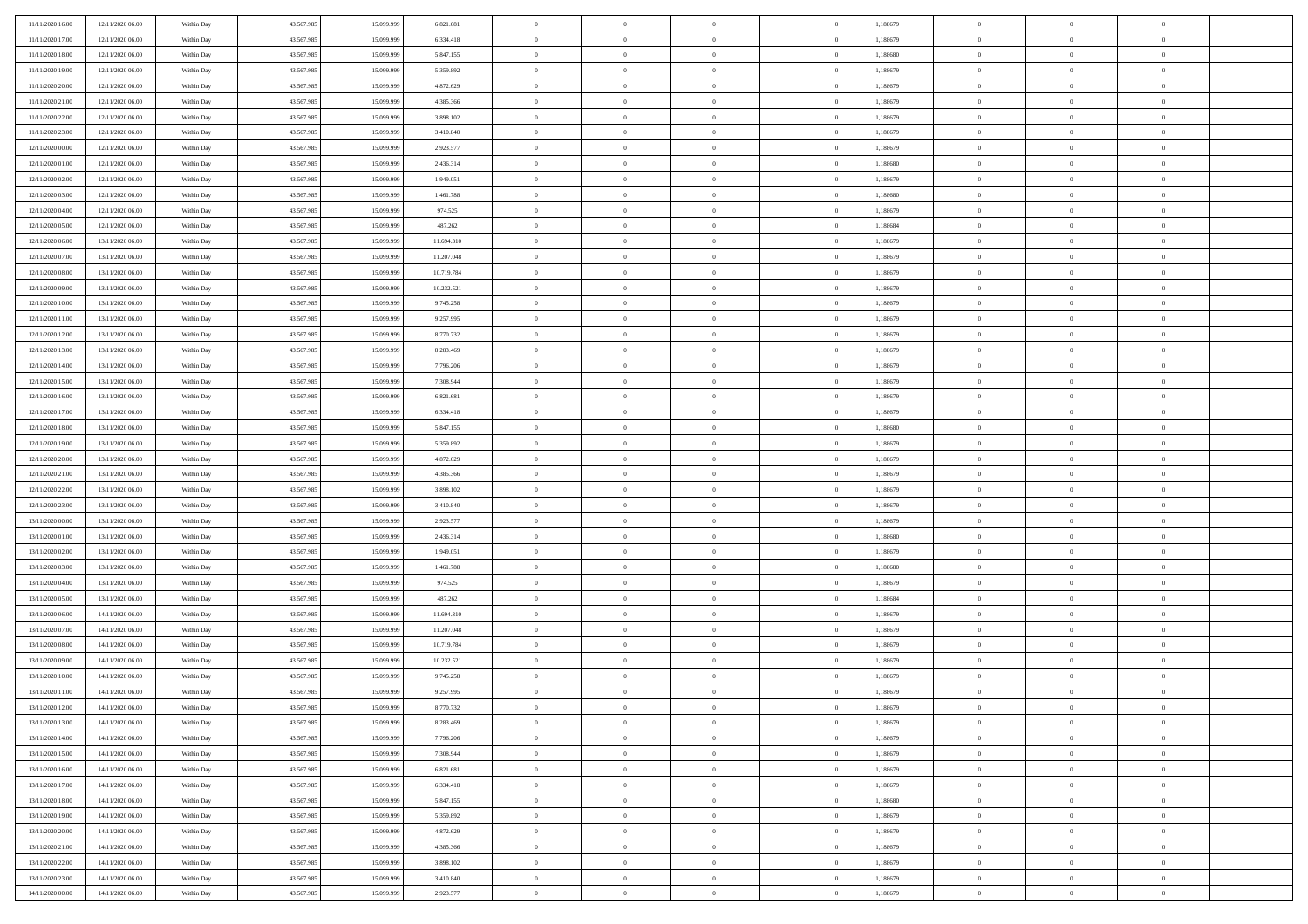| 14/11/2020 01:00                     | 14/11/2020 06:00                     | Within Day               | 43.567.985 | 15.099.999 | 2.436.314  | $\,$ 0 $\,$    | $\overline{0}$ | $\overline{0}$                 | 1,188680 | $\bf{0}$       | $\overline{0}$ | $\,0\,$        |  |
|--------------------------------------|--------------------------------------|--------------------------|------------|------------|------------|----------------|----------------|--------------------------------|----------|----------------|----------------|----------------|--|
| 14/11/2020 02.00                     | 14/11/2020 06.00                     | Within Day               | 43.567.985 | 15.099.99  | 1.949.051  | $\theta$       | $\overline{0}$ | $\mathbf{0}$                   | 1,188679 | $\theta$       | $\overline{0}$ | $\theta$       |  |
| 14/11/2020 03:00                     | 14/11/2020 06:00                     | Within Day               | 43.567.985 | 15.099.999 | 1.461.788  | $\theta$       | $\overline{0}$ | $\overline{0}$                 | 1,188680 | $\mathbf{0}$   | $\overline{0}$ | $\overline{0}$ |  |
| 14/11/2020 04:00                     | 14/11/2020 06.00                     | Within Day               | 43.567.985 | 15.099.999 | 974.525    | $\,$ 0 $\,$    | $\overline{0}$ | $\overline{0}$                 | 1,188679 | $\bf{0}$       | $\overline{0}$ | $\bf{0}$       |  |
| 14/11/2020 05:00                     | 14/11/2020 06:00                     | Within Day               | 43.567.985 | 15.099.999 | 487.262    | $\bf{0}$       | $\overline{0}$ | $\mathbf{0}$                   | 1,188684 | $\bf{0}$       | $\theta$       | $\,0\,$        |  |
| 14/11/2020 06:00                     | 15/11/2020 06:00                     | Within Day               | 43.567.985 | 15.099.999 | 28.467.985 | $\theta$       | $\overline{0}$ | $\mathbf{0}$                   | 1,188679 | $\mathbf{0}$   | $\overline{0}$ | $\overline{0}$ |  |
| 14/11/2020 07.00                     | 15/11/2020 06:00                     | Within Day               | 43.567.985 | 15.099.999 | 27.281.818 | $\,$ 0 $\,$    | $\overline{0}$ | $\overline{0}$                 | 1,188679 | $\bf{0}$       | $\overline{0}$ | $\,0\,$        |  |
| 14/11/2020 08:00                     | 15/11/2020 06:00                     | Within Day               | 43.567.985 | 15.099.999 | 26.095.652 | $\overline{0}$ | $\overline{0}$ | $\mathbf{0}$                   | 1,188679 | $\,$ 0 $\,$    | $\overline{0}$ | $\theta$       |  |
| 14/11/2020 09:00                     | 15/11/2020 06:00                     | Within Day               | 43.567.985 | 15.099.999 | 24.909.487 | $\theta$       | $\overline{0}$ | $\overline{0}$                 | 1,188679 | $\mathbf{0}$   | $\overline{0}$ | $\overline{0}$ |  |
| 14/11/2020 10:00                     | 15/11/2020 06.00                     | Within Day               | 43.567.985 | 15.099.999 | 23.723.320 | $\,$ 0 $\,$    | $\overline{0}$ | $\Omega$                       | 1,188679 | $\bf{0}$       | $\overline{0}$ | $\,0\,$        |  |
|                                      | 15/11/2020 06:00                     | Within Day               | 43.567.985 | 15,099,999 | 22.537.154 | $\bf{0}$       | $\overline{0}$ | $\mathbf{0}$                   | 1,188679 | $\bf{0}$       | $\mathbf{0}$   | $\theta$       |  |
| 14/11/2020 11:00<br>14/11/2020 12:00 | 15/11/2020 06:00                     | Within Day               | 43.567.985 | 15.099.999 | 21.350.989 | $\theta$       | $\overline{0}$ | $\overline{0}$                 | 1,188679 | $\mathbf{0}$   | $\overline{0}$ | $\overline{0}$ |  |
| 14/11/2020 13:00                     | 15/11/2020 06:00                     |                          | 43.567.985 | 15.099.999 | 20.164.822 | $\,$ 0 $\,$    | $\overline{0}$ | $\overline{0}$                 | 1,188679 | $\bf{0}$       | $\overline{0}$ | $\bf{0}$       |  |
|                                      |                                      | Within Day               | 43.567.985 | 15.099.999 | 18.978.656 | $\bf{0}$       | $\overline{0}$ | $\mathbf{0}$                   | 1,188679 | $\bf{0}$       | $\theta$       | $\,0\,$        |  |
| 14/11/2020 14:00<br>14/11/2020 15:00 | 15/11/2020 06:00<br>15/11/2020 06:00 | Within Day<br>Within Day | 43.567.985 | 15.099.999 | 17.792.490 | $\theta$       | $\overline{0}$ |                                | 1,188679 | $\mathbf{0}$   | $\overline{0}$ | $\overline{0}$ |  |
|                                      |                                      |                          |            |            |            |                |                | $\mathbf{0}$<br>$\overline{0}$ |          |                | $\overline{0}$ |                |  |
| 14/11/2020 16:00                     | 15/11/2020 06:00                     | Within Day               | 43.567.985 | 15.099.999 | 16.606.324 | $\,$ 0 $\,$    | $\overline{0}$ |                                | 1,188679 | $\bf{0}$       | $\overline{0}$ | $\bf{0}$       |  |
| 14/11/2020 17.00                     | 15/11/2020 06:00                     | Within Day               | 43.567.985 | 15.099.999 | 15.420.158 | $\,$ 0         | $\overline{0}$ | $\mathbf{0}$                   | 1,188679 | $\bf{0}$       |                | $\theta$       |  |
| 14/11/2020 18:00                     | 15/11/2020 06:00                     | Within Day               | 43.567.985 | 15.099.999 | 14.233.992 | $\theta$       | $\overline{0}$ | $\mathbf{0}$                   | 1,188680 | $\mathbf{0}$   | $\overline{0}$ | $\overline{0}$ |  |
| 14/11/2020 19:00                     | 15/11/2020 06:00                     | Within Day               | 43.567.985 | 15.099.999 | 13.047.825 | $\,$ 0 $\,$    | $\overline{0}$ | $\Omega$                       | 1,188679 | $\bf{0}$       | $\overline{0}$ | $\,0\,$        |  |
| 14/11/2020 20:00                     | 15/11/2020 06:00                     | Within Day               | 43.567.985 | 15.099.999 | 11.861.660 | $\bf{0}$       | $\overline{0}$ | $\mathbf{0}$                   | 1,188679 | $\bf{0}$       | $\mathbf{0}$   | $\theta$       |  |
| 14/11/2020 21:00                     | 15/11/2020 06:00                     | Within Day               | 43.567.985 | 15.099.999 | 10.675.494 | $\theta$       | $\overline{0}$ | $\mathbf{0}$                   | 1,188679 | $\mathbf{0}$   | $\overline{0}$ | $\overline{0}$ |  |
| 14/11/2020 22.00                     | 15/11/2020 06:00                     | Within Day               | 43.567.985 | 15.099.999 | 9.489.328  | $\,$ 0 $\,$    | $\overline{0}$ | $\overline{0}$                 | 1,188679 | $\bf{0}$       | $\overline{0}$ | $\bf{0}$       |  |
| 14/11/2020 23.00                     | 15/11/2020 06:00                     | Within Day               | 43.567.985 | 15.099.999 | 8.303.162  | $\,$ 0         | $\overline{0}$ | $\mathbf{0}$                   | 1,188679 | $\bf{0}$       | $\bf{0}$       | $\,0\,$        |  |
| 15/11/2020 00:00                     | 15/11/2020 06:00                     | Within Dav               | 43.567.985 | 15.099.999 | 7.116.996  | $\theta$       | $\overline{0}$ | $\mathbf{0}$                   | 1,188679 | $\mathbf{0}$   | $\overline{0}$ | $\overline{0}$ |  |
| 15/11/2020 01:00                     | 15/11/2020 06:00                     | Within Day               | 43.567.985 | 15.099.999 | 5.930.830  | $\,$ 0 $\,$    | $\overline{0}$ | $\overline{0}$                 | 1,188680 | $\bf{0}$       | $\overline{0}$ | $\,0\,$        |  |
| 15/11/2020 02.00                     | 15/11/2020 06:00                     | Within Day               | 43.567.985 | 15,099,999 | 4.744.663  | $\,$ 0         | $\overline{0}$ | $\mathbf{0}$                   | 1,188679 | $\bf{0}$       | $\overline{0}$ | $\theta$       |  |
| 15/11/2020 03:00                     | 15/11/2020 06:00                     | Within Day               | 43.567.985 | 15.099.999 | 3.558.498  | $\theta$       | $\overline{0}$ | $\overline{0}$                 | 1,188680 | $\mathbf{0}$   | $\overline{0}$ | $\overline{0}$ |  |
| 15/11/2020 04:00                     | 15/11/2020 06:00                     | Within Day               | 43.567.985 | 15.099.999 | 2.372.332  | $\,$ 0 $\,$    | $\overline{0}$ | $\Omega$                       | 1,188679 | $\bf{0}$       | $\overline{0}$ | $\bf{0}$       |  |
| 15/11/2020 05:00                     | 15/11/2020 06:00                     | Within Day               | 43.567.985 | 15.099.999 | 1.186.165  | $\bf{0}$       | $\overline{0}$ | $\mathbf{0}$                   | 1,188684 | $\bf{0}$       | $\mathbf{0}$   | $\overline{0}$ |  |
| 15/11/2020 06:00                     | 16/11/2020 06:00                     | Within Dav               | 43.567.985 | 15.099.999 | 28.467.985 | $\theta$       | $\overline{0}$ | $\overline{0}$                 | 1,188679 | $\mathbf{0}$   | $\overline{0}$ | $\overline{0}$ |  |
| 15/11/2020 07:00                     | 16/11/2020 06:00                     | Within Day               | 43.567.985 | 15.099.999 | 27.281.818 | $\theta$       | $\overline{0}$ | $\overline{0}$                 | 1,188679 | $\,$ 0         | $\overline{0}$ | $\,$ 0 $\,$    |  |
| 15/11/2020 08:00                     | 16/11/2020 06:00                     | Within Day               | 43.567.985 | 15.099.999 | 26.095.652 | $\,$ 0         | $\overline{0}$ | $\mathbf{0}$                   | 1,188679 | $\bf{0}$       | $\mathbf{0}$   | $\bf{0}$       |  |
| 15/11/2020 11:00                     | 16/11/2020 06:00                     | Within Dav               | 43.567.985 | 15.099.999 | 22.537.154 | $\theta$       | $\overline{0}$ | $\mathbf{0}$                   | 1,188679 | $\mathbf{0}$   | $\overline{0}$ | $\overline{0}$ |  |
| 15/11/2020 12:00                     | 16/11/2020 06:00                     | Within Day               | 43.567.985 | 15.099.999 | 21.350.989 | $\theta$       | $\overline{0}$ | $\overline{0}$                 | 1,188679 | $\,$ 0         | $\overline{0}$ | $\theta$       |  |
| 15/11/2020 13:00                     | 16/11/2020 06:00                     | Within Day               | 43.567.985 | 15.099.999 | 20.164.822 | $\bf{0}$       | $\overline{0}$ | $\mathbf{0}$                   | 1,188679 | $\mathbf{0}$   | $\overline{0}$ | $\overline{0}$ |  |
| 15/11/2020 14:00                     | 16/11/2020 06:00                     | Within Day               | 43.567.985 | 15.099.999 | 18.978.656 | $\theta$       | $\overline{0}$ | $\mathbf{0}$                   | 1,188679 | $\mathbf{0}$   | $\overline{0}$ | $\overline{0}$ |  |
| 15/11/2020 15:00                     | 16/11/2020 06:00                     | Within Day               | 43.567.985 | 15.099.999 | 17.792.490 | $\theta$       | $\overline{0}$ | $\overline{0}$                 | 1,188679 | $\,$ 0         | $\overline{0}$ | $\theta$       |  |
| 15/11/2020 16:00                     | 16/11/2020 06:00                     | Within Day               | 43.567.985 | 15.099.999 | 16.606.324 | $\bf{0}$       | $\overline{0}$ | $\mathbf{0}$                   | 1,188679 | $\bf{0}$       | $\mathbf{0}$   | $\bf{0}$       |  |
| 15/11/2020 17:00                     | 16/11/2020 06:00                     | Within Dav               | 43.567.985 | 15.099.999 | 15.420.158 | $\theta$       | $\overline{0}$ | $\overline{0}$                 | 1,188679 | $\mathbf{0}$   | $\overline{0}$ | $\overline{0}$ |  |
| 15/11/2020 18:00                     | 16/11/2020 06:00                     | Within Day               | 43.567.985 | 15.099.999 | 14.233.992 | $\,$ 0 $\,$    | $\overline{0}$ | $\overline{0}$                 | 1,188680 | $\,$ 0         | $\overline{0}$ | $\,$ 0 $\,$    |  |
| 15/11/2020 19:00                     | 16/11/2020 06:00                     | Within Day               | 43.567.985 | 15.099.999 | 13.047.825 | $\,$ 0         | $\,$ 0 $\,$    | $\overline{0}$                 | 1,188679 | $\,$ 0 $\,$    | $\overline{0}$ | $\bf{0}$       |  |
| 15/11/2020 20:00                     | 16/11/2020 06:00                     | Within Dav               | 43.567.985 | 15.099.999 | 11.861.660 | $\theta$       | $\overline{0}$ | $\mathbf{0}$                   | 1,188679 | $\mathbf{0}$   | $\overline{0}$ | $\theta$       |  |
| 15/11/2020 21:00                     | 16/11/2020 06.00                     | Within Day               | 43.567.985 | 15.099.999 | 10.675.494 | $\overline{0}$ | $\overline{0}$ | $\overline{0}$                 | 1,188679 | $\,$ 0         | $\overline{0}$ | $\theta$       |  |
| 15/11/2020 22.00                     | 16/11/2020 06.00                     | Within Day               | 43.567.985 | 15.099.999 | 9.489.328  | $\bf{0}$       | $\,$ 0 $\,$    | $\mathbf{0}$                   | 1,188679 | $\bf{0}$       | $\overline{0}$ | $\bf{0}$       |  |
| 15/11/2020 23.00                     | 16/11/2020 06:00                     | Within Day               | 43.567.985 | 15.099.999 | 8.303.162  | $\overline{0}$ | $\theta$       |                                | 1,188679 | $\overline{0}$ | $\theta$       | $\theta$       |  |
| 16/11/2020 00:00                     | 16/11/2020 06:00                     | Within Day               | 43.567.985 | 15.099.999 | 7.116.996  | $\,$ 0 $\,$    | $\overline{0}$ | $\overline{0}$                 | 1,188679 | $\,$ 0 $\,$    | $\bf{0}$       | $\theta$       |  |
| 16/11/2020 01:00                     | 16/11/2020 06:00                     | Within Day               | 43.567.985 | 15.099.999 | 5.930.830  | $\bf{0}$       | $\,$ 0 $\,$    | $\overline{0}$                 | 1,188680 | $\,$ 0 $\,$    | $\overline{0}$ | $\overline{0}$ |  |
| 16/11/2020 02.00                     | 16/11/2020 06:00                     | Within Day               | 43.567.985 | 15.099.999 | 4.744.663  | $\mathbf{0}$   | $\overline{0}$ | $\overline{0}$                 | 1,188679 | $\,$ 0 $\,$    | $\bf{0}$       | $\mathbf{0}$   |  |
| 16/11/2020 03:00                     | 16/11/2020 06:00                     | Within Day               | 43.567.985 | 15.099.999 | 3.558.498  | $\,$ 0 $\,$    | $\overline{0}$ | $\overline{0}$                 | 1,188680 | $\,$ 0 $\,$    | $\bf{0}$       | $\,$ 0 $\,$    |  |
| 16/11/2020 04:00                     | 16/11/2020 06:00                     | Within Day               | 43.567.985 | 15.099.999 | 2.372.332  | $\,$ 0 $\,$    | $\,$ 0 $\,$    | $\overline{0}$                 | 1,188679 | $\,$ 0 $\,$    | $\overline{0}$ | $\overline{0}$ |  |
| 16/11/2020 05:00                     | 16/11/2020 06:00                     | Within Day               | 43.567.985 | 15.099.999 | 1.186.165  | $\mathbf{0}$   | $\overline{0}$ | $\overline{0}$                 | 1,188684 | $\mathbf{0}$   | $\bf{0}$       | $\overline{0}$ |  |
| 16/11/2020 06:00                     | 17/11/2020 06:00                     | Within Day               | 43.567.985 | 15.099.999 | 28.467.985 | $\,$ 0 $\,$    | $\overline{0}$ | $\overline{0}$                 | 1,188679 | $\,$ 0 $\,$    | $\mathbf{0}$   | $\,$ 0 $\,$    |  |
| 16/11/2020 07:00                     | 17/11/2020 06.00                     | Within Day               | 43.567.985 | 15.099.999 | 27.281.818 | $\bf{0}$       | $\,$ 0 $\,$    | $\overline{0}$                 | 1,188679 | $\,$ 0 $\,$    | $\overline{0}$ | $\overline{0}$ |  |
| 16/11/2020 08:00                     | 17/11/2020 06:00                     | Within Day               | 43.567.985 | 15.099.999 | 26.095.652 | $\,$ 0 $\,$    | $\overline{0}$ | $\overline{0}$                 | 1,188679 | $\mathbf{0}$   | $\bf{0}$       | $\overline{0}$ |  |
| 16/11/2020 09:00                     | 17/11/2020 06:00                     | Within Day               | 43.567.985 | 15.099.999 | 24.909.487 | $\,$ 0 $\,$    | $\overline{0}$ | $\overline{0}$                 | 1,188679 | $\,$ 0 $\,$    | $\mathbf{0}$   | $\,$ 0 $\,$    |  |
| 16/11/2020 10:00                     | 17/11/2020 06.00                     | Within Day               | 43.567.985 | 15.099.999 | 23.723.320 | $\,$ 0 $\,$    | $\,$ 0 $\,$    | $\overline{0}$                 | 1,188679 | $\,$ 0 $\,$    | $\overline{0}$ | $\overline{0}$ |  |
| 16/11/2020 11:00                     | 17/11/2020 06:00                     | Within Day               | 43.567.985 | 15.099.999 | 22.537.154 | $\theta$       | $\overline{0}$ | $\overline{0}$                 | 1,188679 | $\mathbf{0}$   | $\overline{0}$ | $\overline{0}$ |  |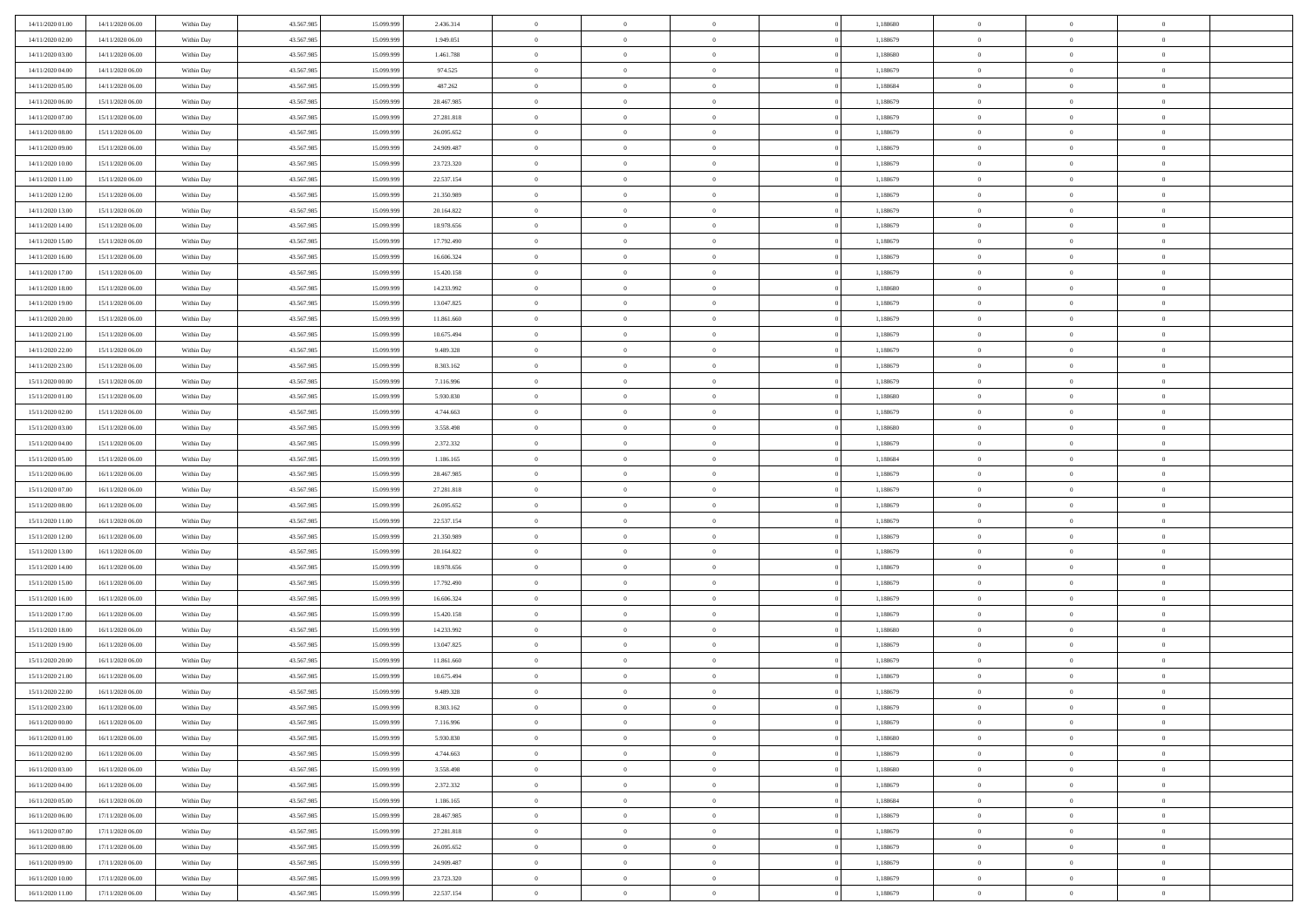| 16/11/2020 12:00 | 17/11/2020 06:00                     | Within Day | 43.567.985 | 15.099.999 | 21.350.989 | $\bf{0}$       | $\overline{0}$ | $\overline{0}$             | 1,188679 | $\bf{0}$                   | $\overline{0}$                   | $\,0\,$        |  |
|------------------|--------------------------------------|------------|------------|------------|------------|----------------|----------------|----------------------------|----------|----------------------------|----------------------------------|----------------|--|
| 16/11/2020 13.00 | 17/11/2020 06.00                     | Within Day | 43.567.985 | 15,099,999 | 20.164.822 | $\theta$       | $\overline{0}$ | $\mathbf{0}$               | 1,188679 | $\theta$                   | $\overline{0}$                   | $\theta$       |  |
| 16/11/2020 14:00 | 17/11/2020 06:00                     | Within Dav | 43.567.985 | 15.099.999 | 18.978.656 | $\theta$       | $\overline{0}$ | $\overline{0}$             | 1,188679 | $\mathbf{0}$               | $\overline{0}$                   | $\overline{0}$ |  |
| 16/11/2020 15:00 | 17/11/2020 06.00                     | Within Day | 43.567.985 | 15.099.999 | 17.792.490 | $\,$ 0 $\,$    | $\overline{0}$ | $\overline{0}$             | 1,188679 | $\bf{0}$                   | $\overline{0}$                   | $\bf{0}$       |  |
| 16/11/2020 16:00 | 17/11/2020 06:00                     | Within Day | 43.567.985 | 15.099.999 | 16.606.324 | $\,$ 0         | $\overline{0}$ | $\mathbf{0}$               | 1,188679 | $\bf{0}$                   | $\theta$                         | $\,0\,$        |  |
| 16/11/2020 17:00 | 17/11/2020 06:00                     | Within Dav | 43.567.985 | 15.099.999 | 15.420.158 | $\theta$       | $\overline{0}$ | $\mathbf{0}$               | 1,188679 | $\mathbf{0}$               | $\overline{0}$                   | $\overline{0}$ |  |
| 16/11/2020 18:00 | 17/11/2020 06:00                     | Within Day | 43.567.985 | 15.099.999 | 14.233.992 | $\,$ 0 $\,$    | $\overline{0}$ | $\overline{0}$             | 1,188680 | $\bf{0}$                   | $\overline{0}$                   | $\bf{0}$       |  |
|                  |                                      |            |            | 15.099.999 |            | $\,$ 0         | $\overline{0}$ | $\mathbf{0}$               |          | $\,$ 0 $\,$                | $\overline{0}$                   | $\theta$       |  |
| 16/11/2020 19:00 | 17/11/2020 06:00                     | Within Day | 43.567.985 |            | 13.047.825 | $\theta$       |                |                            | 1,188679 | $\mathbf{0}$               |                                  | $\overline{0}$ |  |
| 16/11/2020 20:00 | 17/11/2020 06:00                     | Within Day | 43.567.985 | 15.099.999 | 11.861.660 |                | $\overline{0}$ | $\overline{0}$<br>$\Omega$ | 1,188679 |                            | $\overline{0}$<br>$\overline{0}$ |                |  |
| 16/11/2020 21:00 | 17/11/2020 06.00                     | Within Day | 43.567.985 | 15.099.999 | 10.675.494 | $\,$ 0 $\,$    | $\overline{0}$ |                            | 1,188679 | $\bf{0}$                   |                                  | $\,0\,$        |  |
| 16/11/2020 22.00 | 17/11/2020 06.00                     | Within Day | 43.567.985 | 15,099,999 | 9.489.328  | $\bf{0}$       | $\overline{0}$ | $\mathbf{0}$               | 1,188679 | $\bf{0}$                   | $\mathbf{0}$                     | $\theta$       |  |
| 16/11/2020 23:00 | 17/11/2020 06:00                     | Within Dav | 43.567.985 | 15.099.999 | 8.303.162  | $\theta$       | $\overline{0}$ | $\overline{0}$             | 1,188679 | $\mathbf{0}$               | $\overline{0}$                   | $\overline{0}$ |  |
| 17/11/2020 00:00 | 17/11/2020 06:00                     | Within Day | 43.567.985 | 15.099.999 | 7.116.996  | $\,$ 0 $\,$    | $\overline{0}$ | $\overline{0}$             | 1,188679 | $\bf{0}$                   | $\overline{0}$                   | $\bf{0}$       |  |
| 17/11/2020 01:00 | 17/11/2020 06:00                     | Within Day | 43.567.985 | 15.099.999 | 5.930.830  | $\,$ 0         | $\overline{0}$ | $\mathbf{0}$               | 1,188680 | $\bf{0}$                   | $\theta$                         | $\,0\,$        |  |
| 17/11/2020 02.00 | 17/11/2020 06:00                     | Within Dav | 43.567.985 | 15.099.999 | 4.744.663  | $\theta$       | $\overline{0}$ | $\mathbf{0}$               | 1,188679 | $\mathbf{0}$               | $\overline{0}$                   | $\overline{0}$ |  |
| 17/11/2020 03:00 | 17/11/2020 06.00                     | Within Day | 43.567.985 | 15.099.999 | 3.558.498  | $\,$ 0 $\,$    | $\overline{0}$ | $\Omega$                   | 1,188680 | $\bf{0}$                   | $\overline{0}$                   | $\bf{0}$       |  |
| 17/11/2020 04:00 | 17/11/2020 06.00                     | Within Day | 43.567.985 | 15.099.999 | 2.372.332  | $\,$ 0 $\,$    | $\overline{0}$ | $\mathbf{0}$               | 1,188679 | $\bf{0}$                   | $\overline{0}$                   | $\theta$       |  |
| 17/11/2020 05:00 | 17/11/2020 06:00                     | Within Day | 43.567.985 | 15.099.999 | 1.186.165  | $\theta$       | $\overline{0}$ | $\mathbf{0}$               | 1,188684 | $\mathbf{0}$               | $\overline{0}$                   | $\overline{0}$ |  |
| 17/11/2020 06:00 | 18/11/2020 06:00                     | Within Day | 43.567.985 | 15.099.999 | 28.467.985 | $\,$ 0 $\,$    | $\overline{0}$ | $\Omega$                   | 1,188679 | $\bf{0}$                   | $\overline{0}$                   | $\,0\,$        |  |
| 17/11/2020 07:00 | 18/11/2020 06:00                     | Within Day | 43.567.985 | 15.099.999 | 27.281.818 | $\bf{0}$       | $\overline{0}$ | $\mathbf{0}$               | 1,188679 | $\bf{0}$                   | $\mathbf{0}$                     | $\theta$       |  |
| 17/11/2020 08:00 | 18/11/2020 06:00                     | Within Dav | 43.567.985 | 15.099.999 | 26.095.652 | $\theta$       | $\overline{0}$ | $\mathbf{0}$               | 1,188679 | $\mathbf{0}$               | $\overline{0}$                   | $\overline{0}$ |  |
| 17/11/2020 09:00 | 18/11/2020 06:00                     | Within Day | 43.567.985 | 15.099.999 | 24.909.487 | $\,$ 0 $\,$    | $\overline{0}$ | $\overline{0}$             | 1,188679 | $\bf{0}$                   | $\overline{0}$                   | $\bf{0}$       |  |
| 17/11/2020 10:00 | 18/11/2020 06:00                     | Within Day | 43.567.985 | 15.099.999 | 23.723.320 | $\,$ 0         | $\overline{0}$ | $\mathbf{0}$               | 1,188679 | $\bf{0}$                   | $\overline{0}$                   | $\,0\,$        |  |
| 17/11/2020 11:00 | 18/11/2020 06:00                     | Within Dav | 43.567.985 | 15.099.999 | 22.537.154 | $\theta$       | $\overline{0}$ | $\mathbf{0}$               | 1,188679 | $\mathbf{0}$               | $\overline{0}$                   | $\overline{0}$ |  |
| 17/11/2020 12:00 | 18/11/2020 06:00                     | Within Day | 43.567.985 | 15.099.999 | 21.350.989 | $\,$ 0 $\,$    | $\overline{0}$ | $\overline{0}$             | 1,188679 | $\bf{0}$                   | $\overline{0}$                   | $\bf{0}$       |  |
| 17/11/2020 13:00 | 18/11/2020 06:00                     | Within Day | 43.567.985 | 15,099,999 | 20.164.822 | $\,$ 0         | $\overline{0}$ | $\mathbf{0}$               | 1,188679 | $\bf{0}$                   | $\overline{0}$                   | $\theta$       |  |
| 17/11/2020 14:00 | 18/11/2020 06:00                     | Within Day | 43.567.985 | 15.099.999 | 18.978.656 | $\theta$       | $\overline{0}$ | $\overline{0}$             | 1,188679 | $\mathbf{0}$               | $\overline{0}$                   | $\overline{0}$ |  |
| 17/11/2020 15:00 | 18/11/2020 06:00                     | Within Day | 43.567.985 | 15.099.999 | 17.792.490 | $\,$ 0 $\,$    | $\overline{0}$ | $\Omega$                   | 1,188679 | $\bf{0}$                   | $\overline{0}$                   | $\bf{0}$       |  |
| 17/11/2020 16.00 | 18/11/2020 06:00                     | Within Day | 43.567.985 | 15,099,999 | 16.606.324 | $\bf{0}$       | $\overline{0}$ | $\mathbf{0}$               | 1,188679 | $\bf{0}$                   | $\mathbf{0}$                     | $\overline{0}$ |  |
| 17/11/2020 17:00 | 18/11/2020 06:00                     | Within Dav | 43.567.985 | 15.099.999 | 15.420.158 | $\theta$       | $\overline{0}$ | $\overline{0}$             | 1,188679 | $\mathbf{0}$               | $\overline{0}$                   | $\overline{0}$ |  |
| 17/11/2020 18:00 | 18/11/2020 06:00                     | Within Day | 43.567.985 | 15.099.999 | 14.233.992 | $\,$ 0 $\,$    | $\overline{0}$ | $\overline{0}$             | 1,188680 | $\,$ 0                     | $\overline{0}$                   | $\,$ 0 $\,$    |  |
| 17/11/2020 19:00 | 18/11/2020 06:00                     | Within Day | 43.567.985 | 15.099.999 | 13.047.825 | $\,$ 0         | $\overline{0}$ | $\mathbf{0}$               | 1,188679 | $\bf{0}$                   | $\mathbf{0}$                     | $\overline{0}$ |  |
| 17/11/2020 20:00 | 18/11/2020 06:00                     | Within Dav | 43.567.985 | 15.099.999 | 11.861.660 | $\theta$       | $\overline{0}$ | $\mathbf{0}$               | 1,188679 | $\mathbf{0}$               | $\overline{0}$                   | $\overline{0}$ |  |
| 17/11/2020 21:00 | 18/11/2020 06:00                     | Within Day | 43.567.985 | 15.099.999 | 10.675.494 | $\theta$       | $\overline{0}$ | $\overline{0}$             | 1,188679 | $\,$ 0                     | $\overline{0}$                   | $\theta$       |  |
| 17/11/2020 22.00 | 18/11/2020 06:00                     | Within Day | 43.567.985 | 15,099,999 | 9.489.328  | $\bf{0}$       | $\overline{0}$ | $\mathbf{0}$               | 1,188679 | $\mathbf{0}$               | $\overline{0}$                   | $\overline{0}$ |  |
| 17/11/2020 23.00 | 18/11/2020 06:00                     | Within Day | 43.567.985 | 15.099.999 | 8.303.162  | $\theta$       | $\overline{0}$ | $\mathbf{0}$               | 1,188679 | $\mathbf{0}$               | $\overline{0}$                   | $\overline{0}$ |  |
| 18/11/2020 00:00 | 18/11/2020 06:00                     | Within Day | 43.567.985 | 15.099.999 | 7.116.996  | $\theta$       | $\overline{0}$ | $\overline{0}$             | 1,188679 | $\,$ 0                     | $\overline{0}$                   | $\theta$       |  |
| 18/11/2020 01:00 | 18/11/2020 06:00                     | Within Day | 43.567.985 | 15.099.999 | 5.930.830  | $\bf{0}$       | $\overline{0}$ | $\mathbf{0}$               | 1,188680 | $\bf{0}$                   | $\mathbf{0}$                     | $\overline{0}$ |  |
| 18/11/2020 02:00 | 18/11/2020 06:00                     | Within Dav | 43.567.985 | 15.099.999 | 4.744.663  | $\theta$       | $\overline{0}$ | $\overline{0}$             | 1,188679 | $\mathbf{0}$               | $\overline{0}$                   | $\overline{0}$ |  |
| 18/11/2020 03:00 | 18/11/2020 06:00                     | Within Day | 43.567.985 | 15.099.999 | 3.558.498  | $\,$ 0 $\,$    | $\overline{0}$ | $\overline{0}$             | 1,188680 | $\,$ 0                     | $\overline{0}$                   | $\,$ 0 $\,$    |  |
| 18/11/2020 04:00 | 18/11/2020 06:00                     | Within Day | 43.567.985 | 15.099.999 | 2.372.332  | $\,$ 0         | $\,$ 0 $\,$    | $\overline{0}$             | 1,188679 | $\,$ 0 $\,$                | $\overline{0}$                   | $\bf{0}$       |  |
| 18/11/2020 05:00 | 18/11/2020 06:00                     | Within Dav | 43.567.985 | 15.099.999 | 1.186.165  | $\theta$       | $\overline{0}$ | $\mathbf{0}$               | 1,188684 | $\mathbf{0}$               | $\overline{0}$                   | $\theta$       |  |
| 18/11/2020 06:00 | 19/11/2020 06.00                     | Within Day | 43.567.985 | 15.099.999 | 28.467.985 | $\overline{0}$ | $\overline{0}$ | $\overline{0}$             | 1,188679 | $\,$ 0                     | $\overline{0}$                   | $\theta$       |  |
| 18/11/2020 07:00 | 19/11/2020 06.00                     | Within Day | 43.567.985 | 15.099.999 | 27.281.818 | $\bf{0}$       | $\,$ 0 $\,$    | $\mathbf{0}$               | 1,188679 | $\bf{0}$                   | $\overline{0}$                   | $\bf{0}$       |  |
| 18/11/2020 08:00 | 19/11/2020 06:00                     | Within Day | 43.567.985 | 15.099.999 | 26.095.652 | $\overline{0}$ | $\theta$       |                            | 1,188679 | $\overline{0}$             | $\theta$                         | $\theta$       |  |
| 18/11/2020 09:00 | 19/11/2020 06:00                     | Within Day | 43.567.985 | 15.099.999 | 24.909.487 | $\,$ 0 $\,$    | $\overline{0}$ | $\overline{0}$             | 1,188679 | $\,$ 0 $\,$                | $\bf{0}$                         | $\theta$       |  |
| 18/11/2020 10:00 | 19/11/2020 06:00                     | Within Day | 43.567.985 | 15.099.999 | 23.723.320 | $\bf{0}$       | $\,$ 0 $\,$    | $\overline{0}$             | 1,188679 | $\,$ 0 $\,$                | $\overline{0}$                   | $\overline{0}$ |  |
| 18/11/2020 11:00 | 19/11/2020 06:00                     | Within Day | 43.567.985 | 15.099.999 | 22.537.154 | $\mathbf{0}$   | $\overline{0}$ | $\overline{0}$             | 1,188679 | $\,$ 0 $\,$                | $\bf{0}$                         | $\mathbf{0}$   |  |
| 18/11/2020 12:00 | 19/11/2020 06:00                     | Within Day | 43.567.985 | 15.099.999 | 21.350.989 | $\,$ 0 $\,$    | $\overline{0}$ | $\overline{0}$             | 1,188679 | $\,$ 0 $\,$                | $\bf{0}$                         | $\,$ 0 $\,$    |  |
| 18/11/2020 13:00 | 19/11/2020 06.00                     | Within Day | 43.567.985 | 15.099.999 | 20.164.822 | $\,$ 0 $\,$    | $\,$ 0 $\,$    | $\overline{0}$             | 1,188679 | $\,$ 0 $\,$                | $\overline{0}$                   | $\overline{0}$ |  |
| 18/11/2020 14:00 | 19/11/2020 06:00                     | Within Day | 43.567.985 | 15.099.999 | 18.978.656 | $\overline{0}$ | $\overline{0}$ | $\overline{0}$             | 1,188679 | $\mathbf{0}$               | $\bf{0}$                         | $\overline{0}$ |  |
| 18/11/2020 15:00 | 19/11/2020 06:00                     | Within Day | 43.567.985 | 15.099.999 | 17.792.490 | $\,$ 0 $\,$    | $\overline{0}$ | $\overline{0}$             | 1,188679 | $\,$ 0 $\,$                | $\overline{0}$                   | $\,$ 0 $\,$    |  |
|                  |                                      |            | 43.567.985 |            |            | $\bf{0}$       |                | $\overline{0}$             |          |                            | $\overline{0}$                   |                |  |
| 18/11/2020 16:00 | 19/11/2020 06:00<br>19/11/2020 06:00 | Within Day |            | 15.099.999 | 16.606.324 | $\mathbf{0}$   | $\,$ 0 $\,$    |                            | 1,188679 | $\,$ 0 $\,$<br>$\,$ 0 $\,$ |                                  | $\overline{0}$ |  |
| 18/11/2020 17:00 |                                      | Within Day | 43.567.985 | 15.099.999 | 15.420.158 |                | $\overline{0}$ | $\overline{0}$             | 1,188679 |                            | $\bf{0}$                         | $\overline{0}$ |  |
| 18/11/2020 18:00 | 19/11/2020 06:00                     | Within Day | 43.567.985 | 15.099.999 | 14.233.992 | $\,$ 0 $\,$    | $\overline{0}$ | $\overline{0}$             | 1,188680 | $\,$ 0 $\,$                | $\overline{0}$                   | $\,$ 0 $\,$    |  |
| 18/11/2020 19:00 | 19/11/2020 06.00                     | Within Day | 43.567.985 | 15.099.999 | 13.047.825 | $\,$ 0 $\,$    | $\,$ 0 $\,$    | $\overline{0}$             | 1,188679 | $\,$ 0 $\,$                | $\overline{0}$                   | $\overline{0}$ |  |
| 18/11/2020 20:00 | 19/11/2020 06:00                     | Within Day | 43.567.985 | 15.099.999 | 11.861.660 | $\theta$       | $\overline{0}$ | $\overline{0}$             | 1,188679 | $\mathbf{0}$               | $\overline{0}$                   | $\overline{0}$ |  |